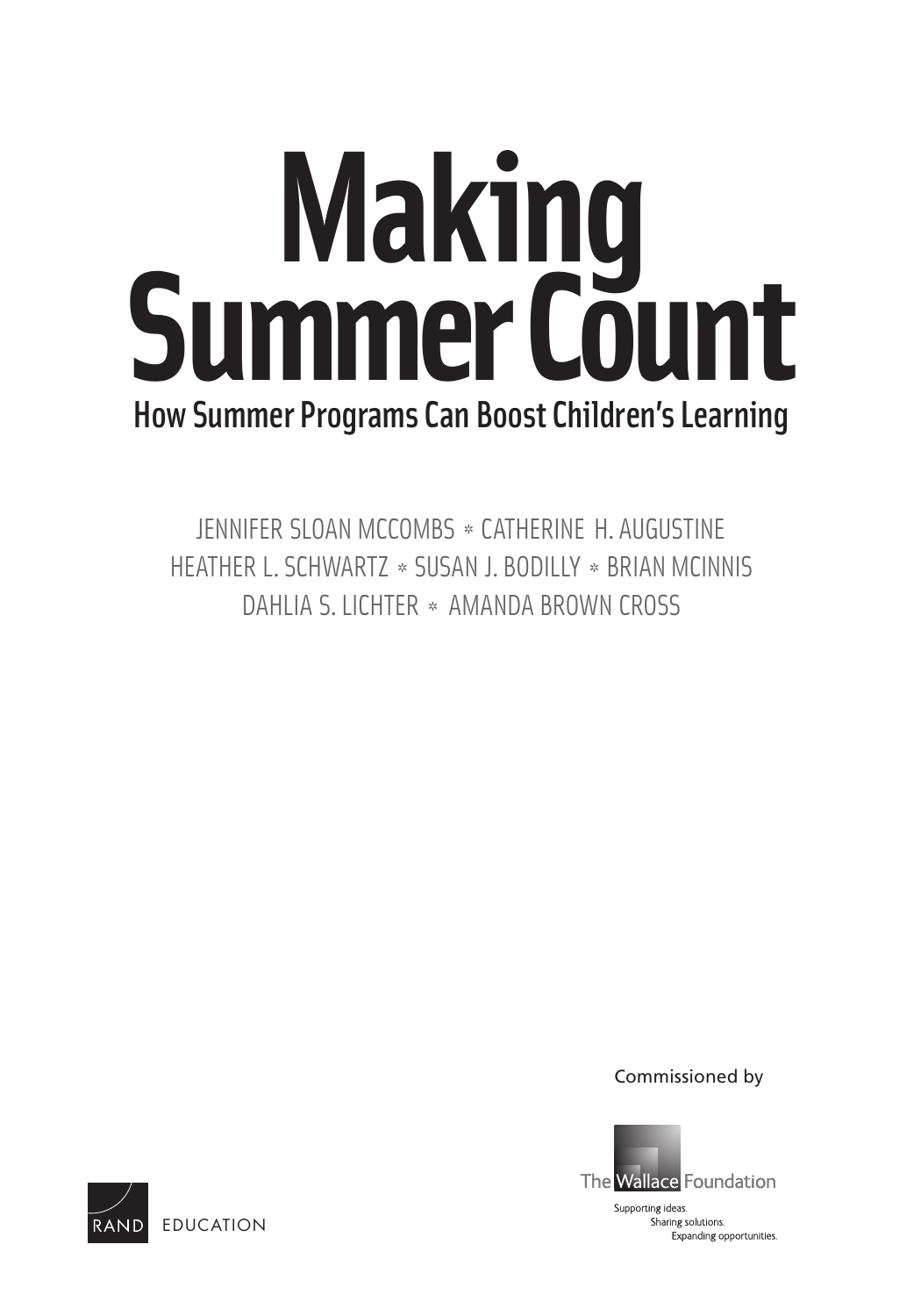The research in this report was produced within R AND Education, a unit of the RAND Corporation. The research was commissioned by The Wallace Foundation.

**Library of Congress Cataloging-in-Publication Data** is available for this publication.

ISBN 978-0-8330-5266-7

The RAND Corporation is a nonprofit institution that helps improve policy and decisionmaking through research and analysis. RAND's publications do not necessarily reflect the opinions of its research clients and sponsors.

RAND<sup>®</sup> is a registered trademark.

*Cover photograph courtesy Media Bakery*

© Copyright 2011 RAND Corporation

Permission is given to duplicate this document for personal use only, as long as it is unaltered and complete. Copies may not be duplicated for commercial purposes. Unauthorized posting of RAND documents to a non-RAND website is prohibited. RAND documents are protected under copyright law. For information on reprint and linking permissions, please visit the RAND permissions page (http://www.rand.org/publications/permissions.html).

> Published 2011 by the RAND Corporation 1776 Main Street, P.O. Box 2138, Santa Monica, CA 90407-2138 1200 South Hayes Street, Arlington, VA 22202-5050 4570 Fifth Avenue, Suite 600, Pittsburgh, PA 15213-2665 RAND URL: http://www.rand.org/ To order RAND documents or to obtain additional information, contact Distribution Services: Telephone: (310) 451-7002; Fax: (310) 451-6915; Email: order@rand.org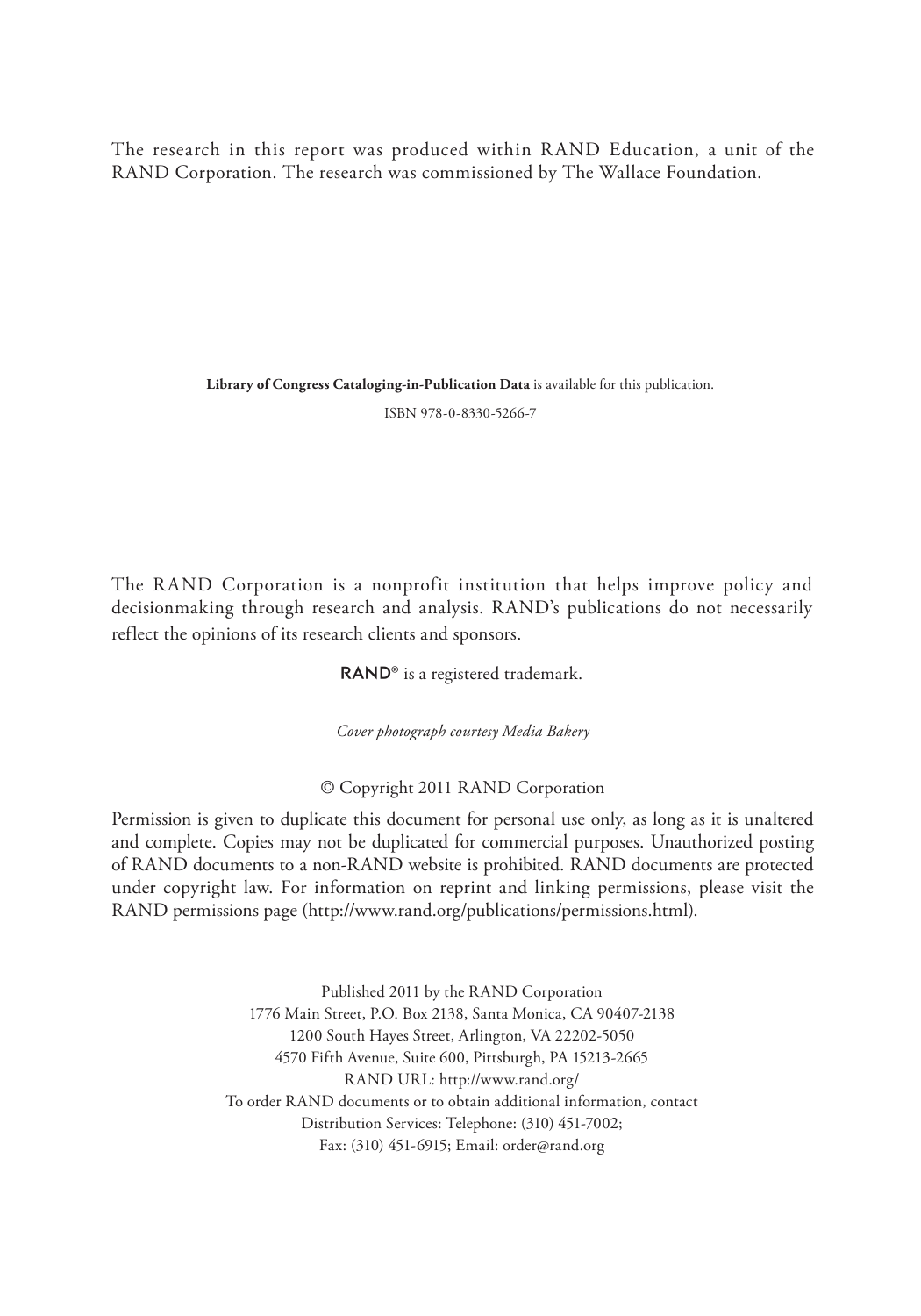Summer learning programs have the potential to help children and youth improve their academic and other outcomes. This is especially true for children from low-income families who might not have access to educational resources throughout the summer months and for low-achieving students who need additional time to master academic content. However, summer learning programs are often an afterthought of school districts or not offered at all, especially in restrictive funding environments.

To focus attention on the potential of such programs, this monograph reviews the literature on summer learning loss and the effectiveness of summer learning programs, determines key cost drivers of and available funds for summer programs, and gathers information about how such programs operate in district and city contexts, including facilitators and challenges.

The findings should be of interest to policymakers and practitioners involved in improving the performance of and expanding opportunities for low-income and lowachieving students, including school district and city leaders, the National Summer Learning Association, the Council of the Great City Schools, the U.S. Department of Education, funders of summer learning programs, state departments of education, state legislators, and the education research community.

This research was conducted by RAND Education, a unit of the RAND Corporation, and sponsored by The Wallace Foundation, which seeks to support and share effective ideas and practices to improve learning and enrichment opportunities for children. Its current objectives are to improve the quality of schools, primarily by developing and placing effective principals in high-need schools; improve the quality of and access to out-of-school-time programs through coordinated city systems and by strengthening the financial management skills of providers; integrate in- and out-ofschool learning by supporting efforts to reimagine and expand learning time during the traditional school day and year as well as during the summer months, helping to expand access to arts learning, and using technology as a tool for teaching and promoting creativity and imagination. For more information about research on these and other related topics, please visit The Wallace Foundation Knowledge Center at www. wallacefoundation.org.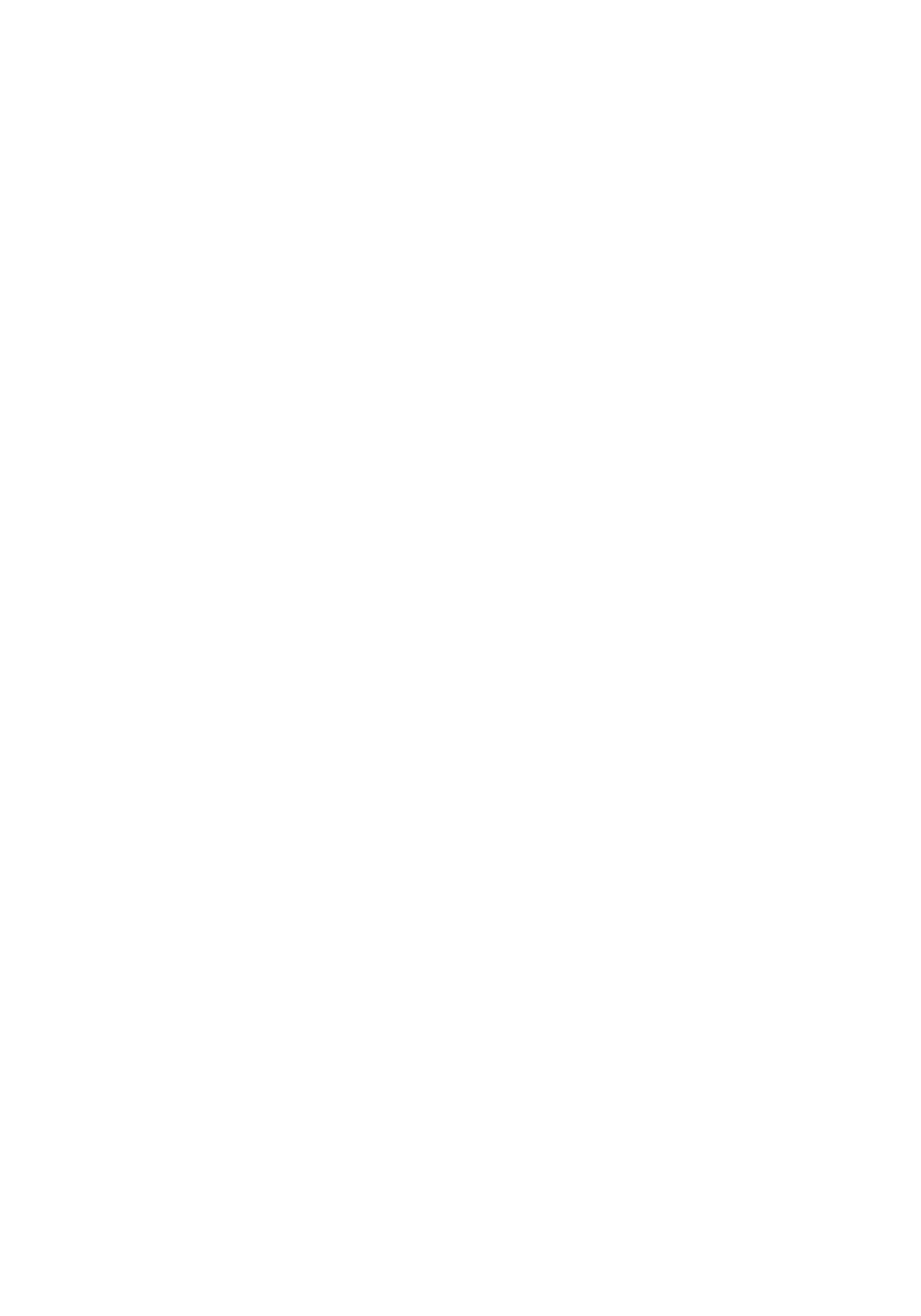## **Contents**

#### **CHAPTER ONE**

#### **CHAPTER TWO**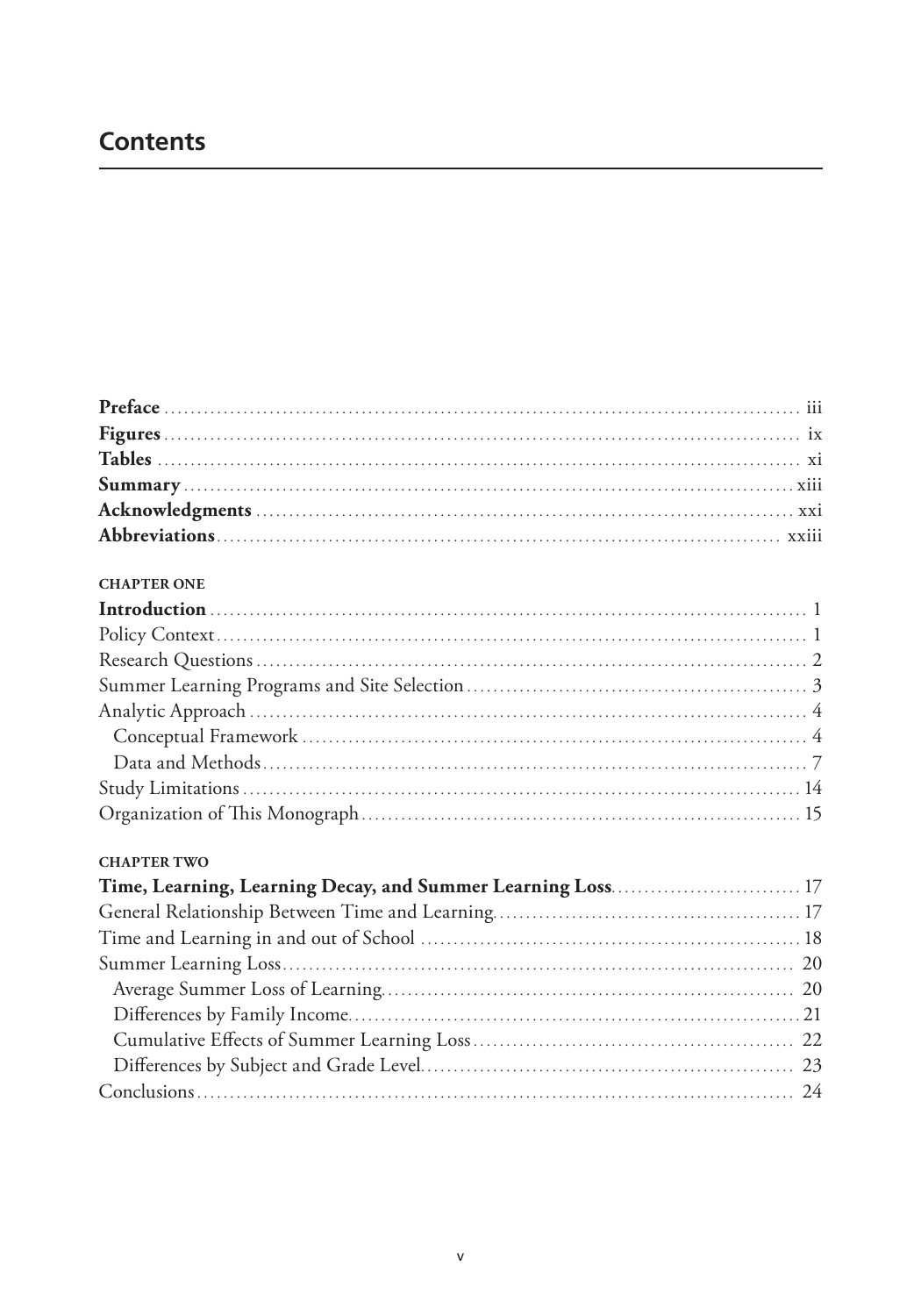| <b>CHAPTER THREE</b> |  |
|----------------------|--|
|                      |  |
|                      |  |
|                      |  |
|                      |  |
|                      |  |
|                      |  |
|                      |  |
|                      |  |
|                      |  |
|                      |  |
|                      |  |
|                      |  |
|                      |  |
|                      |  |
|                      |  |
|                      |  |
|                      |  |
|                      |  |
|                      |  |
|                      |  |

#### **Chapter Four**

| Core Services: Central Office and Site-Based Instructional and Administrative Costs  43 |  |
|-----------------------------------------------------------------------------------------|--|
|                                                                                         |  |
|                                                                                         |  |
|                                                                                         |  |
|                                                                                         |  |
|                                                                                         |  |
|                                                                                         |  |
|                                                                                         |  |
|                                                                                         |  |
|                                                                                         |  |

#### **Chapter Five**

| Creating and Maintaining Summer Learning Programs: Lessons from the Field  57 |  |
|-------------------------------------------------------------------------------|--|
|                                                                               |  |
|                                                                               |  |
|                                                                               |  |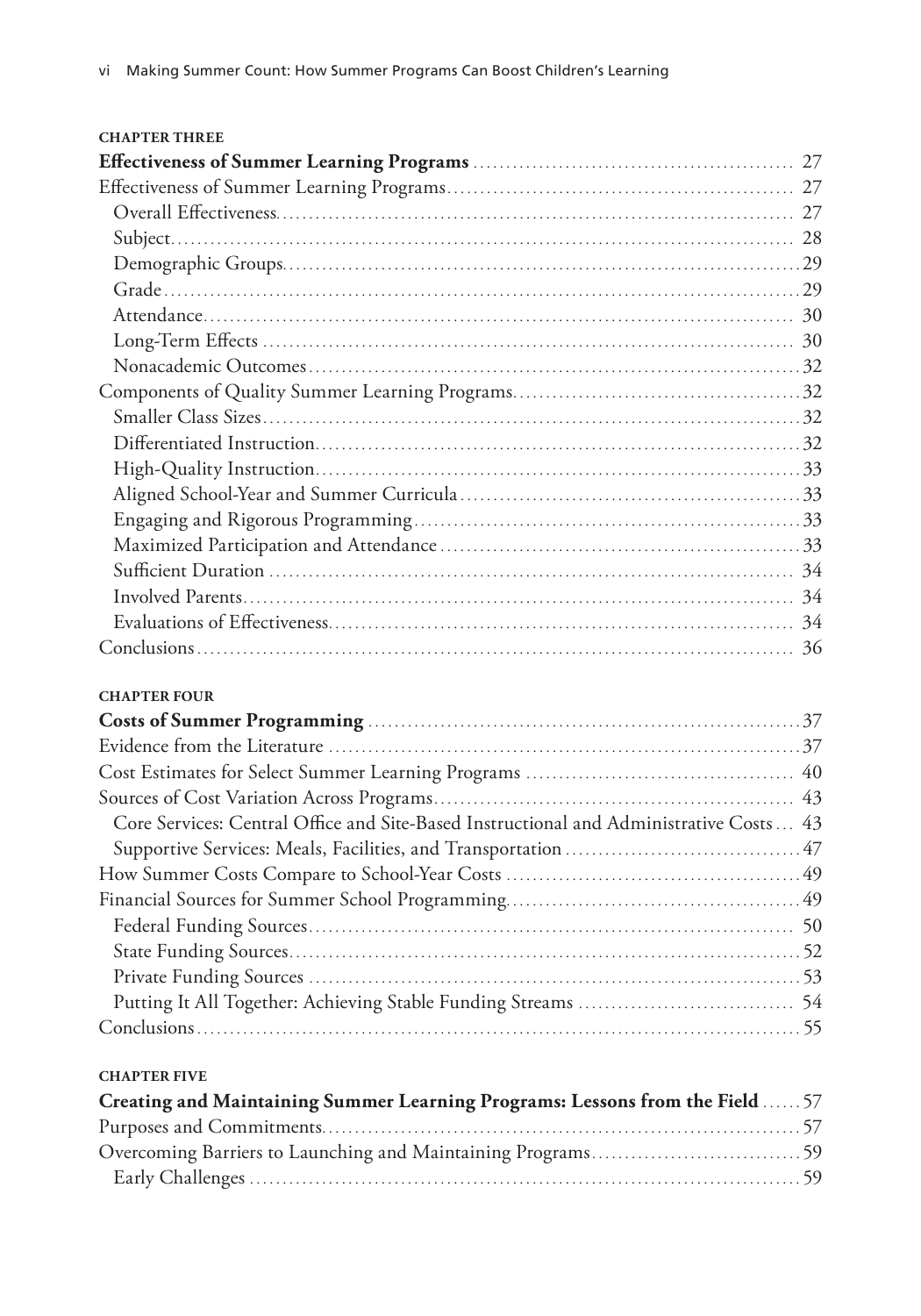#### **Chapter Six**

| <b>APPENDIX</b> |  |  |  |
|-----------------|--|--|--|
|                 |  |  |  |
|                 |  |  |  |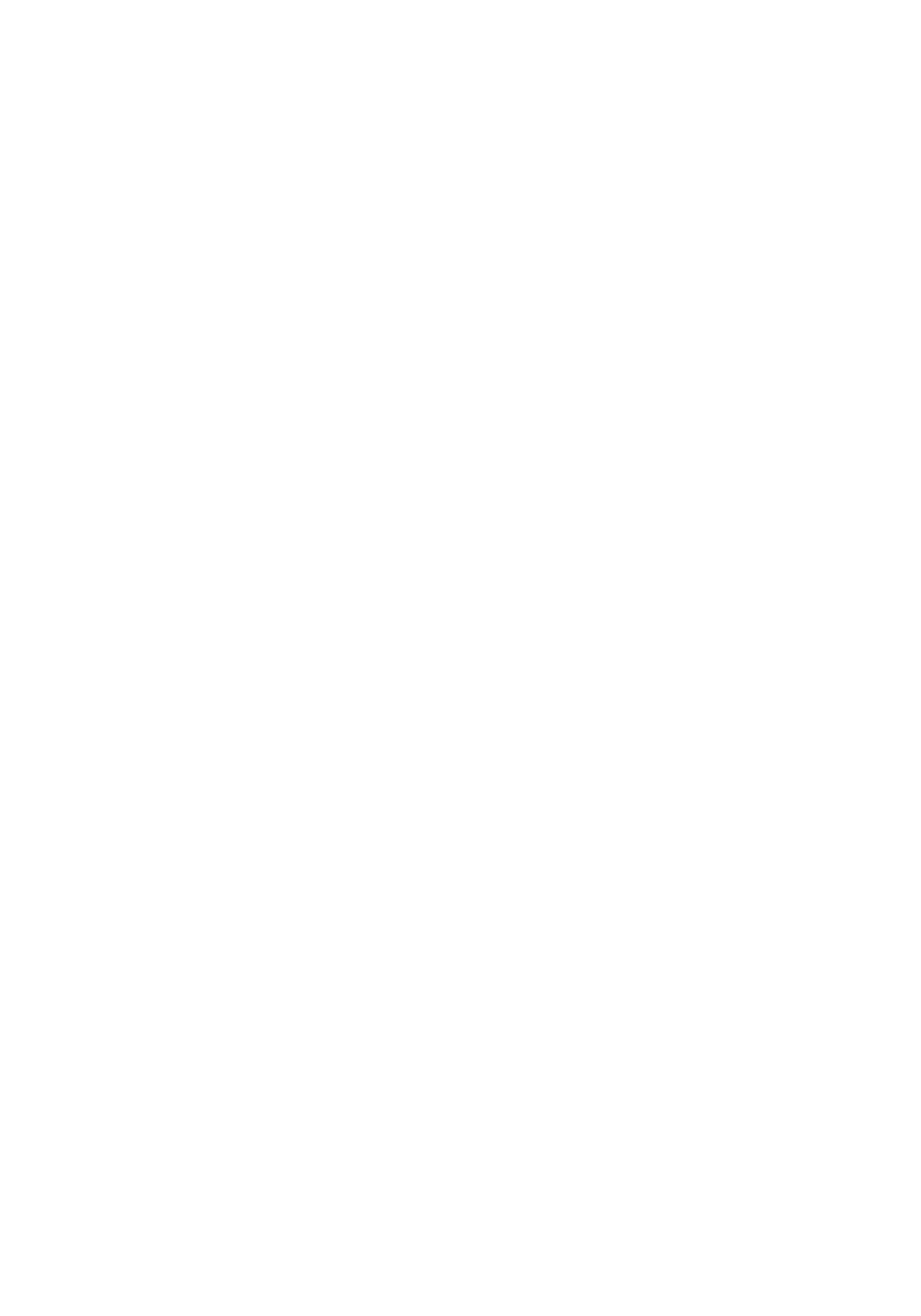# **Figures**

| 1.1. Conceptual Framework for District-Provided Summer Learning Programs  5 |  |
|-----------------------------------------------------------------------------|--|
| 4.1. Cost Estimates for Selected Summer Learning Programs, per Slot         |  |
|                                                                             |  |
| 4.2. Cost Estimates for Core Summer Services, per Slot per Hour, 2009  46   |  |
|                                                                             |  |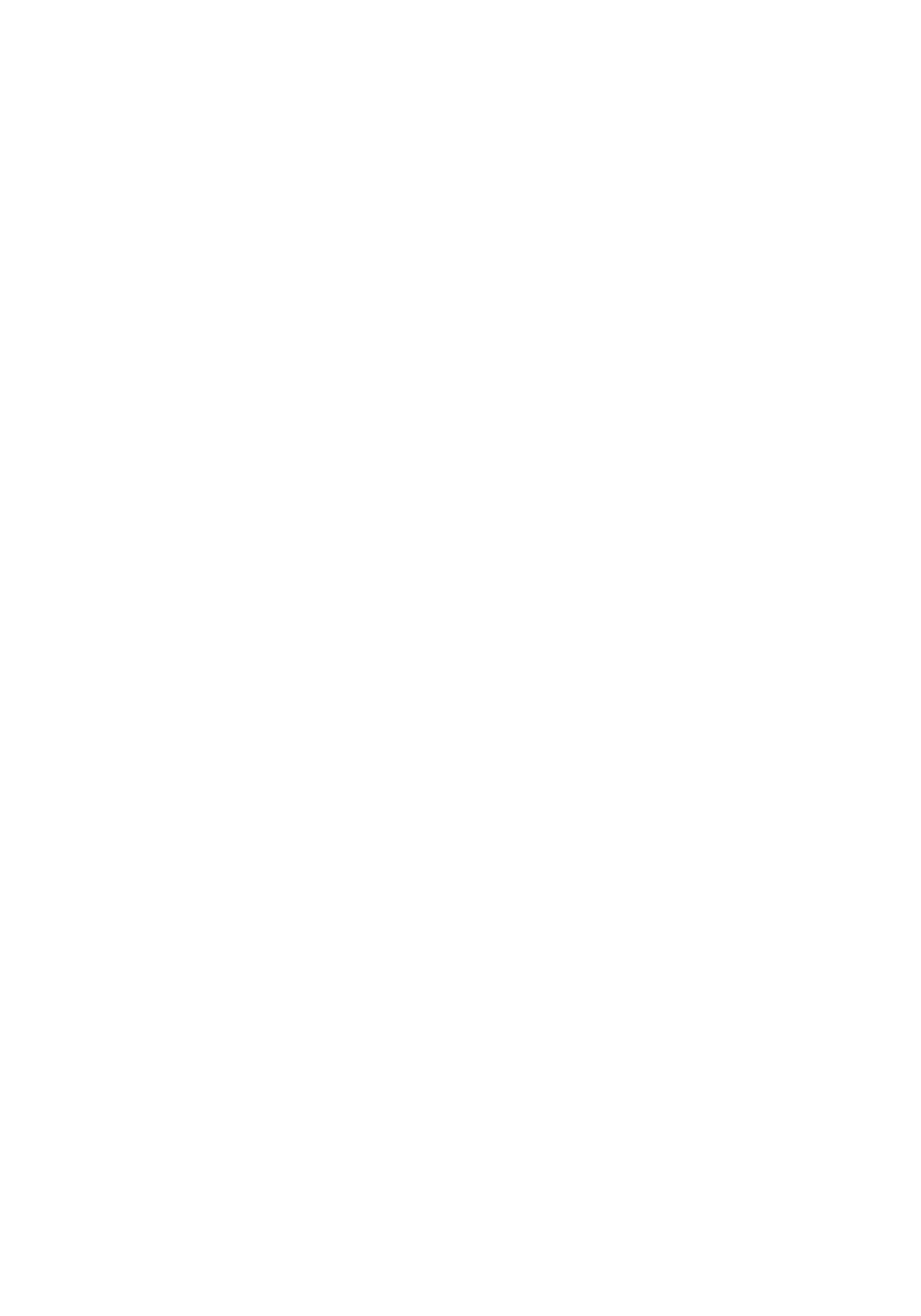# **Tables**

| 2.1. Average Annual Gains in Effect Size from Nationally Normed Tests,   |  |
|--------------------------------------------------------------------------|--|
|                                                                          |  |
| 31. National Summer Learning Association Quality Standards 35            |  |
| 4.1. Estimates per Enrollee from Existing Studies of Summer Programming  |  |
|                                                                          |  |
| 4.2. Programmatic Structure of Selected Summer Learning Programs  45     |  |
|                                                                          |  |
| A.2. Incremental Additional Costs of Ingredients on a per-Slot Basis  84 |  |
|                                                                          |  |
|                                                                          |  |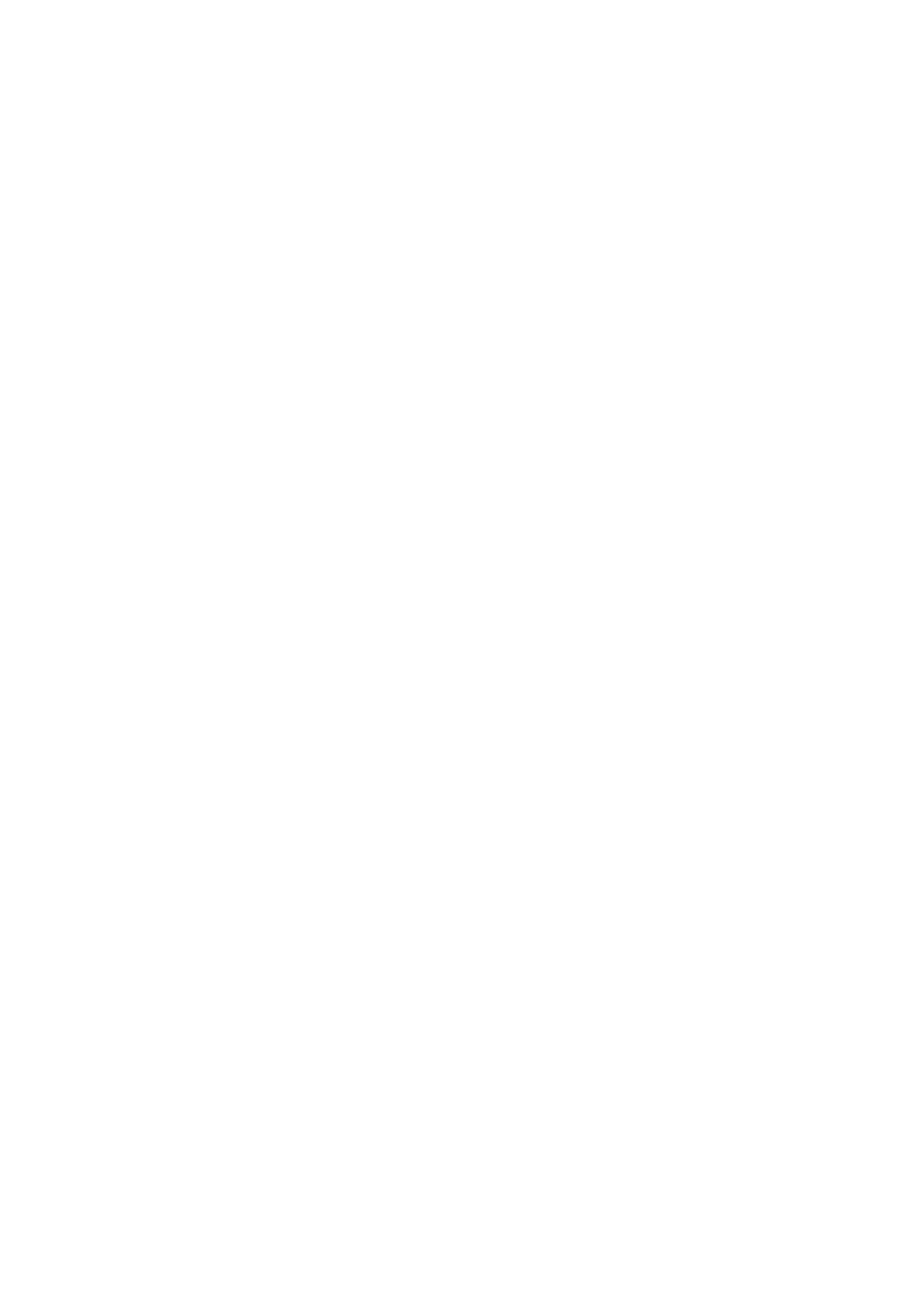During summer vacation, many students lose knowledge and skills. By the end of summer, students perform, on average, one month behind where they left off in the spring. Of course, not all students experience "average" losses. Summer learning loss disproportionately affects low-income students. While all students lose some ground in mathematics over the summer, low-income students lose more ground in reading, while their higher-income peers may even gain. Most disturbing is that summer learning loss is cumulative; over time, the difference between the summer learning rates of low-income and higher-income students contributes substantially to the achievement gap.

Because many students lose learning over the summer and some students need more time on task to master content, participation in summer learning programs should mitigate learning loss and could even produce achievement gains. Indeed, educators and policymakers are increasingly promoting summer learning as a key strategy to improving the achievement of low-performing students. In 2009, a Johns Hopkins University–based center for summer learning became an independent organization, the National Summer Learning Association, providing resources, guidance, and expertise to the summer learning community. In 2010, President Obama noted, "Students are losing a lot of what they learn during the school year during the summer."<sup>1</sup> Earlier that year, First Lady Michelle Obama launched "United We Serve: Let's Read, Let's Move," a program that encourages Americans to fight the summer reading gap, acknowledging that youth who do not read during the summer can lose months of academic progress (White House, 2010).

### **Study Purpose and Research Questions**

The Wallace Foundation is encouraging the establishment of district-supported summer learning programs, particularly for urban students in grades 1–8. To support this effort, The Foundation asked RAND to conduct a study to assess both the need

<sup>1</sup> The remark was made during an interview on NBC's *Today Show*, September 27, 2010.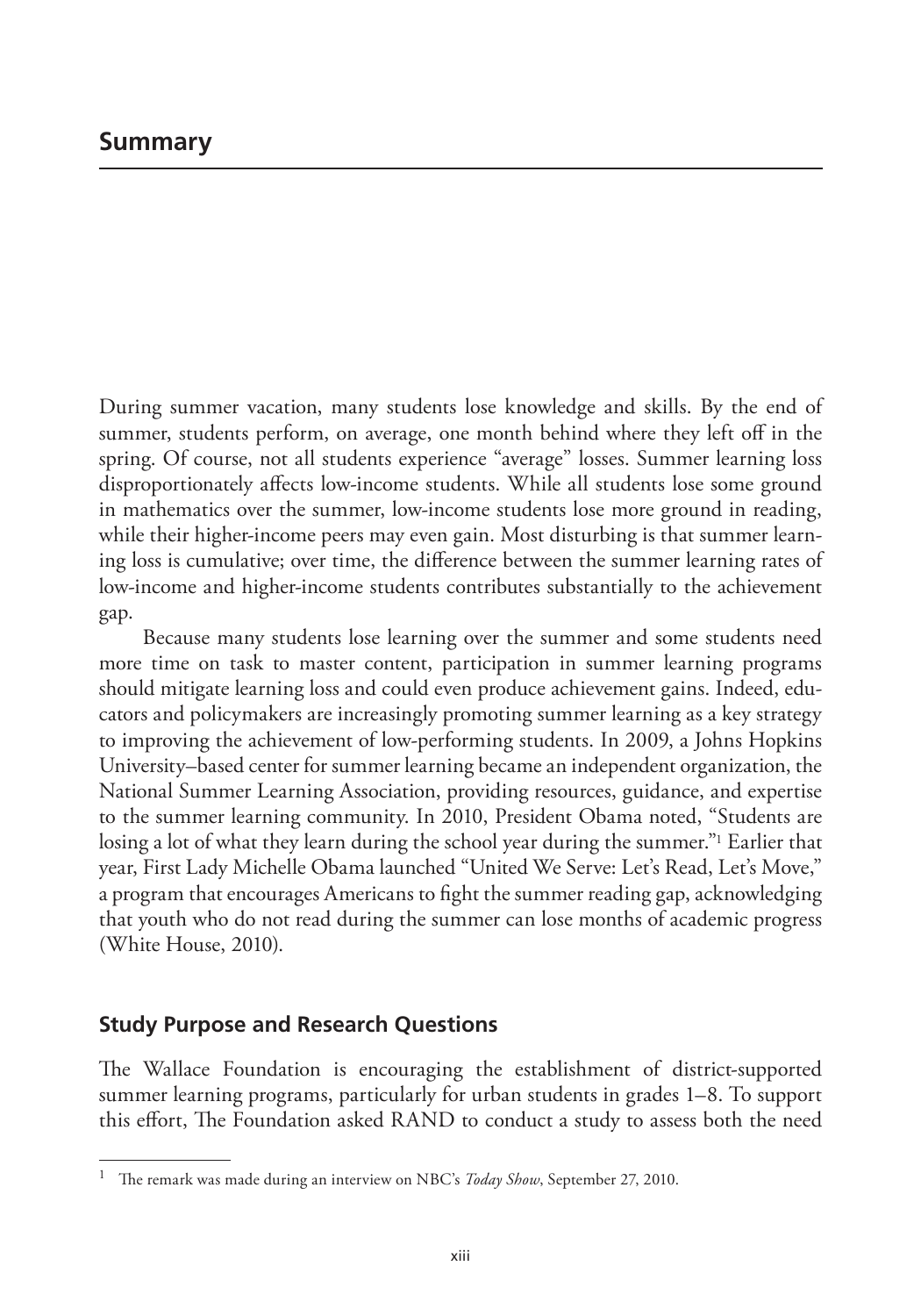for summer learning programs and the existing evidence on effective, viable, and sustainable summer learning programs in urban districts.

In this monograph, we address the following research questions:

- 1. What is the nature of summer learning loss?
- 2. Are summer learning programs effective in improving student achievement? What are the elements of effective summer programs?
- 3. How much do summer learning programs cost?
- 4. What are the facilitators and challenges to implementing summer programs?

## **Data and Methods**

To answer our first two research questions, we conducted literature reviews on summer learning loss and the effectiveness of summer learning programs. To examine cost, we conducted a literature review to identify common funding sources for summer programs, collected detailed cost data from seven summer learning programs, and determined their costs and the primary reasons for the variation among them. To address the final question, regarding facilitators and challenges to implementing such programs, we conducted 15 telephone interviews: eight with providers (either school districts or programs affiliated with school districts) and seven with national nondistrict providers.

We also conducted site visits to five cities, where we interviewed summer learning leaders from among city and district representatives, summer learning staff, and external partners (more than 60 interviews in total). In four of the cities, we had the opportunity to observe summer learning. Cities selected for interviews and site visits were those that had a long history of providing summer programs or were considered by the national organizations to have particularly innovative programming or a particular context of interest, such as city-led programming or high proportions of English language learners.

## **Limitations and Contributions**

This monograph does not include any independent analyses to determine the nature of summer learning loss or summer program effectiveness. Instead, it summarizes and draws out lessons from a set of existing research. While our independent cost analysis provides much-needed information for the field, it is limited to seven cases of academically oriented summer programming that operate at scale. Thus, it does not capture the cost range of all types of summer learning programs. In addition, because our findings and recommendations are drawn from a limited sample of summer programs that are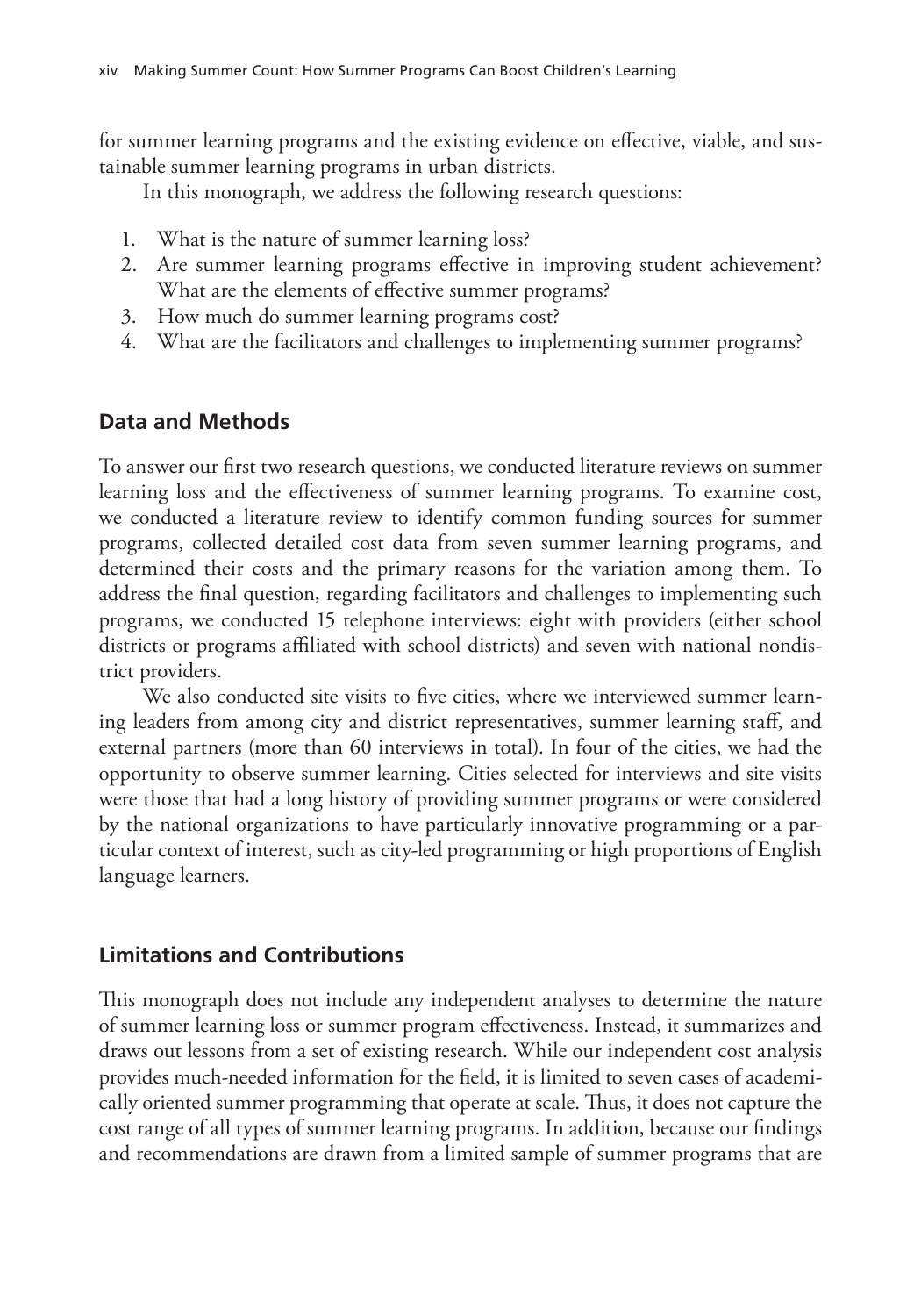not representative of all summer learning program contexts, they are not generalizable to all programs. In particular, by design, we spent more time studying programs provided by school districts than we did studying those provided by national or community-based summer learning providers. We also made no attempt to assess the quality of the summer programs that we visited.

Despite these limitations, this monograph makes an important contribution to the field by addressing both the value and the cost of summer learning programs. We synthesize evidence from the research about summer learning loss and the effectiveness of summer learning programs in preventing that loss. We also estimate the potential costs of such programs and provide lessons learned from districts and other providers about how to fund, implement, and sustain such programs.

## **Key Findings**

#### **Summer Learning Loss, Which Is Disproportionate and Cumulative, Contributes Substantially to the Achievement Gap**

Research indicates that, on average, students lose skills over the summer, particularly in mathematics. However, not all students experience "average" losses, and summer learning loss disproportionately affects low-income students. Low-income students lose substantial ground in reading during the summer, while their higher-income peers often gain. Most disturbing is that it appears that summer learning loss is cumulative and that, over time, these periods of differential learning rates between low-income and higher-income students contribute substantially to the achievement gap in reading. It may be that efforts to close the achievement gap during the school year alone will be unsuccessful.

### **Students Who Attend Summer Programs Have Better Outcomes Than Similar Peers Who Do Not Attend These Programs**

Rigorous studies of voluntary summer programs, mandatory summer programs, and programs that encourage students to read at home in the summer have all found positive effects on student achievement. The combined evidence from these studies suggests that all of these types of summer learning programs can mitigate summer learning losses and even lead to achievement gains. Moreover, longitudinal studies conclude that the effects of summer learning programs endure for at least two years after the student has engaged in the summer program. (No studies have examined whether effects last beyond two years.)

### **Strategies for Maximizing Quality, Enrollment, and Attendance Are Critical to Achieving Benefits**

Not all summer learning programs result in positive outcomes for enrollees. Programming needs to be high-quality, and students need to enroll and attend regularly.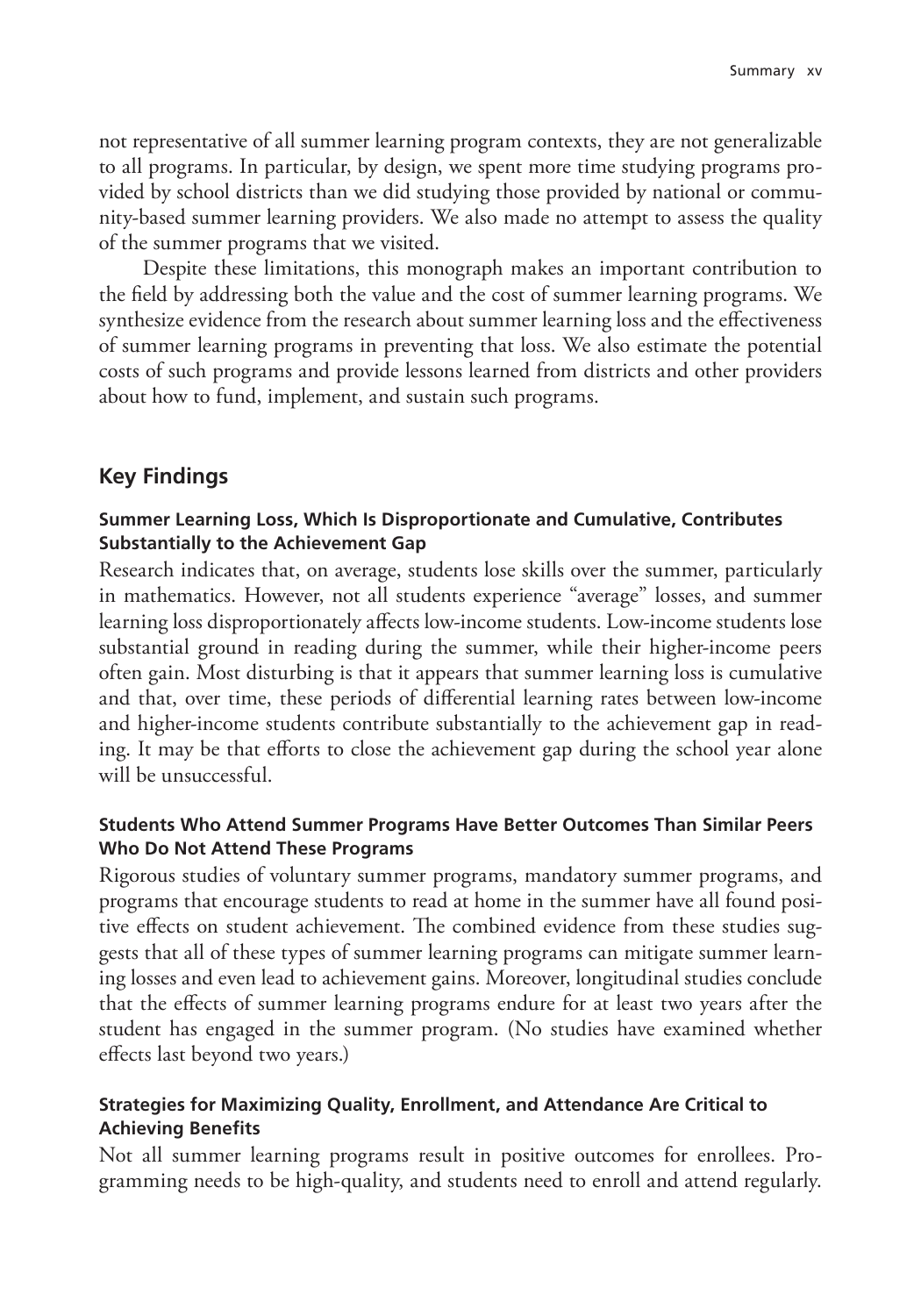Research points to several practices that are associated with program quality, including individualized instruction, parental involvement, and small class sizes. For voluntary summer learning programs, providers need to adopt targeted strategies to build enrollment and maximize attendance among enrollees. Several effective strategies were offered by the program staff we interviewed. Notifying parents early before they make other plans for the summer was important in maximizing enrollment. Offering engaging enrichment activities, providing transportation, and offering full-day programs, which better suit the needs of working families, were noted as methods of increasing enrollment and encouraging high attendance rates.

## **Cost Is the Main Barrier to Implementing Summer Learning Programs**

Providing a high-quality summer learning program can cost between \$1,109 and \$2,801 per child for a six-hour-per-day, five-week program. Although preliminary evidence suggests that the cost of summer school programs can be less than two-thirds of what providers spend on programs during the academic year (on a per-slot, per-week basis), summer programs nonetheless represent an additional cost to districts, especially relative to other interventions that simply update or reform practices used during the school year.

## **Districts Question the Cost-Effectiveness of Summer Learning Programs, and Many Have Discontinued Them in Response to Budget Cuts**

Interviewees from the National Summer Learning Association indicated that, given the costs, districts are uncertain of the value they would get from a summer learning program. Furthermore, some of our interviewees who are currently offering summer learning programs questioned the extent to which the benefits of the program outweigh the costs. In fact, the recent economic downturn has created such severe shortfalls in state education budgets that many districts across the country have cut what little summer school programming they have offered. However, district leaders who are committed to such programs have found creative ways to fund them.

## **Partnerships Can Strengthen Summer Learning Programs**

The majority of the summer learning programs examined in this study were provided by or operated in partnership with districts, and we found benefits from these partnerships. We found that summer learning programs cost less when offered by school districts due, in part, to lower central office costs and in-kind contributions of services, such as facilities and meals. In addition, districts can leverage consistent sources of funding (e.g., Title I or general operating funds) for such programs, creating a greater likelihood of sustainment. We also found that partnerships between districts and community-based organizations (CBOs) provided increased benefits and lowered costs. CBOs offered opportunities for enrichment beyond those typically offered in schools, such as kayaking and fencing, that encouraged students to enroll and attend—steps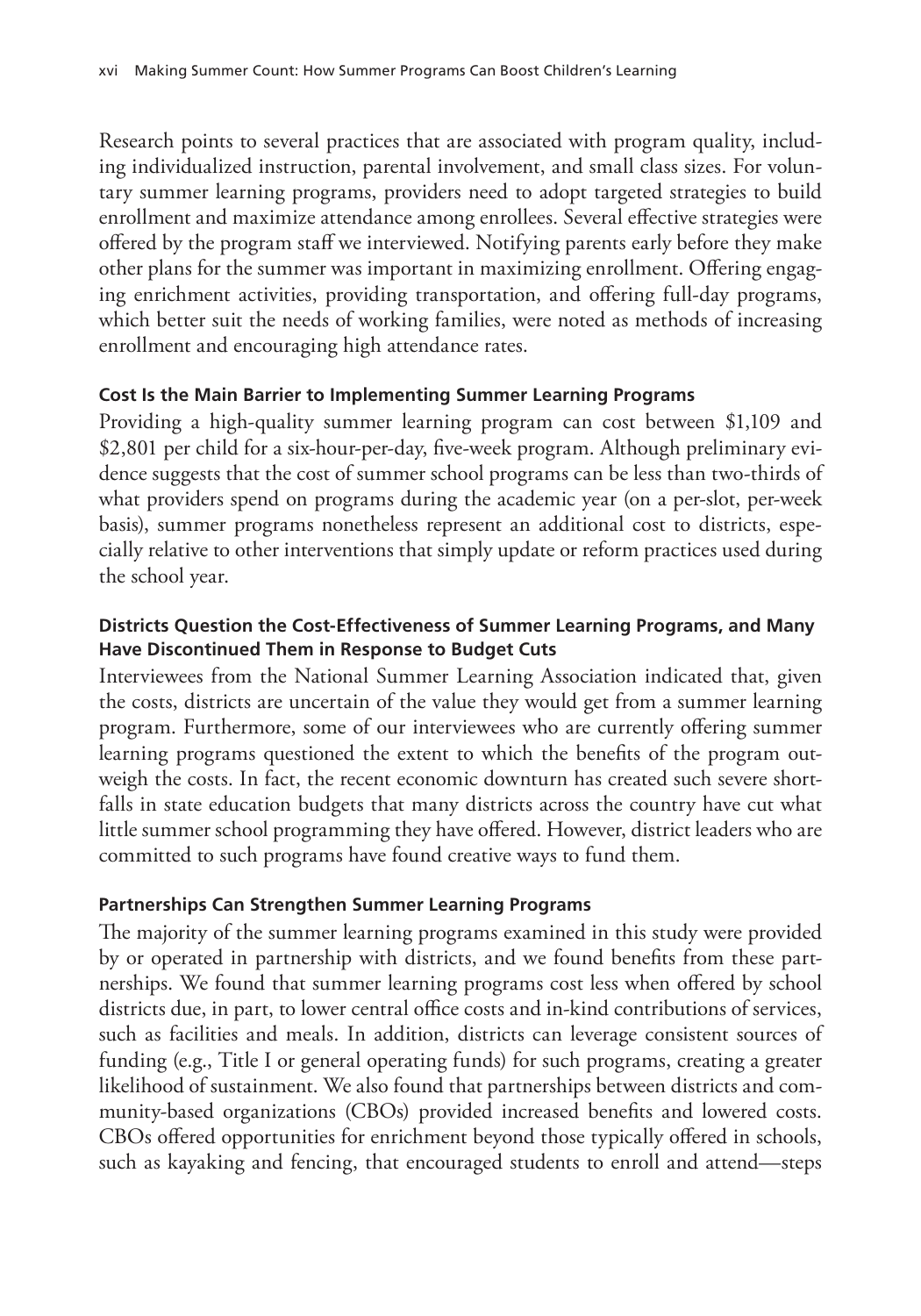critical to program effectiveness. We also found that CBO instructors were less expensive than certified teachers. Thus, partnerships between these two types of organizations resulted in lower costs overall. Further, in one city, provision of enrichment opportunities attracted local foundation funding for summer programs.

## **Developing and Sustaining District-Based Voluntary Summer Learning Programs Is Challenging but Feasible**

Interviewees reported that launching a summer learning program that serves a high proportion of low-performing students is challenging. Early implementation challenges include establishing consistent expectations for the program, navigating internal district bureaucracies, and partnering with local CBOs. Ongoing challenges to maintaining a summer learning program include funding (particularly during times of constrained school budgets), facilities constraints due to building maintenance or lack of air conditioning, low or uncertain enrollment, and an underspecified or unsupported vision for the summer program. Interviewees also reported that the lack of evaluations and teacher contract rules threatened the quality of their programs. Despite these challenges, some urban districts have long-standing summer learning programs, and others have launched new programs over the last few years. Challenges can be overcome by supportive leaders who can find and dedicate funding, as well as ensure that qualified staff devote time to early planning, early hiring, and early recruiting for summer learning programs.

## **Recommendations for Districts and Providers**

Districts and communities must decide for themselves whether the potential value of these programs is worth the cost and effort of establishing and sustaining them. But our analysis suggests that they should be seriously considered within the context of the needs and resources available to districts and communities. Rigorous studies have shown that strong summer programs can achieve several important goals: reverse summer learning loss, achieve learning gains, and give low-performing students the chance to master material that they did not learn during the previous school year.

Here, we offer a set of recommendations for districts and other providers that want to invest in summer learning programs. Specifically, we recommend that districts and providers invest in staffing and planning for summer learning programs, actively incorporate practices that will help ensure the success of programs, and maximize the benefits of partnerships and a variety of funding sources.

### **Invest in Highly Qualified Staff and Early Planning**

Developing high-quality summer programs can be challenging. We found that providers that succeeded in developing a well-structured program that attracted students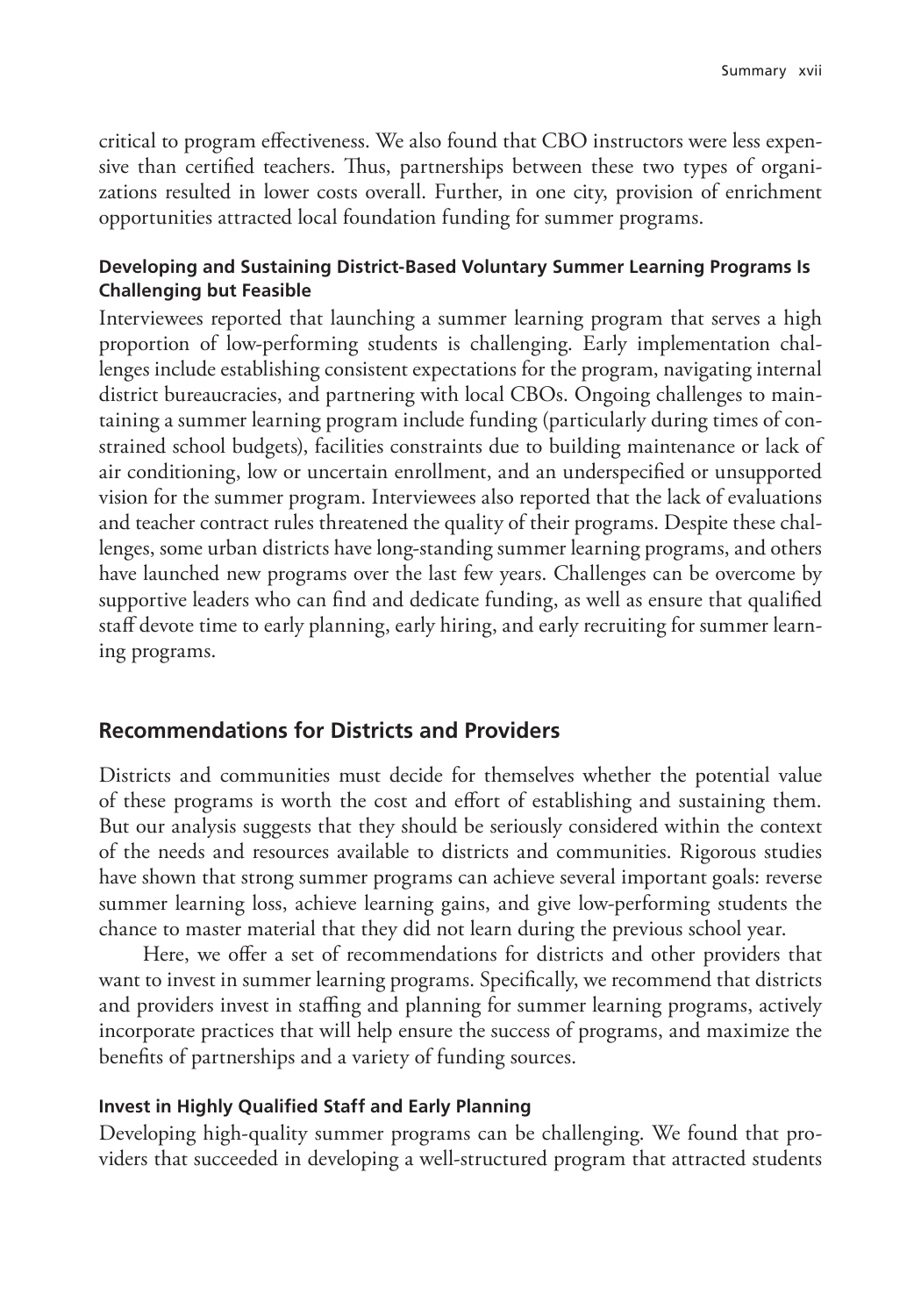to enroll and attend had high-quality, dedicated year-round administrators with time devoted to planning and programming. Planning began early in the school year. Early planning allowed programs to conduct early hiring (thereby maximizing their teacher recruiting pool) and early recruiting (thereby maximizing student enrollment).

## **Embed Promising Practices into Summer Learning Programs**

Research shows that a number of practices are associated with improved student outcomes, such as smaller class sizes, involving parents, providing individualized instruction, and maximizing students' attendance. Other best practices include providing structures that support high-quality instruction, aligning the school year and summer curricula, including content beyond remediation, and tracking effectiveness. Providers also need to adopt strategies for attracting students to these programs to ensure value for their investment, such as print and radio advertising; advertising at community meetings, summer learning fairs, and even grocery stores; targeted recruiting of students living in housing projects, including door-to-door recruiting and phone calls to parents; student and teacher focus groups; and CBO recruiting among students in their after-school programs.

## **Consider Partnerships When Developing Summer Learning Programs**

Partnerships may enable the creation and sustainment of high-quality voluntary summer learning programs. We found benefits from partnerships between school districts and CBOs that included a wider variety of programming options, and more varied funding sources. However, a number of other partnerships may be beneficial, as several types of organizations have an interest in promoting summer learning experiences for youth—districts, CBOs, private summer learning providers, cities, and local funders. Each of these organizations has a set of resources and skills that can help build sustainable summer learning programs. We encourage leaders to consider all local resources and build appropriate partnerships when developing these programs.

## **Think Creatively About Funding**

There are several pots of funding from which districts can draw to support summer learning programs. Researchers have documented, for example, more than 100 programs that can support summer learning. The National Summer Learning Association provides guidelines for funding summer learning programs on its website. This monograph provides other funding ideas, such as hiring AmeriCorps students and hiring teachers who need administrative hours to serve as summer site coordinators. Partnering with local CBOs can also result in economies of scale, as noted earlier.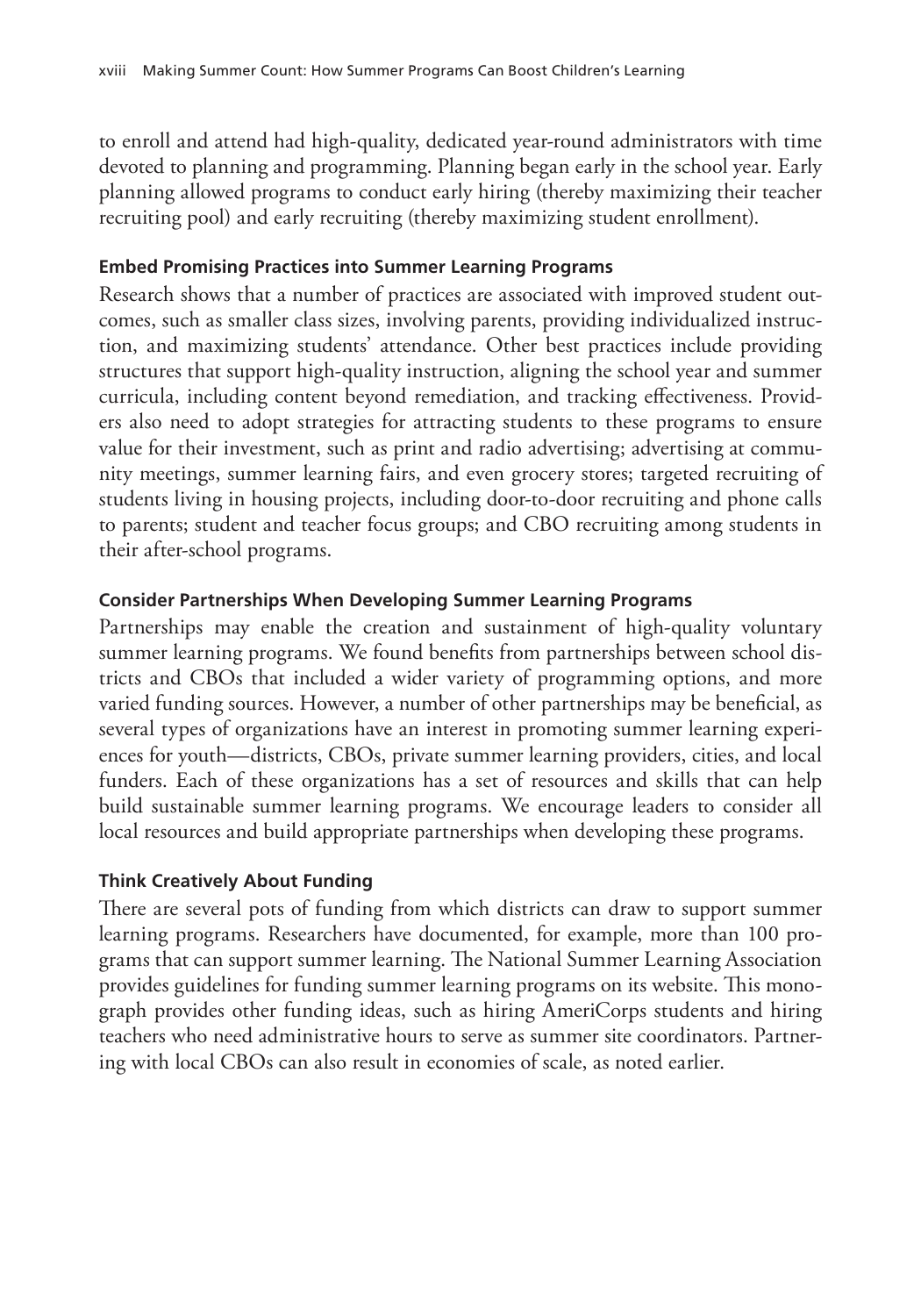## **Recommendations for Policymakers and Funders**

Finally, we offer recommendations for policymakers and funders who are interested in supporting summer learning programs: Extend the research base on the efficacy of summer learning programs and support stable funding for new and existing programs.

## **Extend the Research Base**

Although research has established the efficacy of summer learning programs, it has not tested several aspects of such programs when offered to large numbers of lowperforming students in urban settings. Rigorous, longitudinal research on large programs would provide valuable information to policymakers and practitioners. In particular, we make the following recommendations:

- Conduct randomized controlled trials of programs designed to maximize attendance that compare treated to nontreated students over multiple years.
- Conduct studies that include multiple outcomes beyond academic performance: secondary academic outcomes, such as school attendance and graduation rates, and nonacademic outcomes, such as reductions in juvenile delinquency, improved nutrition, and increases in exercise. Including a range of outcomes will help motivate other stakeholders, such as city governments, to support or fund summer learning programs.
- Conduct studies that examine whether programs can be constructed to attract high levels of participation in multiple, consecutive years of programming. If so, the studies should evaluate the effects of consecutive years of participation on a range of student outcomes.
- Conduct studies of the cost-effectiveness of summer learning programs to help district leaders and other policymakers consider how best to invest in improving education.

## **Support Consistent Funding Sources for Summer Learning Programs**

A key obstacle to providing summer learning programs is a lack of stable funding. Policymakers at the federal, state, and local levels can work to provide funding for summer programming by specifying that existing funding targeted to high-need youth can be used for summer programming, by establishing new funding for programs, and by fundraising for summer programming. The school district officials whom we spoke with who run summer learning programs independently confirmed that funding was contingent on the support of key leaders, including the superintendent, local politicians, and local foundations.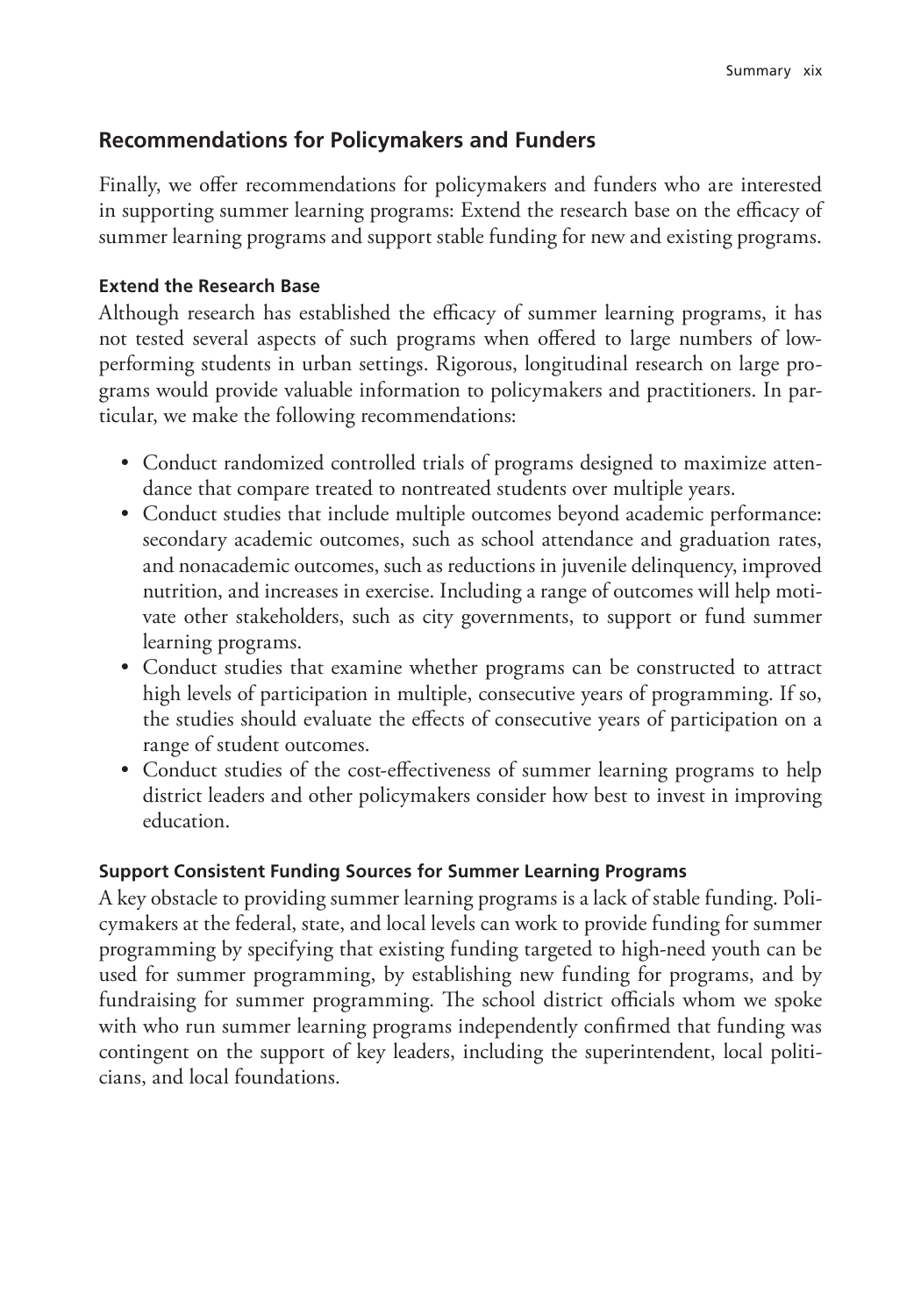## **Provide Clear Guidance Regarding the Use of Scarce Funds**

District leaders described the difficulty of braiding multiple funding sources together, given the restrictions and requirements associated with each source of funds. State policymakers could support district efforts by providing clear guidance on how federal and state funds can be combined to support summer programs.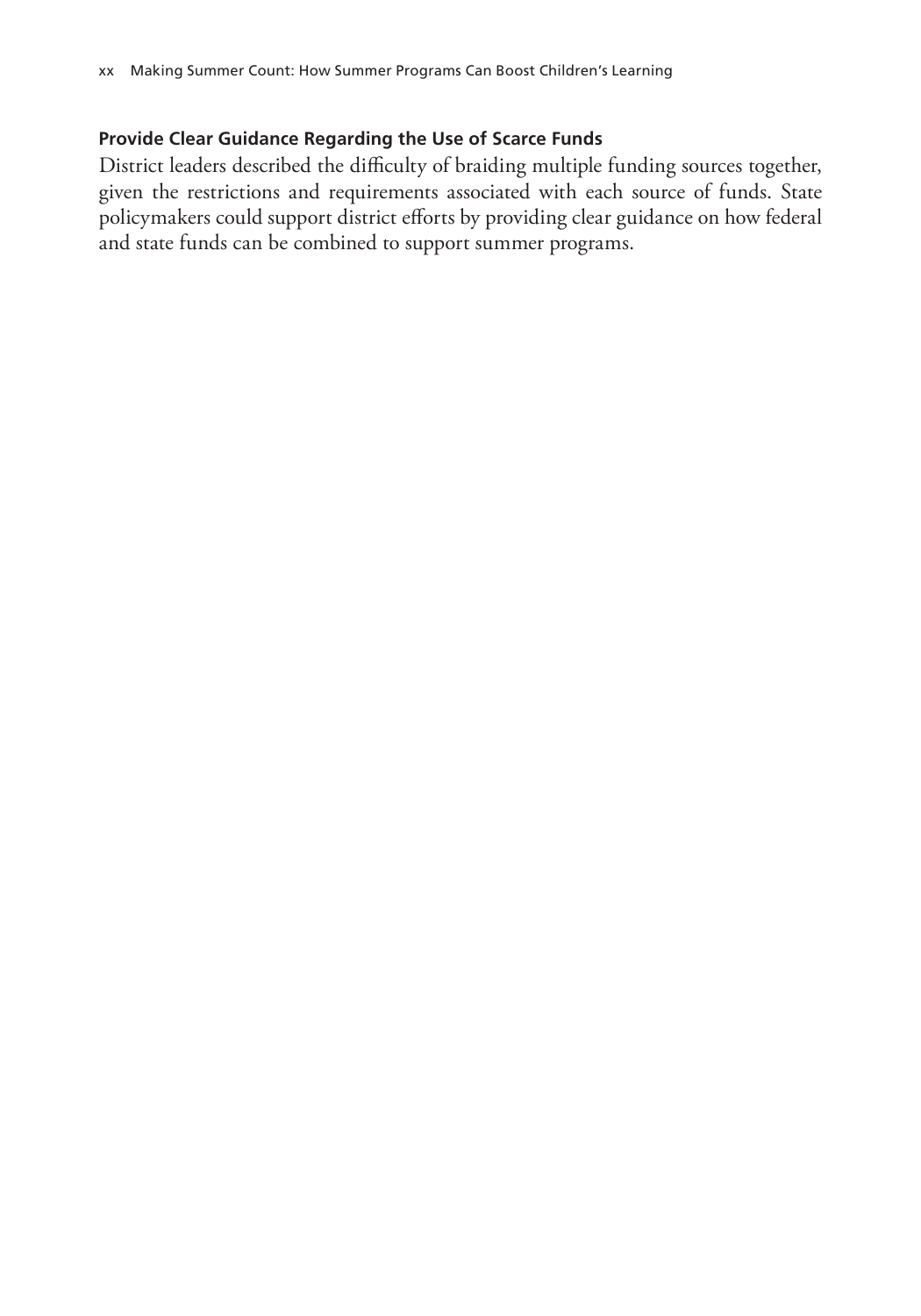Many people helped in conducting this study and producing this monograph. We would like to thank those at The Wallace Foundation for their substantive and financial support. In particular, Edward Pauly and Ann Stone provided valuable guidance on the intellectual and analytic components of our work. Dara Rose, Richard Laine, Christine DeVita, Pam Mendels, and Lucas Held provided other substantive insights.

Representatives from school districts, mayors' offices, CBOs, and local provider organizations also contributed their time and expertise, especially on implementation issues and cost. Representatives from some of the national provider organizations were very generous with their time and expertise and contributed substantially to the study, especially in providing details on likely costs.

The document itself benefited from the input of internal and external reviewers, including Lynn Karoly and Geoffrey Borman, and from the contributions of Laura Zakaras and Lauren Skrabala, who helped prepare the final manuscript. We acknowledge their help in improving this document.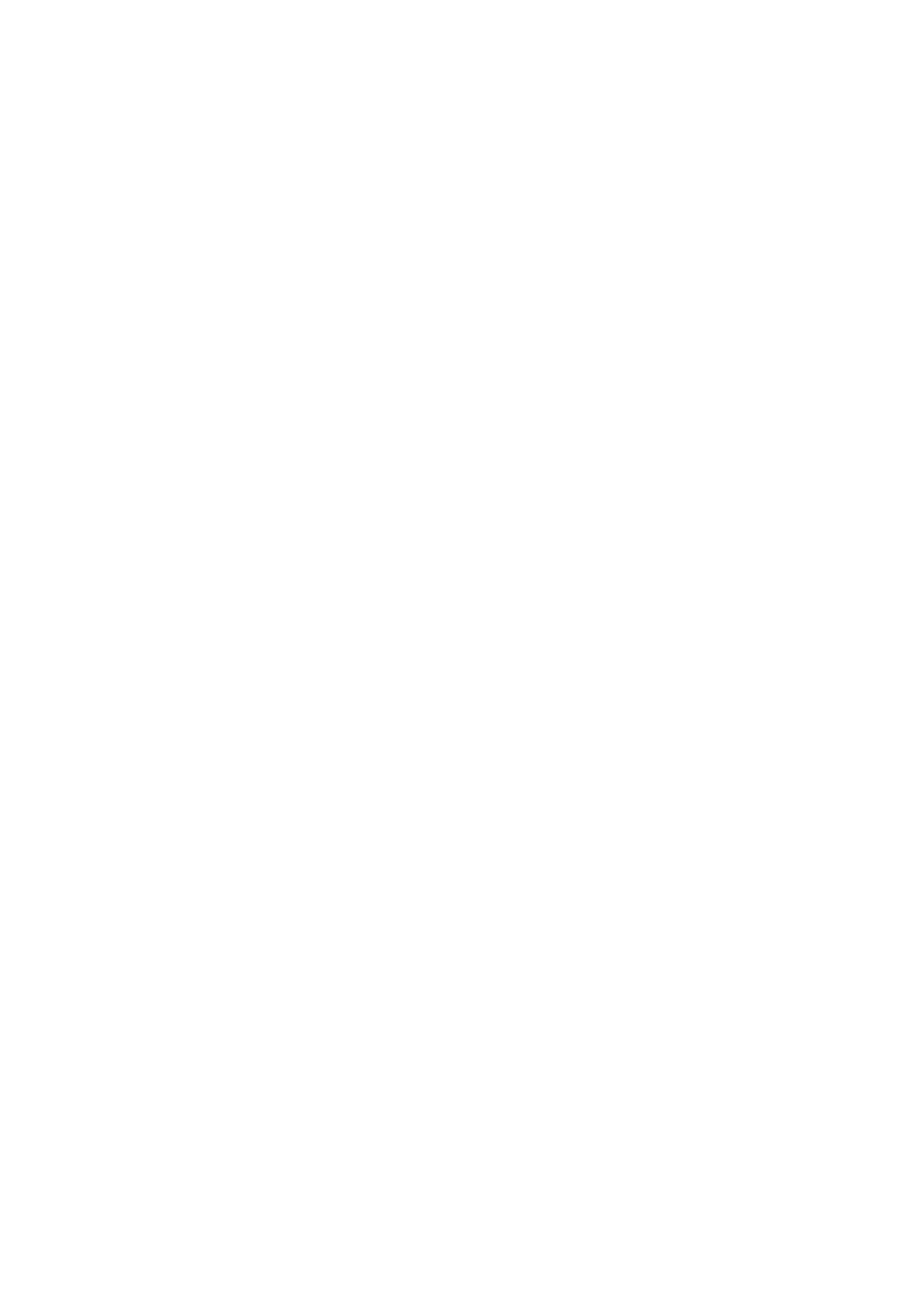| 21st CCLC   | 21st Century Community Learning Centers program        |  |  |
|-------------|--------------------------------------------------------|--|--|
| ARRA        | American Recovery and Reinvestment Act                 |  |  |
| <b>BELL</b> | Building Educated Leaders for Life                     |  |  |
| <b>CBO</b>  | community-based organization                           |  |  |
| <b>CCDF</b> | Child Care and Development Fund                        |  |  |
| <b>CDBG</b> | <b>Community Development Block Grant</b>               |  |  |
| <b>CPI</b>  | Consumer Price Index                                   |  |  |
| <b>CWI</b>  | Comparable Wage Index                                  |  |  |
| ECLS-K      | Early Childhood Longitudinal Study, Kindergarten Class |  |  |
| <b>ERIC</b> | <b>Education Resources Information Center</b>          |  |  |
| <b>FTE</b>  | full-time equivalent                                   |  |  |
| <b>OST</b>  | out-of-school time                                     |  |  |
| <b>SES</b>  | socioeconomic status                                   |  |  |
| <b>TANF</b> | Temporary Assistance for Needy Families                |  |  |
|             |                                                        |  |  |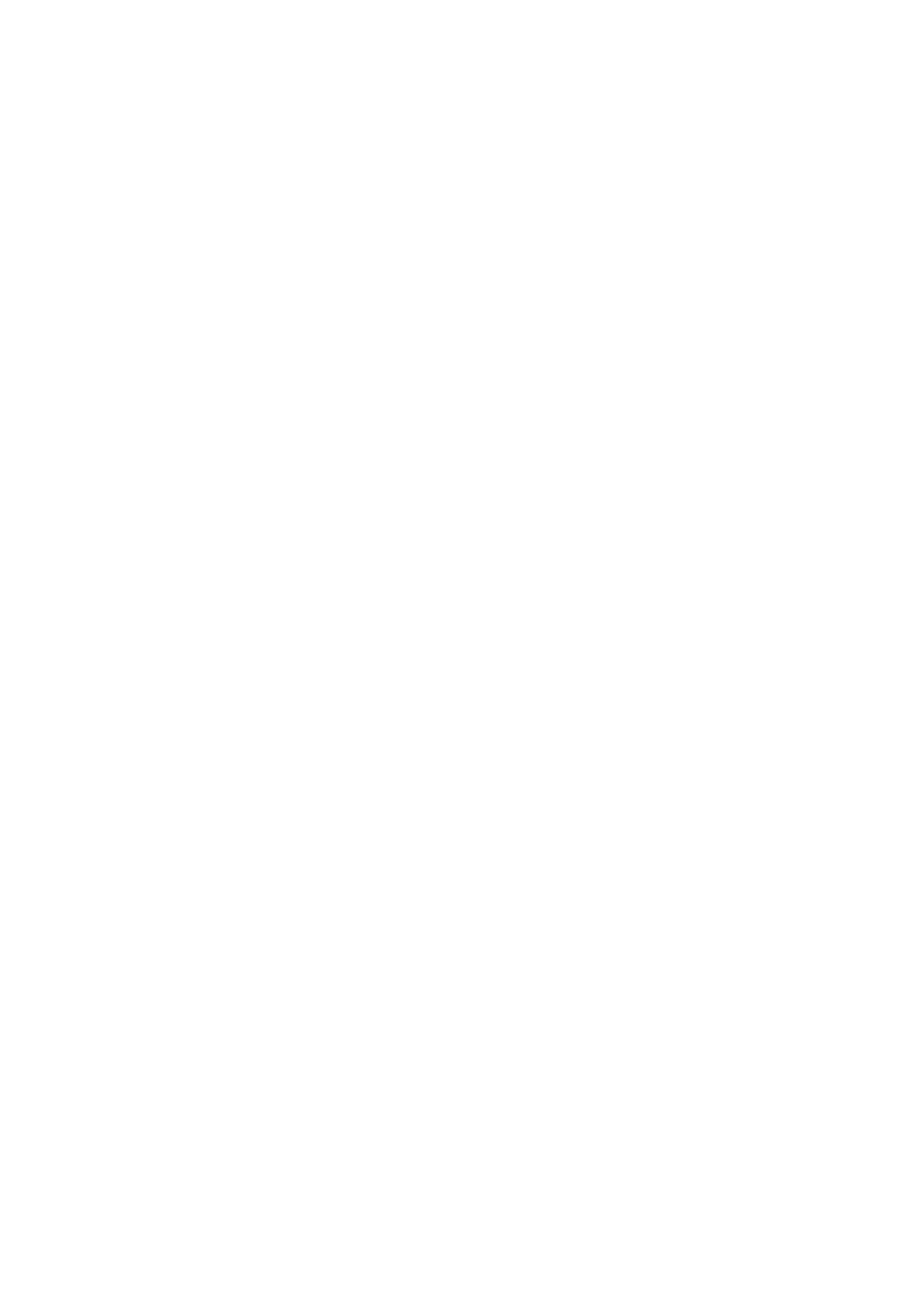## **Policy Context**

Despite steady efforts to close the large achievement gap between disadvantaged and advantaged students over the past 40 years, significant discrepancies remain. In 2009, on the National Assessment of Educational Progress, 49 percent of low-income fourthgrade students scored at the "below basic" level in reading (the lowest proficiency level) compared with 20 percent of their higher-income students. Large achievement gaps exist for mathematics as well, with 30 percent of low-income students performing at the lowest performance level compared with only 9 percent of their higher-income peers. These trends also hold in the eighth grade, where the differences are 40 percent versus 15 percent in reading and 43 percent versus 17 percent in mathematics (U.S. Department of Education, undated). Due to the inequitable proportion of low-income minority students, similarly sized achievement gaps are found between white and black children in the United States, white and Hispanic children, and native speakers and English language learners. Depending on the subject and grade level, there has been either a modest reduction or no substantive change in the achievement gap along economic or racial lines since the 1990s.

These achievement gaps are particularly troubling because they comport with subsequent inequities in educational attainment, in which students from the bottom quartile of the income distribution are more than twice as likely to drop out of high school as students from the top quartile of the distribution (National Center for Education Statistics, 2007). Failure to complete high school has significant ramifications for the individuals themselves and for society as a whole because formal schooling is an increasingly important gateway to future employment, earnings, and attendant life chances (Belfield and Levin, 2007). Some analysts believe that closing the achievement gap would do more to promote equality in the United States than any other political strategy (Jencks and Phillips, 1998).

Increasingly, educators and policymakers are considering additional learning time to be a key strategy for improving the achievement of low-performing students, many of whom are also low-income. For instance, Title I legislation specifies summer learning time as a key strategy that can be used to turn around schools. In fact, research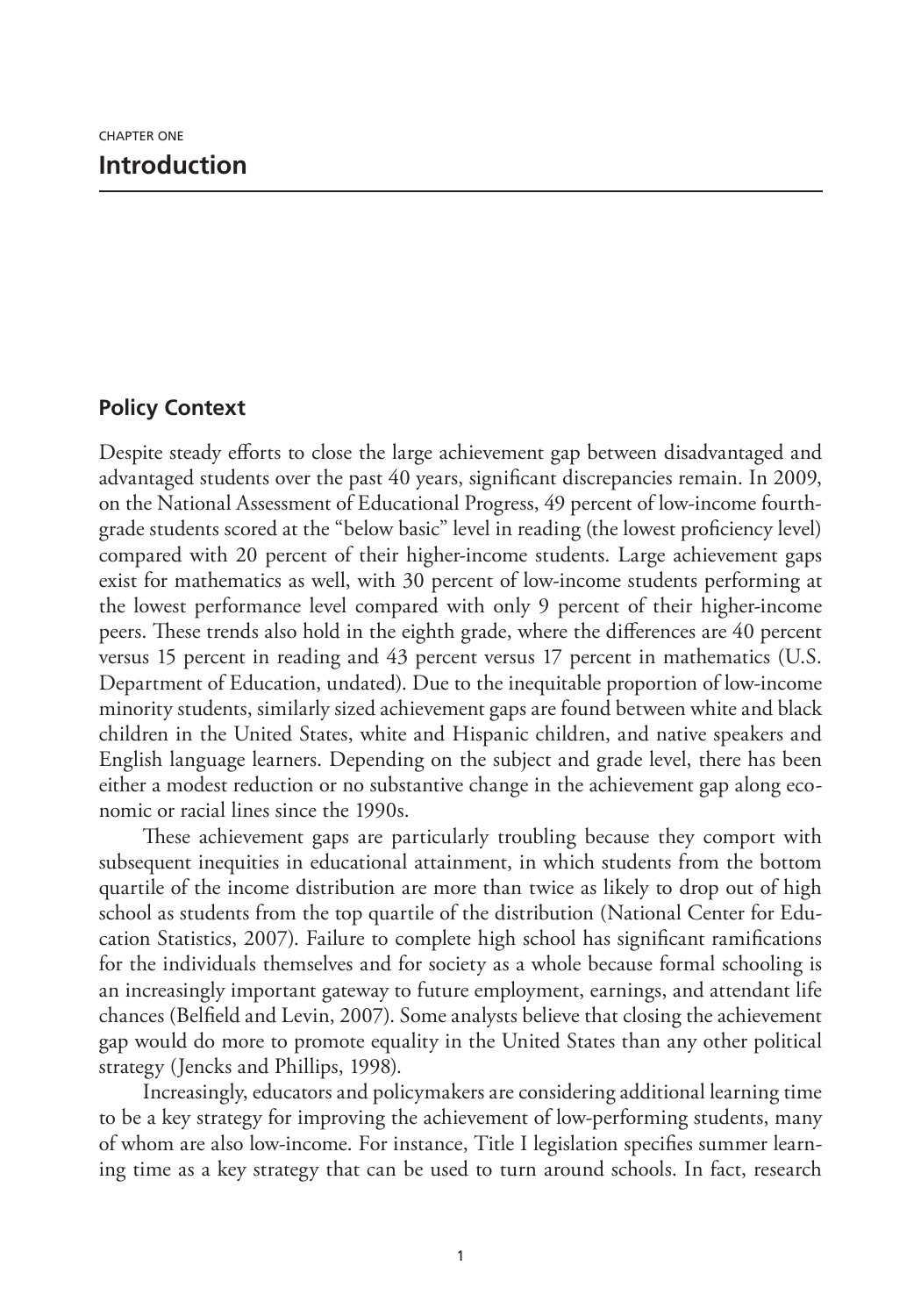evidence shows (1) that students' skills and knowledge often deteriorate during the summer months, and low-income students face larger losses than other students (Cooper, Charlton, et al., 2000), and (2) that low-achieving students need additional time on task to master academic content (Brown and Saks, 1986; Walberg, 1988; Ketterlin-Geller, Chard, and Fien, 2008). As a result, instruction during the summer has the potential to stop losses that might occur and to propel students toward higher achievement.

Three approaches to preventing summer learning loss are offered most often: modifying the school calendar, extending the school year, and providing summer school. Modifying the school calendar does not add instructional days to the calendar, but it redistributes days across the calendar to replace the long summer break with several shorter breaks. Unfortunately, the quality of current evidence regarding the effectiveness of modified calendars is poor (Cooper, Valentine, et al., 2003). Extending the school year would provide students with additional days of instruction. In an interview on the *Today Show*, President Obama called for a longer school year, citing the fact that U.S. students go to school, on average, a month less than students in other developed countries. He also noted that this means that "students are losing a lot of what they learn during the school year during the summer."1

The clear challenge to extending the school year is its cost. In addition, in cities across the country, districts that have tried to extend the school year (or modify the calendar) have met resistance from parents, employers of teenagers, and family recreation businesses. And data suggest that more time was cut away from the instructional calendar in the 2010–2011 school year as fiscal pressures forced school districts to weigh options to furlough teachers or shorten the instructional calendar. For instance, 16 of the 30 largest school districts in California reduced the number of school days to balance their budgets, and 12 districts cut instructional time by the maximum of five days (Benefield, 2010; Freedberg, 2010).

Summer programs, the focus of this monograph, are less costly than extending the school year because they are typically offered only to a subset of students. Thus, they may be more attractive to cost-conscious districts. They also provide the opportunity to give low-income students additional instruction that could help close local achievement gaps and give struggling students additional time on task so they can master material already learned by their peers.

## **Research Questions**

As part of its interest in expanding opportunities for students to learn outside of the school day, The Wallace Foundation wants to encourage district-supported summer

<sup>1</sup> The remark was made during an interview on NBC's *Today Show*, September 27, 2010.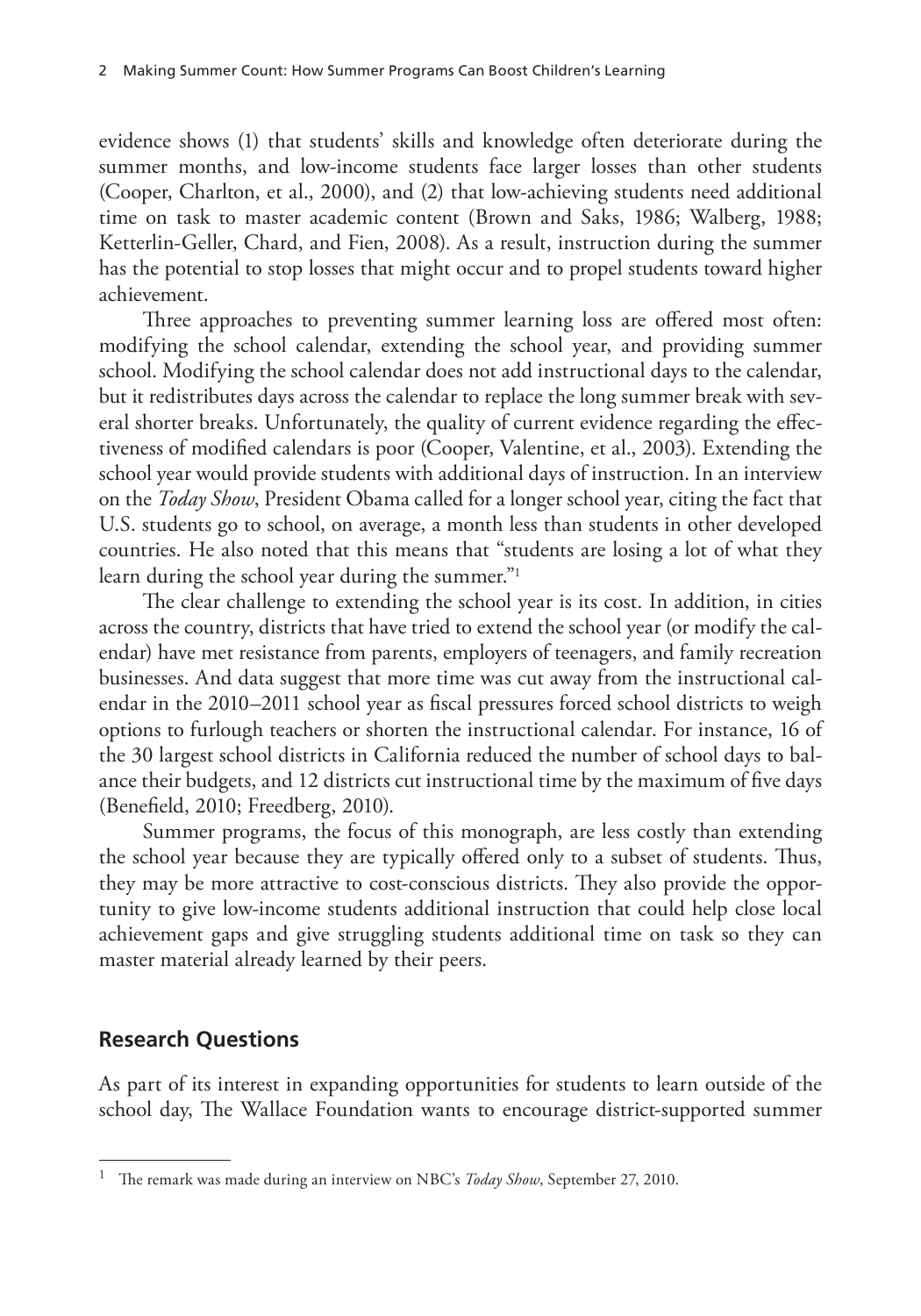learning programs, particularly for urban students in grades 1–8. To support this effort, The Foundation asked RAND to conduct a study to assess both the need for summer learning programs and the existing evidence on effective, viable, and sustainable summer learning programs in urban districts. Specifically, this monograph addresses the following research questions:

- 1. What is the nature of summer learning loss?
- 2. Are summer learning programs effective in improving student achievement? What are the elements of effective summer programs?
- 3. How much do summer learning programs cost?
- 4. What are the facilitators and challenges to implementing summer programs?

## **Summer Learning Programs and Site Selection**

Summer programs vary along a number of dimensions:

- *Instructional purpose.* Some programs serve low-performing students and provide remedial instruction, focusing on skills that students failed to master during the school year. Other programs serve both low- and higher-performing students and focus on skills that a student will encounter in the upcoming school year, to prepare students to master the material.
- *Type of provider.* Summer learning programs are offered by school districts, national providers that operate a program in multiple cities across the country, and local providers that operate only within a particular city or region.
- *Voluntary or mandatory.* Another way in which programs vary is the extent to which they are voluntary or mandatory. Voluntary programs recruit students who may or may not choose to attend. Mandatory programs are typically provided for students who are at risk of being retained in grade, as the threat of retention becomes the method of mandating program attendance. However, even mandatory programs are not strictly mandatory—parents may choose to not send their child to summer school, and the student can try to test into the next grade in the fall without having attended a summer program.
- *Dosage.* Summer learning programs typically operate for anywhere between four and eight weeks during the summer for four or five days per week. Hours of programming vary as well. All the summer learning programs described in this monograph provide half-day academic instruction in reading and/or mathematics. However, many of the programs we studied operate for a full day and also offer enrichment activities. Enrichment may be provided by regular teachers or by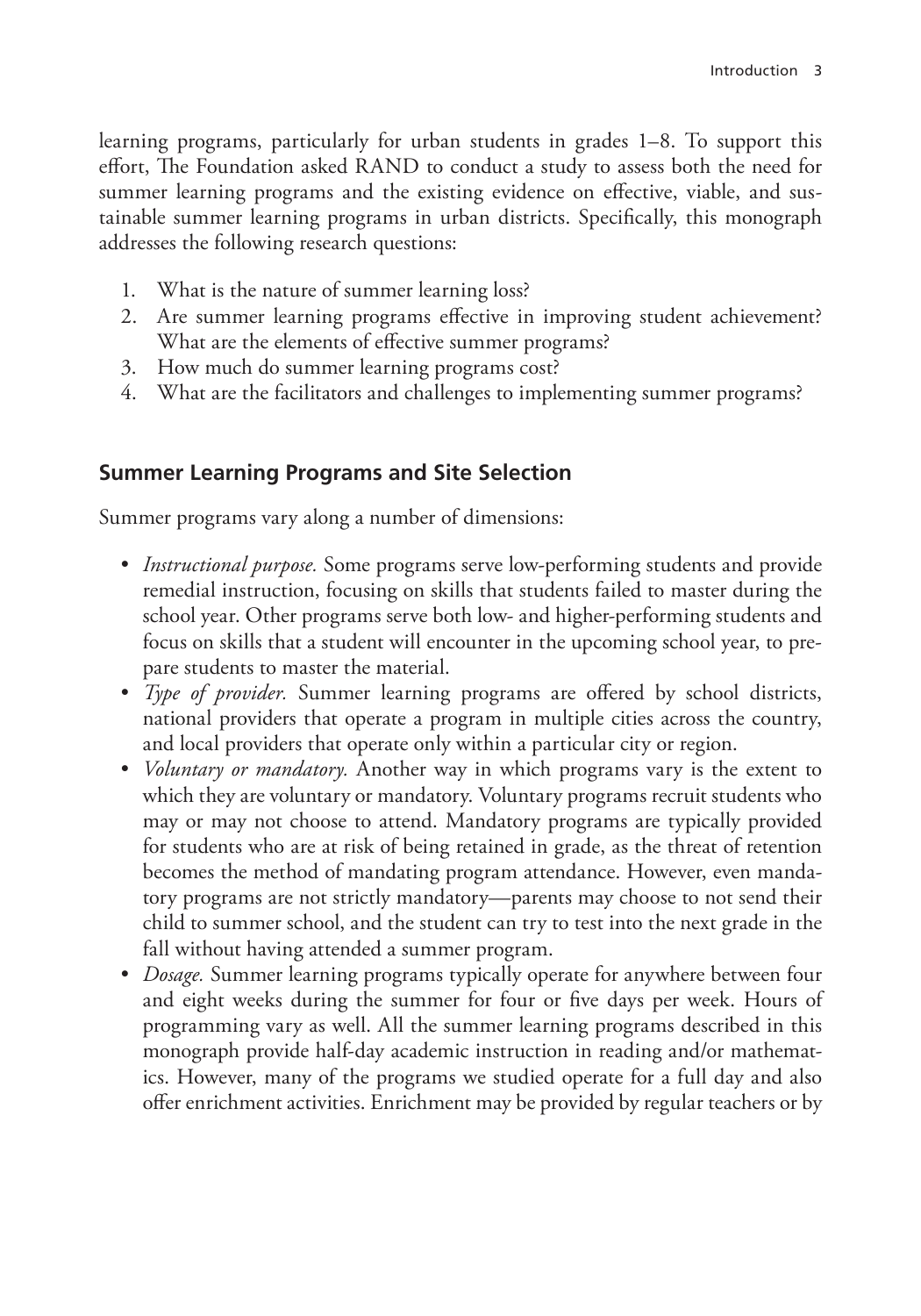community-based organizations (CBOs).2 Some summer learning programs specifically offer enrichment activities that are intended to address the "opportunity gap," in that they provide low-income students with opportunities that are similar to those that middle- and higher-income students have during the summer.

• *Setting.* Summer learning programs operate inside and outside the classroom. The majority of summer programs discussed here are those in which students attend a summer school site that operates for a designated number of hours and weeks over the summer. These programs can be operated in schools or outside of schools (e.g., at CBOs or college campuses). Researchers have also studied reading-at-home summer interventions. These programs send or mail books home to students, appropriately matched to their reading level and interests, to read over the course of the summer. In addition, prior to the summer, teachers might provide some scaffolding that provides students with strategies to use when reading the books over the summer.

## **Analytic Approach**

By drawing on existing literature, program cost data, and interviews with leaders of national organizations, summer learning providers, school districts, and city governments, this study examined multiple aspects of the factors that influence urban districts' student achievement (including loss and learning) during the summer. To answer our first two research questions on the extent of summer learning loss and the effectiveness of summer learning programs, we conducted literature reviews on summer learning loss and on the effectiveness of summer learning programs. To examine cost, we conducted a literature review to identify common funding sources for summer programs, collected detailed cost data from seven summer learning programs, and determined the programs' costs and the primary reasons for the variation among them. To address our fourth research question, we conducted interviews with representatives from national organizations, national providers of summer learning programs, and district officials involved in providing summer programming to understand the factors that facilitate and challenge the implementation of summer programming for urban districts' students in kindergarten through eighth grade.

### **Conceptual Framework**

A basic conceptual framework for district-provided summer learning programs guided our study (see Figure 1.1). Given that breaks from school during the summer result in achievement loss for students and that some students need more time on task to master content, we expect that participation in summer learning programs can miti-

 $2$  We define a CBO as a private or public nonprofit organization operating within the community it serves.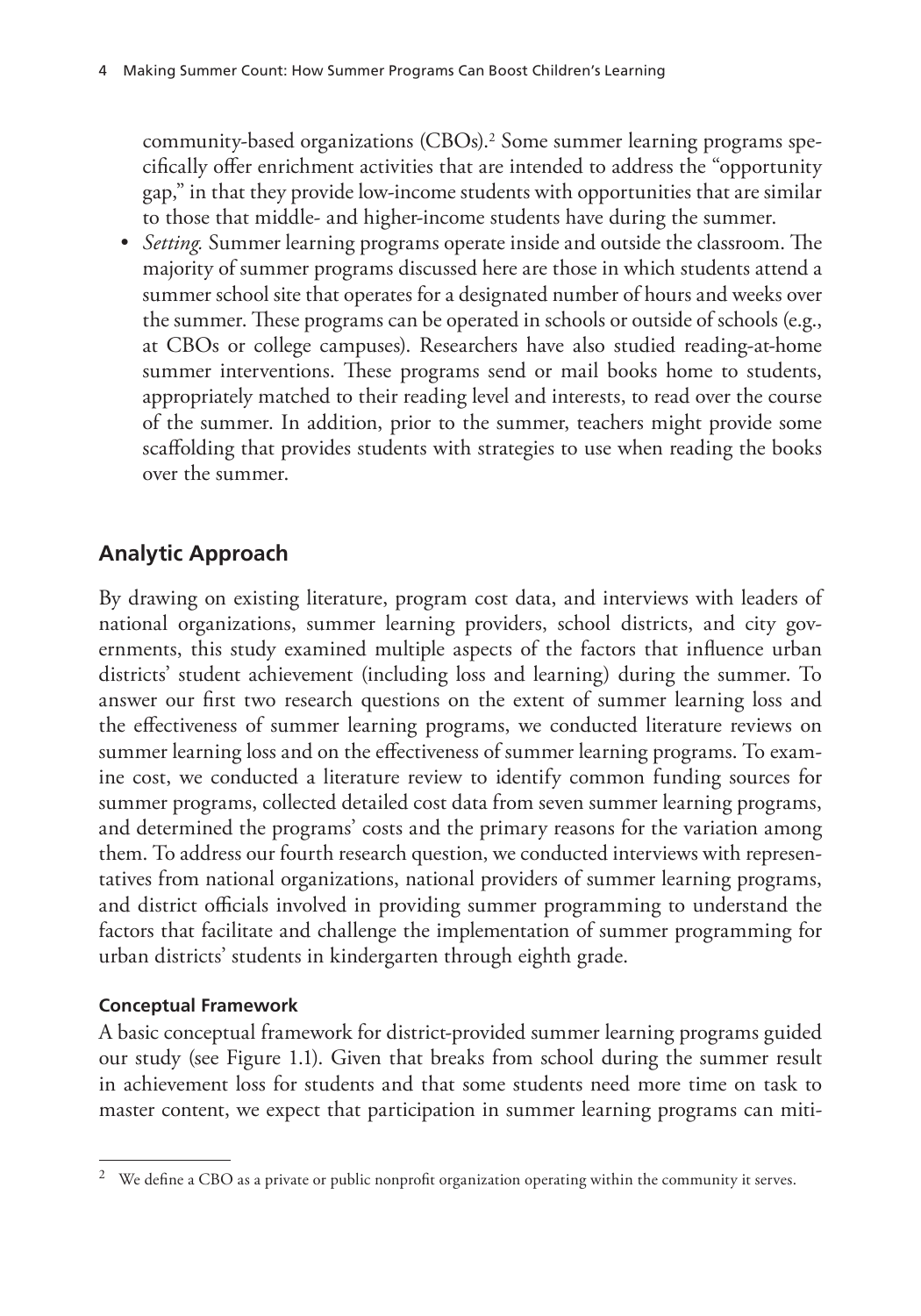#### **Figure 1.1 Conceptual Framework for District-Provided Summer Learning Programs**



```
RAND MG1120-1.1
```
gate that loss and even produce achievement gains. This hypothesis is supported by prior research, described in Chapters Two and Three. By providing students with productive time on academic tasks during the summer, we expect that summer learning programs will result in improved achievement in the content areas covered by the program and will have nonacademic benefits as well. Student attendance in summer learning programs may decrease juvenile delinquency among older youth during the summer and improve students' diet and level of exercise.3 Further, students who are better prepared academically may reap future benefits such as

- improved school-year attendance
- reduced risk of being retained in grade

 $3$  Researchers examining childhood obesity among kindergarten and first-grade students found that growth in body mass index is faster during the summer vacation than during the school year, especially among black and Hispanic children who are already overweight (Von Hippel et al., 2007).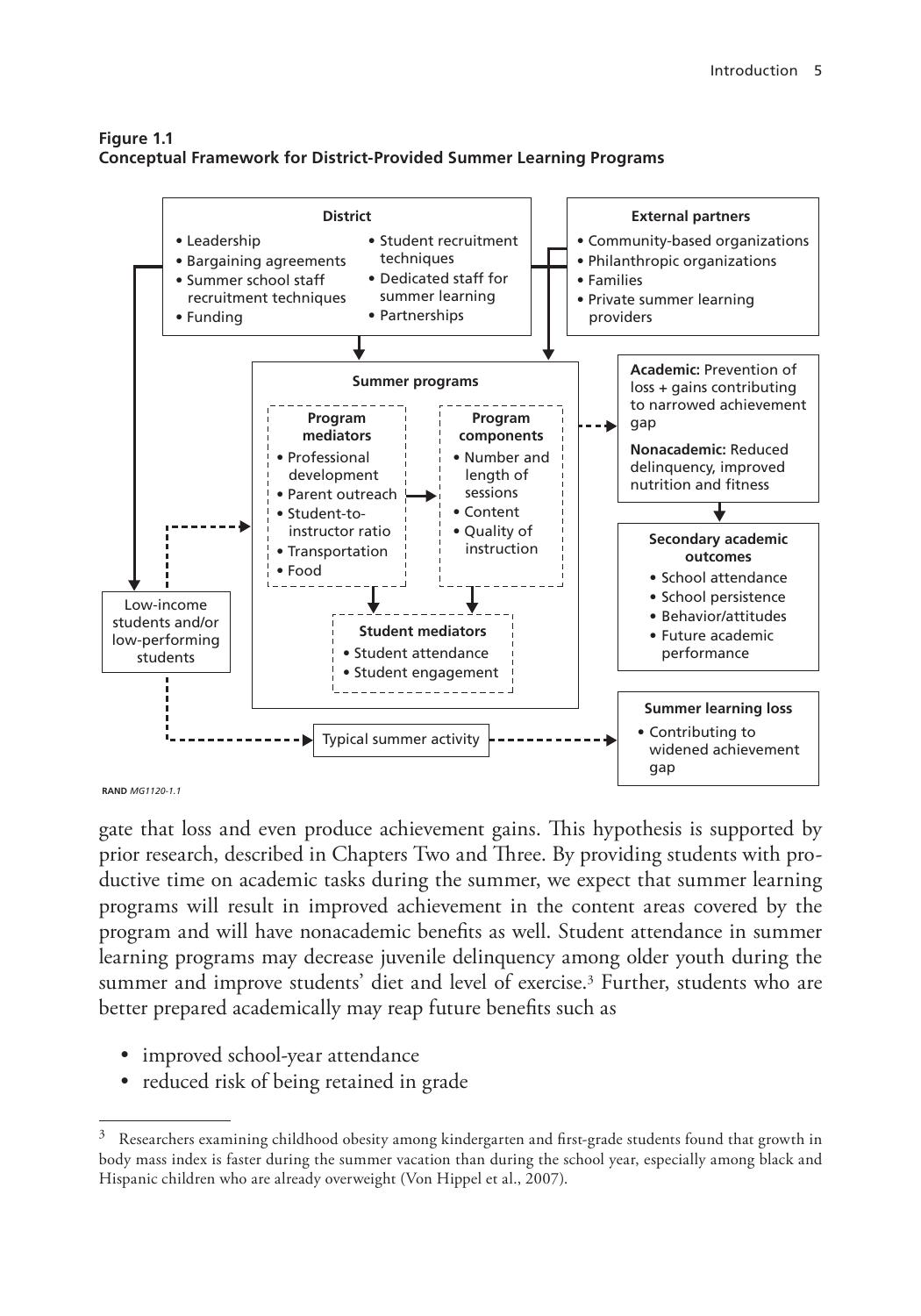- increased persistence in school, resulting in a greater likelihood of graduating
- improved socioemotional and behavioral outcomes, such as feeling more attached to school, having greater self-efficacy in subject areas, and having fewer disciplinary problems.

Based on research on the effectiveness of instruction during the regular school year, we expect that the extent to which these outcomes are generated will depend on program components, student behavior, and district and program factors. Program components include the amount of instructional time, the curriculum used, and the quality of instruction. Clearly, student behaviors mediate the effectiveness of the program in that students must be present and engaged to benefit. A number of district and program factors may also influence the quality of programs, including

- professional development
- student-to-instructor ratio
- parent engagement activities
- funding
- strength of leadership
- dedication of staff
- student and staff recruitment techniques
- use of data for program improvement.

These factors may also influence student participation and engagement. Program logistics, such as transportation and availability of food, may also influence student participation.

The ability to develop partnerships among school districts, government organizations, philanthropic organizations, CBOs, and families may affect the quality of the program as well. Each of these entities has a set of resources and skills that can build sustainable summer learning programs. Districts can offer students, teachers, student data, facilities, central office management, transportation, food services, and curricular experts. CBOs can offer deep content knowledge in certain areas and can provide enrichment opportunities that go far beyond what is typically provided in schools. Private summer learning providers have vast experience in creating engaging summer academic programs that maximize attendance. Cities can offer funds, and they have an existing interest in keeping youth safe and engaged during the summer months. Local funders can bring additional resources to these programs and can be attracted by the promise of academic and nonacademic opportunities for youth. Partnerships could maximize these resources and expertise to support quality and sustainment.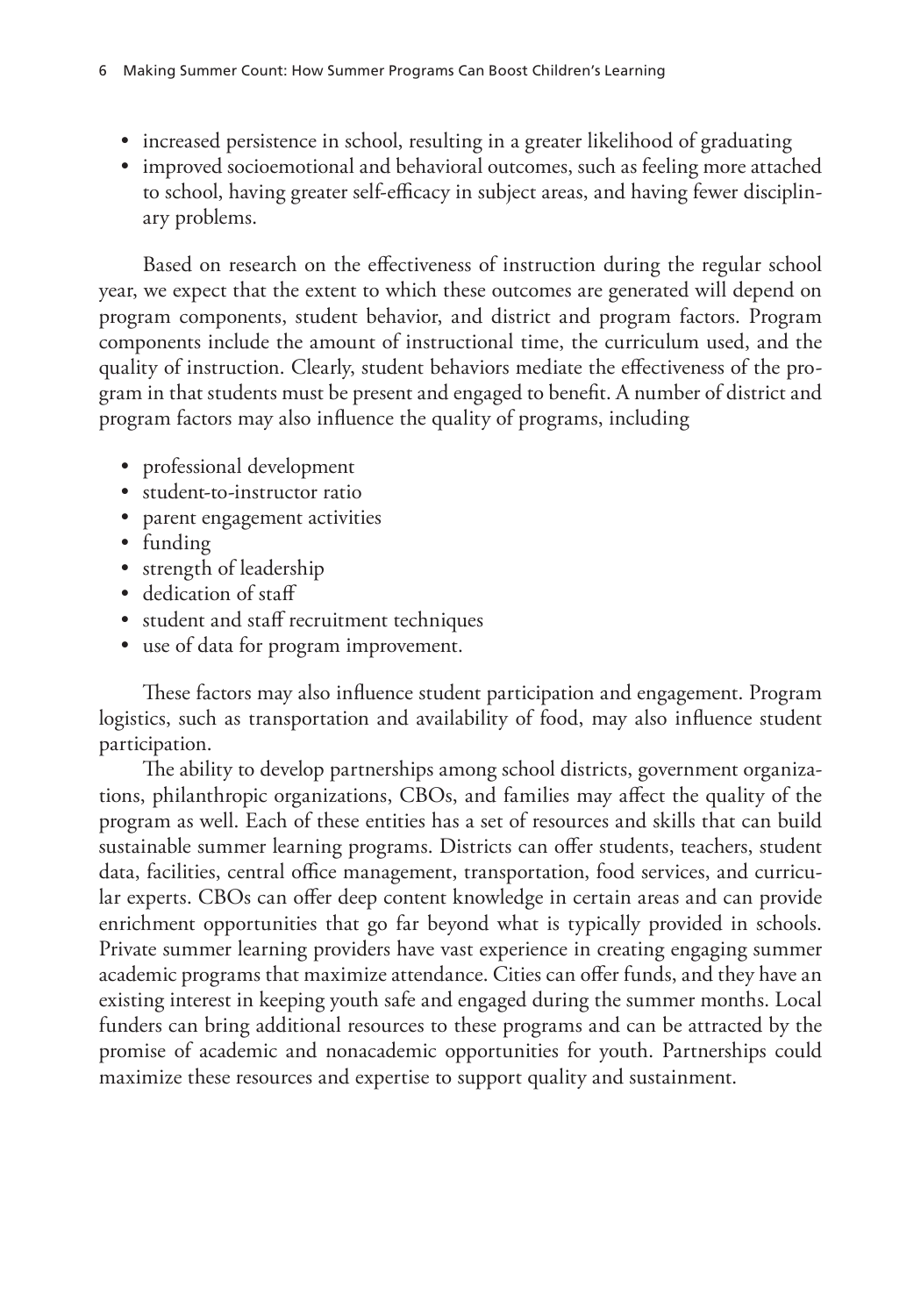#### **Data and Methods**

**Summer Learning Loss.** We modeled our literature search approach after the work of Cooper, Nye, et al. (1996), using keyword searches of computerized reference databases, sifting through reference lists for relevant sources, and leveraging the expertise of education researchers who are leaders in the out-of-school-time (OST) field. Cooper, Nye, et al. (1996) provide a rigorous summary of the early evidence of summer learning loss through an extensive meta-analysis of the research published between 1975 and 1994. The literature included in Cooper, Nye, et al. (1996) was found through the computerized reference databases ERIC (Education Resources Information Center) and PsychLIT using the following keywords: summer loss, summer vacation, summer break, summer intercession, summer school, and summer variations.

We identified the work by Cooper, Nye, et al. (1996), Heyns (1978, 1987), and Entwistle and Alexander (1992) as the foundational studies on summer learning loss. We searched for studies that had referenced these pieces. Google Scholar indexed 294 publications that cited Cooper, Nye, et al. (1996); similar searches were performed for each of the other key articles. We reviewed each indexed publication citing one or more of these key articles for inclusion in our study, considering whether (1) the students represented in the research were between kindergarten and eighth grade and (2) whether summer loss was measured for an academic content area.

We also searched several computerized databases for articles published since 1994. The databases included in our search were ERIC, JSTOR, ISI Web of Knowledge, and Google Scholar. Wherever possible, we made use of "thesaurus terms," such as "summer programs," pairing them with the keywords "loss," "slide," or "gap"; ERIC identified 41, 47, and 29 publications, respectively (for a total of 117 citations). Through Google Scholar, we found 69 references that matched a search for "summer program" and "academic achievement" with the same sequence of loss-related keywords, and 23 of these references had been published between 2000 and 2010. JSTOR indexed 38 articles related to "summer loss," and the ISI Web of Knowledge was used to find 19 articles that had been published since 2000. We reviewed the abstracts to determine whether each article contained some information or assessment of summer learning loss and whether it fit our inclusion guidelines. Chapter Two presents a more detailed discussion of the extent of summer learning loss, its cumulative effects, and differences by subject and grade level.

**Effectiveness of Summer Programs.** We searched for rigorous studies documenting the effectiveness of summer programs. Cooper, Charlton, et al. (2000) carried out an extensive, rigorous meta-analysis of the summer learning research conducted through 1999. To be included in the analysis a program had to be provided by a school, school district, college, or university and have goals associated with preventing delinquency, improving academic performance, or improving attendance. The studies also had to compare the effects of attending versus not attending using a pre-post comparison *or* a comparison of outcomes between two groups; however, they were not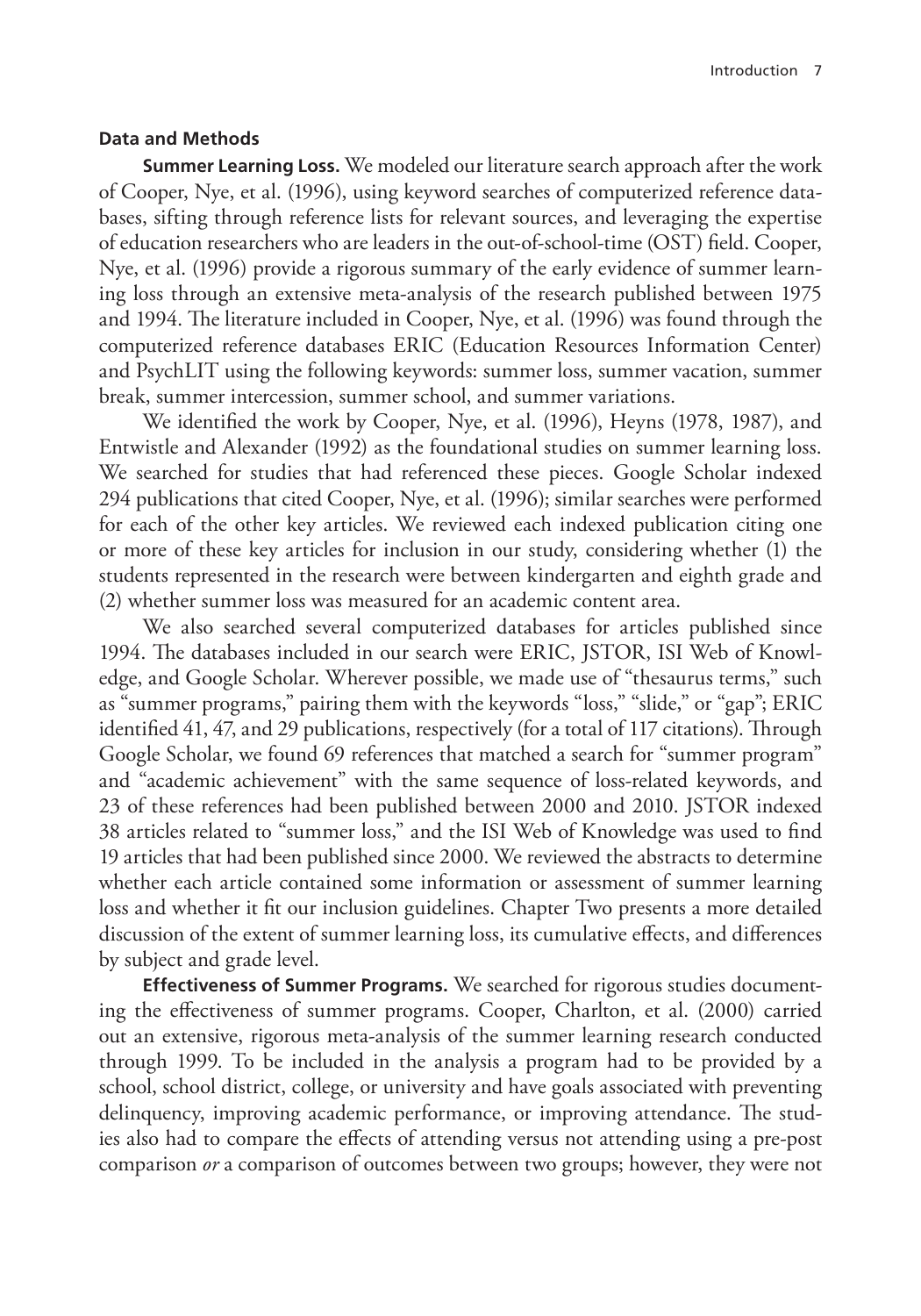required to have an experimental or quasi-experimental design. We designed our literature search to identify more recent rigorous studies.

Other articles—identified by searches of either Google Scholar or ERIC—were considered for inclusion and for further review if the summer program described in the article (1) served students between kindergarten and eighth grade, (2) measured or evaluated academic achievement, and (3) was evaluated by an external party (or had been peer-reviewed) using a quasi-experimental design (a comparison group) or a randomized controlled trial.

We found 13 studies of nine programs that met these criteria. We created a matrix to describe the range of these programs' characteristics, including academic outcomes, the evaluation method, the student population, the control group, teacher qualifications, teacher training, student recruitment, hours of instruction, attendance rates, cost, curricula, and others.

In addition to analyzing these studies for evidence on program effectiveness in general, we used Cooper, Nye, et al.'s (1996) meta-analysis findings and findings from the more recent studies to examine summer learning program effectiveness based on program components and whether or not these programs were associated with differential effects based on student characteristics. We also consulted expert opinion found in the literature, such as that provided by the U.S. Department of Education, in search of promising program characteristics. Chapter Three discusses our findings on the effectiveness of summer programs in greater detail.

**Cost of Summer Programming.** We consulted a variety of databases and online resources to review the literature on the financial resources required for academically oriented summer programming that targets disadvantaged children between kindergarten and eighth grade. To obtain an initial set of research documents for review, we searched four online databases: ERIC, JSTOR, ISI Web of Knowledge, and Google Scholar. In these databases we used search terms such as "summer program" or "summer school" paired with limiting terms, such as "cost," "cost-effectiveness," and sometimes "academic achievement." Using the combinations of "summer program" and "cost" and sometimes "achievement," JSTOR yielded 1,018 articles, ISI Web of Knowledge contained six articles, and ERIC offered 26 results. After excluding articles about higher education or specialized programming (such as music or outdoor education), we reviewed more than 120 abstracts to determine whether each article contained some information about the costs or sources of funds and whether it documented a program that met our criteria for full review: the given program (1) had an academic orientation and (2) served students in any grade between kindergarten and eighth. Chapter Four presents additional details on our approach to studying the cost of summer learning programs.

In addition to academic journals, we also searched the websites of leading centers, advocates, and foundations that fund either summer school programs or research. These sites included The Wallace Foundation, the William T. Grant Foundation, the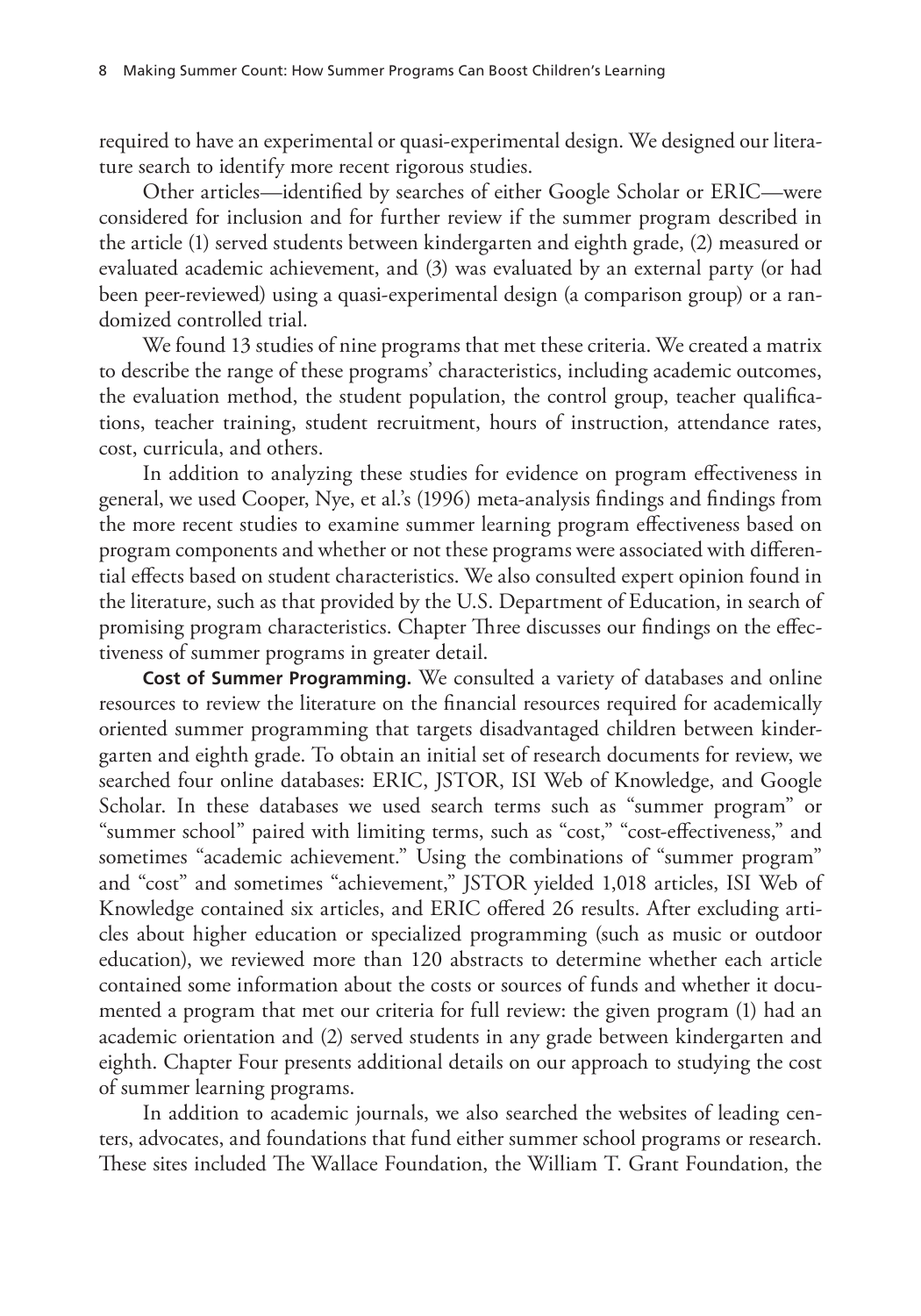Mott Foundation, the National Summer Learning Association, Afterschool Alliance, The Finance Project, the Education Commission of the States, the Institute for Youth Education and Families, and the Harvard Family Research Project. Here, we found reports, position papers, and memos, which we retained if they met the criteria for our study. Finally, in documents that best matched our selection criteria, we also reviewed the citations to obtain further articles or other documents. Collectively, we selected 31 relevant documents as our primary sources for the literature review on the cost of summer programs.

To supplement the literature with more detailed information, we conducted semistructured phone interviews with five school districts about their source of funds for summer programming and with seven summer school providers about the detailed costs of their programs.

**The Context of Summer Learning Programs.** To understand the factors that support or hinder providers' and districts' efforts to provide high-quality summer programming, during summer 2010 we conducted telephone interviews with representatives from national organizations, leaders of summer school programming in eight cities, and six national providers (see Table 1.1).

We conducted both telephone and in-person interviews. We conducted 15 telephone interviews: eight with providers (either school districts or programs affiliated with school districts) and seven with national nondistrict providers. We interviewed heads of the summer schools in the Charlotte-Mecklenburg, Cincinnati, Los Angeles, and Philadelphia school districts. We interviewed two local private providers operating in school districts—a representative from Summer Scholars, which operates several summer learning programs in the Denver Public Schools, and the executive director of

#### **Table 1.1 Interviews, by Type**

| <b>Telephone</b><br><b>Interviews</b> | <b>Site-Visit Interviews</b>                                                                                                    | <b>Provider Interviews</b>                       | <b>National</b><br><b>Organization Interviews</b> |
|---------------------------------------|---------------------------------------------------------------------------------------------------------------------------------|--------------------------------------------------|---------------------------------------------------|
| Cincinnati, OH                        | Albuguergue, NM                                                                                                                 | <b>BELL (Building Educated)</b>                  | National League of Cities                         |
| Charlotte-<br>Mecklenburg, NC         | (10 individuals interviewed)<br>Baltimore, MD<br>(7 individuals interviewed)<br>Minneapolis, MN<br>(16 individuals interviewed) | Leaders for Life)<br>(3 individuals interviewed) | National Summer Learning<br>Association           |
| Dallas, TX                            |                                                                                                                                 | Breakthrough<br>Collaborative                    | (3 individuals interviewed)                       |
| Denver, CO                            |                                                                                                                                 | <b>Higher Achievement</b>                        |                                                   |
| Los Angeles, CA                       | Pittsburgh, PA<br>(10 individuals interviewed)                                                                                  | Horizons                                         |                                                   |
| New Orleans, LA                       |                                                                                                                                 | Summer Advantage                                 |                                                   |
| Philadelphia, PA                      | San Francisco, CA<br>(10 individuals interviewed)                                                                               | Classroom, Inc.                                  |                                                   |
| Portland, OR                          |                                                                                                                                 |                                                  |                                                   |

NOTE: Unless otherwise specified, one person was interviewed at each location or organization. This list does not include those interviewed for the cost and resource portion of the study. To maintain source anonymity, discussions of cost and resource data do not identify the providers.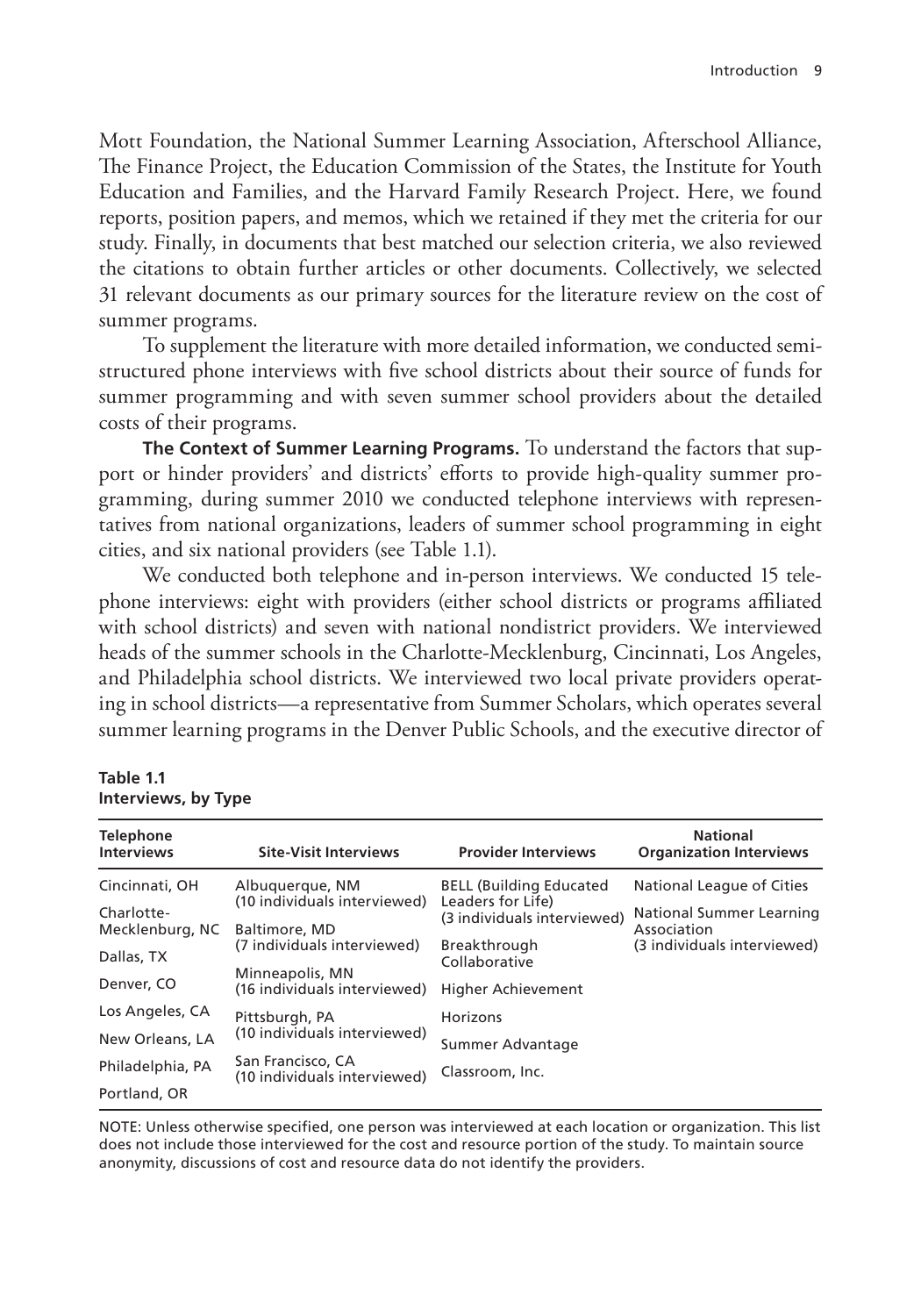Big Thought, a CBO that has partnered with the Dallas Independent School District to provide summer learning opportunities for students in all grades. In New Orleans, we interviewed a representative from the Greater New Orleans Afterschool Partnership, an intermediary that coordinates out-of-school learning time across the city. In Portland, we interviewed a city leader who was serving as a coordinator for the school district and local CBOs in providing summer programming. We selected Charlotte-Mecklenburg and Los Angeles because both districts have had to cut summer learning programs for budgetary and other reasons. Including these cases deepened our perspective on the challenges that districts face in sustaining summer learning programs.

We also conducted telephone interviews with six national nondistrict providers of summer learning programs: BELL, Horizons, Breakthrough Collaborative, Higher Achievement, Classroom, Inc., and Summer Advantage. Some of these programs, like BELL, were operating in districts, and their programming was very similar to what we observed in the districts. Others, like the Breakthrough Collaborative, provide instruction primarily in nondistrict sites, such as private school settings, and have more narrow, niche programming directed toward particular types of students, such as highperforming minority students or future teachers. Although we learned quite a bit about these programs through our telephone interviews, we have more detailed information about the sites where we conducted in-person interviews.

We visited and conducted interviews at five sites that were recommended to us by summer learning practitioners and experts from the National Summer Learning Association and the National League of Cities: Albuquerque, Baltimore, Minneapolis, Pittsburgh, and San Francisco. In Baltimore, Minneapolis, and Pittsburgh, we focused on a particular summer program provided by the school district, although we also learned about other programs offered in those cities, either by the district or by other stakeholders, such as the mayor's office. For example, in Pittsburgh, we studied the Summer Dreamers Academy, a Pittsburgh Public Schools program providing summer learning opportunities for middle school students. Pittsburgh was also offering an elementary school summer program, which we did not investigate. In San Francisco, the district had lost most of its summer school funding for the 2010 summer, so we focused that visit on programming provided by CBOs and funded by the city and local foundations. At each of these sites, we interviewed school district and city administrators, summer program teachers, representatives from CBOs, funders, and others about their summer learning programs. Table 1.2 lists the sites we visited for this analysis, along with descriptive information on each.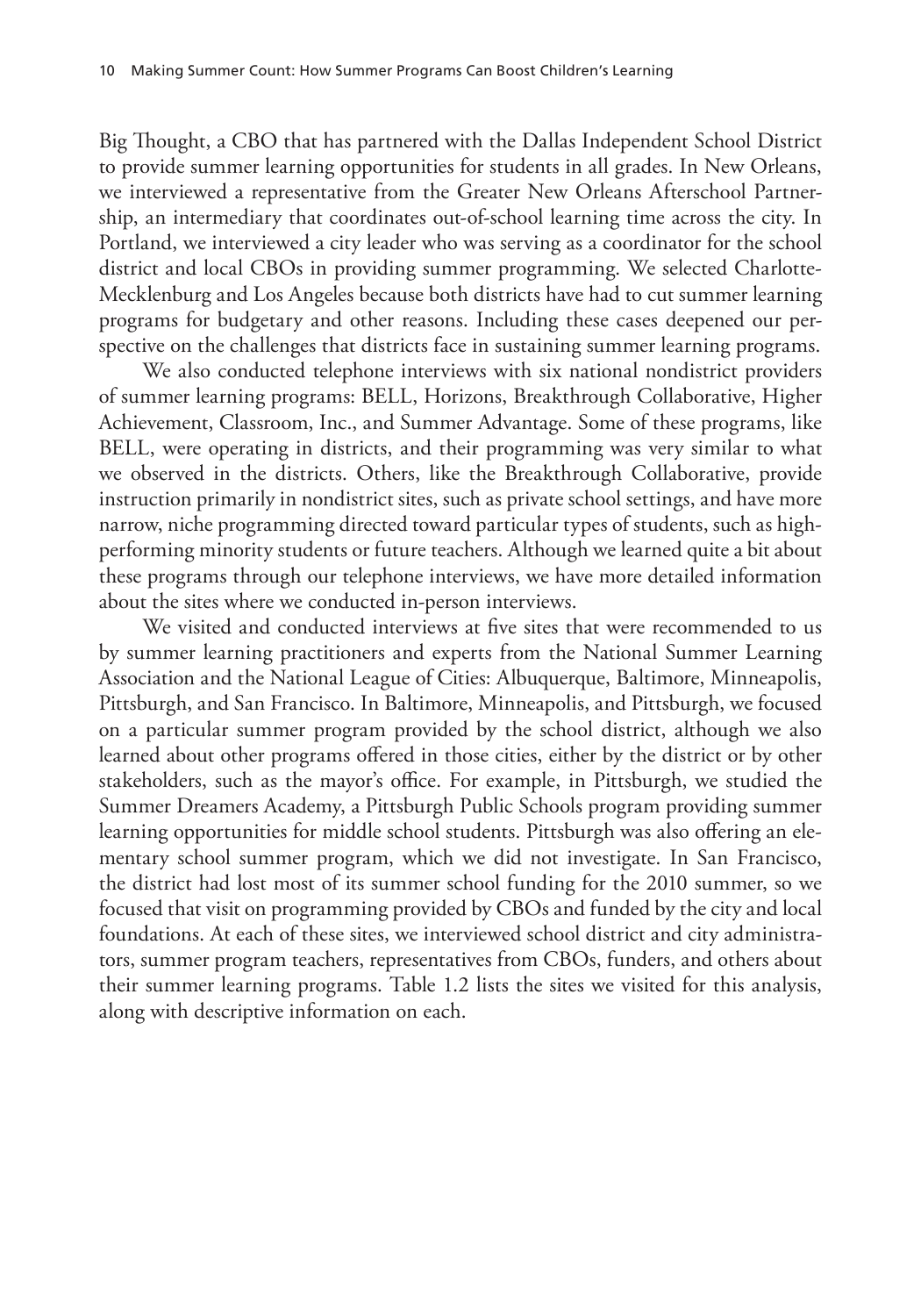| Area of Study                                   | 등<br>Pittsbur                                                                                              | Minneapolis                                                                                                                                                     | San Francisco                                                                                                                                         | Albuquerque                                                                                                          | <b>Baltimore</b>                                                                                           |
|-------------------------------------------------|------------------------------------------------------------------------------------------------------------|-----------------------------------------------------------------------------------------------------------------------------------------------------------------|-------------------------------------------------------------------------------------------------------------------------------------------------------|----------------------------------------------------------------------------------------------------------------------|------------------------------------------------------------------------------------------------------------|
| Programs<br>studied                             | includes academic and<br>enrichment activities<br>mers<br>Academy, which<br>offered by CBOs<br>Summer Drea | learning program run<br>through the district that<br>ncludes academic and<br>middle school summer<br>enrichment activities<br>offered by CBOs<br>Elementary and | Various CBO programs<br>funded by the city and<br>ocal foundations                                                                                    | remedial programming<br>K-3 Plus, middle school<br>Elementary remedial,<br>run by the district                       | enrichment activities<br>district that includes<br>program run by the<br>New middle school<br>academic and |
| program<br>Years of                             | First year                                                                                                 | 7 years                                                                                                                                                         | district funding and<br>First year without<br>provision                                                                                               | three years; 25 years of<br>other types of summer<br>operation for the past<br>K-3 Plus program in<br>programming    | First year                                                                                                 |
| Program goal                                    | Improving literacy and<br>enrichment to address<br>social skills; providing<br>the opportunity gap         | enrichment to address<br>the opportunity gap<br>mproving academic<br>skills and providing                                                                       | programs (community<br>building, bridging the<br>opportunity gap, and<br>and other academic<br>Varied goals across<br>improving literacy<br>outcomes) | Improving reading and<br>math skills, providing<br>a safe place and food<br>for students in high-<br>poverty schools | providing enrichment,<br>primarily in swimming<br>school math skills;<br>Improving middle                  |
| population<br>Target                            | All middle school<br>students                                                                              | High-need students in<br>grades K-8                                                                                                                             | All students                                                                                                                                          | K-8; all K-3 students in<br>selected high-poverty<br>students in grades<br>schools (K-3 Plus)<br>Low-performing      | middle school students<br>Low-performing                                                                   |
| students served<br>Number of                    | 1,700                                                                                                      | $-4,000$                                                                                                                                                        | and attendance vary<br>Program enrollment<br>by program                                                                                               | $-11,000$                                                                                                            | 1,200                                                                                                      |
| population<br>Proportion<br>of target<br>served | $-30%$                                                                                                     | $-50%$                                                                                                                                                          | $\frac{4}{2}$                                                                                                                                         | students than planned<br>Percentage unknown,<br>and operating with<br>but serving fewer<br>many empty slots          | $-20%$                                                                                                     |

Table 1.2<br>Sites Visited and Programming Types **Sites Visited and Programming Types Table 1.2**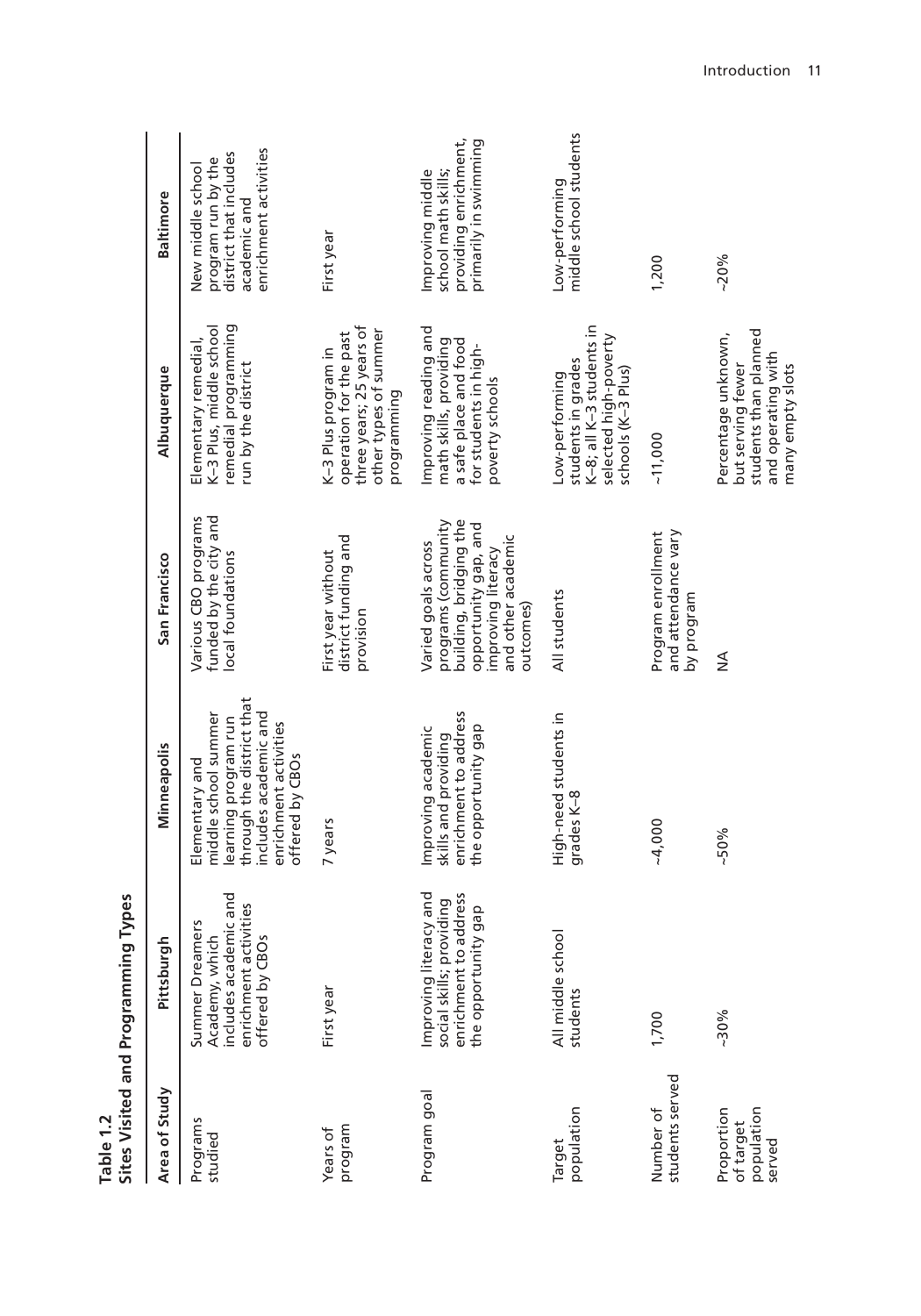| Area of Study    | Pittsburgh                                                                                                                                                                       | Minneapolis                                                                                                                                                      | San Francisco                                                                                                                                                            | Albuquerque                                                                                                                                                                                                            | <b>Baltimore</b>                                                                                                                                      |
|------------------|----------------------------------------------------------------------------------------------------------------------------------------------------------------------------------|------------------------------------------------------------------------------------------------------------------------------------------------------------------|--------------------------------------------------------------------------------------------------------------------------------------------------------------------------|------------------------------------------------------------------------------------------------------------------------------------------------------------------------------------------------------------------------|-------------------------------------------------------------------------------------------------------------------------------------------------------|
| Dosage           | weeks (mid-July-mid-<br>a.m.-3:00 p.m., for 5<br>5 days a week, 8:15<br>August)                                                                                                  | 4 days a week (Monday-<br>Thursday), 6 hours per<br>day for five weeks                                                                                           | and Parks programs run<br>for 10 weeks with short<br>weeks but Recreation<br>intervals of different<br>programs run 5-6<br>Dosage varies by<br>program: Most<br>programs | half-day programs<br>full-day and some<br>Varies, with some                                                                                                                                                            | 5 days a week, 5 hours<br>a day, for 6 weeks                                                                                                          |
| Cost to families | Free                                                                                                                                                                             | Free                                                                                                                                                             | Free                                                                                                                                                                     | Free                                                                                                                                                                                                                   | Free                                                                                                                                                  |
| Locus of control | District                                                                                                                                                                         | District                                                                                                                                                         | City- and foundation-<br>funded; CBO-run                                                                                                                                 | District                                                                                                                                                                                                               | District                                                                                                                                              |
| Type of program  | Remediation and<br>"acceleration"                                                                                                                                                | Remediation                                                                                                                                                      | Learning through<br>enrichment                                                                                                                                           | Remediation and<br>"jump-start"                                                                                                                                                                                        | Remediation                                                                                                                                           |
| Content          | I skills,<br>Literacy, social<br>enrichment                                                                                                                                      | of Reading curriculum<br>Varies by grade level,<br>enrichment activities<br>through the Seeds of<br>but all include some<br>literacy, math, and<br>Science/Roots | Enrichment, some math<br>and literacy activities                                                                                                                         | enrichment provided<br>Math, literacy, some<br>by teachers                                                                                                                                                             | Math, enrichment                                                                                                                                      |
| Providers        | Schools/teachers with<br>enrichment through<br>CB <sub>Os</sub>                                                                                                                  | Schools/teachers with<br>enrichment through<br>CBOS                                                                                                              | CBOS                                                                                                                                                                     | Schools/teachers                                                                                                                                                                                                       | Schools/teachers and<br>local artists, Michael<br>Phelps's Program                                                                                    |
| Outcomes         | spring to fall on district<br>matched-but did not<br>exceed-gains made<br>in the<br>Student gains from<br>ents<br>benchmark tests,<br>by similar stud<br>who were not<br>program | $\frac{4}{2}$                                                                                                                                                    | $\frac{4}{2}$                                                                                                                                                            | Beginning internal pre-<br>and post-assessments<br>University of Utah for<br>an evaluation of the<br>Recently developed<br>K-3 Plus program<br>and examination<br>partnership with<br>of spring and fal<br>assessments | these gains compared<br>Students gained skills<br>but it is unclear how<br>to those of students<br>not enrolled in the<br>over the summer,<br>program |

Table 1.2-Continued **Table 1.2—Continued**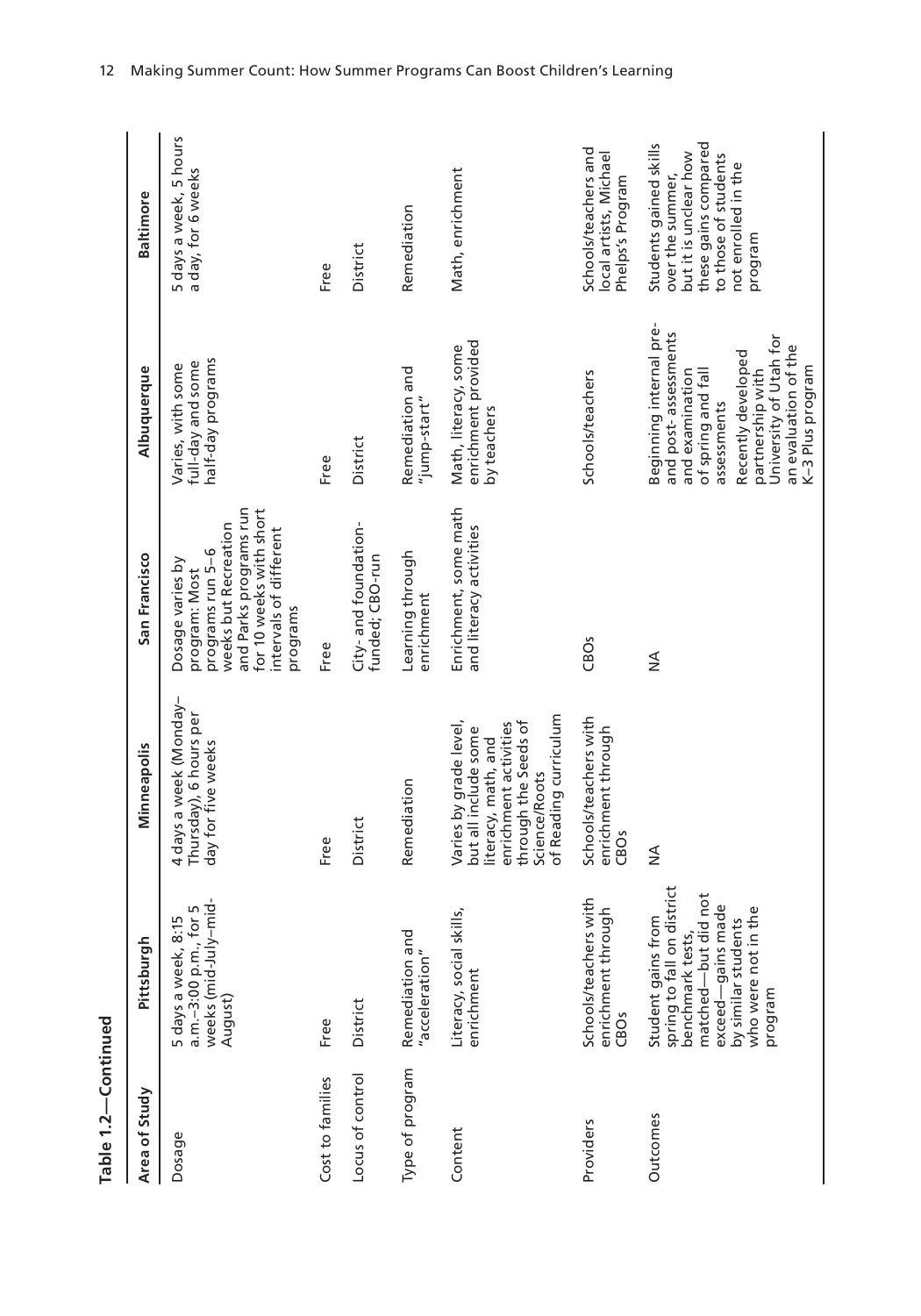Although each site was recommended because the nominator thought it had a successful, innovative, or long-standing summer learning program, the programs varied in several ways:

- Some were brand new; others were several years old.
- While all the programs espoused academic improvement goals, other goals and concomitant target populations varied across the providers.
- Some of the programs were led by districts; others by CBOs.
- In four of the five sites we visited, the district developed and funded the summer learning program. In San Francisco, the district lost funding to support its summer learning programs (although it continued to fund some programs for high school seniors and special education students). In that case, city and private agencies stepped in and directed funding to CBOs to provide ongoing summer programming. While all providers funded by the city were required to include an academic learning component, this was not standardized across programs, and there was no requirement that the academic content be provided by licensed teachers.
- Although each of these cities' programs served at least 1,000 students, the proportion of the target population served ranged from 20 to 50 percent.
- Dosage varied across the programs, ranging from five to six hours a day, four to five days a week, and five to six weeks in total.
- These programs targeted low-performing or high-need students. However, some districts, like Pittsburgh, accepted all students who enrolled in the program, even if the curriculum was designed for lower-achieving students. Indeed, these programs are primarily remedial in focus, but two programs were also attempting to accelerate learning over the summer in an effort to jump-start students' learning in the following fall.
- Some programs employed certified teachers for academic instruction and CBO staff for enrichment programming, while Albuquerque's program was more akin to traditional "summer school" programs, with teachers (rather than CBOs) providing enrichment.
- Baltimore, Pittsburgh, and Albuquerque had evaluated their summer programs. Both the Baltimore and Pittsburgh evaluations concluded that students who participated in the program gained, but it is unclear whether they gained more than similar students who did not participate. The Pittsburgh evaluation found that low-income students in the program did not outperform low-income students who did not participate, but the study did not compare students of comparable academic backgrounds. The results of the Albuquerque study were not yet available as of this writing.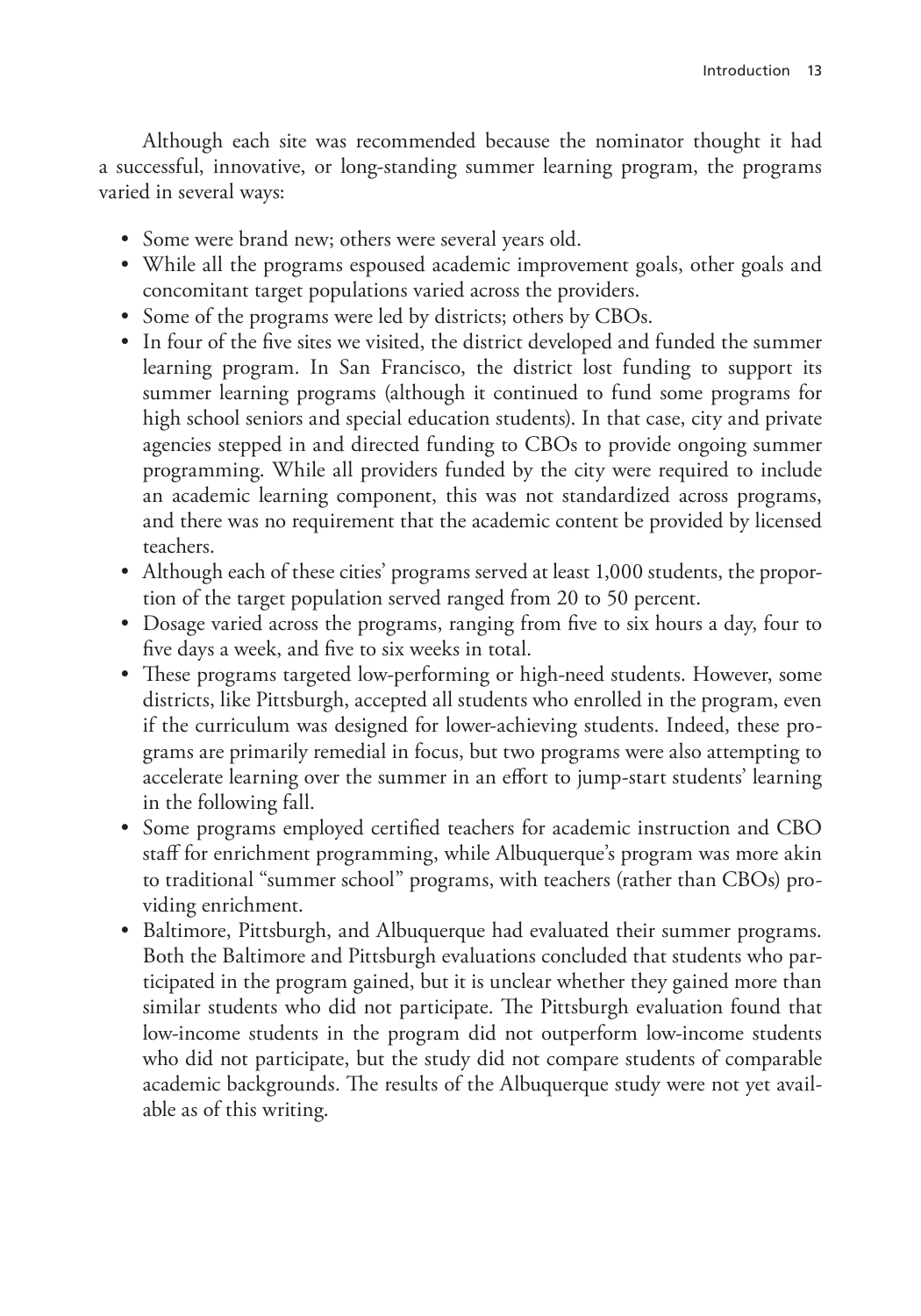We interviewed participants using semistructured interview protocols that were developed to match the study's conceptual framework. Topics included structure, content, curriculum, instructional methods, professional development, average student attendance, recruiting methods, parental involvement strategies, funding, teacher hiring practices, external partnerships, and facilitators and challenges.

Researchers' notes were used to develop summaries of each program, organized according to a common template. We analyzed these templates both structurally and thematically. Our structural analysis compared answers to the same questions across sites to systematically compare programs' components, strategies, practices, facilitators, and challenges.

We also conducted thematic analyses, looking across all answers to our questions for themes related to our conceptual framework, such as on the topics of funding and quality. We also noted instances of unique, promising practices and of disconfirming evidence (e.g., where findings did not align with the conceptual framework).

## **Study Limitations**

This study relied on prior research to describe the nature of summer loss and summer program effectiveness. While our independent cost analysis provides much-needed information for the field, it is limited to seven cases, which do not represent the full range of costs across all summer learning programs. We selected academically oriented summer programs that operate at scale for our cost analysis. In addition, our findings and recommendations are drawn from a limited sample of summer programs, and the programs included, by design, are primarily run by or in partnership with school districts. Thus, these data are not representative of all summer learning program contexts, nor are the findings generalizable to all programs.

Our study did not attempt to judge the quality of the summer programs examined. Nor did it attempt to count the number of summer learning programs offered in urban districts across the country. We were told by representatives from the National Summer Learning Association that many urban districts provide programs for a subset of their populations (e.g., English language learners, high school students in need of credit recovery, special education students), but large-scale programs offering comprehensive summer learning opportunities that target all low-performing or low-income students are rare. Indeed, the National Summer Learning Association website references 69 "member organizations and districts"; only three are school districts and none are large, urban districts (see National Summer Learning Association, undated[a]). We therefore conclude that district-based, large-scale summer learning programs are not ubiquitous in urban districts, but we found no data to confirm this assumption.

Despite these limitations, this monograph contributes to the literature in that it builds a broad conceptual framework for summer learning, drawing together informa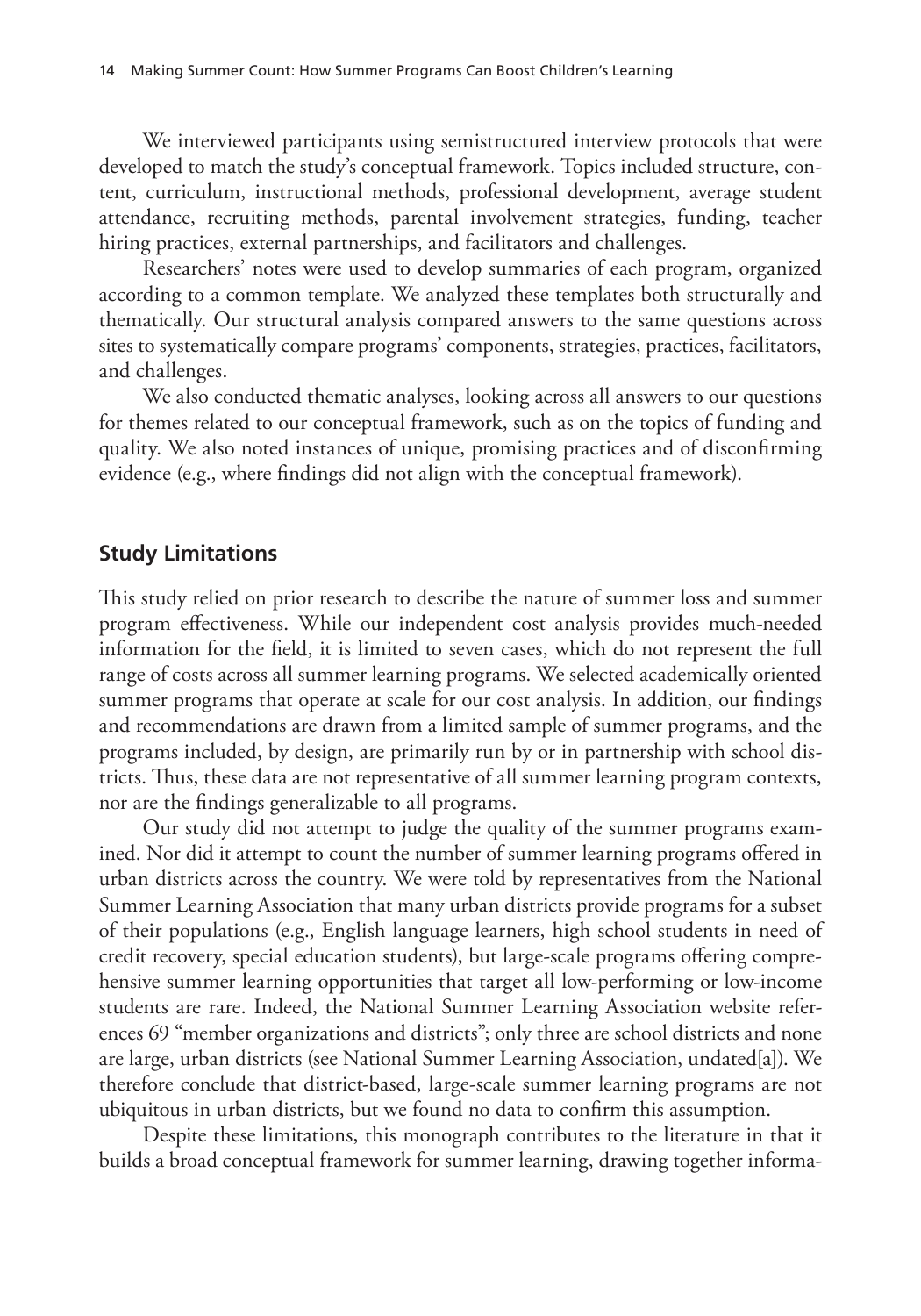tion on the nature of summer loss, expectations for summer learning program effectiveness, the range of potential costs and the identification of cost drivers, and evidence on how districts and providers implement and maintain programs.

# **Organization of This Monograph**

The next two chapters synthesize the evidence in the research on the value of summer learning programs. In Chapter Two, we review the findings on summer learning loss, beginning with an overview of research on the connection between time and learning and learning decay, then focusing specifically on evidence of summer learning losses in mathematics and reading. In Chapter Three, we focus on the effects of summer learning programs on achievement, including overall effects, effects over time, and the differences in these effects as they relate to student demographics, grade level, and attendance. We also summarize the literature on recommended practices for summer programming. Chapters Four and Five address key obstacles that districts face in developing summer learning programs: cost (Chapter Four) and the challenge of implementing, sustaining, and scaling high-quality programs (Chapter Five). Chapter Six concludes with a discussion of the findings and recommendations for practitioners and policymakers.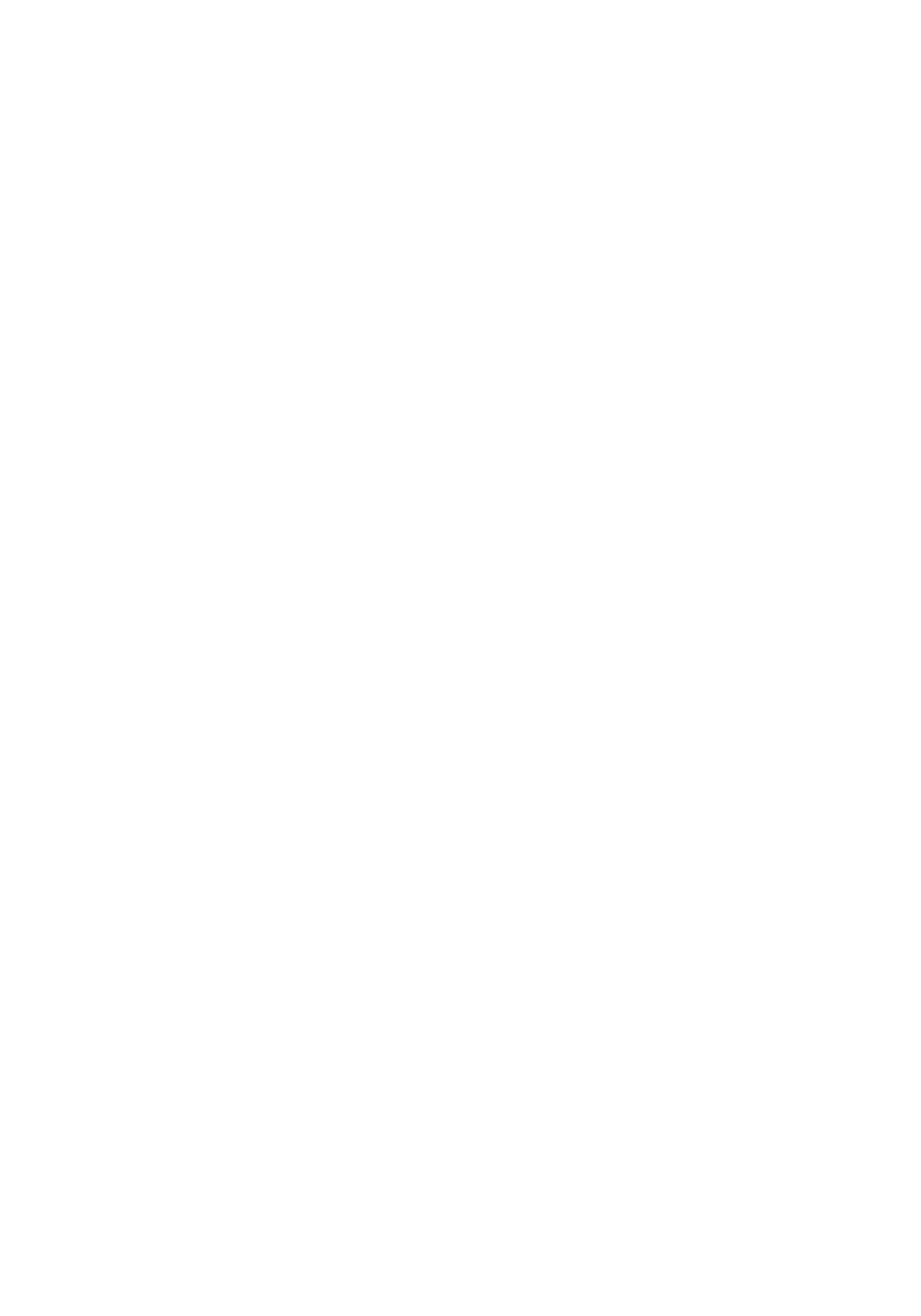In this chapter, we explore the nature of summer learning loss and its effects. We first provide some background on the relationship between time and learning to create the conceptual link between summer vacation and loss of academic skills. Many of the findings in this chapter are derived from Cooper, Nye, et al.'s 1996 analysis of the literature on summer learning loss. In addition, we draw heavily on two key longitudinal studies conducted in Atlanta and Baltimore, which tracked students over time and enabled an examination of the effects of school separately from the effects of summer and the impact of summer learning loss over time. We also highlight the extent to which summer learning loss has been found to differ according to student characteristics, grade level, and subject.

# **General Relationship Between Time and Learning**

The phenomenon of adult learning, retention, and relearning was investigated heavily from the 1950s through the 1980s in noneducation fields, such as the military and industrial sectors. The military, in particular, was interested in what training its recruits would remember after a period of nonpractice and how often their skill acquisition would need refreshing. This large body of literature led to the following conclusions, based on adult learning of specific tasks (Naylor and Briggs, 1961; Adams, 1967; Garlin and Sitterley, 1972; Baldwin, Cliborn, and Foskett, 1976; Prophet, 1977; Schendel, Shields, and Katz, 1978; Osborn, Campbell, and Harris, 1979; Shields, Goldberg, and Dressel, 1979; Hagman, 1980; Goldberg, Drillings, and Dressel, 1981; and Schendel and Hagman, 1982). The following findings were of significance for our study:

- In the absence of practice or other reinforcement, skills deteriorate over time at a rate that is initially quite rapid, with the rate of decay slowing over time.
- The rate of decay varies by task or skill. Tasks with performance that deteriorates rapidly tend to be procedural, involve a number of steps, have no performance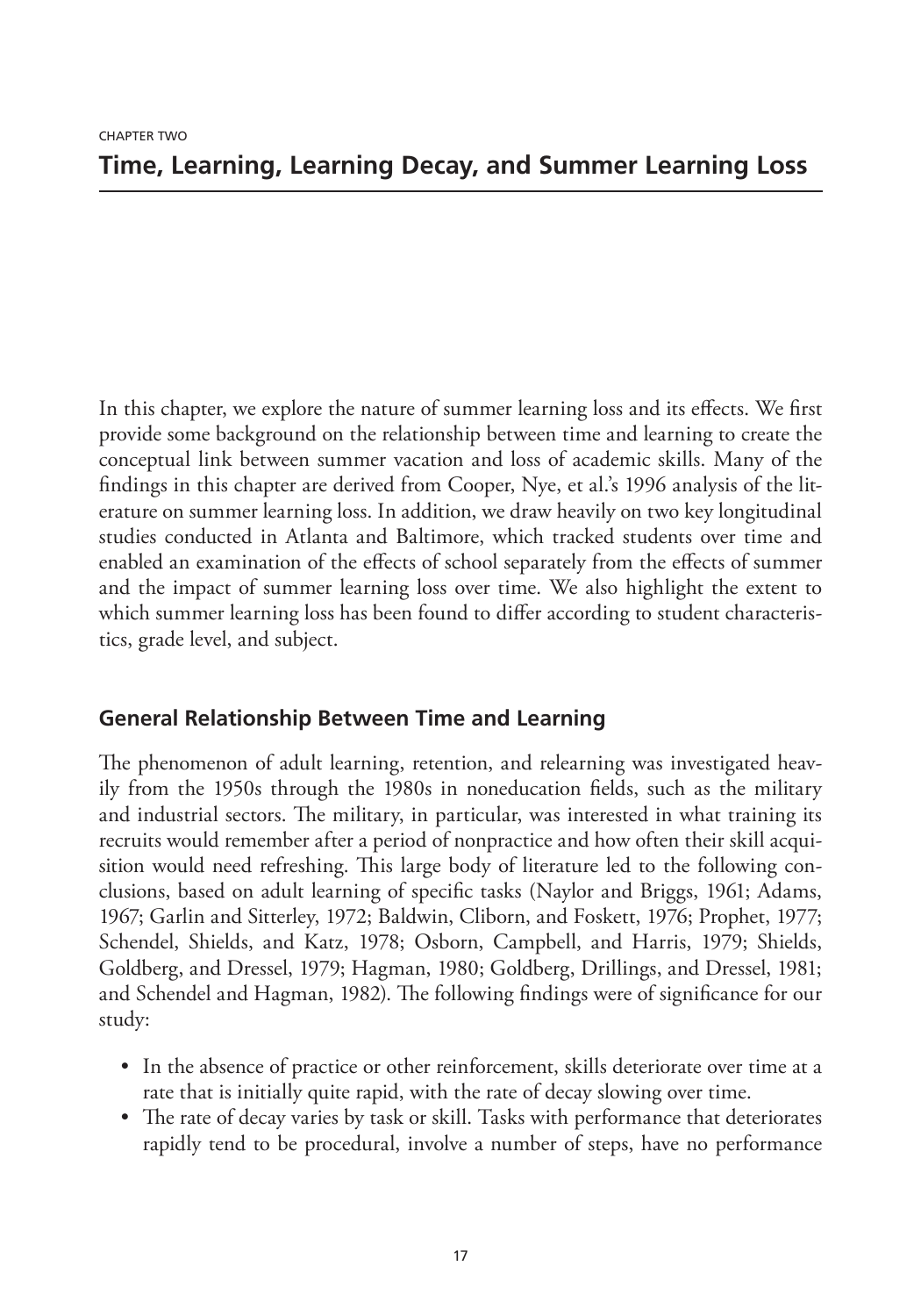cues, or have no time requirements. Task performance decays more slowly for tasks that are continuous, with cues or obvious internal logic.

- The best predictor of the rate of decay for a task is the individual's original level of learning. The higher the level of proficiency before a nonpractice period, the greater the retention.
- The training method that produces the highest initial learning and performance will produce the best retention over time.
- The time needed to relearn tasks is less than the time needed to originally learn them.

# **Time and Learning in and out of School**

Simultaneously, the connection between school learning and time was also being investigated. Carroll (1963, 1989) is credited with proposing perhaps the most influential conceptual model that others have used to launch investigations into time and learning in school settings. In his conceptualization, based on studies of foreign language acquisition, students bring three attributes to school learning: aptitude, perseverance, and ability to comprehend. Aptitude is the amount of time a specific student needs to master a learning objective. Students with high aptitude will learn the objective more quickly than those with low aptitude. Perseverance is the amount of time a student is willing to invest in mastering the objective. Some students, through interest or through learned discipline, spend more time learning. The ability to comprehend the instruction is generally related to language comprehension and the ability to understand the learning task. Carroll's conceptualization also included two major constructs influenced by the school and classroom teacher: opportunity to learn and quality of instruction. The former is the time allotted for learning a construct, and the latter is the organization of the instruction for ease of acquisition for the specific student. Carroll did not elaborate further on instructional quality but included the notions that students must be clearly told what the learning goal is, that they must be provided with learning materials, and that steps in learning must be well planned and organized.

Later work in this field focused on adding constructs to the theory and delving into the specific drivers of the individual learning components and their relationships with one other. The Beginning Teacher Evaluation Study, a groundbreaking study in the 1970s by Charles Fisher and David Berliner, found that students had to be engaged and that instruction had to be appropriate for the student's level to create a strong relationship between learning time and student achievement gains (Fisher et al., 1980). Other studies have referred to this combination of time, engagement, and appropriate level of instruction as academic learning time. Lomax's review of time-on-task research in the 1970s supports the relationship between academic learning time and student achievement (Lomax and Cooley, 1979), as does research from the 1980s by Karweit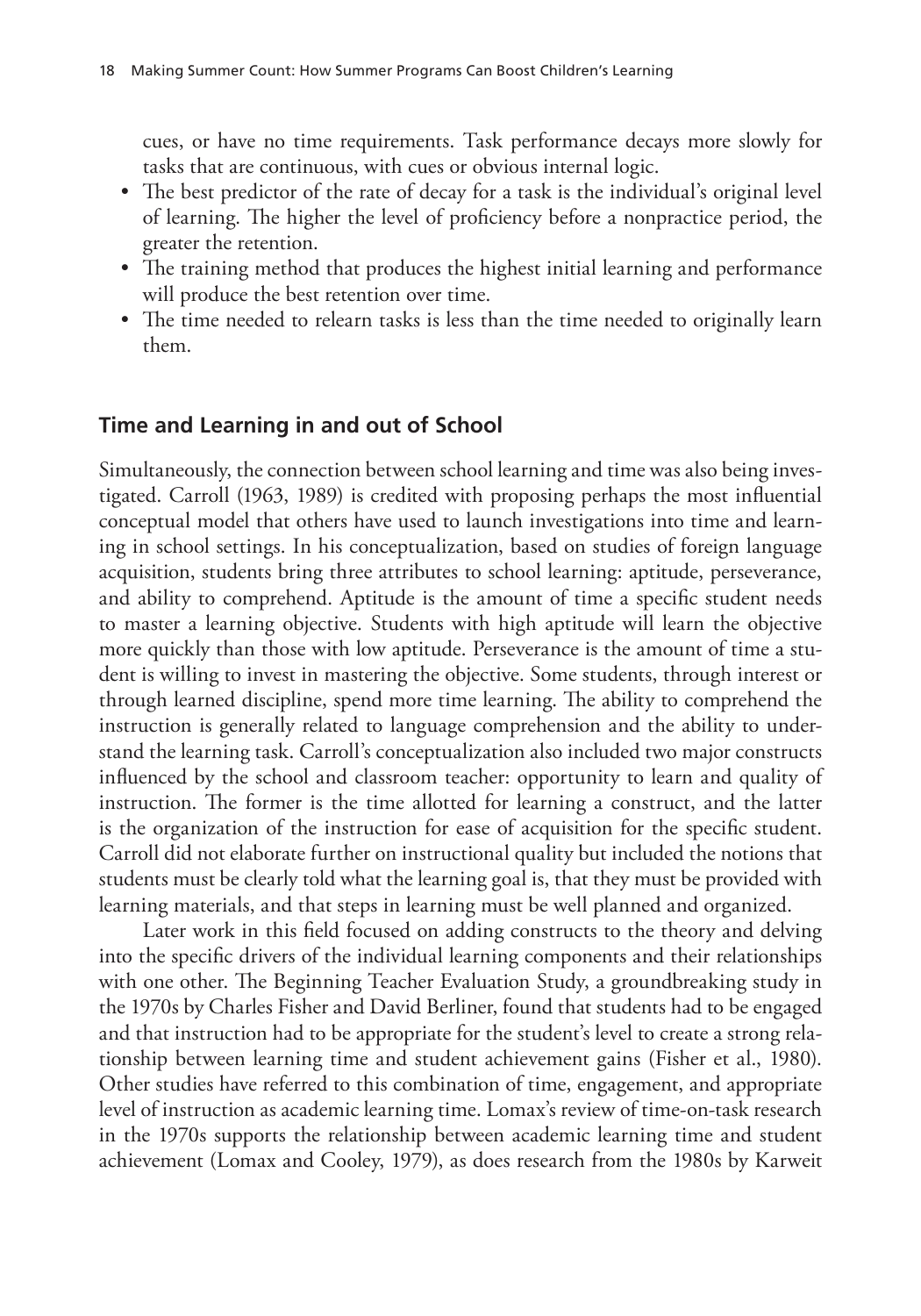and Slavin (1982). Research through the 1990s (Cotton, 1989; Aronson, Zimmerman, and Carlos, 1998) showed little or no relationship between allocated time and student achievement, some relationship between instructional time and student achievement, and a larger relationship between academic learning time and student achievement. However, research in the late 1980s and 1990s began to question the theoretical model correlating academic learning time and student achievement gains, claiming that it is important to take into consideration the different rates at which students learn (Gettinger, 1989). In general, key concepts and findings emerging from this work include the following:

- Manipulating the time spent on learning and/or increasing the quality of instruction ensures that almost all students can learn at higher levels (Bloom, 1976).
- Researchers generally distinguish between allocated time (the time on the school calendar for a given content area) and academic learning time (the amount of time students spend working on rigorous tasks at the appropriate level of difficulty). Academic learning time is more predictive of student achievement (Harnischfeger and Wiley, 1976; Lomax and Cooley, 1979; Fisher et al., 1980; Karweit and Slavin, 1982; Hawley et al., 1984; and Karweit, 1985).
- Spaced practice (once a day for several days) as opposed to one long, concentrated lesson (all day long for just one day) appears to be more effective in facilitating learning (Walberg, 1988; Rohrer and Taylor, 2006; Rohrer and Pashler, 2010). In addition, more practice does not necessarily improve retention of learned material: Fewer problems spaced over at least one week should lead to greater retention than would more problems completed in a shorter duration (Rohrer and Taylor, 2006).
- Students with lower achievement will learn at slower rates than those who start at a higher level of achievement (Walberg, 1988), and there is some evidence that low-performing students, in particular, benefit from more time on task (Brown and Saks, 1986; Ketterlin-Geller, Chard, and Fien, 2008).
- Factors outside of school affect time spent learning, including the home environment, peer influences outside the school, and TV-watching habits (Haertel, Walberg, and Weinstein, 1983).

Past research has established a link between relevant academic learning time and student achievement. Although instructional time, in and of itself, is not sufficient, it is necessary in order to provide the relevant academic learning time. Compared to other developed countries, students in the United States receive fewer hours of instruction—799 per year compared with 861 in Finland, 911 in the Netherlands, 928 in Japan, and 1,079 in Korea (Silva, 2007). Furthermore, the American school calendar is notable for its long, formal summer break, especially when compared to school calendars in other countries. Some countries have shorter, more equally spaced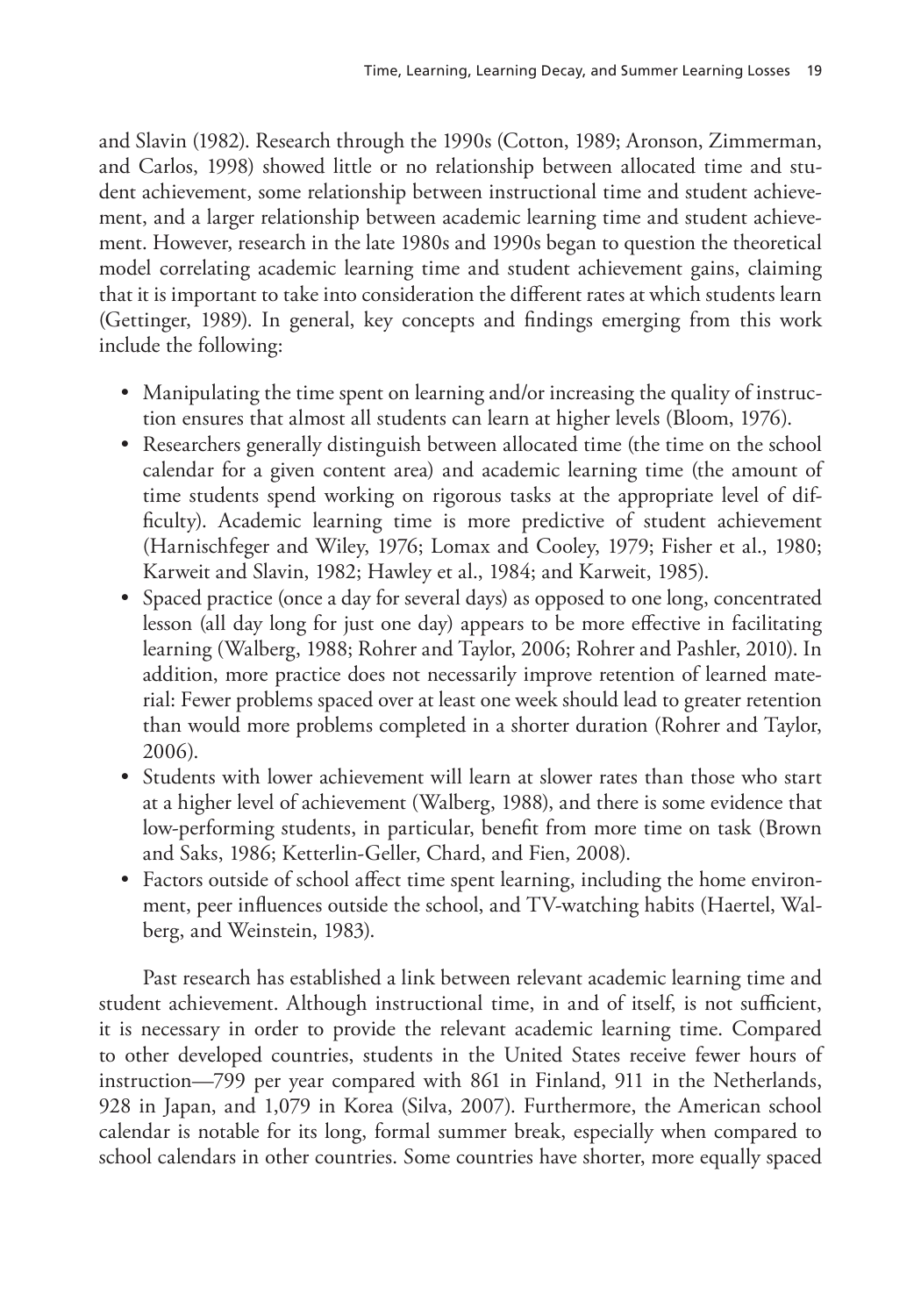breaks, while others have formal mechanisms to help students retain over breaks what they learned in school (Wiseman and Baker, 2004).

### **Summer Learning Loss**

The typical U.S. student goes to school for nine months out of the year and experiences a three-month summer vacation. Given that learning can decay, it is not surprising that many students experience summer learning loss. In this section, we describe the overall findings regarding summer learning loss and whether the extent of summer learning loss differs by student characteristics, is cumulative over time, or differs by grade or subject.

#### **Average Summer Loss of Learning**

Cooper, Nye, et al. (1996) conducted a meta-analysis of 13 studies of summer learning loss that focused on grades 1–9. This analysis provides rigorous estimates of summer learning loss, at least for those grades and for most children. Cooper and his colleagues found that the average student score in the fall is about one-tenth of a standard deviation below the spring average. They assume nine to ten months of school per year and note an effect size of 0.10, indicating that summer learning loss equates to approximately one month of instruction. However, this varies by grade level, as found by Hill et al. (2007; see Table 2.1).<sup>1</sup> Thus, upon returning to school in the fall students performed, on average, roughly one month behind where they performed in the spring. However, research shows that not all students experience "average" losses—some post significant losses while others may even experience gains.

Many of the studies measured summer loss using existing state or district exams taken in the spring and fall. Because of this, the length of time between the pre-test and the post-test can vary, and the pre-post interval often includes significant time in classroom learning environments. This means that the difference among findings in relative gains or losses could be a function of the time interval and how much schooling occurred during the pre-post interval. Cooper, Nye, et al. (1996) performed an analysis to take this into account, using the pre-post interval as an independent variable. They showed that the longer the interval between pre- and post-testing, the lower the level of loss (because students had received benefits from school); the shorter the interval, the greater the loss (because it measured summer loss more accurately).

<sup>&</sup>lt;sup>1</sup> Effect sizes describe the magnitude of an effect using a standardized measure. An effect size of means is the difference between two means divided by their pooled standard deviation. Translating effect sizes into months of learning is problematic unless the measure is designed to assess annual student growth.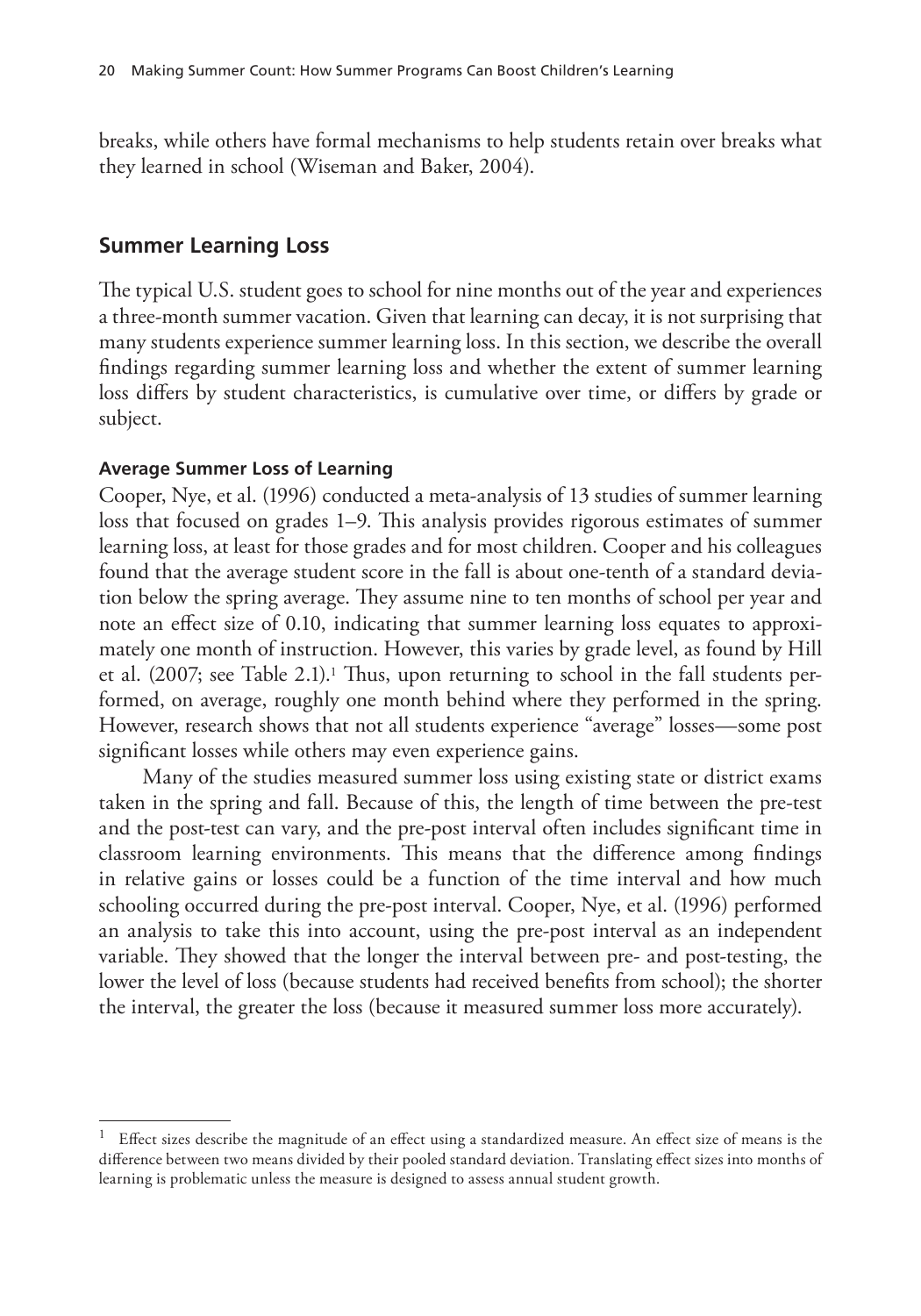|                         |      | <b>Reading Tests</b>   |      | <b>Math Tests</b>      |
|-------------------------|------|------------------------|------|------------------------|
| <b>Grade Transition</b> | Mean | <b>Margin of Error</b> | Mean | <b>Margin of Error</b> |
| $K-1$                   | 1.52 | ±0.15                  | 1.14 | ±0.22                  |
| $1 - 2$                 | 0.97 | ±0.08                  | 1.03 | ±0.11                  |
| $2 - 3$                 | 0.60 | ±0.08                  | 0.89 | ±0.12                  |
| $3 - 4$                 | 0.36 | ±0.09                  | 0.52 | ±0.11                  |
| $4 - 5$                 | 0.40 | ±0.05                  | 0.56 | ±0.08                  |
| $5 - 6$                 | 0.32 | ±0.09                  | 0.41 | ±0.06                  |
| $6 - 7$                 | 0.23 | ±0.09                  | 0.30 | ±0.05                  |
| $7 - 8$                 | 0.26 | ±0.03                  | 0.32 | ±0.03                  |
| $8 - 9$                 | 0.24 | ±0.08                  | 0.22 | ±0.08                  |
| $9 - 10$                | 0.19 | ±0.06                  | 0.25 | ±0.05                  |
| $10 - 11$               | 0.19 | ±0.14                  | 0.14 | ±0.12                  |
| $11 - 12$               | 0.06 | ±0.09                  | 0.01 | ±0.11                  |

**Table 2.1 Average Annual Gains in Effect Size from Nationally Normed Tests, by Grade**

SOURCE: Hill et al., 2007, p. 3, Table 1. Used with permission.

NOTE: The table shows average annual gains in effect sizes. These estimates provide an expectation for annual growth in absence of an intervention by grade transition (e.g., for grades 1–2). It demonstrates the importance of interpreting a study's effect size in relation to grade and subject.

#### **Differences by Family Income**

Research demonstrates that there are clear differences in the summer learning rates of low-income and higher-income students. Work by Heyns (1978, 1987) articulated the influence of summer learning loss on the achievement gap. It noted that comparing the school year to summer break provides an opportunity to isolate the effects of nonschool influences on a young person's intellectual development. Heyns longitudinally studied fifth, sixth, and seventh graders in 42 Atlanta schools and found that the differential learning rate between white, economically advantaged students and minority, economically disadvantaged students increased during the summer, especially in reading skills (Heyns, 1978).

Similarly, using a rich set of data from a study in Baltimore, which tested students in the fall and spring in grades 1–6 and again in the spring of grade 9, Entwisle and Alexander (1992, 1994) found similar relationships for reading achievement. They concluded that low-income and higher-income students learn at nearly the same rate while in school, but during the summer, low-income students' learning falls far below that of their higher-income peers. They hypothesized that the nonschool environment of low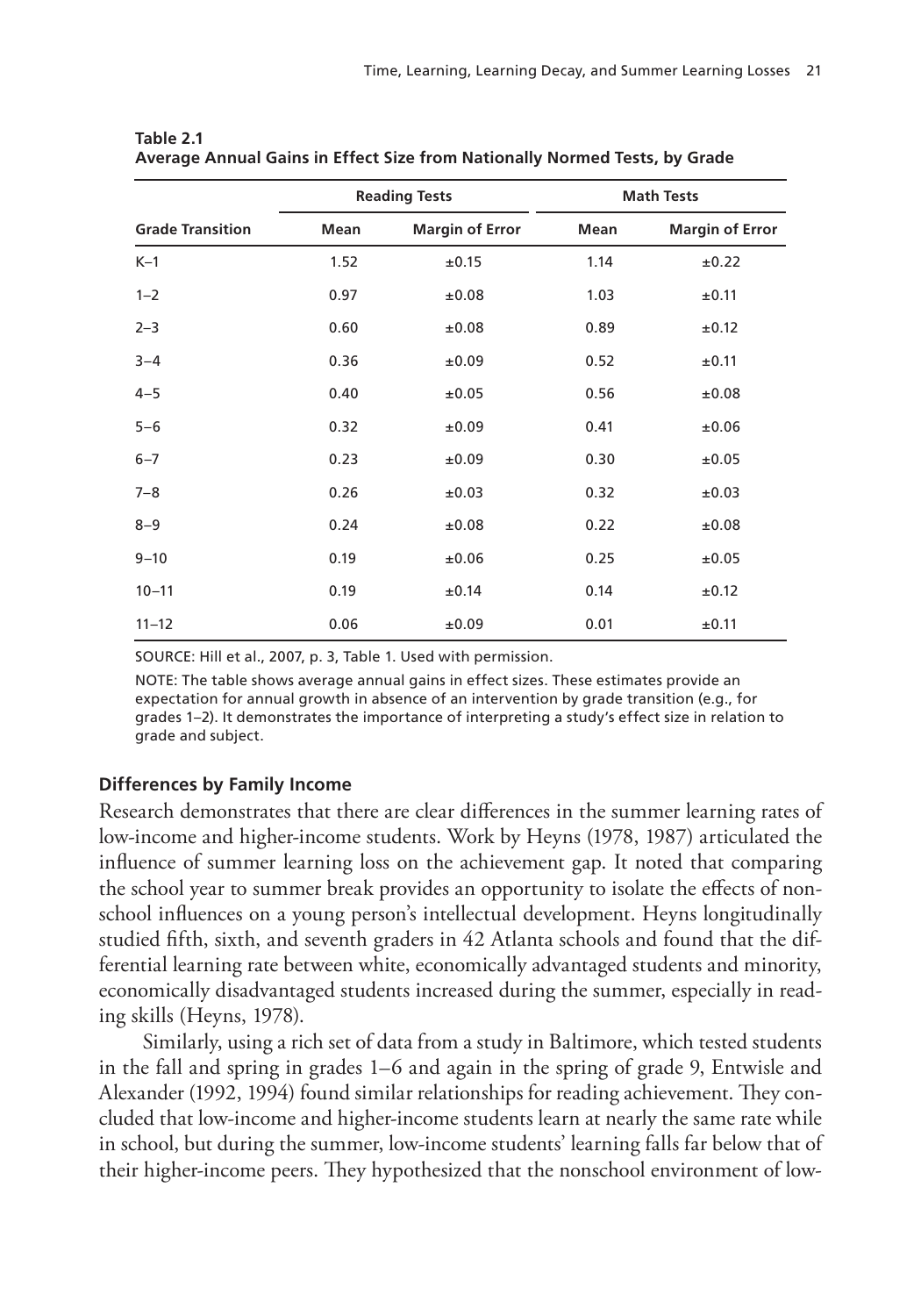income students does not support educational growth to the same extent as it does for students with higher family income levels.

Cooper, Nye, et al.'s (1996) meta-analysis confirms these findings for reading. Specifically, it found that family income made a difference in absolute and relative gains and losses during the summer, and this was especially true for reading; analyses showed a three-month difference in learning in reading skills between middle-income and lower-income children over the summer. Children from lower-income families lost, on average, more learning specifically in reading comprehension and word recognition than children from higher-income families (who, in fact, made gains in word recognition).

More recent analyses of Early Childhood Longitudinal Study, Kindergarten Class (ECLS-K), data similarly suggest that some of the achievement gap between early elementary students from high- and low-income families is attributable to different learning rates over the summer months (Burkam et al., 2004; Downey, von Hippel, and Broh, 2004; Benson and Borman, 2010). Results in reading show that middle-income students maintained achievement levels over the summer while high-income students improved and low-income students lost ground (Benson and Borman, 2010). In addition, Benson and Borman found neighborhood effects whereby students from highincome neighborhoods had stronger reading growth than others.

These findings are consistent with research showing that families and factors outside of school influence reading achievement. Benson and Borman (2010) also found that low-income students entered school performing roughly one standard deviation below their higher-income peers. Low-income parents read with, teach, and talk to their children less frequently, each of which contributes to children's literacy skills and school readiness (Brooks-Gunn and Duncan, 1997). A study that used audio recordings of family interactions over the course of two years to measure language use found that children growing up in low-income families heard approximately one-half to onethird as many spoken words as children in more affluent households. Based on hourlong recordings of 42 families taken over two and a half years, Hart and Risley (1995) found that children who were born into homes with fewer economic resources learned fewer words, had fewer experiences with words in interactions with other people, and acquired a vocabulary of words more slowly than children in more affluent families. Examining these children at third grade (ages 9–10), Hart and Risley found that the amount of talk and vocabulary growth and the style of language interaction with parents at age 3 highly correlated with the students' achievement on school-oriented tests of vocabulary, listening, speaking, semantics, and syntax.

## **Cumulative Effects of Summer Learning Loss**

Research also suggests that summer learning loss is cumulative. Given that low-income students are more likely to forget what they have learned, particularly in reading, than their higher-income peers (who can gain knowledge and skills in certain reading areas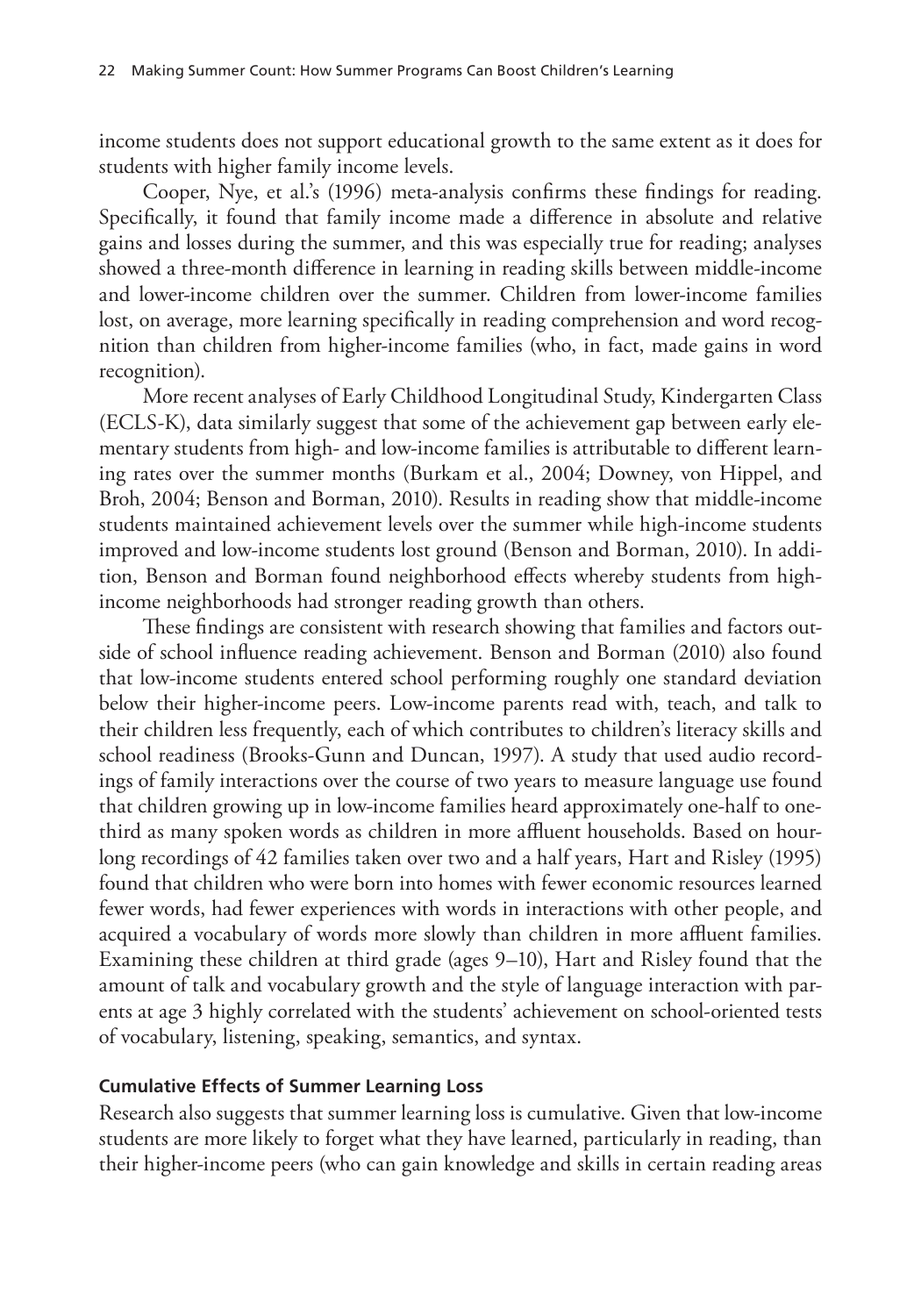during the summer months), repeated episodes of loss result in low-income students falling further and further behind their more affluent peers. Using data from a study in Baltimore, which tracked students to age 22, Alexander, Entwisle, and Olson (2007) estimated that, over the course of the first four summers of school, the difference between summer gains by students of high and low socioeconomic status (SES) is greater than the initial difference between the groups upon school entry. The authors also estimated that approximately two-thirds of the reading achievement gap by ninth grade could be attributed to summer learning loss in the first five years of schooling.<sup>2</sup> However, their study included some caveats. It was a local study, and the complete sample of data included just over 300 students. The authors described results as suggestive, noting that "the detailed percentages and probabilities reported should not be generalized." However, summer learning loss is very likely cumulative; thus, over time, it contributes to a substantial portion of the achievement gap between low-income and high-income students.

Alexander, Entwisle, and Olson (2007) tracked students' educational careers further, and the achievement gap found in ninth grade was highly associated with later dropping out and whether a student took college preparatory courses. According to the authors,

What might not have been expected is the extent to which the continuing press of school-age children's family and neighborhood environments contributes to the year 9 achievement differential between high and low SES youth: summer shortfall over the five years of elementary school accounts for more than half the difference, a larger component than that built up over the preschool years. And too, these learning differences from the early years that present themselves in 9th grade reverberate to constrain later high school curriculum placements, high school dropout, and college attendances. (Alexander, Entwisle, and Olson, 2007, p. 175)

### **Differences by Subject and Grade Level**

In general, students are more likely to forget what they have learned in mathematics over the summer than they are to lose literacy skills. Cooper, Nye, et al. (1996) found that summer learning loss was greater, on average, for mathematics than for reading. This loss in mathematics ability was consistent across other factors, such as a student's family income and race. A number of studies have found that school quality has a greater effect on mathematics than reading because mathematics instruction occurs mostly in schools (Murnane, 1975; Bryk and Raudenbush, 1988; Allinder et al., 1992). Reading levels might be affected by factors outside of school more so than mathematics levels because families are more likely to promote and practice literacy

The authors note that the results for mathematics are similar to those found for reading, but they do not present mathematics results.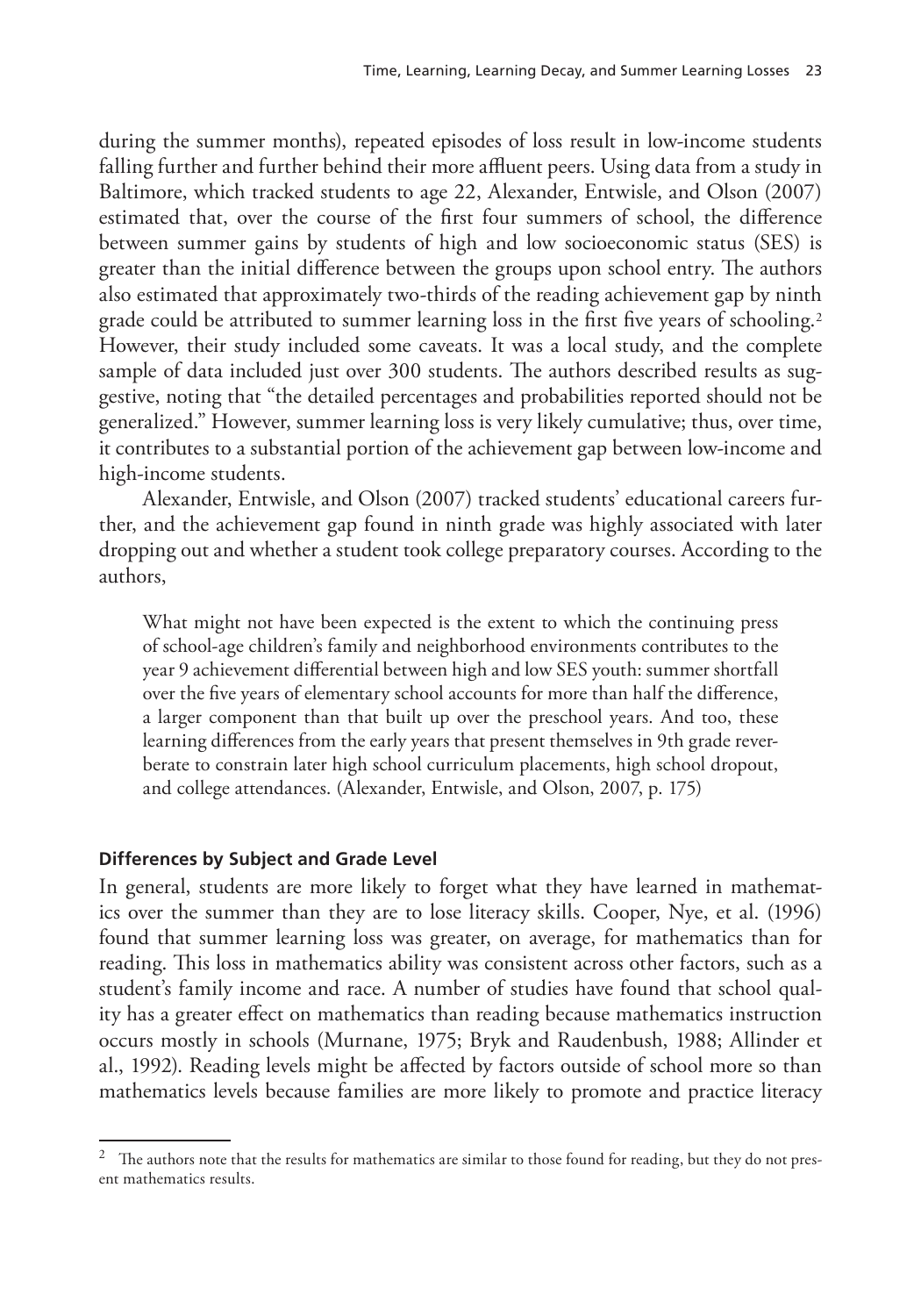skills than mathematics skills at home (Harris and Sass, 2009). Additionally, mathematics involves fact acquisition and procedural knowledge, much like spelling skills, which are more likely to be forgotten and decay over time if not practiced (Cooper and Sweller, 1987; Geary, 1995). Since mathematics is learned primarily in schools from teachers, lack of exposure to mathematics instruction over the summer would account for the loss identified for most students.

However, analyses using the ECLS-K data, which examined summer learning loss between kindergarten and first grade, provide contrary evidence to Cooper, Nye, et al.'s finding on mathematics losses. One such study found differential rates of mathematics learning over the summer, with higher-income students showing higher gains in mathematics than lower-income students (Burkam et al., 2004). The authors noted that this result might be a phenomenon associated with the early grade levels they were studying rather than an effect that is generalizable to higher grades.

Indeed, there seem to be differences by grade level in summer learning loss among students. The meta-analysis by Cooper, Nye, et al. (1996) found that grade level was related to changes in reading achievement. As the grade level went up, the effect of summer vacation changed from positive to negative and grew more detrimental. They found that, on average, first and second graders showed nonsignificant gains in achievement, while students in fourth grade and beyond showed significant losses, "some of which were quite dramatic" (p. 263).

It is possible that the skills tested in these early grades are far more constrained (and are eventually mastered by all students), while the skills tested in later grades are far less constrained, leading to greater variation in outcomes (Paris, 2005). Cooper, Nye, et al. (1996) concluded that the negative and linear influence of increased grade level on the effect of summer vacation might be the result of a "floor effect" in scaling. They explained that, by definition, a student in the first grade can only achieve one grade below the national normed grade level, thus constraining the amount of negative change among students in earlier grades. Thus, it is important to consider the grade levels studied when interpreting findings from summer learning studies.

## **Conclusions**

Research indicates that summer vacation may have detrimental learning effects for many students. On average, all students lose skills, particularly in mathematics. However, summer learning loss disproportionately affects low-income students, particularly in reading. While their higher-income peers, on average, post gains in reading, low-income students show losses at the end of the summer. Most disturbing is that it appears that summer learning loss is cumulative and that, over time, these periods of differential learning rates between low-income and higher-income students contribute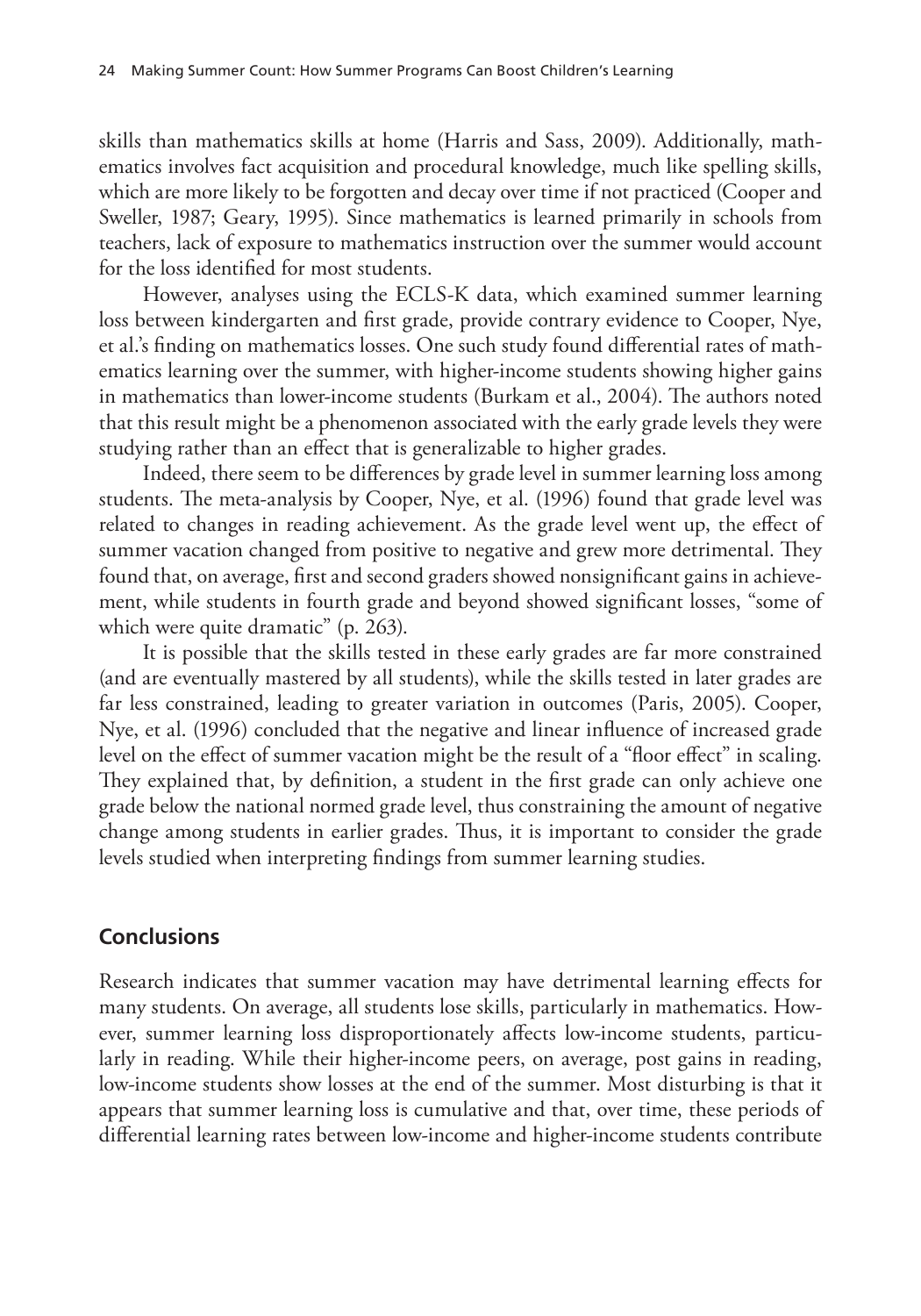substantially to the achievement gap. It may be that efforts to close the achievement gap during the school year alone will be unsuccessful.

Given the established connection between academic learning time and achievement and the findings regarding summer learning loss—which is particularly acute for low-income students—it is reasonable to assume that a structured program of summer instruction could help mitigate this loss. It might even produce gains.

In addition, the general learning literature indicates that low-achieving students need more time to master material and that spacing learning out over time is an effective instructional technique. Summer programs would provide these students with this additional, spaced, time. If Bloom (1976) is correct (i.e., that almost all students can master material if given enough time and proper instruction), summer learning programs might be a key strategy for improving the academic performance of struggling students. The next chapter examines the extent to which such programs have been found to be effective.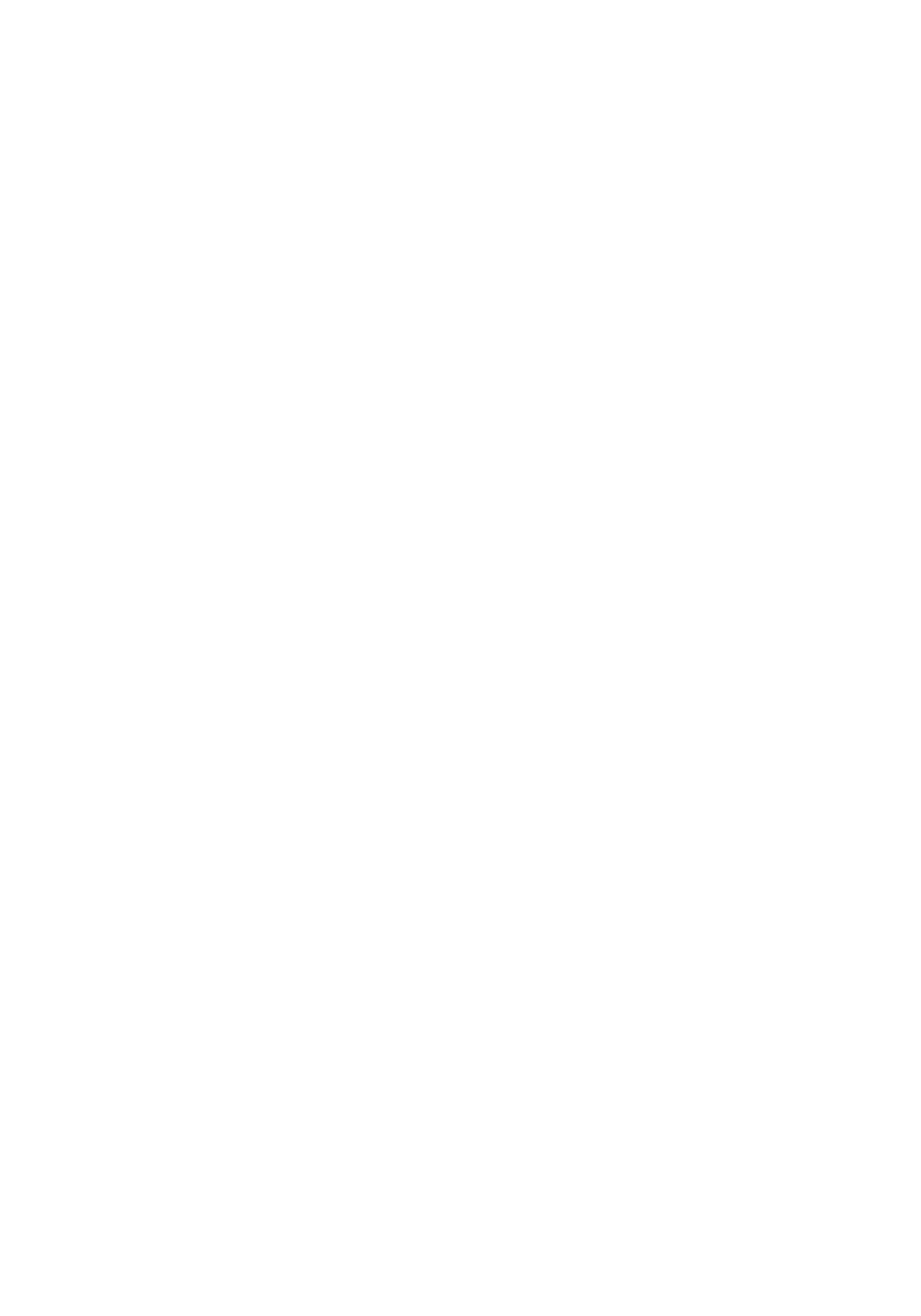This chapter reviews the existing literature on the effectiveness of summer learning programs. It draws on evidence from a meta-analysis conducted by Cooper, Charlton, et al. (2000) and from 13 experimental or quasi-experimental research studies since 2000.1 Using evidence from these studies, we describe the overall effects of summer learning programs, effects over time, and the extent to which studies have found differential effects based on subject, student demographics, grade level, and attendance. The summer learning programs examined in the literature included voluntary athome summer reading programs, voluntary classroom-based summer programs, and "mandatory" summer programs that students must attend to avoid retention in grade. We then discuss the characteristics of effective summer learning programs, identified by prior research and expert opinion, and conclude with implications for future summer learning programming.

# **Effectiveness of Summer Learning Programs**

## **Overall Effectiveness**

Prior research indicates that summer learning programs can be effective in improving student achievement. The most commonly cited measure of the overall effectiveness of summer learning programs comes from the meta-analysis conducted by Cooper, Charlton, et al. (2000). They found that effect sizes for remedial summer programs varied from  $-0.24$  to 1.50,<sup>2</sup> with an average weighted effect size across the programs of  $+0.2$  (p. 52).<sup>3</sup> However, when the authors restricted the analysis to the four studies that used a random assignment of students, they found that the average benefit was smaller (effect size of +0.14) but still exceeded the estimate of average summer loss.

<sup>&</sup>lt;sup>1</sup> While Cooper, Charlton, et al. (2000) included four studies using random assignment, they were dissertations or theses and not published in peer-reviewed journals.

 $2$  Per Cooper, Charlton, et al. (2000), the upper bound excludes three extreme values taken from one study.

 $3$  The average weighted d-index reported by Cooper, Charlton, et al. (2000) was +0.26. The unweighted average was +0.32, and the unweighted median effect size was +0.19.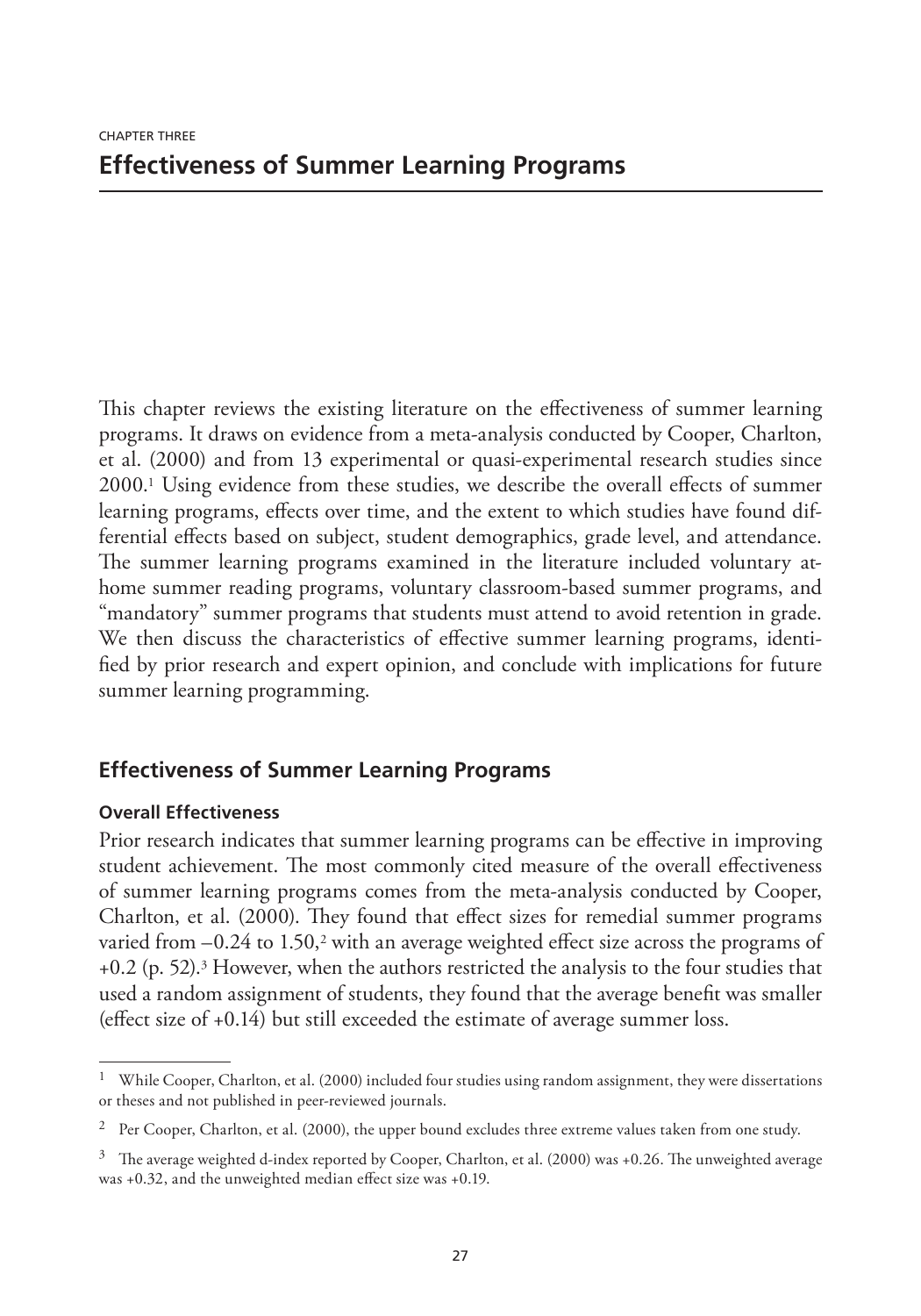We investigated the extent to which recent quasi-experimental and experimental studies confirmed or disconfirmed these findings and could add to our understanding of factors that influence effectiveness. We identified 13 experimental or quasiexperimental studies of nine summer learning programs published since 2000. The programs studied included voluntary classroom-based, mandatory, and at-home programs, and, in general, the studies found effect sizes that were more in line with Cooper, Charlton, et al.'s (2000) estimate from the random assignment studies. Some of the programs targeted the early primary grades (K–2), while others were for upperelementary students. The student populations targeted by the programs varied and included students at risk of retention, low-income students, students in districts with high proportions of low-income and minority students, and all students in a district.

Three studies of mandatory remedial classroom-based programs in three school districts have concluded that the programs were effective (Jacob and Lefgren, 2004; Matsudaira, 2008; McCombs, Kirby, and Mariano, 2009), at least in the near term. Studies of voluntary elementary programs also found positive effects from summer programs (Schacter and Jo, 2005; Borman, Benson, and Overman, 2005; Chaplin and Capizzano, 2006; Borman, Goetz, and Dowling, 2009). Recent studies of reading-athome programs using randomized controlled trial designs have also found promising or significant short-term effects (James Kim, 2006; Kim and White, 2008; Allington et al., 2010) and cumulative effects over time (Allington et al., 2010). However, other studies found no overall effects among students who were part of the treatment group (Jimmy Kim, 2004; Borman, Goetz, and Dowling, 2009; Kim and Guryan, 2010). We interpret the combined evidence from these studies, along with Cooper, Charlton, et al.'s (2000) meta-analysis, to suggest that many types of summer learning programs have the potential to reduce summer learning losses, but they are not guaranteed to do so. We now describe factors that influence the effectiveness of summer learning programs.

#### **Subject**

In their meta-analysis, Cooper, Charlton, et al. (2000) found that summer programs led to more favorable outcomes on mathematics assessments than on reading assessments. Studies of the mandatory summer programs also found higher effect sizes in mathematics than in reading, but these differences tended to be relatively small (Jacob and Lefgren, 2004; Matsudaira, 2008; McCombs, Kirby, and Mariano, 2009). However, these results might also be due to the nature of the assessments used. Hill et al. (2007) found that, for the elementary grades, the average annual gain on nationally normed tests (measured in terms of effect size) was greater in mathematics than in reading.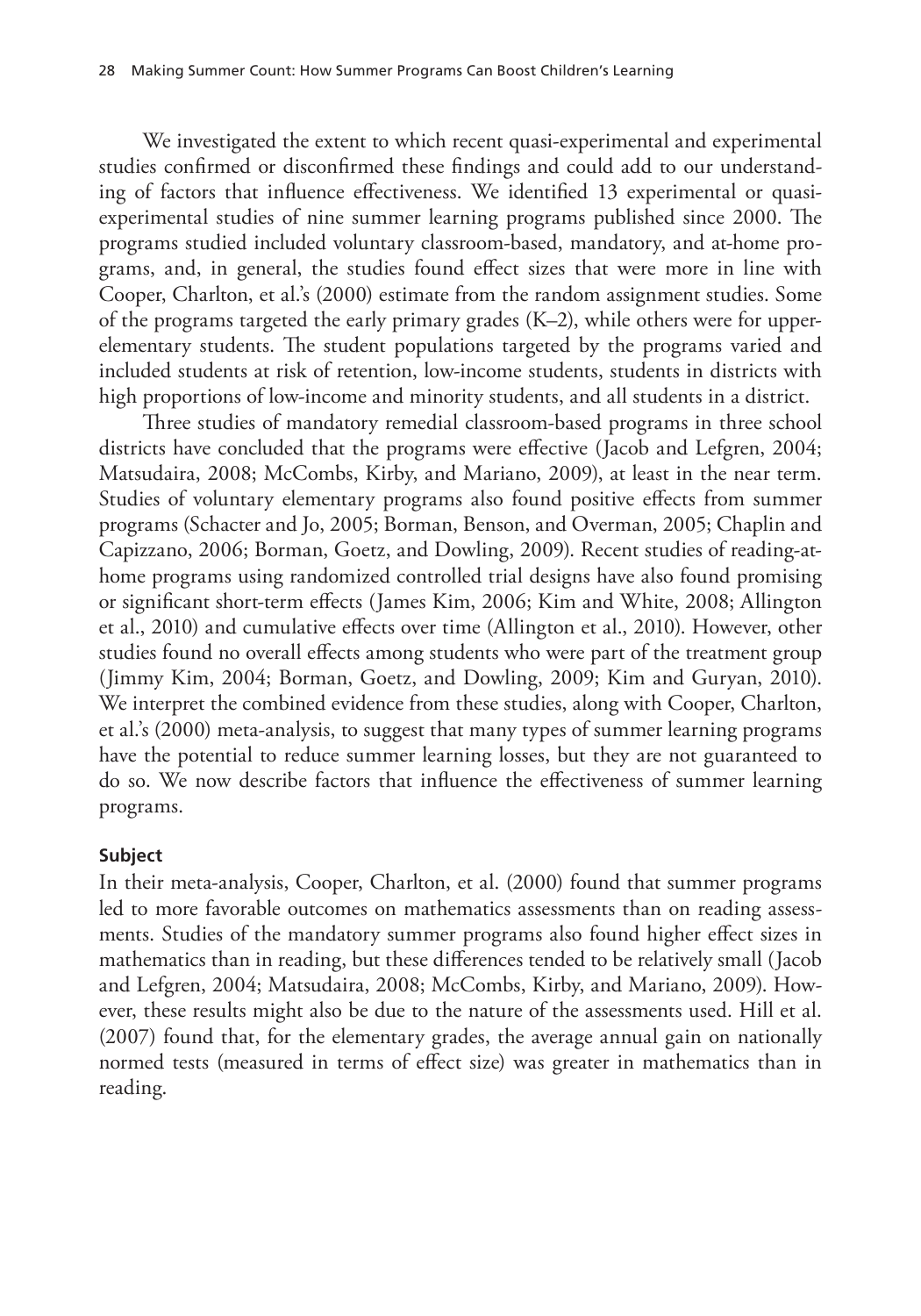### **Demographic Groups**

There are no clear, consistent results in terms of differences by demographics. Cooper, Charlton, et al.'s (2000) analyses found that remedial summer programs resulted in substantially greater gains for middle-income students compared with low-income students. This finding appears to conflict with research that has found no difference in the learning rates between low- and higher-income students during the school year (e.g., Alexander, Entwisle, and Olson, 2001). If receiving instruction acts as an equalizer during the school year, it is unclear why it would not do so during summer school programming. One possible hypothesis is that middle- and higher-income students, but not low-income students, receive additional benefits from their families. Summer school programs do not operate over the entire summer, and some operate only for half-days. Thus, family influences on achievement may be greater during the summer than during the school year. Another hypothesis is that low-income students do not attend as much as their peers from more affluent families.

Studies of programs that provide books to read at home show differences by demographic group. James Kim (2006) found a larger treatment effect for black students than for all students. Similarly, Allington et al. (2010) found the largest effects for economically disadvantaged students. It could be that, for these students, receiving books at home differed more significantly from the "status quo" than was the case for other students. However, Kim and Guryan (2010) found that the reading-at-home program was not effective in a district populated predominately by English language learners, which may imply the need to alternate strategies for reaching and advancing the summer learning of English language learners and for involving their families in this effort.

## **Grade**

Findings regarding whether summer learning programs are more effective for one age group over another are mixed. In their meta-analysis, Cooper, Charlton, et al. (2000) found that summer programs had more positive effects for early primary and secondary grades compared to late primary grades. However, in studies that examined the effectiveness of the same summer program for multiple grade levels, findings differed. In his examination of the effects of a mandatory summer school program in an urban district, Matsudaira (2008) found that students in higher grades (late primary, in Cooper, Charlton, et al.'s analysis) benefited more from summer school than students in third grade. The studies of mandatory summer programming in Chicago (Roderick, Engel, and Nagaoka, 2003; Jacob and Lefgren, 2004) and New York City (McCombs, Kirby, and Mariano, 2009) included multiple grades but did not identify significant differences between grades.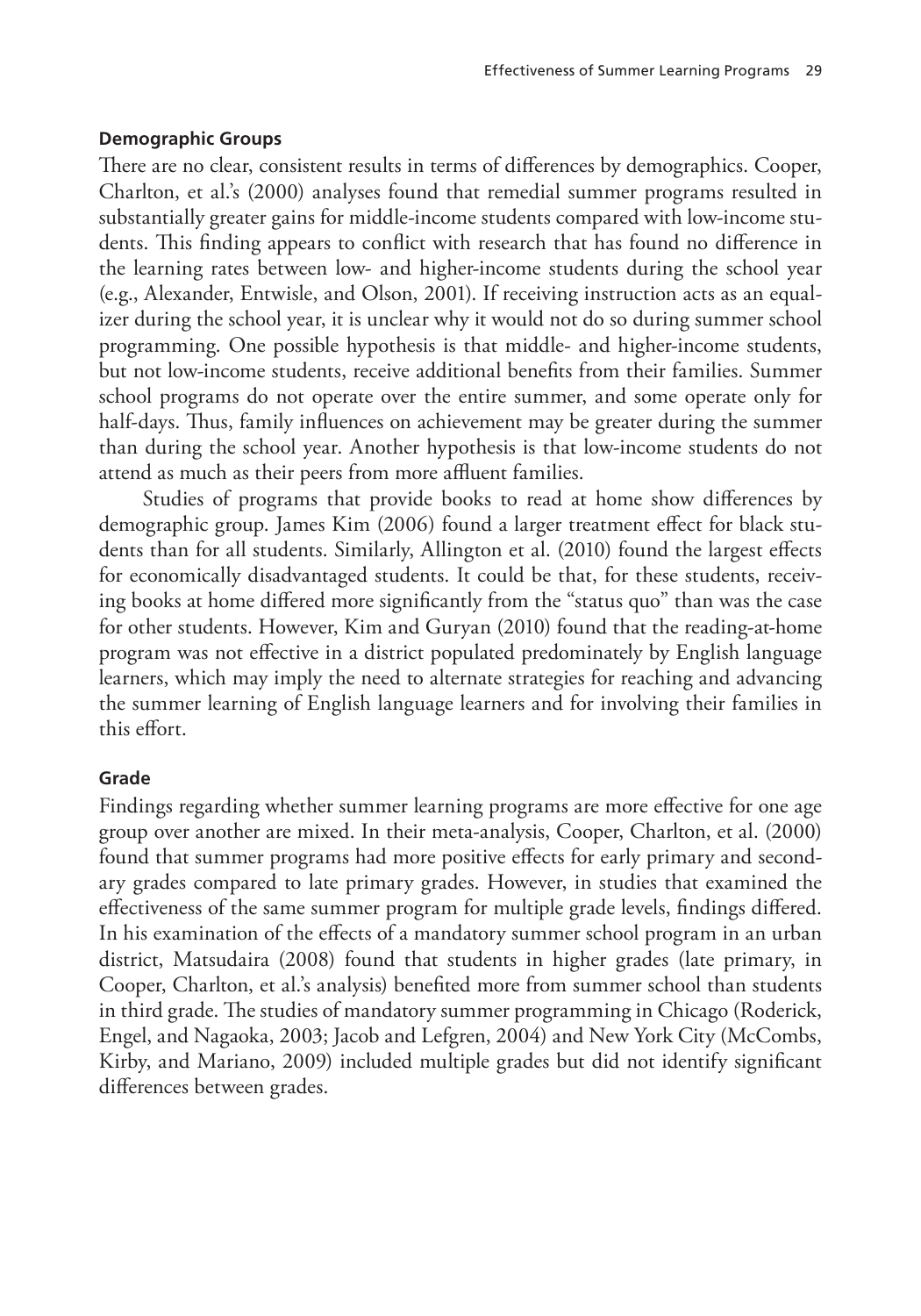### **Attendance**

Studies that examined the link between outcomes and attendance found that increased attendance improves outcomes. In a study of New York City's fifth-grade mandatory remediation program, the authors found a threshold effect for mathematics under which students who had attended seven to 14 sessions outperformed their peers who had attended fewer than seven sessions (McCombs, Kirby, and Mariano, 2009, Chapter Eight).

Compelling evidence regarding the influence of attendance on outcomes comes from studies of a randomized controlled trial of a voluntary summer program offered over three summers to randomly selected kindergarten and first-grade students in ten Baltimore schools. Borman, Benson, and Overman (2005) found that the experimental effect of offering the program to certain students had no effect on reading achievement. However, each additional week of attendance in the program was associated with a 0.05 standard deviation increase in fall test scores. Analyzing the same data, Borman and Dowling (2006) reported positive effects only for those children who participated for at least two summers with attendance rates of greater than 39 percent. Students who participated less frequently did not outperform their peers who were not assigned to the treatment group. The results of this experiment highlight a key challenge facing voluntary programs: incentivizing attendance so that students will benefit from programming. Programs that seek to engage students for consecutive years face the additional challenge of incentivizing attendance across multiple years.

A recent study evaluating the effects of a three-year self-selected books-at-home intervention found strong, positive effects accrued to participants by the end of the three years (Allington et al., 2010).

Although all of these studies focused on reading, their findings hold promise for the benefits of consecutive years of participation in summer learning in general.

### **Long-Term Effects**

We did not identify any study that examined the effectiveness of summer learning programs over the long term. None of the studies in Cooper, Charlton, et al.'s (2000) meta-analysis tracked the effects of summer school over time; thus, the authors were unable to conclude whether or not gains from summer programs persist. However, a handful of studies have examined whether effectiveness persists for one to two years after participation. The three studies of mandatory summer programs for students at risk of being retained in grade studied outcomes for students either one or two years beyond receiving summer instruction. Each of these studies examined the effect of summer programming on state assessment outcomes and found gains for participants relative to comparison students, though none of the studies tracked whether the summer program resulted in eventual proficiency (a reported goal of superintendents, as discussed in Chapter Five).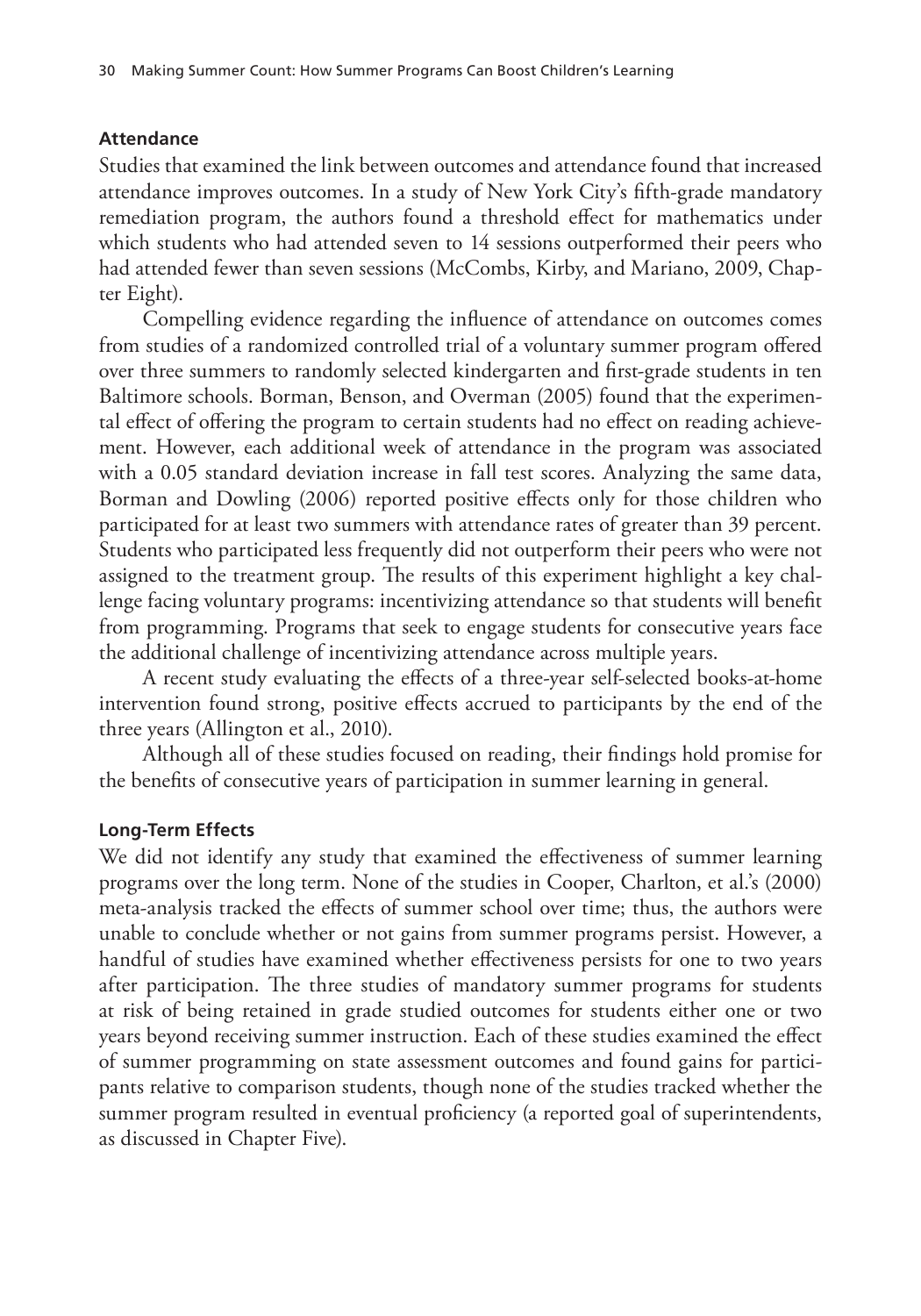Matsudaira (2008) examined the effects of a summer program in an unnamed large, urban school district on the following year's assessment performance. He found an average positive effect for both mathematics and reading achievement the following spring. Jacob and Lefgren (2004) and Roderick, Engel, and Nagaoka (2003) studied the effects of the Chicago Public School's Summer Bridge Program and found that positive effects persisted for two years after the summer program. However, Summer Bridge did not change the learning trajectory of students during the school year. Similarly, McCombs, Kirby, and Mariano (2009) investigated the impact of New York City's fifth-grade mandatory summer learning program and found that attendance had small, positive effects that persisted into the seventh grade. While these studies identified short-term, persistent effects, none estimated whether there was any decay of effects over the longer term.

Schacter and Jo (2005) studied the effects of a first-grade summer learning program immediately after summer school and at three, six, and nine months after the intervention for decoding and reading comprehension. They found that effect sizes for decoding were strongest at the first post-test (0.96), positive but reduced at the second (0.59), and insignificant at the nine-month post-test. The intervention had strong effects for comprehension at the first post-test (1.35); the effects were significant at the second post-test (1.25) as well, but they were smaller—though still relatively large—at the final post-test (0.47). The authors hypothesized that the decline in effects might be associated with reteaching decoding skills to the nontreated students or ineffective teaching during the school year.<sup>4</sup>

Another hypothesis for this type of decline derives from the work of Scott Paris (2005). Paris explained that some reading skills are more constrained than others. In other words, some skills are learned quickly, mastered entirely, and thus should not be conceptualized as having enduring individual differences. For instance, all students will eventually learn the letter and sound relations for lower- and uppercase letters. This is a constrained skill—the number of elements to be mastered is small and finite. Other skills, such as comprehension, are unconstrained: Individuals can continue to further master and enhance these skills over a long period. Treating constrained skills as unconstrained in longitudinal measurement can lead to a number of erroneous interpretations, including seeing transient effects of interventions that accelerate constrained skills. It could be that the decay of the intervention effect for decoding, a relatively constrained skill set, is due in part to the general mastery of this skill by all stu-

Schacter and Jo (2005) suggest that the time teachers may have spent during the fall reteaching decoding skills, in which the treatment (intervention) students may have already been proficient, may have augmented the abilities of the control students prior to the fall assessments. (The post-tests included the Gates-MacGinitie, which was administered in September and December 2001 and the Stanford Achievement Test, version 9, which was administered in May 2002.) This augmentation may explain the diminished advantage of intervention students' comprehension scores over those of the control population.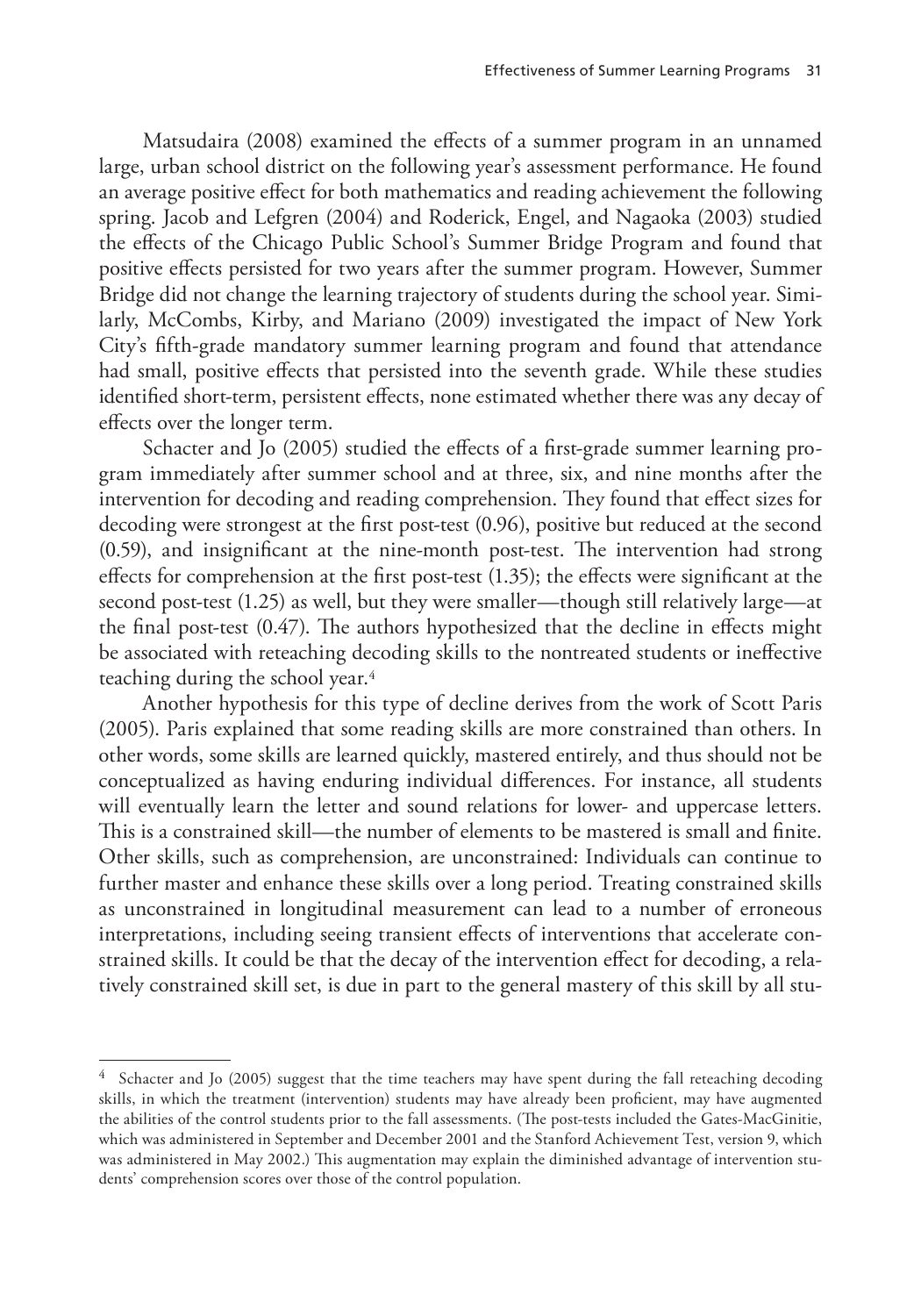dents in the second grade. Prior research has found that the greatest rate of progress for decoding is made in second grade, the year of the post-testing (Aarnoutse et al., 2001).

### **Nonacademic Outcomes**

We identified only one study that examined the relationship between a summer program and nonacademic outcomes. An evaluation of Building Educated Leaders for Life (BELL) found positive effects on the degree to which parents encouraged their children to read, but it found no influence on students' academic self-perceptions or social behaviors (Chaplin and Capizzano, 2006). Our conceptual framework hypothesizes that secondary nonacademic outcomes may result from improved achievement due to the program, but not directly from the program itself. No studies have examined this hypothesis.

# **Components of Quality Summer Learning Programs**

One key question is whether the structural components of the programs, such as the duration, nature of the curricula, and teacher characteristics, contribute to different outcomes. Here, we explore the available literature on the components of high-quality programs. Some of these suggestions emerged from the research literature while others were drawn from expert opinion.

## **Smaller Class Sizes**

Smaller class size is thought to provide teachers with more time to work individually with students and to create greater opportunities to differentiate instruction based on student needs. Research has found that small class size is associated with program effectiveness. Cooper, Charlton, et al. (2000) found that programs in which class size was capped at 20 students were more effective in producing achievement gains.

## **Differentiated Instruction**

Summer programs that intended to provide individualized instruction were more effective than programs without this intention (Cooper, Charlton, et al., 2000). Similarly, research and experts recommend that teachers work with small learning groups (Boss and Railsback, 2002; Beckett, 2008). Differentiated or individualized instruction is an intended component in many classrooms; however, it is often difficult for teachers to implement. When faced with large class sizes and a broad range of ability levels, differentiation is a challenge. Summer programs with smaller class sizes should provide an opportunity for teachers to offer more individualized instruction to students.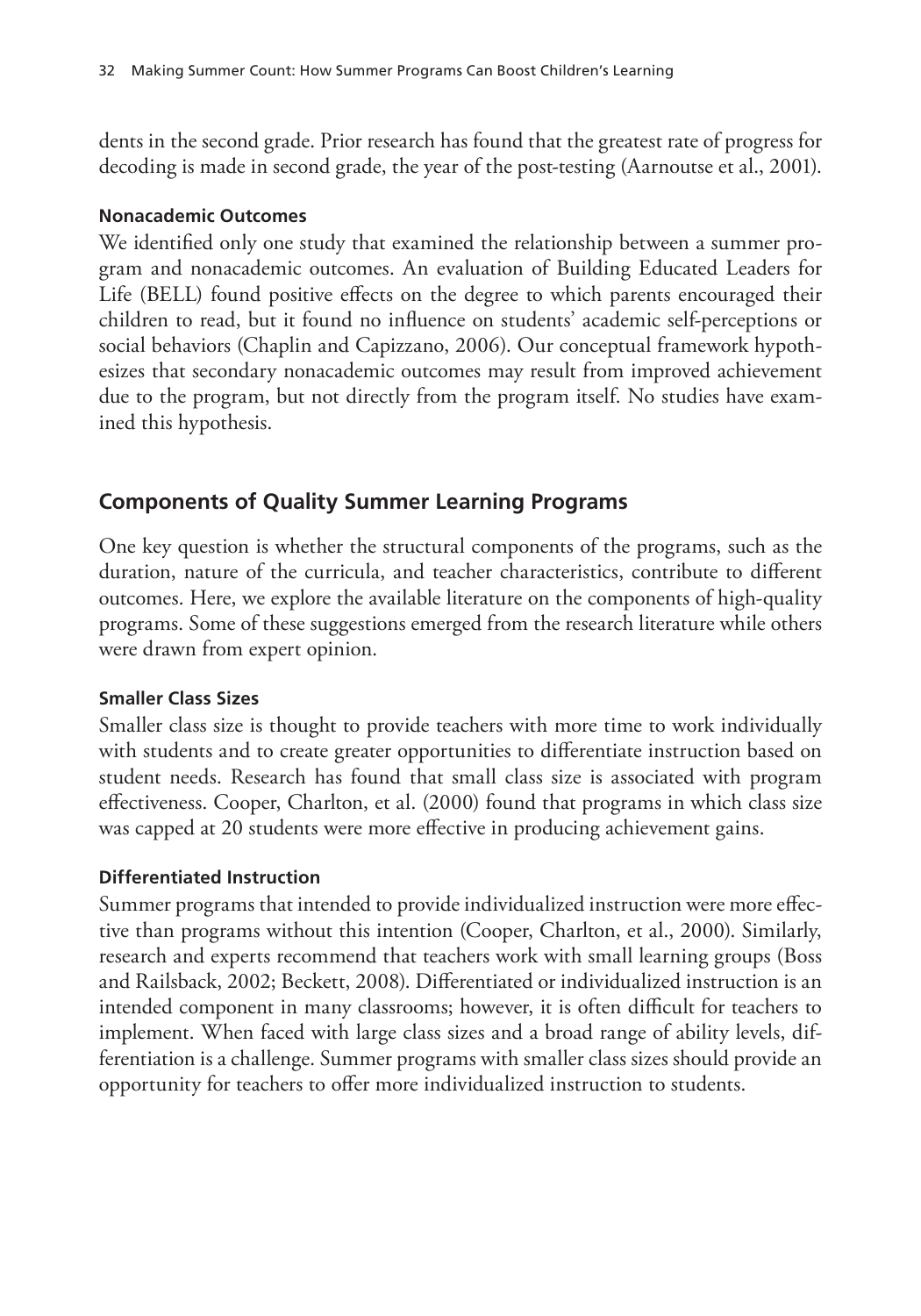# **High-Quality Instruction**

As during the regular school year, instructional quality is directly related to improved achievement. In efforts to ensure high-quality instruction, experts recommend providing professional development to teachers (Bell and Carrillo, 2007; Boss and Railsback, 2002; Denton, 2002; McLaughlin and Pitcock, 2009). High-quality instruction may also be enhanced by enacting hiring practices that give preference to effective and motivated teachers and by providing teachers with support during the summer program through coaching (McCombs, Kirby, and Mariano, 2009).

# **Aligned School-Year and Summer Curricula**

Aligning the school-year and summer curricula also may improve the effectiveness of summer programming (Boss and Railsback, 2002; McLaughlin and Pitcock, 2009; Beckett, 2008). This content alignment can take two forms. First, the content of summer programs might be aligned with that of the prior grade to provide remediation on core concepts that students have failed to master. Second, the content could align to the upcoming school year so that students have previewed core concepts and have a head start toward mastery.

# **Engaging and Rigorous Programming**

Many of the experts also recommend expanding the curriculum beyond remediation (Bell and Carrillo, 2007; Boss and Railsback, 2002; McLaughlin and Pitcock, 2009; Beckett, 2008). This recommendation is intended to promote comprehensive programs that go beyond "drill-and-kill" instruction and provide students with (1) expanded learning through innovative instruction that accelerates learning and (2) opportunities for enrichment. There are two reasons for this recommendation. First, for students to benefit from additional instruction, they must attend. Providing students with interesting, engaging enrichment opportunities is considered a method of promoting attendance in voluntary programs. Second, some experts also want the instructional methods and experiences of summer to feel different for students and to propel students forward in their learning.

# **Maximized Participation and Attendance**

Because we know that students need to attend these programs to benefit from them (Borman, Benson, and Overman, 2005; Borman and Dowling, 2006; McCombs, Kirby, and Mariano, 2009), recruiting students into the programs and then maintaining their attendance are critical. Options for recruiting include mandating the program and incentivizing participation. Incentives could include payments, prizes, parental pledges, parental benefits, bus passes, and enrichment opportunities. The main question here is whether to mandate participation; however, mandating attendance is improbable without the threat of retention in grade, which would apply to only a very small percentage of students who would benefit from summer programming.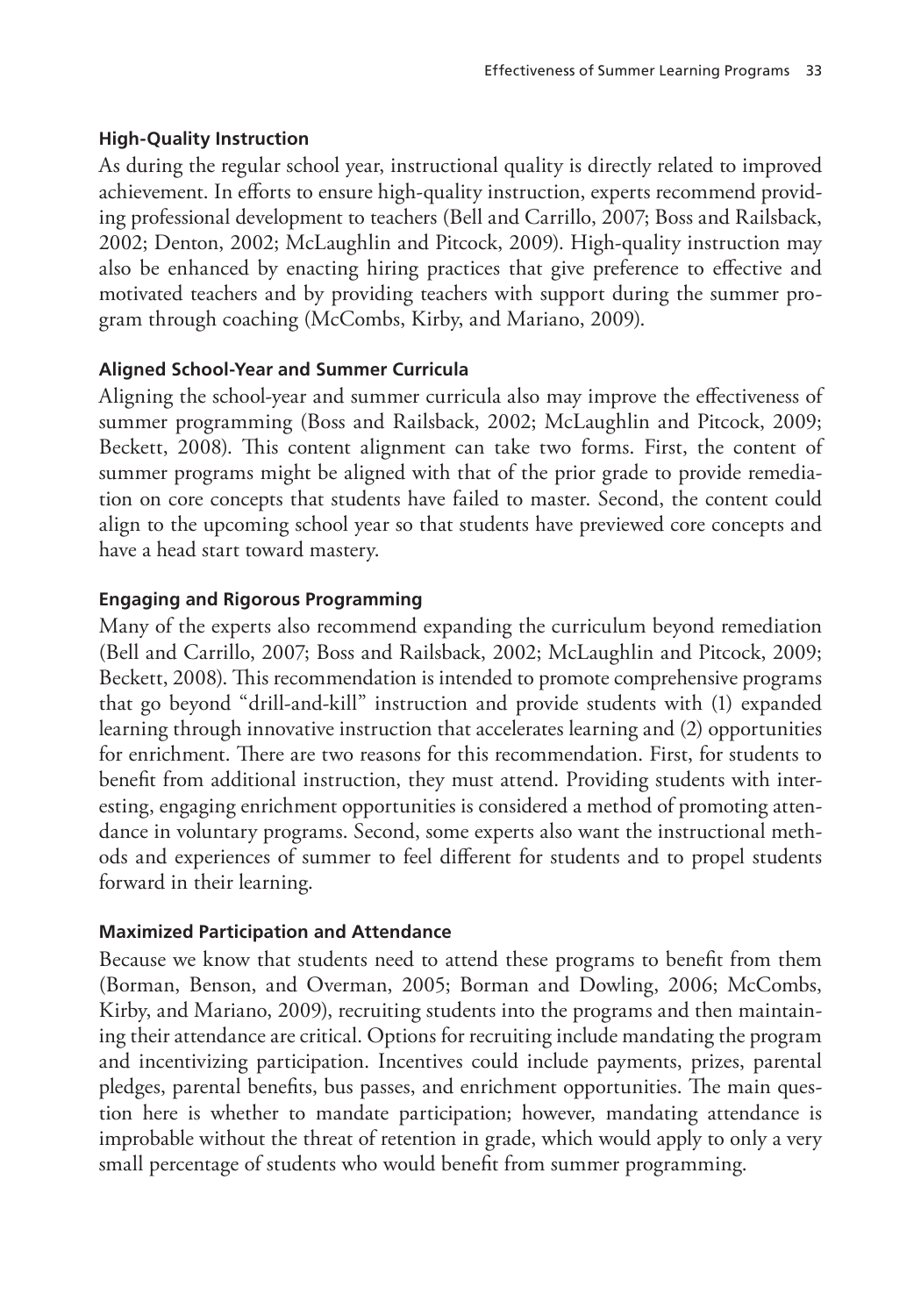## **Sufficient Duration**

Research shows a link between dosage and achievement outcomes; however, it does not clearly specify the appropriate duration for summer programs. McLaughlin and Pitcock (2009) recommend that programs be a minimum of 80 hours in total, while Winship et al. (2005) recommend that programs be constructed with a much higher number of hours (360)—nine hours a day, five days a week, for eight weeks.

## **Involved Parents**

Cooper, Charlton, et al. (2000) found that programs that included a parental involvement component were associated with more positive achievement effects than those that did not. There are a number of reasons that involving parents might be an effective component of a summer program. First, gaining parental buy-in for a program should increase enrollment and attendance. Second, outreach to parents can include information about methods of expanding learning opportunities in the home, which could increase at-home learning as well.

## **Evaluations of Effectiveness**

Program quality can be strengthened through evaluation (Bell and Carrillo, 2007; Boss and Railsback, 2002; Denton, 2002; McLaughlin and Pitcock, 2009; Beckett, 2008). By evaluating what works well and what does not, providers can make adjustments that improve program quality in later years. In addition, establishing an evaluation can help clarify program objectives, levers of change, and needed supports.

Overall, the programs with evaluations that we studied tended to align their summer programming with many of the recommendations presented here. For instance, the programs examined in the rigorous studies provided reading and/or mathematics instruction, used a curriculum that aligned with the school-day curriculum, had small class sizes (typically 15 or fewer students), provided professional development opportunities to teachers in an effort to improve quality and consistency, and included an evaluation component.

In addition to these recommendations, the National Summer Learning Association posts quality recommendations for program infrastructure and delivery of programming (Table 3.1) for summer learning programs that provide a comprehensive, enriching learning experience for students and provide a "unique summer culture" that differs from the school year.

While many of these recommendations align with those recommended by others (e.g., individualizing instruction, evaluating program effectiveness, providing staff with professional development, developing external partnerships), they also move beyond them by calling for long-term funding plans, a clear vision, development of a summer culture, and recruitment of culturally competent staff.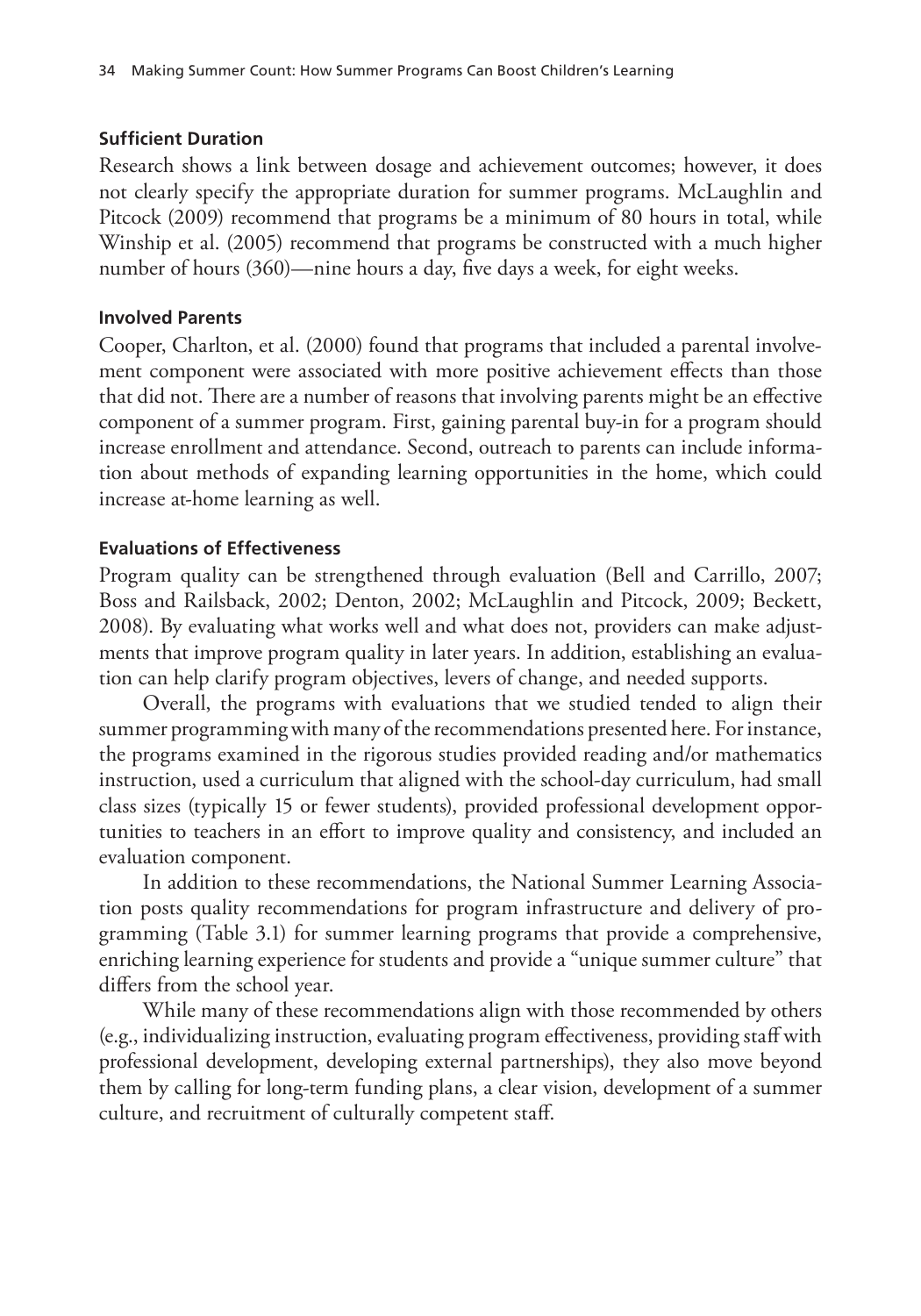| Category                      | <b>Recommendations</b>                                                                                                                                                                                                                             |
|-------------------------------|----------------------------------------------------------------------------------------------------------------------------------------------------------------------------------------------------------------------------------------------------|
| Program infrastructure        |                                                                                                                                                                                                                                                    |
| Purpose                       | Program has mission and vision statements that are grounded in the needs<br>of its community.                                                                                                                                                      |
|                               | Program sets annual goals for youth and for the organization that drive a<br>continuous cycle of data collection, evaluation, and quality improvement.                                                                                             |
|                               | Program has evidence that it is meeting its goals and the needs of<br>stakeholders.                                                                                                                                                                |
| Finance and<br>sustainability | Program develops and implements a clear strategic plan and aligned<br>fundraising plan.                                                                                                                                                            |
|                               | Program shares information about the program with key stakeholders to<br>promote sustainability.                                                                                                                                                   |
| Planning                      | Program is designed to allocate enough time, staff, and resources to<br>promote positive academic and developmental youth outcomes.                                                                                                                |
|                               | Program has a proactive summer program planning process that is inclusive<br>of all key stakeholders and connected to the goals of the program.                                                                                                    |
|                               | Program has a comprehensive structure in place for all programming<br>throughout the summer, in advance of the session.                                                                                                                            |
| Staff                         | Program's recruitment and staffing process intentionally yields culturally<br>competent staff with relevant skills.                                                                                                                                |
|                               | Program staff is empowered to manage the program and has a voice in<br>organizational decisions.                                                                                                                                                   |
|                               | Program provides extensive opportunities for staff development and<br>advancement before, during, and after the session.                                                                                                                           |
| Partnerships                  | Program builds and maintains strong linkages with partners, including<br>community organizations, the public school system, and government<br>agencies, that are supportive of its mission and have a vested interest in the<br>program's success. |
|                               | Program has a formal structure for communication and data sharing with all<br>key external partners.                                                                                                                                               |
|                               | Program builds and maintains strong linkages with families.                                                                                                                                                                                        |
| <b>Point of service</b>       |                                                                                                                                                                                                                                                    |
| Individualized                | Program assesses young people's needs early in the program and develops<br>individualized strategies for meeting program goals.                                                                                                                    |
| Intentional                   | Activity planning and execution shows intentional focus on meeting<br>learning goals and use of research-based instructional methods.                                                                                                              |
| Integrated                    | Programming builds skills, knowledge, and behaviors that promote<br>academic success and healthy development.                                                                                                                                      |
|                               | Activities show a blend of academic strategies and social/emotional<br>development strategies throughout the entire day.                                                                                                                           |
| Unique program<br>culture     | Program creates a "summer culture" that is different from the school year<br>and promotes a sense of community.                                                                                                                                    |

**Table 3.1 National Summer Learning Association Quality Standards**

SOURCE: National Summer Learning Association, undated(b).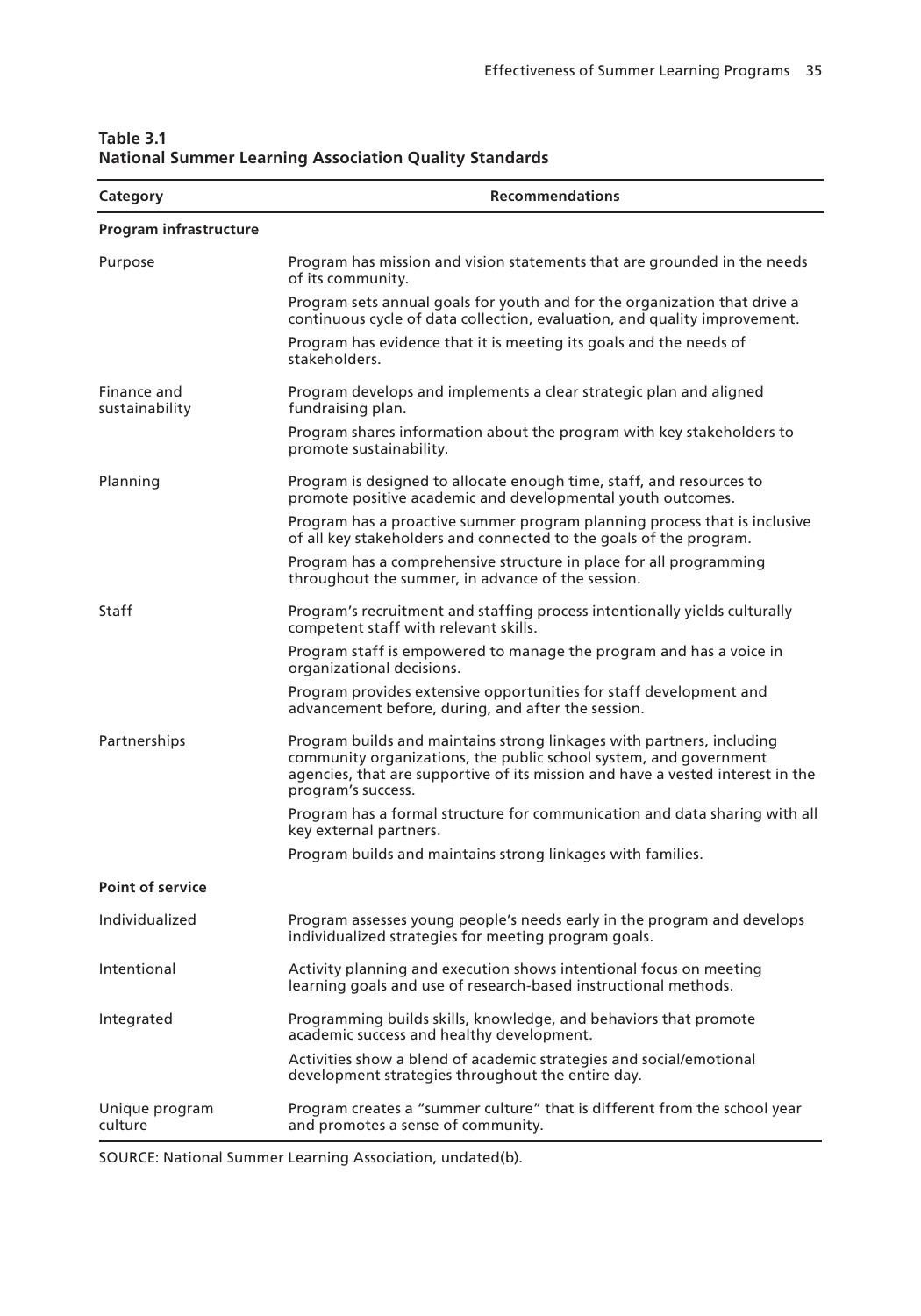## **Conclusions**

Research shows that voluntary summer programs, mandatory summer programs, and at-home reading programs can all have positive effects on student achievement. It appears that increased productive learning time on academic tasks leads to achievement gains (or the mitigation of loss) for students.

However, summer learning programs do not guarantee positive achievement for enrollees. Students need to attend regularly, and programming needs to be high-quality and aligned with student needs. Research indicates that several factors may be related to improved program effectiveness, including provision of individualized instruction, parental involvement, and small class sizes. In addition, expert opinion generated from studies of summer school and regular school suggests that high-quality instruction (ensured through careful hiring and professional development), aligning academic content with school-year content, maximizing student participation and attendance, providing engaging learning experiences, and evaluating outcomes will all contribute to high-quality summer programming.

Summer learning programs can have short-term effects, but what is more compelling to decisionmakers is the effectiveness of programming over the long term. If gains fade by the next spring, summer programming may not be worth the investment relative to other interventions. A few studies have looked at whether effects carry over for two years and have found that positive effects persist (Jacob and Lefgren, 2004; McCombs, Kirby, and Mariano, 2009). However, no study has addressed whether those gains persist *after* two years. In addition, not enough research has examined the effectiveness of participating in multiple years of summer programming. Given that the effects of summer learning loss are cumulative, it is reasonable to hypothesize that summer learning gains due to programming might be cumulative as well. Indeed, one study of an at-home reading program confirms this hypothesis. However, the one study of a multiyear classroom-based summer program highlighted the problems of getting students to attend frequently enough to reap benefits. Thus, a key question that remains is whether one can construct a voluntary, classroom-based summer program that sustains high attendance levels to increase the possibility of cumulative effects.

The next two chapters address other obstacles that districts face in developing summer learning programs: cost (Chapter Four) and implementing, sustaining, and scaling high-quality programs (Chapter Five).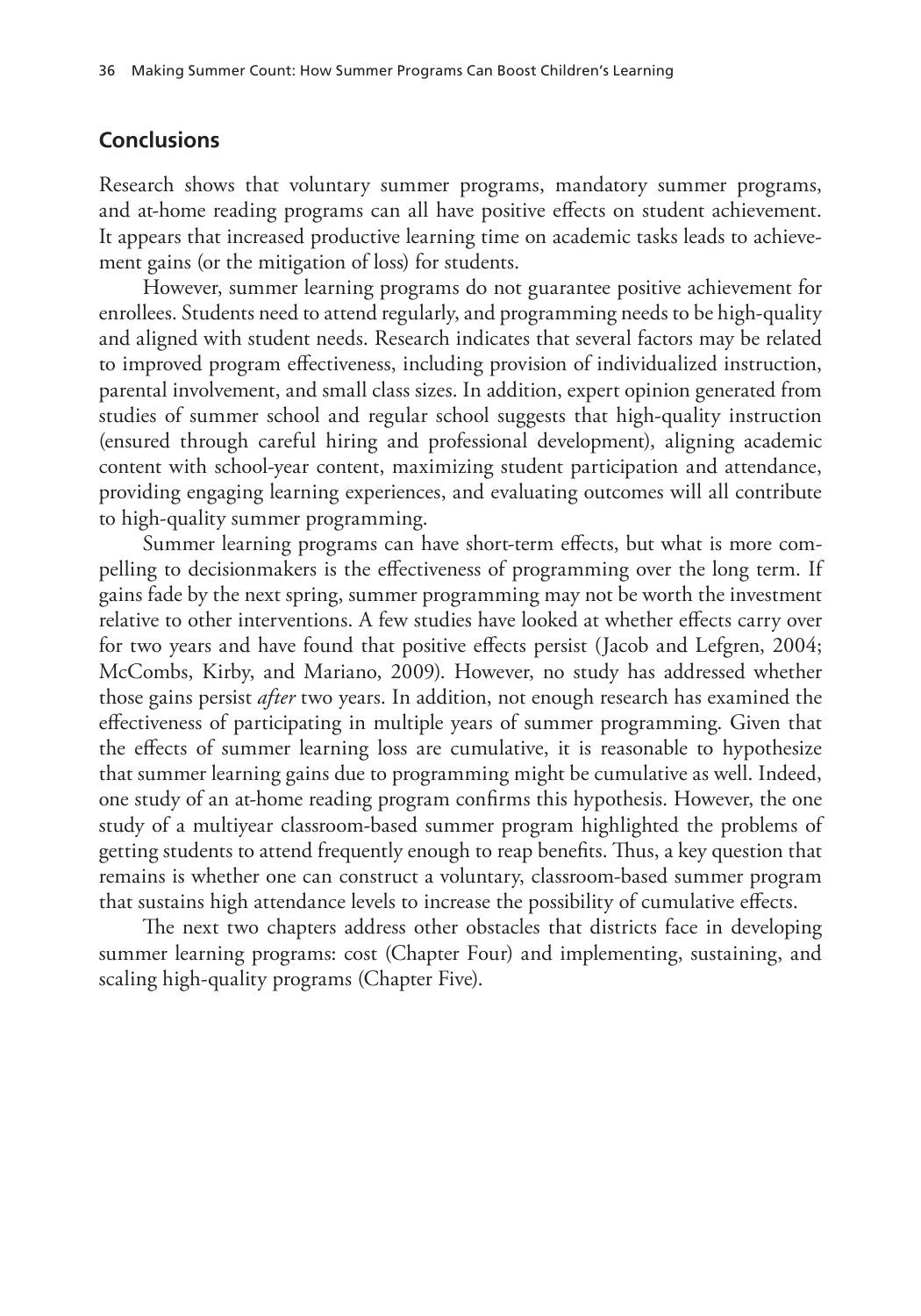This chapter examines the costs of providing a particular kind of summer programming: programs that operate at scale (which we define as 1,000 or more students) with a focus on academics that are delivered primarily to disadvantaged children in grades K–8. The goal is to identify both the monetary and in-kind costs of this type of program, which we refer to in this chapter as a "summer learning program," to provide useful information to school districts that wish to develop these programs. To this end, we addressed four questions:

- What are the respective costs of externally led and school district–led summer learning programs that serve a large number of students?
- What are the sources of cost variation across these summer learning programs?
- Do school districts spend less on summer learning programs than on the academic school year on a per-pupil, per-week basis?
- What are the typical funding sources for summer learning programs?

To answer these questions, we first reviewed the literature on summer learning program costs, the findings from which are summarized here. Because these estimates did not capture the full costs of large-scale, academically oriented programs, we conducted our own data collection from seven providers to develop more comprehensive cost estimates. We also collected information on the sources of funds typically used to operate summer programs, which we also report in this chapter. We describe our costing methods in general terms here and provide a more detailed account in the appendix. To maintain source anonymity, discussions of cost and resource data do not identify the providers.

# **Evidence from the Literature**

To our knowledge, there has been no comprehensive cost study of summer school– only programs. (Chapter One includes a description of the methods for our literature review.) The best approximation of such a study is The Wallace Foundation report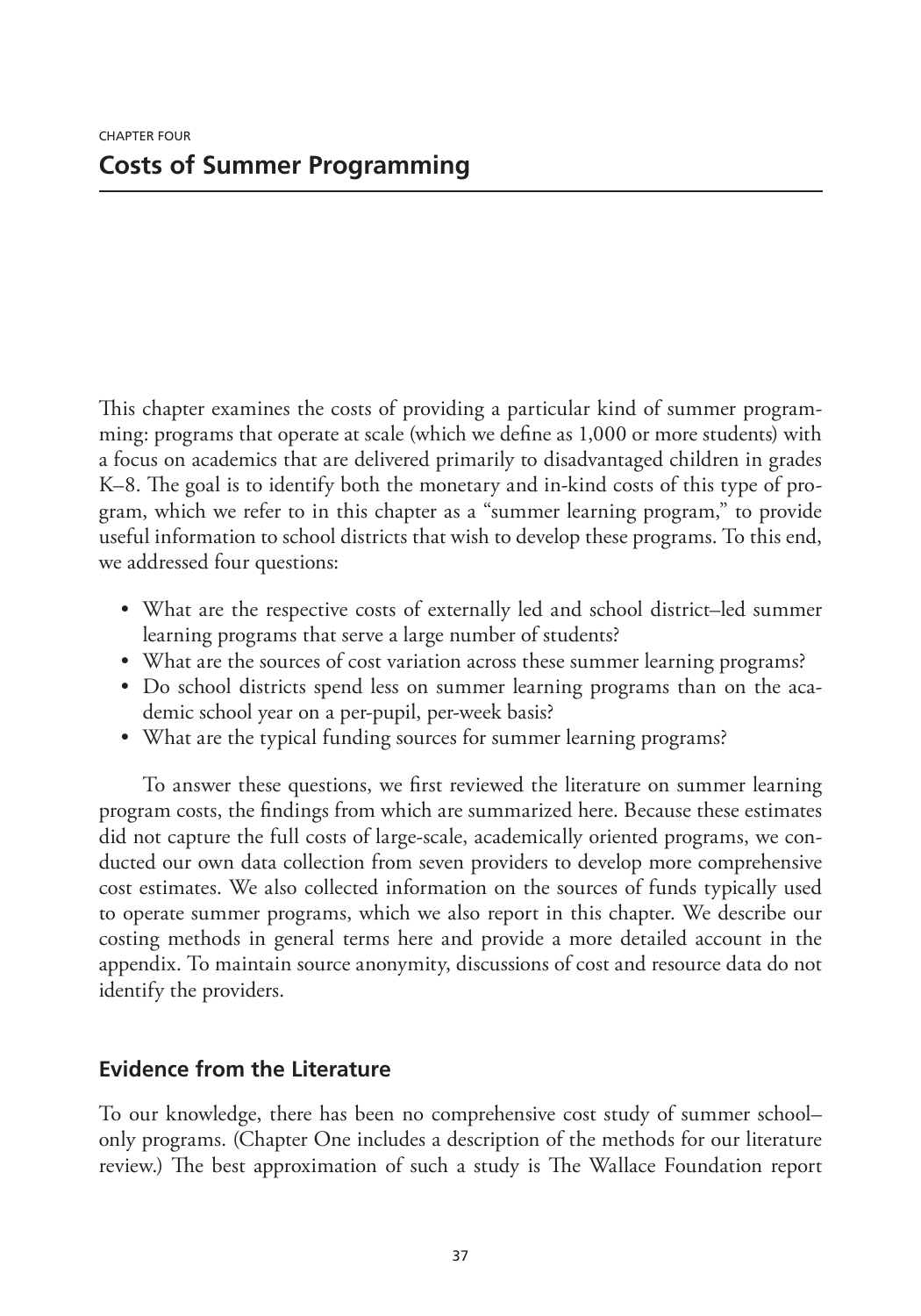*The Cost of Quality Out-of-School-Time Programs* (Grossman et al., 2009), which separates summer costs from year-round OST programming. For our purposes, their cost estimates—approximately \$2–\$4 per slot per hour—are of limited value because they include all types of summer programs (both academically oriented and not), and the programs are a part of year-round OST offerings rather than summer-only programs, in which per-slot, per-hour costs are likely higher.<sup>1</sup>

To obtain estimates for large-scale, academically oriented programs offered during the summer only (and not year-round), we identified five reports on individual programs that included sufficient cost information to derive rough estimates. Table 4.1 summarizes estimates presented in those reports. From these figures, we estimate a cost range of  $$7$  to  $$14$  per slot per hour.<sup>2</sup> Even these costs likely underestimate the actual costs of summer programming, however. First, they do not examine full program *expenditures*, which would capture all monetary outlays for components of the program such as staffing, curricular development, materials, facilities, food, and transportation. Instead, the reports typically considered what it might cost to operate a summer program by examining only the total *revenues* allocated by one source of funds that was intended to cover most of the costs of the program. Since most programs draw on more than one source of funding (e.g., school district transportation and facilities budgets, the federally subsidized meal program, program funds set aside for the summer learning program), considering only one funding source can underestimate the full costs. Second, these estimates overlook the value of nonmonetary services or hidden costs, such as the value of donated goods and services provided by volunteers, which can reduce direct outlays for staffing, and, according to one study (Grossman et al., 2009) account for about 15 percent of a typical summer program's budget.

Finally, to take a summer or OST program to scale usually requires the addition of central office staff to coordinate or oversee the functions of the program's multiple sites. Looking across studies pertaining to either summer or OST programming, we found only one that distinguished the level at which costs were incurred. In a

<sup>1</sup> Note that we refer to the program cost per *slot* rather than per *enrollee*. Cost per *enrollee* is the total cost of the program divided by its total enrollment (Grossman et al., 2009). Cost per *slot* is the total cost of the program divided by average daily attendance (i.e., the typical number of students present on any given day). Especially in the case of summer school, expressing costs by slot better represents the true costs of a program per individual because it divides the cost of services by the typical number of recipients who consumed them. As described in the appendix, we believe that expressing costs in units of slots rather than enrollment is the most fair and reasonable way to present a range of summer learning program costs. This approach takes into account the elevated rates of absenteeism that summer learning programs often encounter relative to compulsory schooling during the academic year. However, since many school districts budget for summer programs based on projected total enrollment rather than total slots, we also discuss costs per enrollee in the appendix.

 $2$  The per-enrollee cost is lower than the per-slot cost of a given program, since total enrollments exceed average daily attendance (slots). Grossman et al. (2009) reported that per-enrollee costs were 75 percent of per-slot costs for the summer portion of year-round OST programs. We assumed the same relationship between enrollee and slot costs for the five academically oriented summer programs.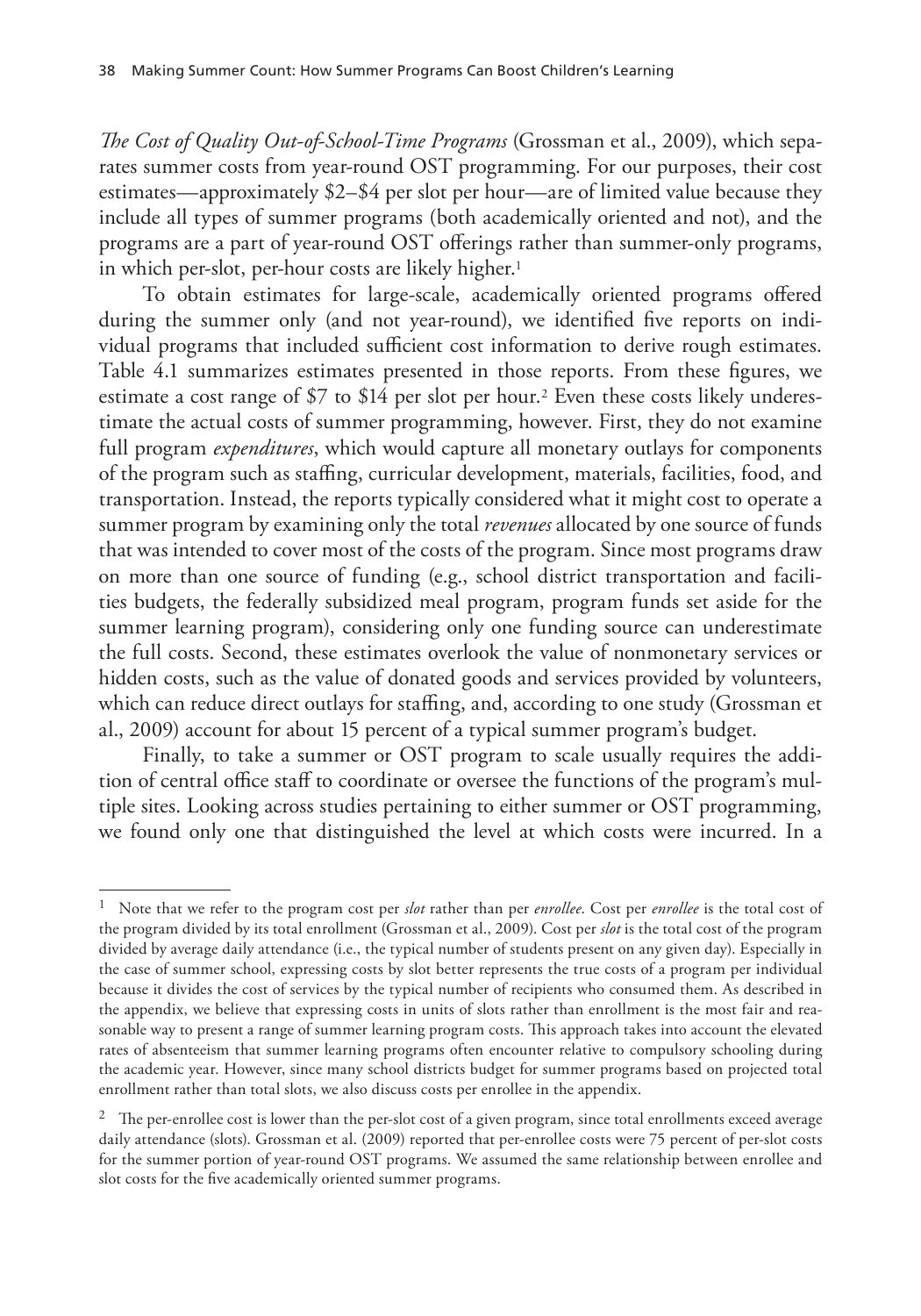|                   |                                    |                                                  |                                                                  |                                   |                         | Services Included in the Estimate                                                                                                                    |                                  |                                                                                                                                                                                                            |
|-------------------|------------------------------------|--------------------------------------------------|------------------------------------------------------------------|-----------------------------------|-------------------------|------------------------------------------------------------------------------------------------------------------------------------------------------|----------------------------------|------------------------------------------------------------------------------------------------------------------------------------------------------------------------------------------------------------|
| Location          | Study                              | per Hour<br>(2010 \$)<br>Enrollee<br>per<br>Cost | Focus                                                            | Curricular Instructional<br>Staff | Office Staff<br>Central | <b>Materials Transportation</b>                                                                                                                      | Maintenance<br>Operations<br>and | <b>Details</b>                                                                                                                                                                                             |
| Pennsylvania      | Conley and<br>Rooney<br>(2007)     | 5.54                                             | Remediation                                                      |                                   | ×                       | $\times$                                                                                                                                             |                                  | Portland summer school<br>Modeled on inputs for<br>remediation program                                                                                                                                     |
| Carolina<br>South | Monrad and<br>May (2001)           | 5.70                                             | Remediation                                                      |                                   | ×                       |                                                                                                                                                      | $\sim$                           | school districts; 74 offered<br>ranged from 10 to 31 days<br>and 3 to 7 hours per day<br>summer programs that<br>Survey of 79 out of 86                                                                    |
| BELL              | Chaplin and<br>Capizzano<br>(2006) | 9.26                                             | literacy, and<br>enrichment<br>Math,                             |                                   |                         | $\times$                                                                                                                                             | $\times$                         | As of 2005, BELL operated<br>No cost detail; \$1,500 per-<br>uniform math and literacy<br>hours per day and used a<br>at a smaller scale for 8<br>curriculum across its 5<br>student estimate<br>locations |
| Austin, TX        | Curry (2001)                       | 9.95                                             | Balanced<br>literacy                                             |                                   |                         |                                                                                                                                                      | ×                                | in 12 elementary schools<br>for 19 days and 4 hours<br>The program operated<br>per day                                                                                                                     |
| New Mexico        | Goetze and<br>Price (2009)         | 10.19                                            | learning time<br>high-poverty<br>Extended<br>schools<br>$\equiv$ |                                   |                         |                                                                                                                                                      |                                  | the end of or prior to the<br>schools usually offered<br>25 extra school days at<br>K-3 Plus; participating<br>traditional school year                                                                     |
|                   |                                    |                                                  |                                                                  |                                   |                         | NOTE: $\sqrt{ }$ = Service included in cost estimate. X = Service not included in cost estimate. ? = Could not be determined from the data provided. |                                  |                                                                                                                                                                                                            |

**Table 4.1 Estimates per Enrollee from Existing Studies of Summer Programming Costs**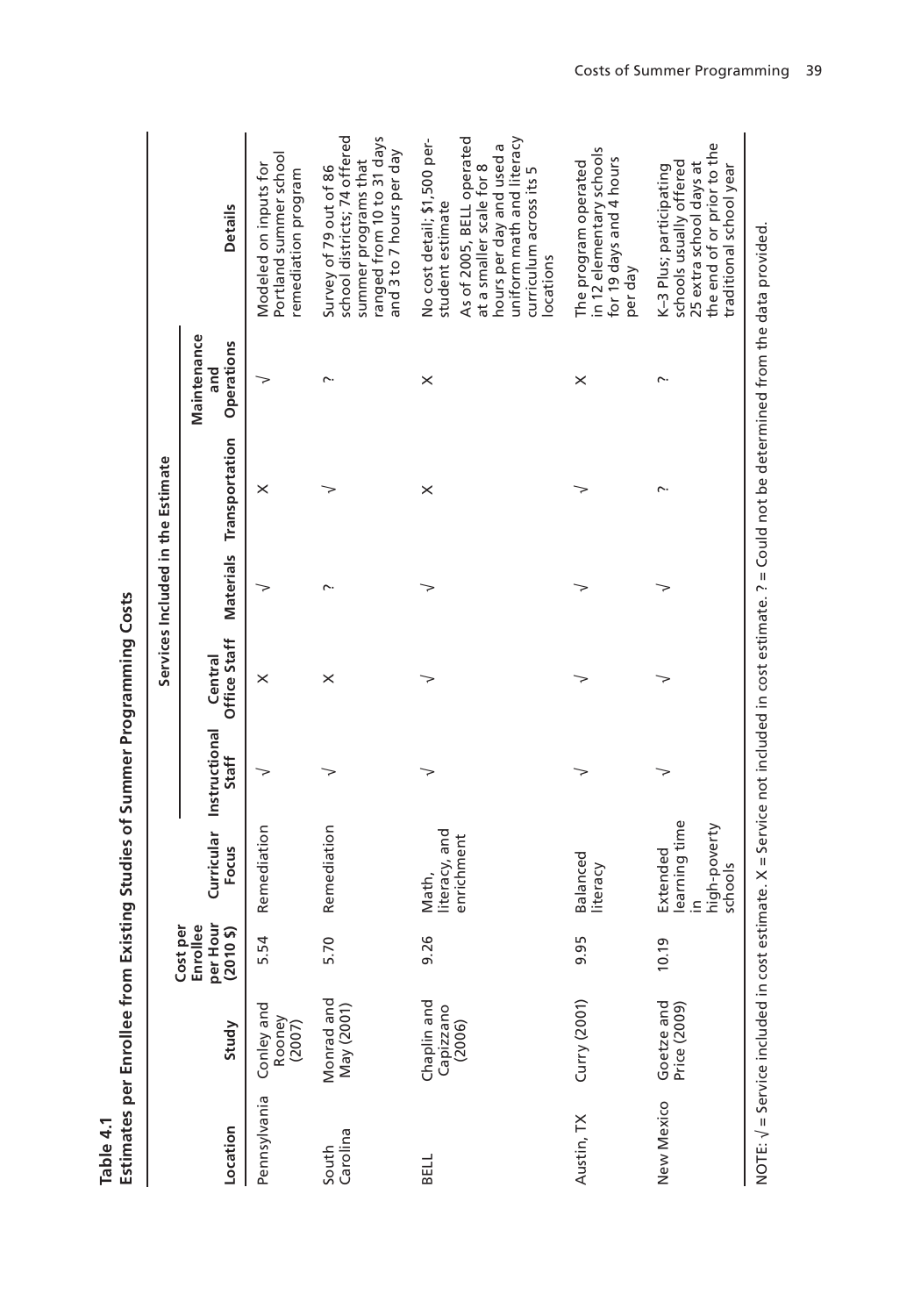study of a year-round after-school literacy-based program that served approximately 5,000 elementary-age children annually in five California cities, Arbreton et al. (2008) estimated that 44 percent of total expenses were incurred at the city level. Of these expenditures, 71 percent were directed to salaries for positions such as literacy directors, operations directors, and executive directors. Facilities costs accounted for 9 percent of city-level expenditures. This example indicates that central office–level expenses can command a significant share of an overall summer learning program budget. Note that the three highest cost estimates of the five summer-only program studies listed in Table 4.1 at least partially included the cost of central planning and oversight, whereas the two lowest cost estimates did not.

# **Cost Estimates for Select Summer Learning Programs**

To capture the full costs of academically oriented summer learning programs and to analyze the factors that most influenced their costs, we conducted our own data collection from seven selected programs: six classroom-based summer learning programs and one books-only summer program. We selected these programs in one of two ways. In some cases, we obtained a high-quality research report that identified positive effects of the particular summer program on students' academic outcomes. In other cases, we interviewed summer learning experts who recommended the programs as meeting four conditions: they are currently operational, they serve at least 1,000 children at any level between kindergarten and eighth grade, they are reputed to provide highquality programming or they have high-quality evaluations of student outcomes that indicate success, and they are centrally run to provide a relatively uniform experience across multiple school sites. We identified a total of seven classroom-based summer programs that met these criteria, and six agreed to share cost data with us. We included the books-only program based on recent research about its effects (James Kim, 2006; Kim and White, 2008) to examine the costs of a summer learning program that is not classroom-based. These seven programs by no means generalize to all summer learning provider types in the United States, but based on interviews with experts, we have some confidence that the programs included here are representative of a relatively small group of high-quality programs that serve a large number of students. To maintain anonymity, we refer to these programs as Providers A through G.

Through semistructured phone interviews with the directors or financial officers of these programs, we sought to collect the complete set of actual expenditures and in-kind services associated with the provision of the program, including central office administrative functions, such as quality assurance and fundraising, and sitelevel functions, such as instruction, student transportation, and meal provision. Four primary factors determine a program's cost: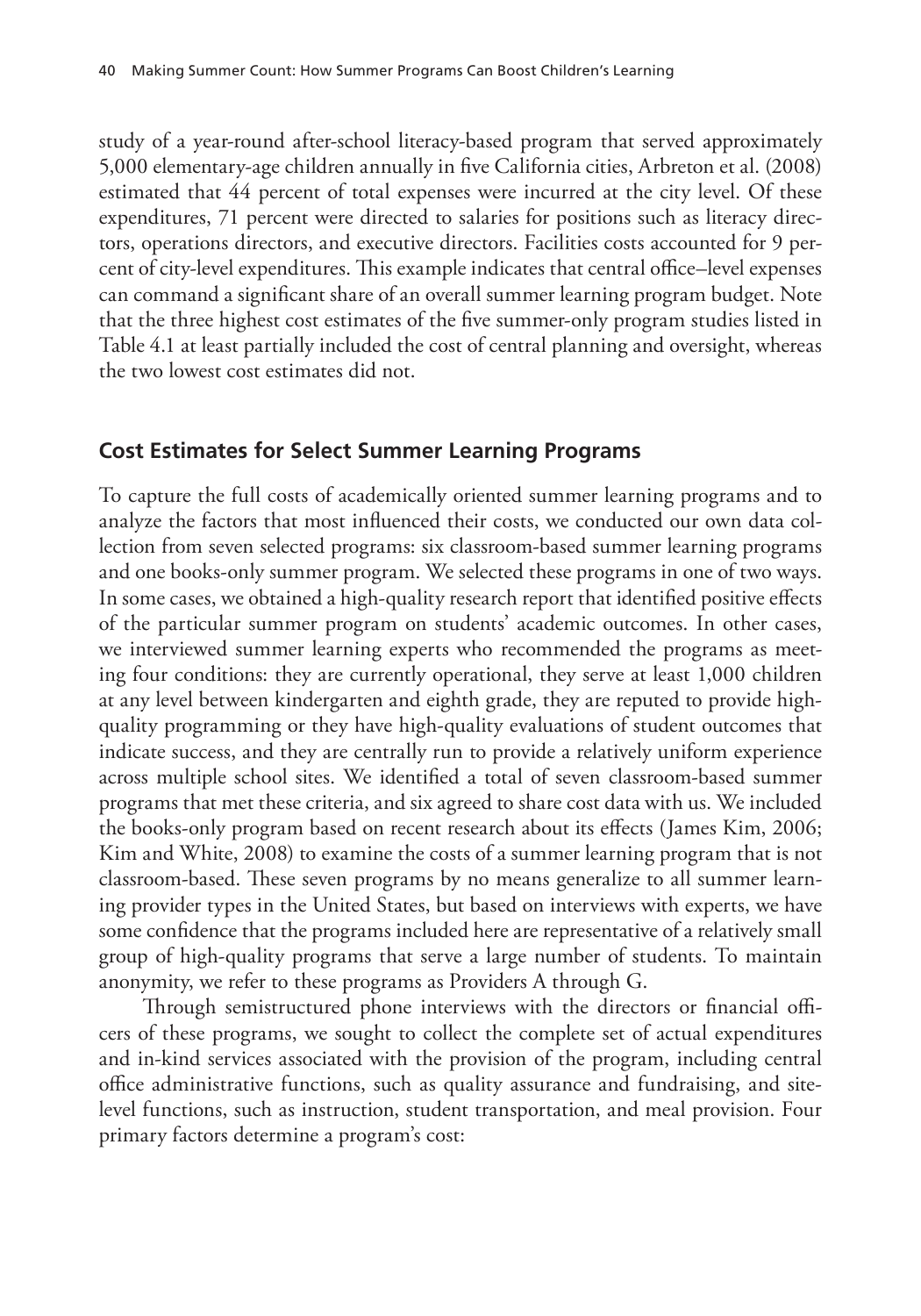- *Enrollment.* The number of children, their age distribution, the percentage who actually attend, and their level of needs all affect cost.
- *Quantity.* Quantity refers to the number of hours per day, days per week, and weeks per year that a program operates. Often, programs that operate for a greater combined total number of hours can distribute the fixed costs of operating a program across a greater number of hours, thus reducing the hourly cost per enrollee.
- *Quality.* The quality of the program, as measured by structural elements such as student-to-instructor ratios, minimum education and training required of instructors, and the quality of the physical environment, as well as by process measures such as classroom management techniques, use of class time, and teacher-child interactions, also affects the cost.
- *Prices of resources.* Prices of resources can differ substantially, depending on the regional costs of goods and services, the characteristics of the local teacher labor market (where a more senior demographic can drive up costs), and accessibility to the program (where the availability of public transit systems, for example, can obviate the need for the provision of pupil transportation).

To standardize our estimates across programs that, in practice, operate for a different number of hours per day and weeks per year, we constructed per-slot, per-summer estimates in two steps. First, we multiplied the actual per-hour, per-slot administrative, instructional, and curriculum costs for each program (which are based only on those cost categories for which data were uniformly available)<sup>3</sup> by a uniform number of six hours per day and five weeks per summer. To each program's cost, we then added imputed values for transportation, school facilities, and food.4 Although each program does not in actuality provide the same level of school facilities, food, and transportation to its students, we applied these costs as if they did to (1) account for these costs in cases in which the information was missing and (2) hold constant those elements of a summer programming that do not relate to instructional staff, curriculum, or administration. These latter three cost categories are of the utmost interest, as discussed next.

Figure 4.1 presents our best estimates of what it would cost for school districts and external providers to offer a summer learning program to a large number of students for six hours a day over five weeks in the summer. They range from \$7 to \$19 per slot per hour, which includes costs for classroom-based programming and uniform, imputed values for the cost of food, transportation, and facilities. (We applied these

 $3$  These cost categories include central office administration and site-level costs for staff wages and benefits, instructional and administrative materials, staff development, and contracted services. See Table A.1 in the appendix for details and costs for each category.

<sup>&</sup>lt;sup>4</sup> These imputed per-slot, per-summer costs were \$181 for facilities, \$59 for transportation, and \$105 for food. We did not apply costs for facilities, food, or transportation to the books-only program because it does not require any of these expenditures during the summer. Costs for food at this program's three family literacy nights are included, however.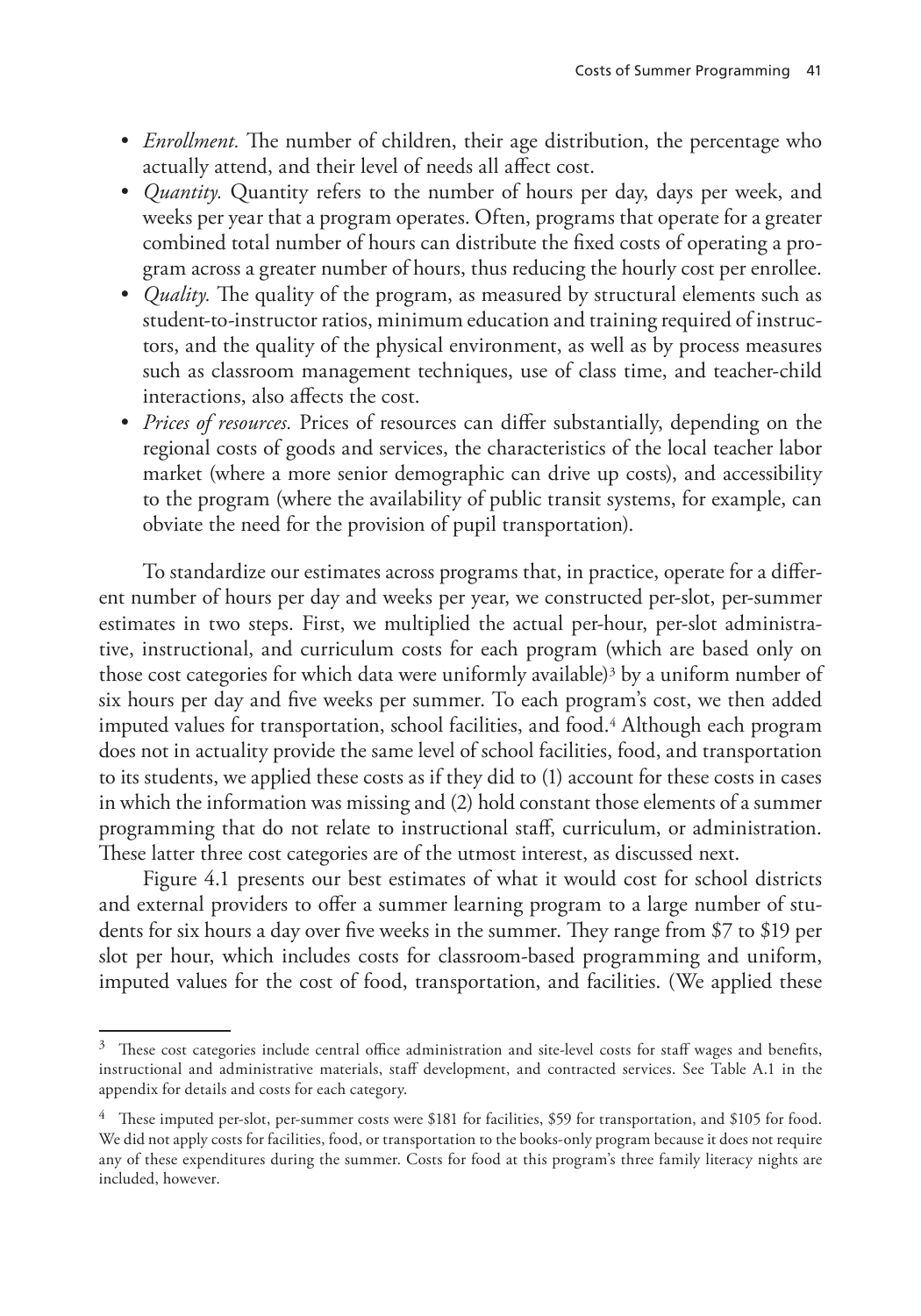

**Figure 4.1 Cost Estimates for Selected Summer Learning Programs, per Slot per Summer, 2009**

NOTE: The hourly rate for core services was applied to a hypothetical 25-day summer schedule of six hours per day. The total also includes uniform, imputed values for food, transportation, and facilities. Costs adjusted to U.S. national average to account for regional differences in the price of labor. **RAND** *MG1120-4.1*

imputed values to each program because only a subset of programs tracked these costs. The costs for transportation, food, and facilities are considered later in this chapter.) This corresponds to \$1,109–\$2,801 per slot per summer.

As the figure shows, programs led by external providers (Providers A, B, and C) are generally more expensive than those led by districts (Providers D, E, and F). (We explain the reasons behind these differences in the next section.) Providers A, B, and C are national nonprofit organizations that operate in multiple cities in the United States and serve at least 1,000 students apiece. Each operates a school-based model that provides academic instruction and enrichment activities. Provider A directly operates its program by partnering with public school districts to operate summer learning programs that primarily target disadvantaged youth. In contrast, Providers B and C have affiliates that are usually led by private schools or, sometimes, nonprofit organizations. These, too, target disadvantaged students, though Provider C also targets highachieving youth.

The district-led providers (Providers D, E, and F) each operate a summer program within their given district in some but not all school campuses. They, too, offer academic instruction and enrichment activities during the day. None is strictly remedial, but the programs tend to target disadvantaged or underperforming youth.

The seventh program (Provider G) is the books-at-home program and the only one included here that does not deliver academic content in classrooms led by adults. In this program, elementary-aged students receive three teacher-taught lessons during the spring of the regular school year and then are mailed ten books during the summer.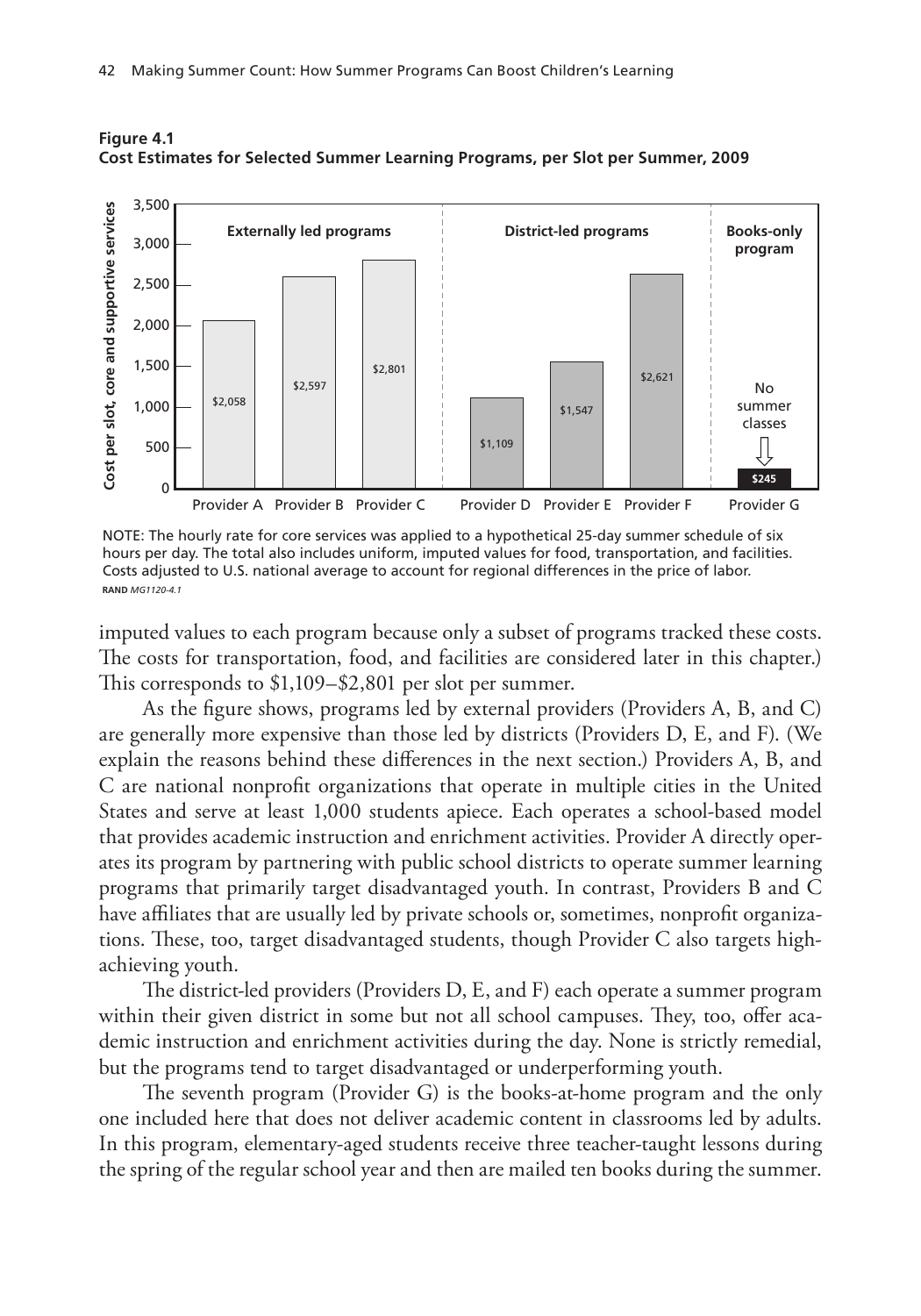Each book is matched to the child's interest and reading skill level. Aside from the books themselves, the cost of the program includes three family literacy events held during the summer, as well as program administration, including mailing, data collection, and pre- and post-testing of children in the program.<sup>5</sup> Although Provider G served fewer than 1,000 students, we include it to offer a cost contrast to the classroombased models of the other six.

Not surprisingly, the summer books-only program was far less expensive, costing \$245 per slot per summer. As described in Chapter Two, books-only programs have been shown to improve reading scores; however, classroom-based programs may result in additional positive outcomes that the books-only programs cannot effect, such as mathematics achievement and improvements in safety, nutrition, behavioral or social outcomes, or recreational opportunities during the summer.

In light of the small number of providers in this sample and the lack of data about certain in-kind resources, the data reported should be interpreted as suggestive, lowerbound estimates of the funding levels required for the provision of summer learning programs. Despite its limitations, this cost analysis provides new insight into the structure and costs of summer learning programs that serve large numbers of students. They offer information about a hypothetical scenario in which each program operates for the same duration and offers the same level of transportation, food, and facilities to isolate the factors related to the administration of the summer learning programs (i.e., core services).

# **Sources of Cost Variation Across Programs**

To understand the sources of the variation in overall estimated costs shown in Figure 4.1, we turn to a more detailed breakdown of the costs for summer learning programs. We present these costs in terms of two broad categories: core services and supportive services. In core services, we include central office costs, the cost of sitebased instruction, administrative costs, and the costs of materials, such as books, and supplies. In supplemental services, we include food, facilities, and transportation, the costs of which were more difficult to track.

### **Core Services: Central Office and Site-Based Instructional and Administrative Costs**

In this section, we focus on the costs of operating the central office and the site-level costs associated with instruction and administration. Note that because the booksonly program did not have this structure, we exclude it from this discussion. However, the detailed costs for the program are reported in the appendix.

<sup>5</sup> Note that the books-only program cost estimates exclude the three lessons offered by teachers during the academic year.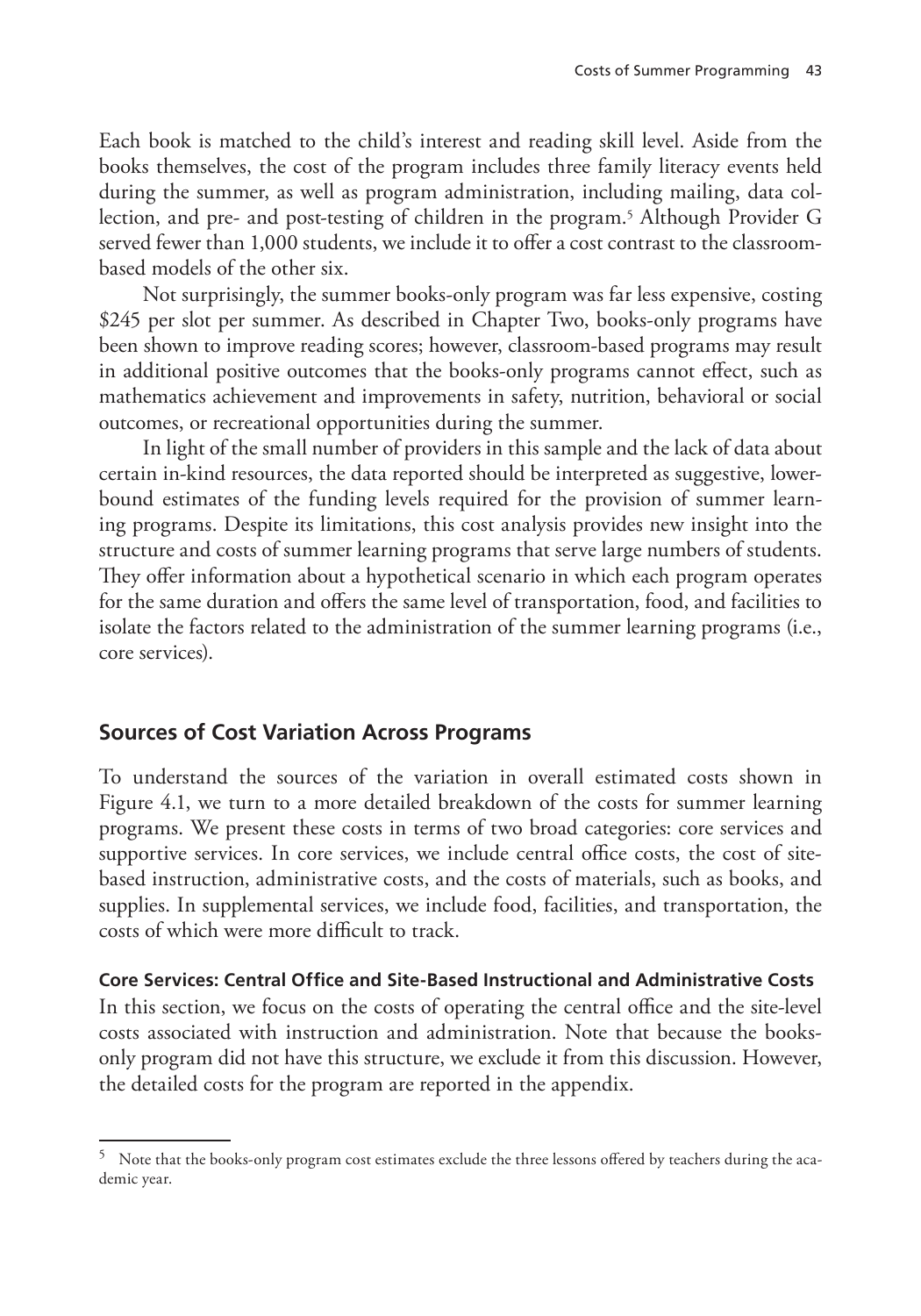Although we collected cost data from six classroom-based providers, they in fact operate what are eight distinct programs. Provider C is a national program with affiliates that either are hosted by private schools or are themselves nonprofit organizations. The nonhosted affiliates that are nonprofit organizations bear a greater proportion of the total economic costs of the program than do the affiliates hosted at private schools, which subsidize the costs of administration, facilities, and food. To isolate the unsubsidized costs of the program, in the appendix, we separately report average costs for hosted sites (i.e., affiliates operated by and at private school campuses) and the average costs for nonhosted sites (i.e., where nonprofit organizations run the summer program). In this section, however, we list only the hosted sites for Provider C, since its core summer school services do not differ between hosted and nonhosted sites.

We break Provider D into two parts in Table 4.2 to reflect the distinct programmatic differences between its morning academic program (funded by one source) and its afternoon program, which serves only a portion of the morning students (and is funded by another source). Whereas the morning session consists of instruction in math and English language arts by certified public school teachers, the afternoon consists of art and recreational sessions led by community-based artists. For Provider D, however, we add these costs together to provide per-summer per-slot and per-hour perslot estimates, as shown in Figures 4.1 and 4.2, respectively.

Figure 4.2 shows costs for core services ranging from \$5 to \$16 per slot per hour for the summer learning programs. As described earlier, the amounts uniformly exclude the cost of food, transportation, and facilities, even for programs that track expenditures on those items. This was done for two reasons: Only a subset of programs tracked these costs, and school districts routinely provide these services from funds outside summer learning program budgets. (The costs of transportation, food, and facilities are considered in a subsequent section.)

There are three primary reasons that externally led summer learning programs have more expensive core services: differences in class size, central office functions, and nonstaff costs, such as books and supplies. First, the single largest effect on cost is the student-to-instructor ratio, even after adjusting for variance in the programs' minimum requirements for their instructors. The externally led programs have lower ratios, as shown in Table 4.2.6 The least expensive program, on an hourly basis (Provider D), had by far the largest student-to-instructor ratio (18.4 students per teacher),

 $^6$  Although the student-to-teacher ratio was the program element most highly correlated with cost, differences in minimum teacher qualifications had the second strongest effect on costs. Although the public school districts hired certified teachers for at least the morning (academic) portion of the summer program, they typically hired fewer instructors per student than the other programs. Thus, the extra cost associated with hiring certified teachers was offset by the savings realized from the increased student-to-teacher ratio (see the appendix for detailed costs per classroom teacher per hour). For example, Providers D and E placed a certified teacher as a lead instructor in each classroom but did not pair them with aides in every classroom. Almost all other programs, by contrast, blended their instructional staff by pairing certified or lead/mentor teachers (usually a year-round teacher in either public or private school) with assistant teachers enrolled in high school or college.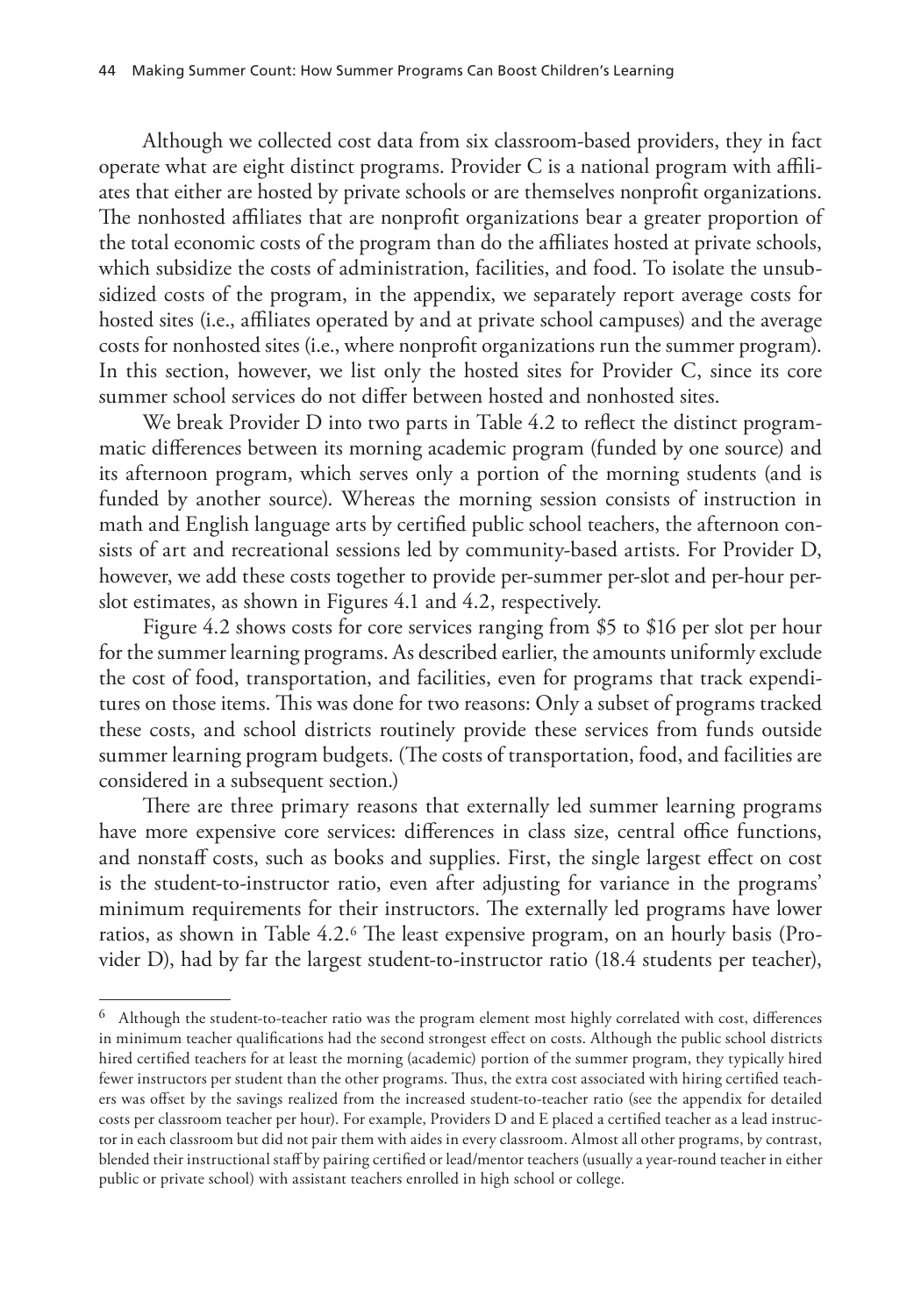|                                                               |            | j<br>j                  |                              |                                     |                                         |                   |                   |                       |
|---------------------------------------------------------------|------------|-------------------------|------------------------------|-------------------------------------|-----------------------------------------|-------------------|-------------------|-----------------------|
|                                                               |            | Externally Led Programs |                              |                                     | District-Led Programs                   |                   |                   | Books-Only<br>Program |
| Characteristic                                                | Provider A | Provider B              | (hosted sites)<br>Provider C | (academic<br>Provider D<br>portion) | (recreational<br>Provider D<br>portion) | Provider E        | Provider F        | Provider G            |
| Grade levels served                                           | $K-8$      | $K-8$                   | Middle                       | $K-5$                               | $K-5$                                   | $K-8$             | Middle            | 4th grade             |
| Year of cost data collection                                  | 2009       | 2009                    | 2009                         | 2009                                | 2009                                    | 2009              | 2010              | 2007                  |
| (average number of students per day)<br>Total number of slots | 2,661      | 1,571                   | 2,211                        | 6,510                               | 794                                     | 4,800             | 1,300             | 370                   |
| Hours per day                                                 | G.5        | ဖ                       | Б                            | 4                                   | 4                                       | ဖ                 | 5. ق              | $\frac{1}{2}$         |
| Weeks per summer                                              | Б          | LN.                     | Б                            | LN.                                 | Б                                       | 4                 | Б                 | $\frac{4}{2}$         |
| Number of students per adult in<br>classroom                  | 7.8        | ە.<br>4                 | $\overline{3.4}$             | 18.4                                | 20                                      | 8.7               | $\frac{8}{3}$     | $\frac{4}{2}$         |
| Professional teacher in each classroom                        |            |                         | $\times$                     | (morning<br>only)                   | $\times$                                | (morning<br>only) | (morning<br>only) | $\frac{1}{2}$         |
| Public schools are primary host                               |            | $\times$                | $\times$                     |                                     |                                         |                   |                   |                       |
| Target disadvantaged students                                 |            |                         |                              |                                     |                                         |                   |                   |                       |
| Target high-achieving students                                | $\times$   | $\times$                |                              | $\times$                            | $\times$                                | ×                 | $\times$          | $\times$              |
| Serve special education students                              | ×          | $\times$                | $\times$                     |                                     |                                         | ×                 |                   |                       |
| SOURCE: Phone interviews and data from program providers.     |            |                         |                              |                                     |                                         |                   |                   |                       |

Table 4.2<br>Programmatic Structure of Selected Summer Learning Programs **Programmatic Structure of Selected Summer Learning Programs Table 4.2**

NOTE: √ = yes. X = no. NA = not applicable.

NOTE:  $\sqrt{ }$  = yes.  $X$  = no. NA = not applicable.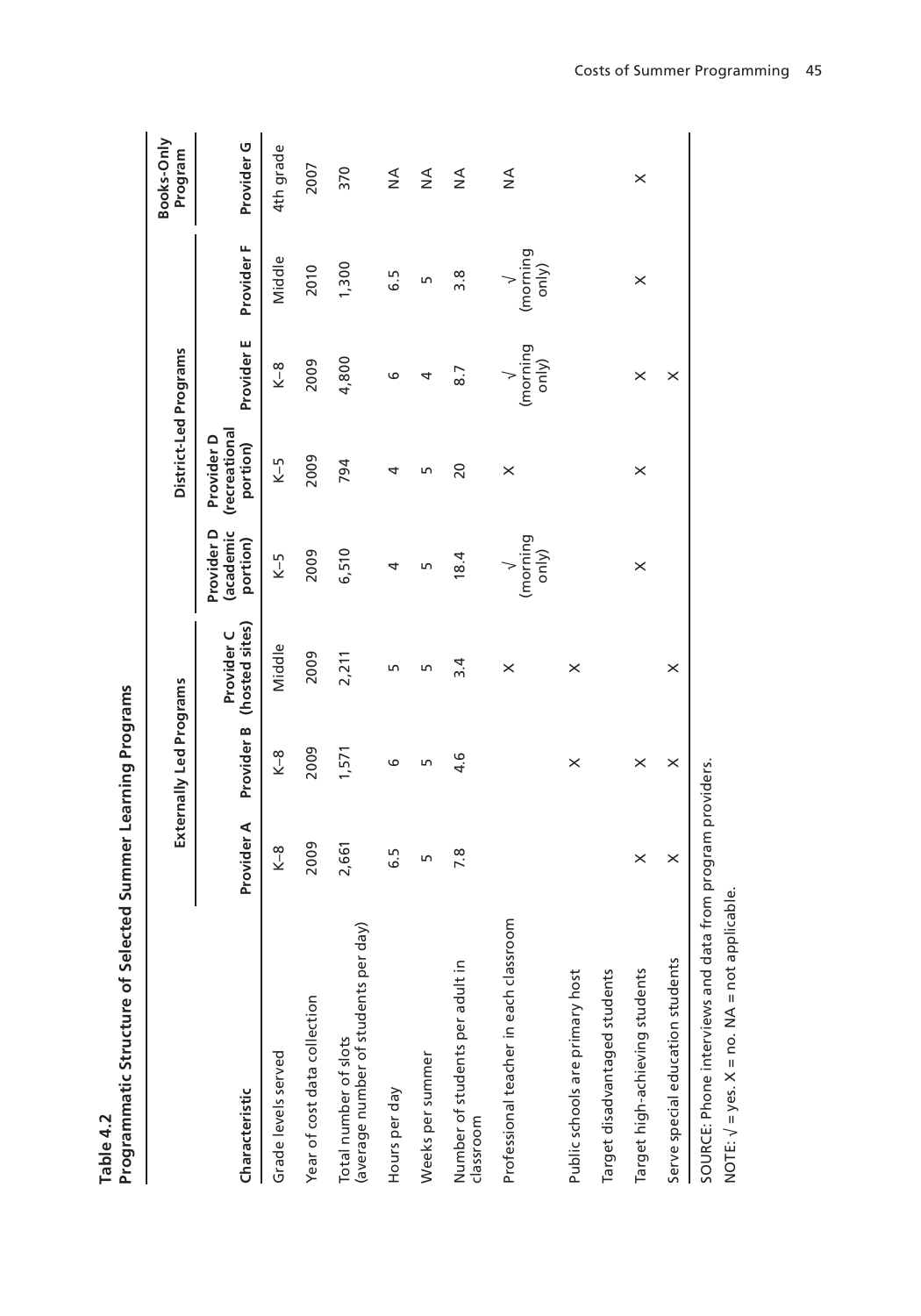

**Figure 4.2 Cost Estimates for Core Summer Services, per Slot per Hour, 2009**



and it also served the greatest number of students (which can help achieve economies of scale). In contrast, the most expensive program had 3.4 students per instructor. The most expensive program within a school district is the one that most closely approximated the student-to-instructor ratio of externally led programs (Provider F, with 3.8 students per classroom-based adult). Externally led providers typically spent almost \$3 more per slot per hour on school instructors and school administrators than did public school district programs.

Second, externally led programs incurred greater costs to run their central offices. They spent an average of \$1.80 more per slot per hour on central office functions than did school districts. The most obvious reason is that the central office in an externally led organization performed more functions than a district's summer school central office. As national nonprofit organizations, the externally led providers had staff who raised funds for the organization or affiliates; traveled to oversee the quality of the provision of services at providers' sites; recruited sites, teachers, and students; and developed curricula. These providers also expended funds on operating costs, such as leasing and maintaining the central office space, information technology, accounting, and tax services, costs that school districts often absorbed in budgets separate from summer school.

District-led providers, on the other hand, did not perform all of these functions. They tended to employ fewer district staff to operate their summer learning programs. Only Provider F employed multiple full-time-equivalent (FTE) staff members to work on summer programming, and this was due, in part, to its first-year status and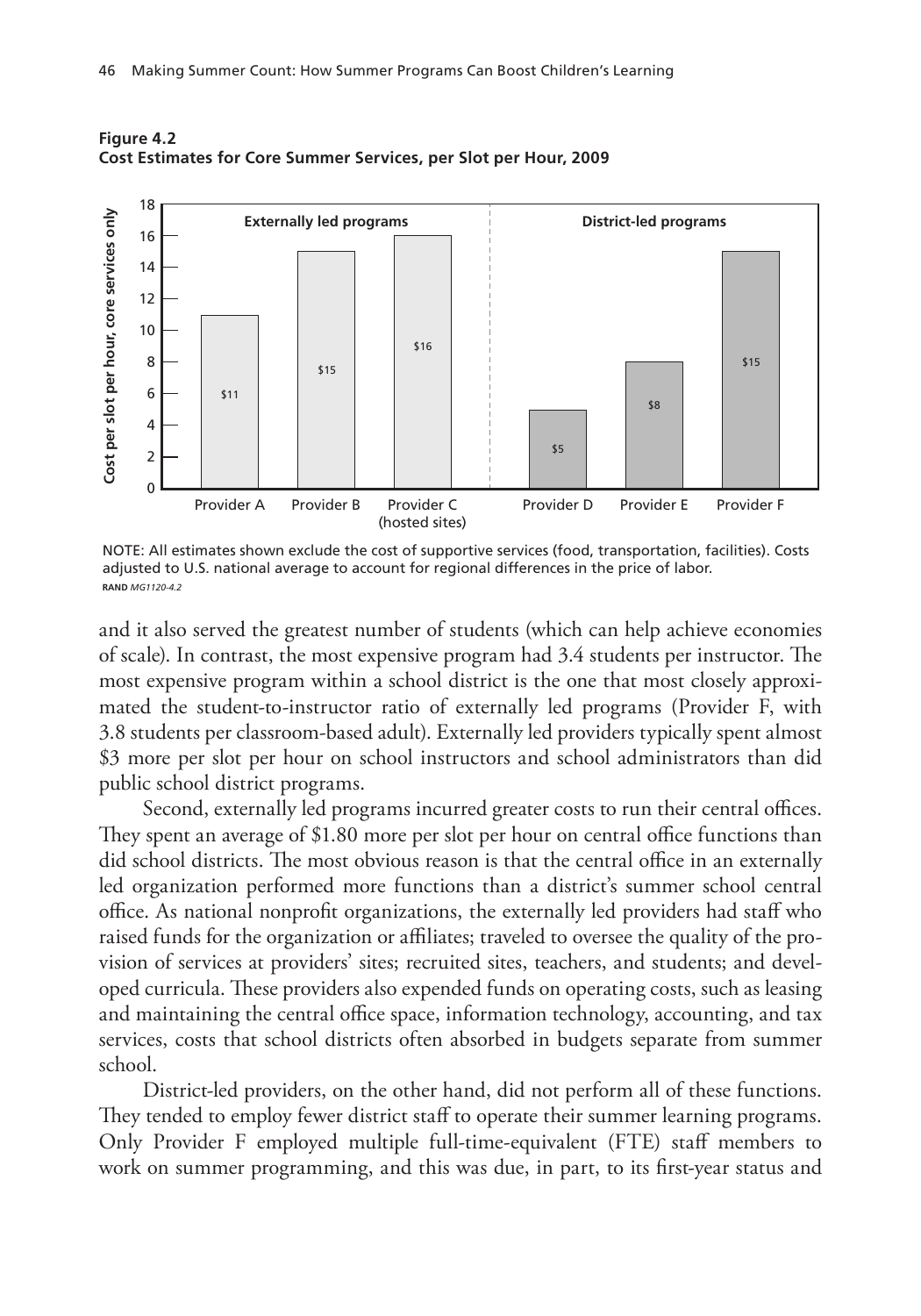larger fixed costs to develop the curriculum, market the program, and recruit teachers. The districts we surveyed also typically encountered fewer fundraising requirements, although they did report pressure to raise private funds, as documented in the section "Financial Sources for Summer School Programming," later in this chapter. In addition, they incurred minimal or no within-district travel costs to oversee sites. They recruited from a preexisting pool of public school teachers (many of whom already work in the school during the rest of the year), used school district office space at no programmatic cost, and typically incurred lower student recruitment costs.

Finally, in addition to central office costs, externally led providers expended slightly more on average than districts on the nonstaff costs incurred at the school level (operating costs such as books, supplies, field trips, and information technology). Providers A, B, and C expended almost \$1 more per slot per hour on school-based nonstaff costs compared to districts that had been operating their programs for multiple years (i.e., Providers D and E). While externally led providers may incur greater expenses than the two school districts for increased field trips (for example), it is also probable that district-led providers obtained a greater proportion of their funds for back-office functions from sources external to the summer school budget relative to externally led providers.

#### **Supportive Services: Meals, Facilities, and Transportation**

In addition to the cost of core services, each of the six classroom-based programs also incurred expenses for meals, facilities, and transportation. Yet funds for these expenses, particularly meals and facilities, often came from sources outside summer school program budgets and thus they were not uniformly tracked. For example, Provider A's sites typically paid for only a portion of the cost of facilities (\$0.70 per slot per hour, on average) because Provider A required school districts to provide this access in kind. Likewise, Provider A's sites did not pay for food. Instead, funds for meals came from districts' school nutrition programs, which partially or fully subsidized the cost of meals for students in public schools during summer months. Finally, some programs did not offer transportation at all, whereas others offered it at a level that matched bus service provided during the school year.

The patchwork of subsidies for and monetary expenditures on facilities, food, and transportation rendered direct comparisons of each service across each program impossible. However, in a few cases, programs did pay for the full costs associated with the respective services, providing some insight into the potential per-hour and per-summer costs of each.7

By virtue of an organizational difference among its affiliates, Provider C, in particular, sheds light on costs that are often hidden. A minority of Provider C's affili-

 $7$  Note that all figures discussed here are included in the detailed cost data set in the appendix and have been adjusted to reflect the national average cost in 2009 dollars.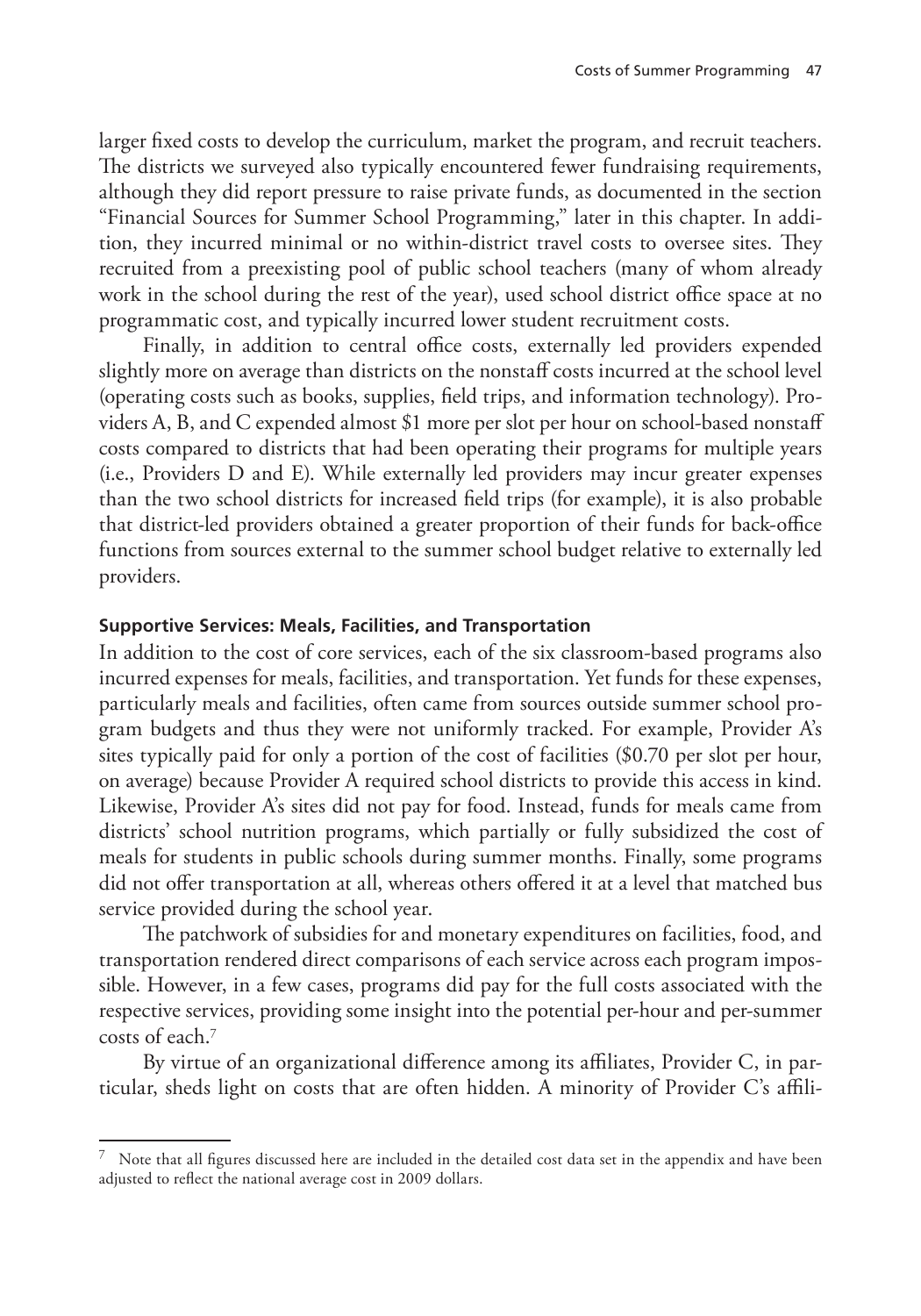ates were themselves nonprofit organizations leasing space at school sites, while the majority of affiliates were run by and at private schools. Private school affiliates offered a wide range of in-kind goods and services that the nonprofit affiliates typically did not receive, such as office space and related amenities, photocopying and scanning capabilities, utilities, equipment (such as computers and software), telecommunication and Internet access, website maintenance, insurance, bookkeeping, accounting and tax services, maintenance and janitorial services, postage, certain classroom supplies, and full use of classroom and athletic facilities at the host campus. The net difference of \$349 per student per summer between nonhosted and hosted sites indicates the combined value of such services.

Disaggregating some of these costs, nonhosted Provider C affiliates spent additional increments (on a per-slot, per-summer basis) on the following services: \$28 for administrative services, \$20 for student recruitment, \$63 for contracted services like accounting, and \$181 for facilities. Since all other programs used classroom space at a subsidized rate or even gratis, \$181 per slot per summer (or \$1.21 per slot per hour) is the only approximation we found of the full costs associated with the use of school buildings among the seven selected programs we studied.<sup>8</sup>

There are, however, more data on transportation. All three public school districts we studied offered transportation for children enrolled in their summer programs, whereas only some externally led school sites did so. In the districts, these costs were \$0.29 per slot per hour for Provider D, \$0.50 per slot per hour for Provider E, and \$2.08 per slot per hour for Provider F (or \$46, \$60, and \$338 per slot per summer, respectively). Since Provider F's program was in its first year, it is likely that Providers D and E offered more seasoned estimates. Nevertheless, a large variation in transportation costs remains and is due, in part, to differences in distance traveled. The large variance indicates the importance of incorporating local factors into transportation estimates. For the purposes of imputing costs for transportation to develop persummer cost estimates, we used the average per-slot, per-hour cost of transportation from Providers D and E only.9

The minimum cost expended on meals was the per-pupil, per-meal rate for the federally subsidized breakfast and lunch programs in public school districts. But some providers (Provider F, in particular) sought to provide higher-quality meals as a marketing tool and to increase the nutritional value of the food. The per-slot, per-hour cost

<sup>8</sup> As an interesting point of contrast, the San Francisco Unified School District leases school facilities to third parties during summer months. It publishes a tiered rate schedule by the day or week and by the number of classrooms. For example, a weekly rate for the use of 10–15 classrooms was \$1,165 in summer 2010. Assuming that a summer school day that is five hours long and serves an average of six children per classroom, each day nets to a facilities cost of \$0.78 per slot per hour. The 2010 rate schedule is no longer available online; for the 2011 rate schedule, see San Francisco Unified School District (2011).

As noted elsewhere, these costs were first adjusted to 2009 dollars and averaged nationally across each provider's programs.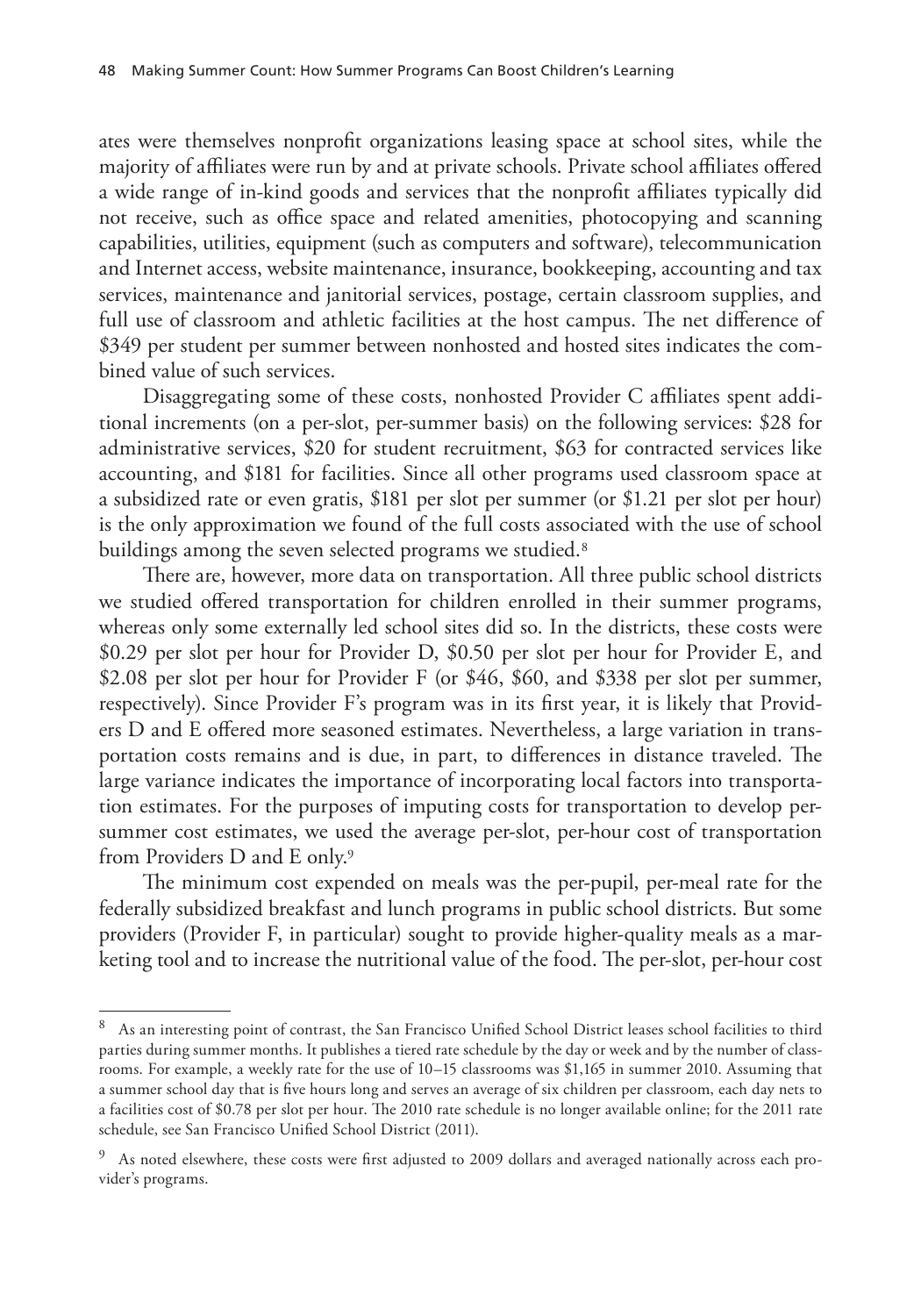of meals ranged from a low of \$0.47 (Provider E) to a high of \$2.14 (Provider F). This equates to a range of \$54 to \$348 per slot.

## **How Summer Costs Compare to School-Year Costs**

Given the constraints on resources, it would be ideal to compare the long-term benefits and costs of summer school to those of other educational interventions to test their relative merits. Yet education, as compared to other sectors such as health, has a relatively small set of studies that compare the costs and effectiveness of respective interventions (Ross, Barkaoui, and Scott, 2007). Because the long-term effects of summer learning programs are unknown, we instead sought to contextualize the total cost estimates presented here by comparing them to weekly per-slot costs during the school year.

We found that summer programming offered by a district tends to be less expensive on a per-week, per-pupil basis than education costs during the academic year:

- Provider D's summer program cost \$221 per slot per week, compared to the \$400 per slot per week spent during the school year (56 percent).
- Provider E's summer program cost \$309 per slot per week in the summer compared to the \$490 per slot per week spent during the academic year (63 percent).
- By contrast, Provider F's summer program cost *more* per week than expenditures during the regular school year. Provider F's summer program cost \$524 per slot per week in the summer compared to the \$431 per slot per week spent during the academic year (121 percent). However, Provider F's costs were outliers, which may be due, in part, to start-up costs associated with its first year of operation.

There are several reasons that the costs of Provider D and Provider E's district-led summer learning program were significantly lower than the cost of their compulsory schooling. In our interviews, school district administrators attributed the lower costs primarily to the significantly reduced level of support services for special education students and English language learners. In addition, the district provided fewer support services to schools during the summer session (e.g., curricular planning, accountability, reporting). Finally, certified teachers worked for reduced wages relative to academicyear wages, and summer learning programs used lower-cost staff for enrichment activities provided for half the day.

## **Financial Sources for Summer School Programming**

Because funding was identified as the greatest challenge facing school districts that wish to offer summer programming, we sought information from the literature and conducted interviews with administrators in five school districts to identify key fund-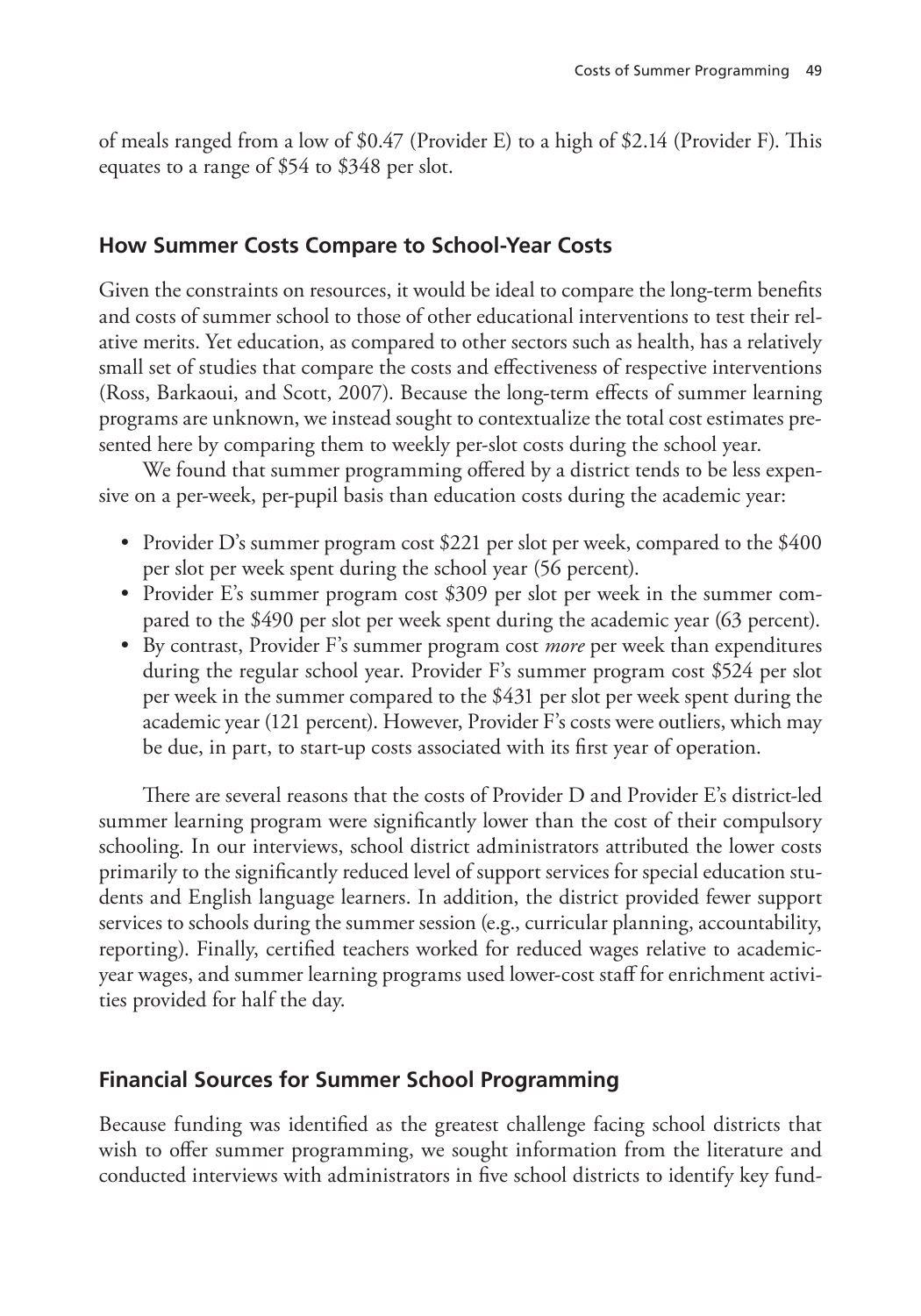ing sources. Because some but not all of the districts are included among those for which we report costs, we refer to the districts here as District 1 through District 5. Five school districts are large, and we selected them because they currently operate publicly funded elementary or middle school summer learning programs that summer learning experts identified as innovative or of high quality.

Although funding for individual programs can vary from year to year, summer programs tend to draw on a common set of public and private funding sources (Fairchild, Smink, and Stewart, 2009).

#### **Federal Funding Sources**

Among federal sources that often fund summer school, some are designed to support academic achievement while others are oriented toward child care, nutrition, and support to low-income families. These federal resources are generally allocated to states and communities through a variety of finance vehicles, including entitlement programs, which guarantee that all who are eligible are served by the program, and formula or block grants that provide states or communities with a fixed amount of funding. While our discussion focuses on the main federal sources of funding, they are only a few of the 103 funding sources that were identified by Dobbins-Harper and Bhat (2007) that could be used for youth program development initiatives.

More than 50,000 public schools across the country use Title I funding to provide additional learning opportunities for students at risk of failing to meet state and local academic standards (U.S. Department of Education, 2011). Title I grants are intended for schools with high percentages of children from low-income families, and they are provided to local education authorities (i.e., school districts), which then allocate funds to schools to help students who are at risk of not meeting the state academic standards. School districts that offer summer programming for disadvantaged students often devote a portion of their Title I allocation to fund it, as is described later. Note that, although Title I dollars can be used for a variety of programs, they are not explicitly targeted to summer programs; thus, summer programming competes with other potential uses of Title I funds in any given district. Furthermore, the allowable expenditures on Title I summer programs are the same as the allowable expenditures on Title I programs during the regular school year—namely, the use of licensed, Title I–certified teachers who supervise aides or paraprofessionals at a ratio of no more than two aides per certified teacher.

Another Elementary and Secondary Education Act–funded provision that can be used to provide summer learning opportunities is the 21st Century Community Learning Centers (21st CCLC) program. The 21st CCLC formula grants are awarded to state education agencies, which, in turn, competitively award the funds to school districts and applicant nonprofit organizations that have school-community partnerships. The goal of a 21st CCLC program is to provide academic enrichment opportunities for students who attend low-performing schools. The program is designed to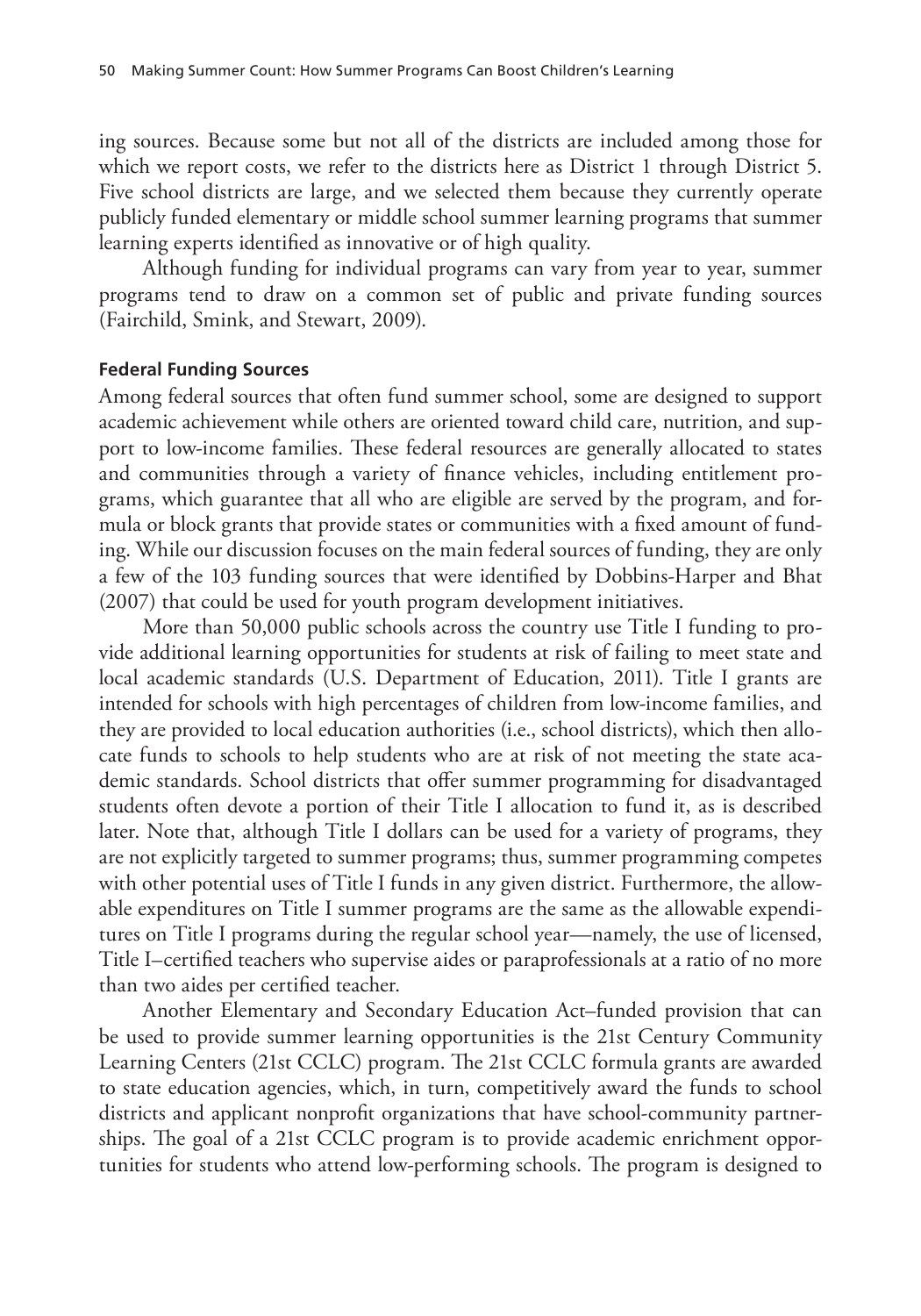operate during nonschool hours (although legislation has been proposed to increase the flexibility of the program to fund an increase in school hours).

Title I and 21st CCLC are two examples of frequent sources of federal funding for district-led summer programming. They can be combined, as is the case in District 1, which ran a program that served approximately 9,000 students in summer 2010. With a local nonprofit organization that provided arts programming, the district co-led the program with a combined budget of approximately \$3.85 million.10 These funds comprised almost \$1 million in 21st CCLC funds, \$1.5 million in Title I funds, \$1 million in district general operations funds, \$350,000 in Title III funds,<sup>11</sup> and approximately \$100,000 in private philanthropic funds. The 21st CCLC funds financed community artists who worked at the school. This model is similar to District 2, which used approximately \$3.5 million in Title I funds in summer 2010 to finance the morning portion of a summer program for approximately 6,500 students at 30 elementary schools. The 21st CCLC funds provided for an afternoon program at fewer than ten of the 30 schools, led by contracted staff through the locality's recreational department and a CBO that served approximately 900 of the 6,500 children with recreational and artist-led activities.

Additional sources of funds for summer programming pertain to child care. The U.S. Department of Health and Human Services funds Temporary Assistance for Needy Families (TANF) and the Child Care and Development Fund (CCDF), which are sources of funding for child care. Since seeking employment often requires child care, TANF funds can cover the cost of such care for needy families with children. Most commonly, TANF dollars are used to supplement CCDF programs to support summer child care (see Relave and Flynn-Khan, 2007). CCDF resources, in turn, are used to subsidize the cost of child care for children under age 13 and are awarded to states according to per capita income, the number of children who are below age 5, and the ratio of children who benefit from the National School Lunch Program. The child-care services are provided to eligible families through certificates or contracts with practitioners that enable parents to select any legally operating child care provider. CCDF dollars currently support a variety of OST programs that operate during summers and school holidays (Child Care Bureau, 2009). None of the school districts in our sample relied on these funds for its summer program.

The U.S. Department of Housing and Urban Development authorizes Community Development Block Grants (CDBGs) to develop viable neighborhoods by providing decent housing, improved living environments, and expanded economic opportu-

 $10$  Note that this figure does not include the cost of food (which was subsidized by the U.S. Department of Agriculture meals program), school facilities, or school district staff time, all of which were provided in kind to the summer program.

<sup>&</sup>lt;sup>11</sup> Title III is a federal program to provide funds for language instruction for English language learners and immigrant students.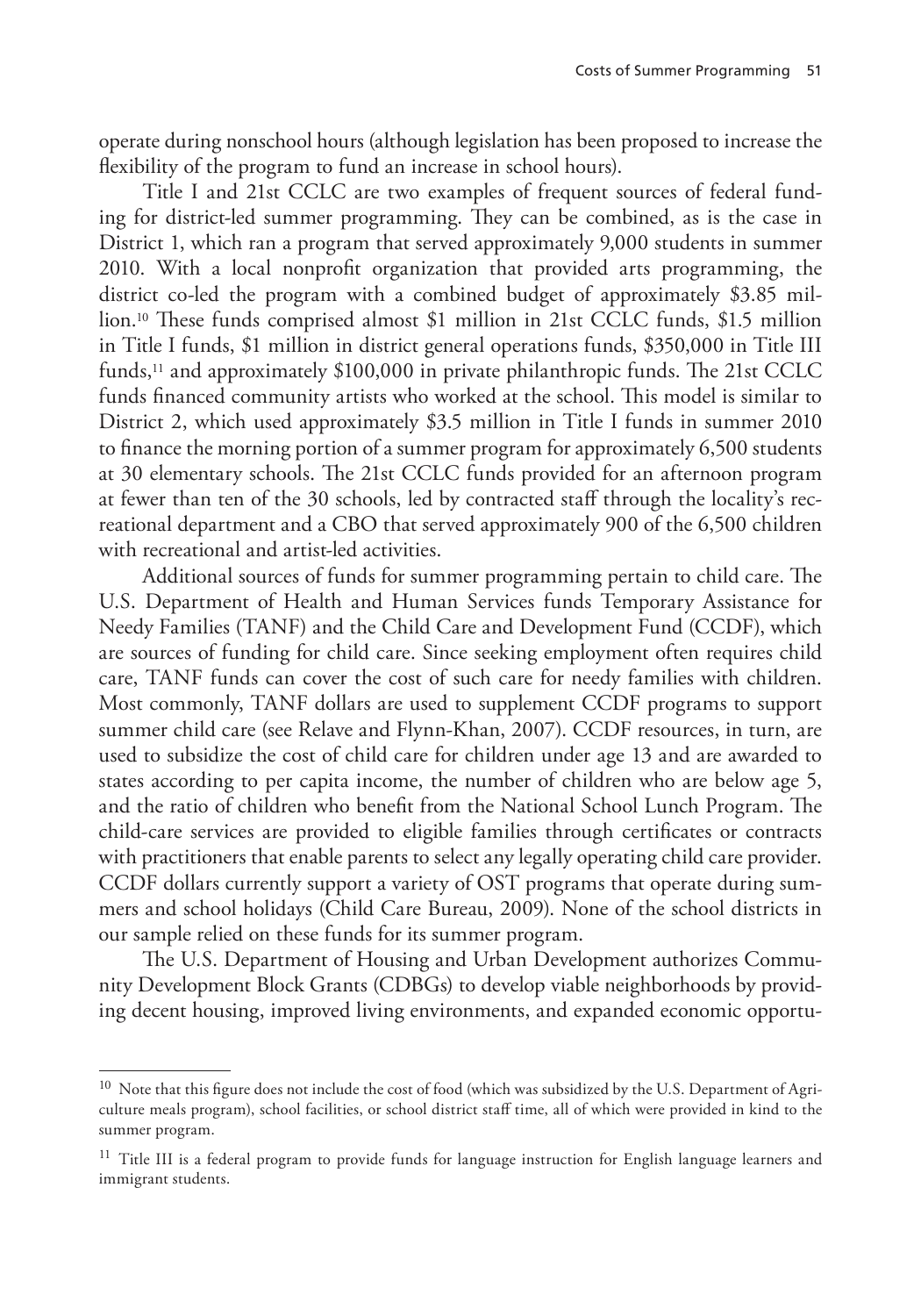nities for low- and moderate-income persons. CDBG funds are generally administered at the municipal level. While the majority of CDBG funds are typically directed to housing or infrastructure-related costs, they can also support OST programs, youth involvement, and community school initiatives (Fairchild, Smink, and Stewart, 2009).

Finally, another recent federal source of funding is the American Recovery and Reinvestment Act of 2009 (ARRA)—a subset of which has been set aside for School Improvement Grants—including a large amount of funding for education that could be used toward summer programming. More than \$30 billion has been allocated to states and districts to support school reform and innovative programming through ARRA, and some of these funds were set aside to turn around low-performing schools through the School Improvement Grant. This funding was designed to be allocated through several existing funding streams, including Title I block grants, Title I Part A funding for local districts, the Race to the Top program (which is administered by governors and school districts), and the Innovation Fund (Fairchild, Smink, and Stewart, 2009). Unlike the programs described here, however, it is not anticipated that ARRA will be renewed, so it is not a long-term source of funding for summer programs.

This is a challenge facing District 3, which launched an ARRA-financed summer learning program for approximately 2,000 children in summer 2010. The program is funded primarily by a \$10 million ARRA (Title I) allocation, divided between two years of summer programming. Given Title I restrictions, all ARRA-financed morning and afternoon activities are tied to academic activities, even though the afternoon programming is more recreational in nature and provided by contracted CBOs. To fund engaging but nonacademic programs (e.g., fencing) that were in high demand by students, the district also raised approximately \$325,000 in grants from local foundations. While the program has generated considerable enthusiasm and enjoyed strong support from the district superintendent, the primary hurdle facing the program is to identify funds to sustain it beyond its two-year ARRA commitment.

#### **State Funding Sources**

Often, federal funds are used to complement existing state and locally sponsored summer youth programs. States have approved education initiatives and referendums, and municipalities have raised tax dollars in a variety of ways to fund youth programs (Sherman, Deich, and Langford, 2007). Some examples include special tax levies or the establishment of a nonprofit intermediary to pool funding sources (National League of Cities, 2009).

The Education Commission of the States found that 35 states and the District of Columbia have policies that either promote or mandate summer learning programs for academic remediation. Many states pay for those programs through their primary funding formula for public schools or through categorical funding (Griffith and Zinth, 2009). When provided through the primary funding formula, state funds are allocated to local school districts and schools based on a standard amount and then, depending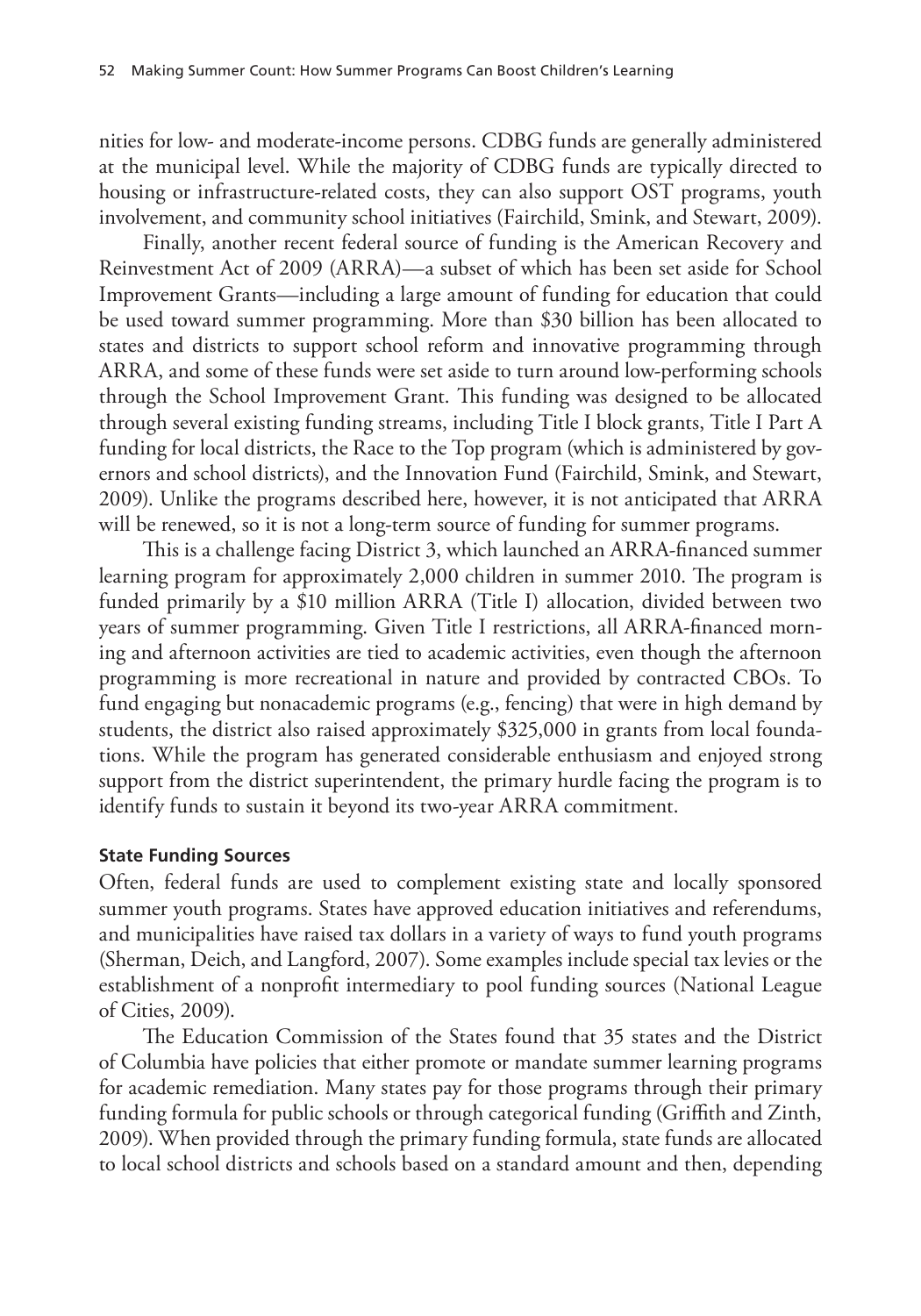on the state, allocated in equal or weighted amounts on a per-pupil basis. Categorical funds, on the other hand, are designed to reach particular populations of students (e.g., high-need, special education, or migrant students) or certain grade levels. However, as noted by Griffith and Zinth (2009), information on the exact amount of state funding for summer learning programs is not readily available.

In Districts 4 and 5, recurring funds from state initiatives have largely enabled the existence of summer programs. District 4's state legislature enacted a law allocating funds to school districts to provide additional supports to students at risk of not graduating from high school. District 4 received \$12 million in 2010 under this law, half of which was dedicated to after-school programming. Ninety-five percent of the remaining \$6 million went to the summer program, which served almost 5,000 children in summer 2010. In addition, a small portion of funds (totaling less than 5 percent of the summer school budget) came from local referendum dollars, a state program to fund desegregation, and a small amount of philanthropic donations (totaling less than \$200,000). With the funds from the state graduation incentive law, District 4's summer school administrator has plans to expand the program in future years, although she acknowledges the considerable funding challenge were the summer program required to compete with other school district needs for scarce Title I and general operations funds.

Similarly, District 5's state legislature enacted legislation directing funds over a period of six years to low-performing, high-poverty schools to fund not only interventions but also preventative programs in early grades. District 5 has chosen to apply these funds to extend school time, including a summer program. State statutory measures to allocate funds to close achievement gaps have provided the foundation for districts in the state to choose interventions, and many have chosen summer programming. Collectively, state operational funds and a state program directed at early grades provide 85 percent of the \$4.9 million that District 5 uses to finance its summer learning program.

#### **Private Funding Sources**

Private sources, such as philanthropic grants and parental fees, also fund summer programs. However, the share of private dollars that typically funds summer learning programs is unknown. There is more evidence regarding use of private funds for OST programs operated during the summer that are not necessarily focused on academics. In a survey of 111 non-district-provided "high-quality," year-round OST programs across six major cities, about 40 percent of the program budgets came from private funds, 33 percent from public funds, 20 percent from in-kind contributions, and the balance from parent fees (Grossman et al., 2009). For teen programs, parental fees (up to 2 percent of the budget) were avoided and instead offset with increased private funds (Grossman et al., 2009). A separate study found that parental fees accounted for the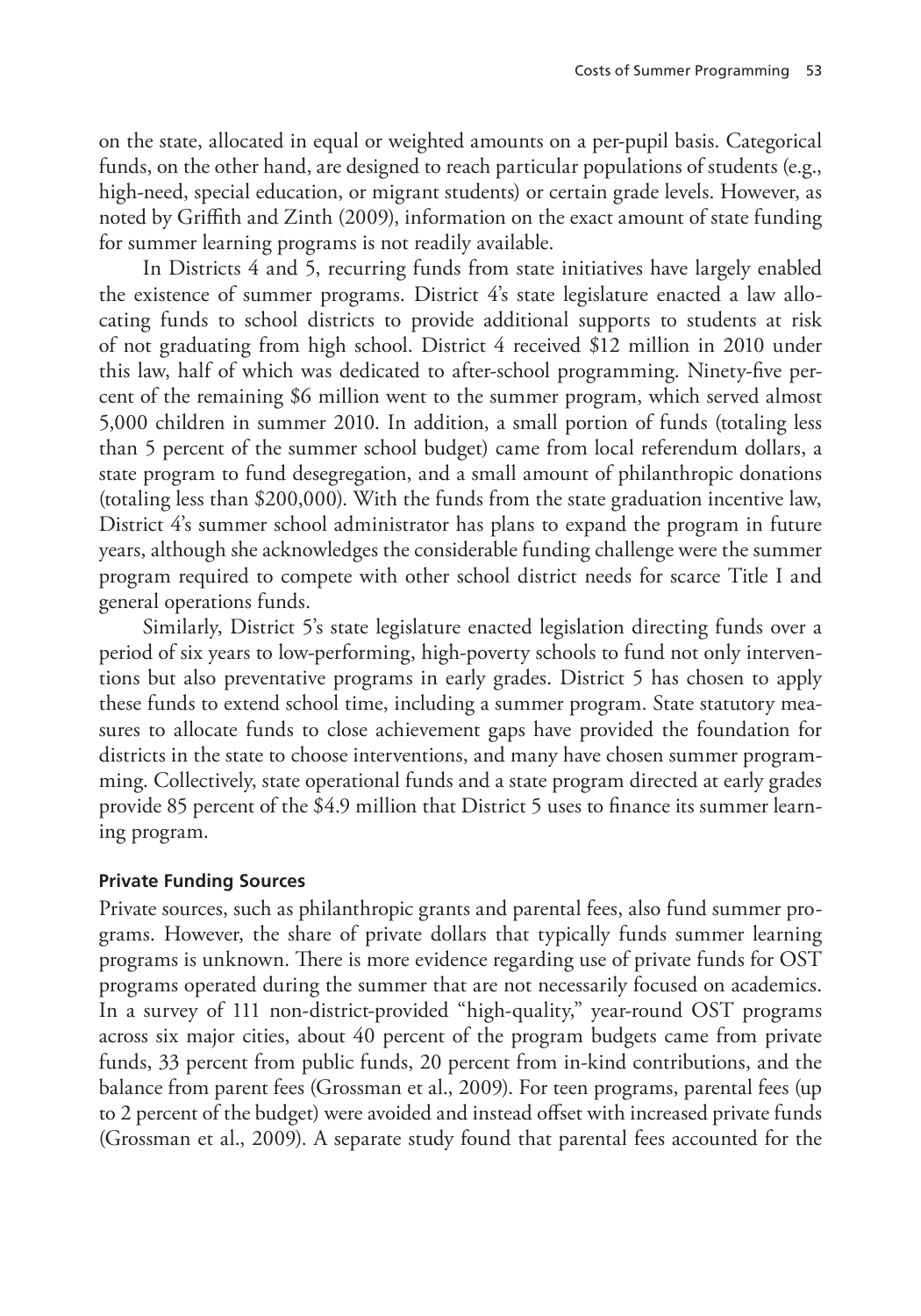largest share (80 percent) of summer program revenues, with the remainder from federal, state, and local governments and from philanthropies (Weiss et al., 2009).

We are not aware of any summer learning program run by a school district that is funded solely through private sources—whether through philanthropic dollars or parent fees. In the cases in our sample, district-led programs did not assess parental fees, and the philanthropic funds obtained by the district covered only a small portion of their total budget (well below 10 percent). However, each district noted the desirability of philanthropic funds because those funds have the fewest restrictions, compared to federal, state, or local public sources.

#### **Putting It All Together: Achieving Stable Funding Streams**

The financial landscape for summer learning programs is stretched across a variety of sources, which places the burden of coordinating the many different requirements and provisions for those dollars on providers and summer learning advocates (Fairchild, Smink, and Stewart, 2009). Private providers who lack direct access to state or federal sources confront a more challenging fundraising task. However, a large number of school districts have been forced to make cuts to summer funds in the midst of a recession, placing some of the largest summer learning programs at risk.

In our interviews, administrators from the five school districts that run summer learning programs each independently confirmed the importance of connectedness to local politicians and community organizations. When asked which political or financial resources they deemed necessary for other school districts that wish to offer summer school programming, each stressed the importance of "community connections," which meant local capacity on the part of CBOs to offer activities that could be included in the summer school programming, as well as support from the superintendent, local politicians, and local foundations. Administrators from two of the five districts emphasized the importance of research that documents the positive impact of summer school on students' test scores as a means of obtaining sustained funding for summer school.

Each of the districts operated within constrained funding that caused them to make choices to cut programming or costs in either the summer of 2010 or future years as a means of sustaining the program. Three of the five districts realized costs savings through a reduction in the number of school campuses participating in the summer program. Reducing the number of campuses allowed districts to cut overhead costs, as fewer buildings needed an administrator and support staff, and it often reduced the number of bus transportation routes. However, the trade-off in reduced campuses was an increase in the number of enrollees per campus to numbers that were higher than they would have liked. In District 1, some of the campus buildings had more than 400 enrollees in the summer program.

While funding is undoubtedly the largest challenge facing school districts that wish to offer summer programming, district administrators also mentioned using the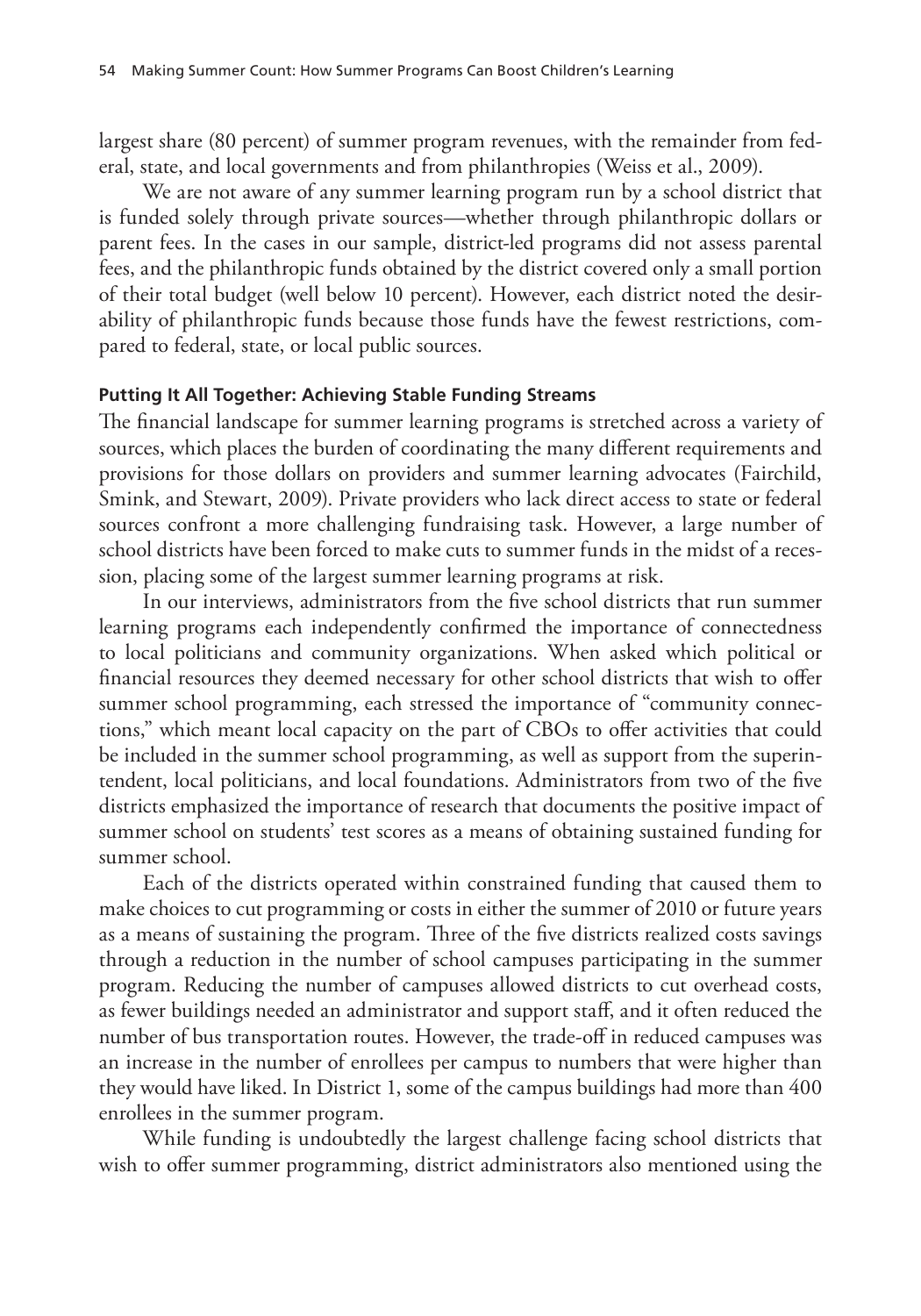unique nature of summer learning programs as a marketing tool to raise funds. Administrators from three of the five districts stressed the independence of the summer learning program from the regular school year, even calling the summer learning program a "school district within a school district." In other words, summer learning providers could advertise to funders that they offer a more diverse, more fun, and more activitybased program. To underscore the distinction between summer and the academic year, one district operated its program in the middle of the summer to prevent overlap of the school-based summer and regular-year administrative staff, who are present in the building through June.

Nevertheless, absent consistent funding streams, such as dedicated tax levies, fundraising is a challenge for even summer providers with a long and successful track record. Programming for a large proportion of students often requires negotiation of local politics to secure and retain limited public financial support.

## **Conclusions**

In this chapter, we provided a detailed account of the costs—and cost drivers of selected summer learning programs that we hope will help districts and external providers decide whether to launch these programs and how to fund them. We conclude that providing a summer learning program can cost between \$1,109 and \$2,801 per student per summer for a five-week schedule that includes food, transportation, and facilities. We emphasized a number of points about these costs:

- They are lower for districts than they are for external providers.
- They are lower for summer programming than for education during the school year.
- The key cost driver is staffing, so lower student-to-instructor ratios have significant cost implications.
- Districts draw on multiple sources of funding at the federal and state levels and also cultivate community support from nonprofit organizations, local foundations, and city agencies.

The costs of summer programs are, of course, above and beyond what districts are required by their states to spend on educating students. District officials must therefore decide whether they find these programs cost-effective compared to other interventions. The research summarized in Chapters Two and Three can inform the value side of this calculation and identify the practices associated with strong outcomes. If district officials decide to support summer learning programs, they will also need to make trade-offs between quality and cost. We hope this cost analysis helps outline the parameters for those decisions. In the absence of data about the long-term effects of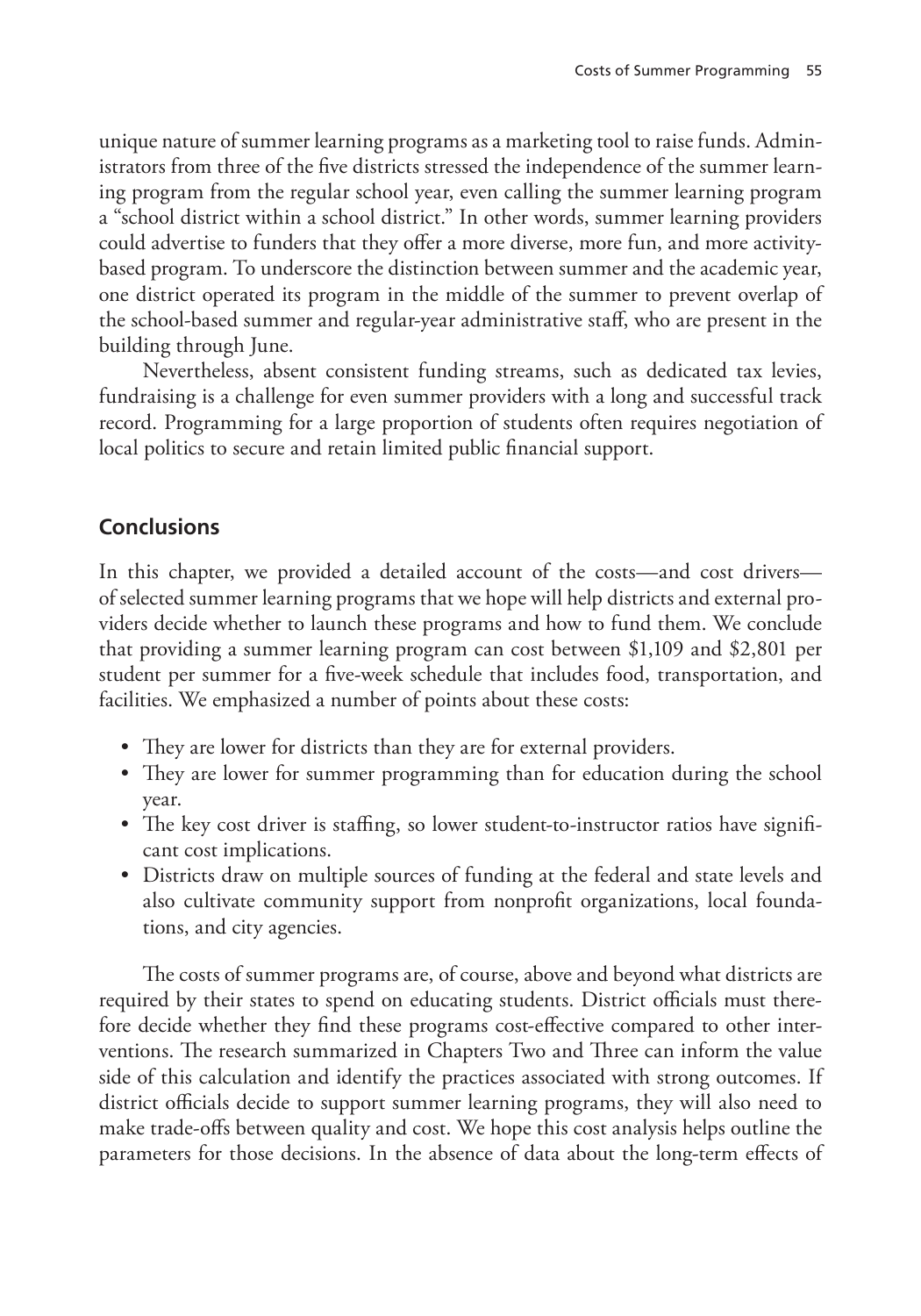summer learning programs, we found no rigorous evidence on the cost-effectiveness of summer learning programs when compared to other potential interventions.

There are a number of funding sources available to support summer programming. However, for most funding streams, summer programs compete with other programs that use those funds. When funds have traditionally been used to support other programs, it is difficult for leaders to reallocate funding away from existing programs.

Districts and external providers have been able to combine multiple sources of support to sustain summer learning programs over time and to launch new programs despite the budget crises in so many states and school districts.

In the next chapter, we offer other information that we hope will help districts, external providers, funders, and policymakers decide whether to support summer learning programs: the actual experience of district officials and external providers in implementing these programs.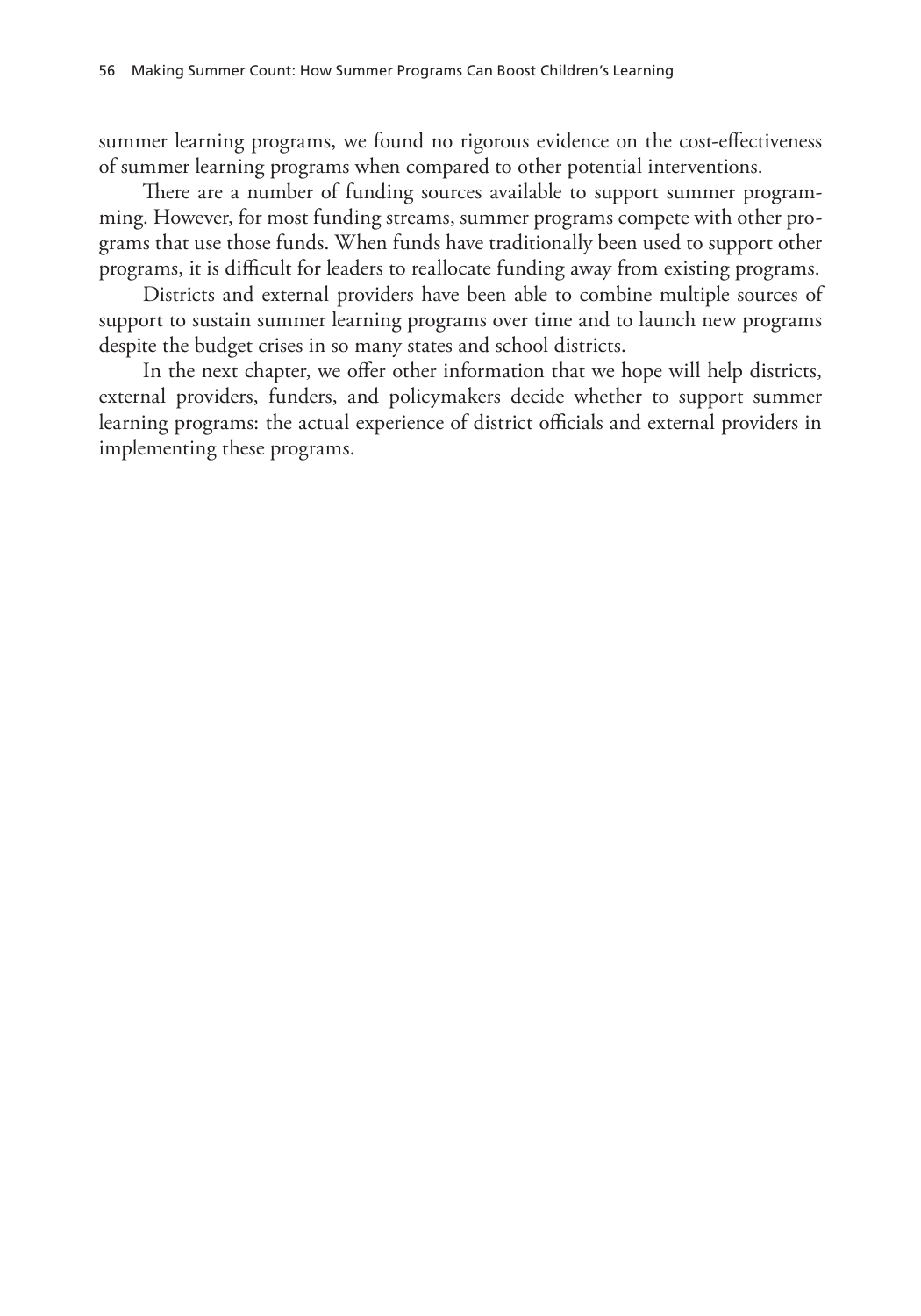#### Chapter Five

# **Creating and Maintaining Summer Learning Programs: Lessons from the Field**

This chapter draws on our field work to provide insights into district decisionmaking on summer learning programs. We synthesize interview data on why districts and others do, or do not, establish summer learning programs. For those that do provide programming, we summarize the barriers they faced in creating, sustaining, and scaling their programs and discuss how they overcame these barriers. We then refer back to the quality components presented in Chapter Three in considering how the programs we studied strove to ensure quality. This information should be useful to school district leaders and others considering or planning summer learning programs.

To gather this information, we conducted 66 interviews across 19 summer learning programs. Programs were operated by districts, cities, and other nondistrict providers, such as national nonprofit summer learning organizations. All the providers offered voluntary (and some offered mandatory) summer learning programs for youth in the summer of 2010.

Here, we present the results from the analysis of the data collected during our site visits and telephone interviews. We first report the reasons that districts and external providers offer summer learning programs and what we learned about their commitment to these programs. We then discuss the risks to and facilitators of programming in general. Although we make reference to funding and staffing as key facilitators, we refer readers to Chapter Four for a more detailed information of the costs of summer learning programs and the funding sources that districts are currently accessing. We then turn to the reported challenges and facilitators of ensuring quality. We end this chapter with a set of conclusions about district actions to launch, sustain, and scale summer learning programs.

## **Purposes and Commitments**

Summer learning programs are offered to reduce summer learning loss and to prepare students to continue their education. However, reasons to offer a summer learning program vary within this overarching goal. For example, some programs aim to turn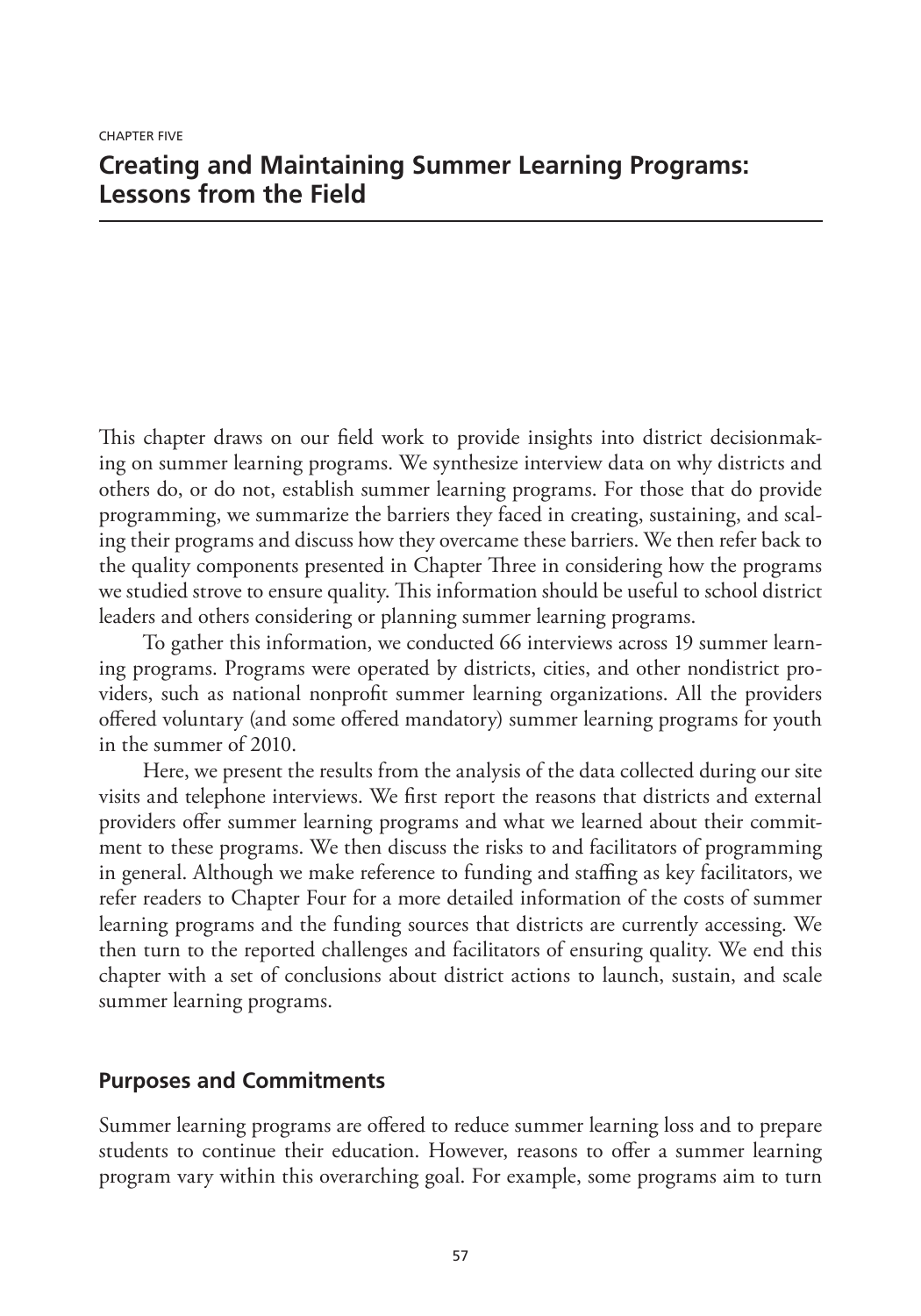around low-performing schools. Others are targeted to eighth-grade and older students, with an expressed goal of reducing the high school dropout rate. Still other programs are offered only to middle school students, either to improve their achievement (e.g., in literacy or algebra) or to prepare them to make the transition to high school.

Program leaders described other, nonacademic, goals. For example, in Pittsburgh, leaders of the middle school summer learning program called the Summer Dreamers Academy talked about the importance of developing "soft skills" that their students need to be successful in high school and college. These skills include demonstrating appropriate behavior, maintaining a positive attitude, public speaking ability, good study habits, and the ability to work in teams. Interviewees in Minneapolis reported that their program addressed the "opportunity gap." They were striving to "give . . . students the same type of experience that students from middle-class families would have." A representative from the mayor's office in Baltimore reported that one of the city's goals was to keep students safe during the summer.

Although these nonacademic goals were espoused as important, many interviewees stressed that improved test scores were the most important goal of a school district's leadership. Interviewees in Pittsburgh, for example, lauded the superintendent for envisioning and supporting the program but added that he will not continue to support it if the data do not demonstrate that participating students' English language arts test scores have improved. Interviewees in Albuquerque worried that their students' progress would not be detected by the district benchmark tests and that the program would not be considered effective by the superintendent. Summer program staff there noted that students attending summer courses tended to be far below grade level—typically two or three years behind. Consequently, they were concerned that students' progress would not be apparent on the benchmark assessment results. They noted that there is no way that a summer program could help students who were two years behind catch up to their peers. One representative there asked, "Do we really want to make [summer programs] mandatory when we are short of money, given the uncertain payoff?" An interviewee from a national organization that partners with multiple school districts reported that she can demonstrate gains of three to five months over the summer and that the superintendent will still want to see the impact on state test scores. Other interviewees argued that as state test scores improve, summer programming becomes less important. A representative from Classroom, Inc., for example, observed that there were fewer summer opportunities throughout the district in New York City when test scores were improving.<sup>1</sup>

New York State recently changed its performance-level cut scores and many more students are now being identified at the lowest-performance level.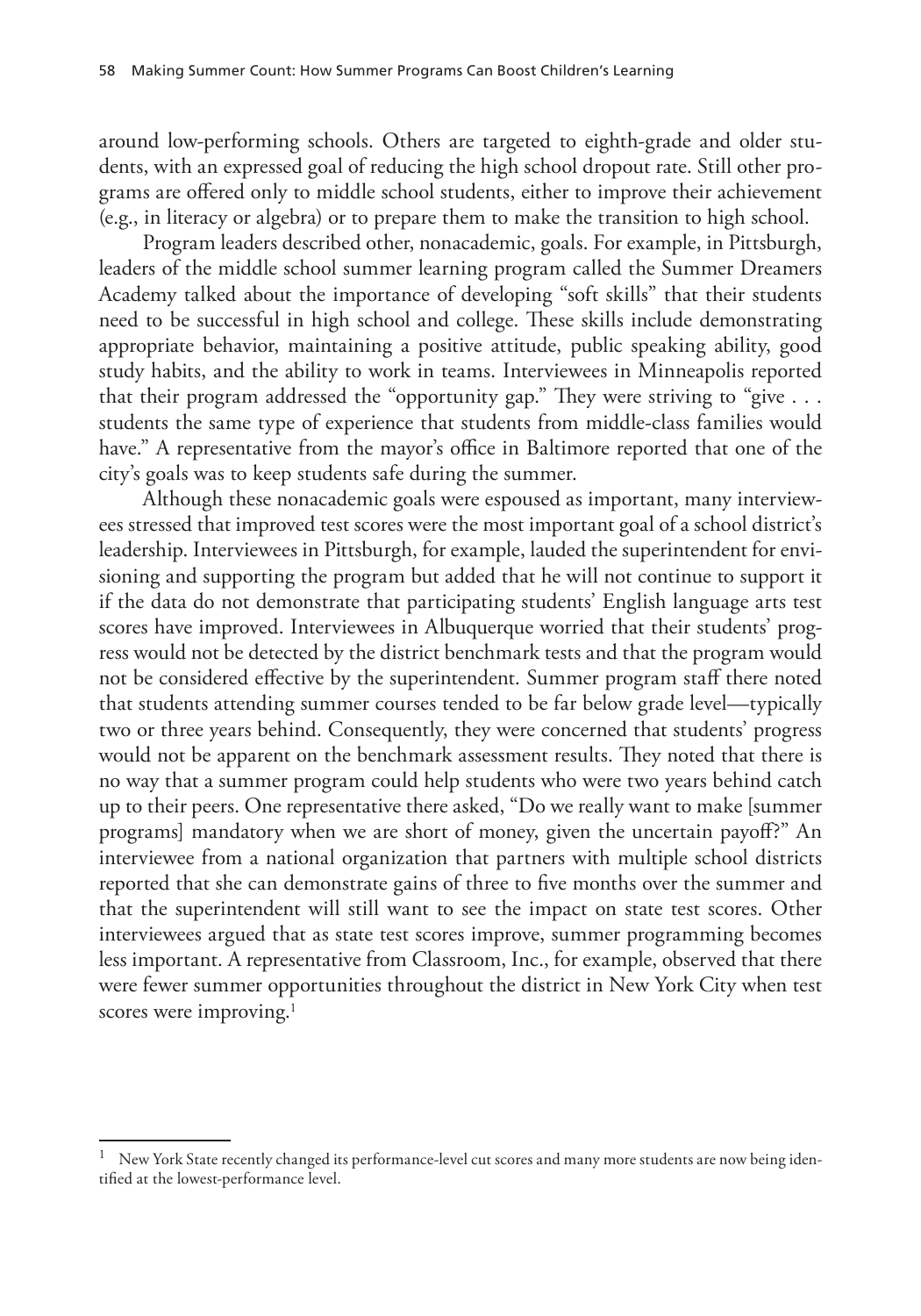## **Overcoming Barriers to Launching and Maintaining Programs**

Despite the ongoing concerns of some district leaders about the efficacy of summer learning programs, there are clearly districts and others committed to providing these programs. But even with high-level commitment and support, program leaders encountered challenges to launching, maintaining, and scaling their programs. We describe those challenges here, along with how they were overcome.

### **Early Challenges**

We asked providers about the challenges they faced as they established their programs. Some interviewees described challenges in matching implementation strategies with expectations for summer learning programs. For example, the K–3 Plus summer learning program in Albuquerque was intended to accelerate learning for students in highpoverty schools so that they would start the school year ready to learn at grade level and not need remediation on material learned in the previous grade. The goal was to have students take summer classes from the same teacher they would be assigned to in the fall. Although this concept seems simple, implementing it proved extraordinarily complex. Teachers were not required to teach the summer program, so the teacher-student match did not always work. In addition, many teachers came to believe that they would have to cover material from the previous grade anyway, because not all students who would need remediation enrolled in the summer program. Therefore, teachers deviated from the curriculum and site leaders expressed frustration at what they saw as unattainable goals.

Another risk to building a summer learning program within a school district is the need for buy-in from other district staff members. Well-run district-based summer learning programs necessitate support from several district departments, including food services, facilities, transportation, libraries, information technology, and, in many cases, mathematics and language arts departments. Interviewees in the more mature sites reported that they had developed strong relationships with district departments over time. Sites with recent programs were struggling to navigate the district bureaucracy, particularly in the summer, when a lot of district staff take vacations. As described later, the ability to start planning for summer school the year before its launch was reported as a key facilitator in establishing necessary district support.

Interviewees from relatively new district-based summer learning programs also talked about the challenges involved in developing partnerships with local CBOs. Many of the district providers we interviewed were partnering with local CBOs to provide enrichment opportunities for their students. Most of the reported challenges were logistical and involved negotiating calls for proposals, contracts, and fee structures. Other, more indirect, CBO-related challenges focused on interpreting funding guidelines to determine, for example, whether Title I funding could cover programming provided by CBO staff. In some cases, certified teachers were asked to work hand-in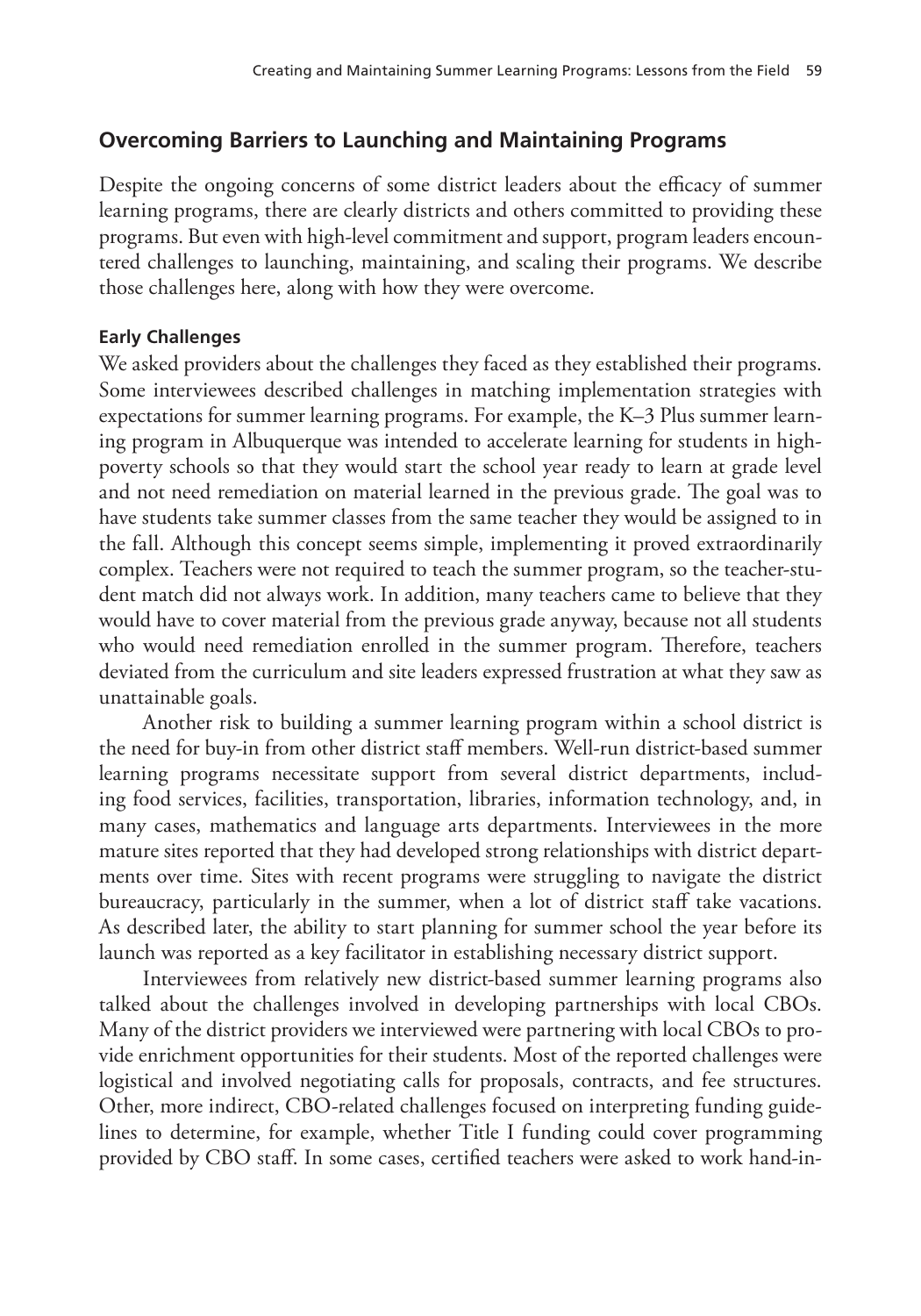hand with CBOs to ensure that there were academic components of the enrichment programming.

## **Ongoing Challenges**

Most of the ongoing challenges across the providers were related to funding. District administrators worried about what they considered to be the high costs of summer programming, based primarily on the costs of hiring certified teachers to teach small groups of students, given tight district budgets. As described in Chapter Four, districts often pull together funding from multiple sources to support summer learning programs. Some of this funding comes with strings attached, so program administrators, to secure the necessary funding, need to fully investigate what they can use it for and plan accordingly.

Other ongoing challenges to maintaining a summer learning program include lack of air conditioning and low or uncertain enrollment. As mundane as it might sound, the lack of air conditioning has been very problematic in some sites. In Baltimore, summer programs had to close for several days due to extreme heat in 2010 because many school facilities operating programs were not air-conditioned. Once they had closed for a few days, they found it difficult to attract students to come back to the program.

## **Barriers to Scale**

Some providers reported challenges to expanding their programs. For example, Minneapolis summer learning leaders would like to expand the number of summer learning weeks (to eight) and the number of days of summer learning per week (to five). Their reported challenges go beyond funding and include teacher burnout, conflicts with days teachers are required to attend professional development prior to the regular school year, and conflicts with facilities work on the schools in the summer.

Even districts that have the capacity to scale do not necessarily have the interested students. None of the programs we examined were capturing more than half of their low-performing student populations. In Albuquerque, enrollment had grown but the program was still operating below capacity. In Baltimore, the programs were also operating below capacity. There were 6,000 middle school students eligible for the program and funding for 2,000 of them, but only 1,200 students enrolled.

#### **Overcoming Barriers**

Three of the barriers described here were fairly easy to overcome: developing relationships with district staff and with CBOs and ensuring access to facilities with air conditioning. Supportive leadership, hard work by qualified and dedicated staff, and program experience and maturation were key factors in building strong relationships with both district staff and CBOs. Experienced staff who have strong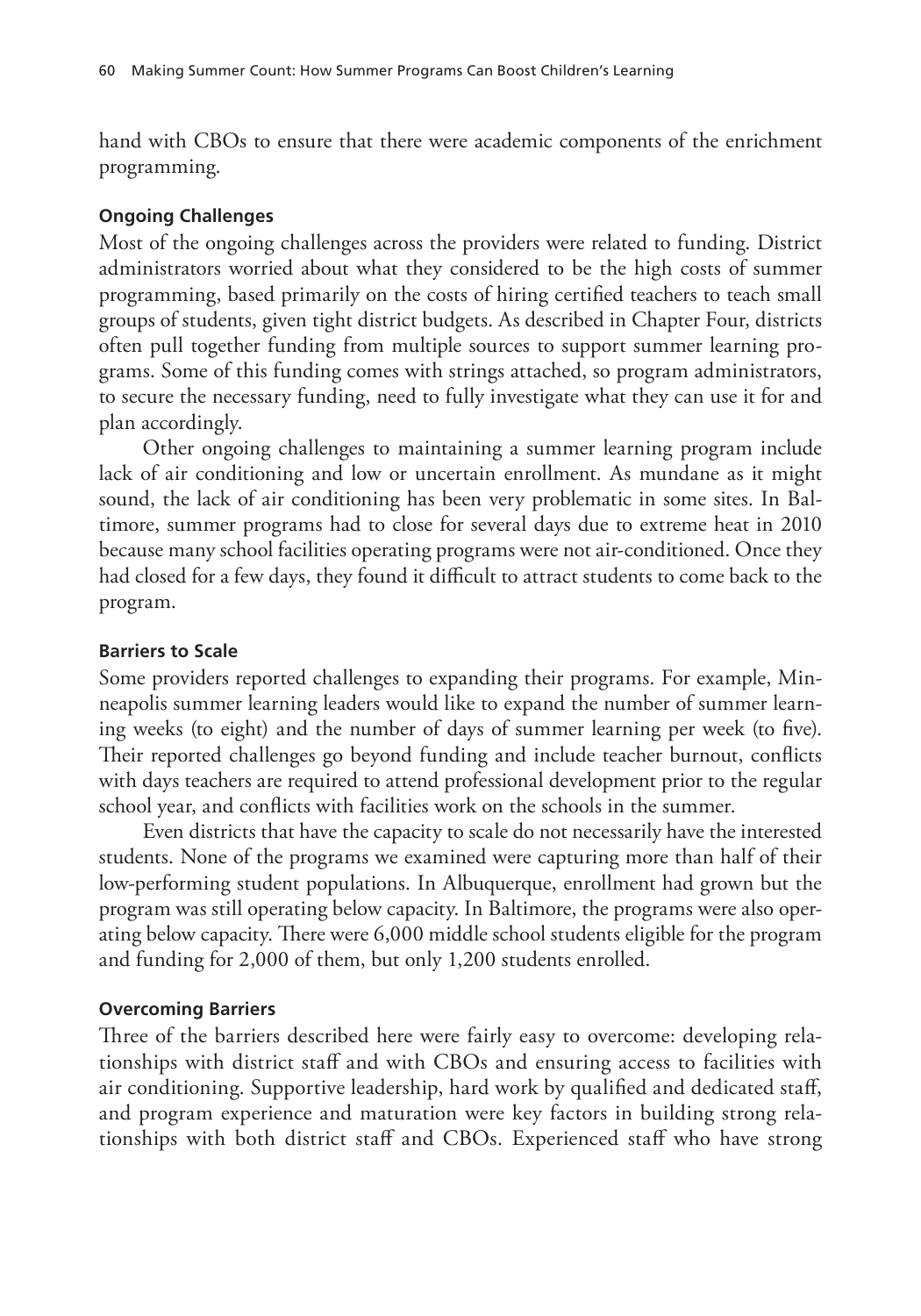relationships with facilities departments can ensure access to buildings with air conditioning.

The program administrators we interviewed admitted that they work incredibly hard to support these programs. In Pittsburgh, the four year-round coordinators reported working 60 hours per week during the school year and 80 hours per week during the summer to start the program. Other providers reported similar levels of dedication and hard work. Coordinating a new program for large numbers of students necessitates advance planning and dedication by motivated and qualified staff members who can execute the program vision.

Supportive leadership was also described as important in launching programs and ensuring that they get the district operational funding they are allocated. Some interviewees stressed that the driver of the program needs to be the superintendent or, at minimum, a person who reports directly to the superintendent. Interviewees in Los Angeles, where several summer programs for elementary and middle school youth were cut, worried that leaders in the district were more interested in extending the school day than in supporting summer programs.

Unrealistic goals, insufficient funding, and low enrollment are more obstinate barriers. Setting realistic and implementable goals requires having a clear vision and the time to implement it. Interviewees stressed that they start planning for the next summer program on the day after the current summer program ends. Their planning is facilitated by a clear vision and objectives that they can share not only with their team but also with others throughout the district or city who will be involved in the planning. Interviewees in Pittsburgh noted that, because they had quickly established a clear vision to support both improved middle school literacy and "soft skills" through a camp-like program, they could do year-ahead marketing with students and teachers in the district.

Not all districts are able to dedicate qualified personnel to this planning. In Charlotte-Mecklenburg, interviewees reported that it takes six to nine months to plan a summer learning program and they did not have the staff to dedicate that time. According to multiple interviewees, parents and teachers both have made decisions about their summers by the end of February, necessitating early recruiting of these populations. Even districts in which staff can start planning for the next summer in the fall might have a hard time engaging district and board leadership, who are often unable to focus on the summer until the late spring, making it challenging to finalize budgets and contracts for summer personnel. And few districts are willing to commit to providing summer programming over multiple summers due to uncertainties in future funding.

A lack of funding was overcome in some sites through creativity. According to an interviewee from a national summer learning organization who has partnered with multiple school districts, "Success takes creativity in funding." As described in Chapter Four, providers sought and received funding from a myriad of federal (e.g., stimulus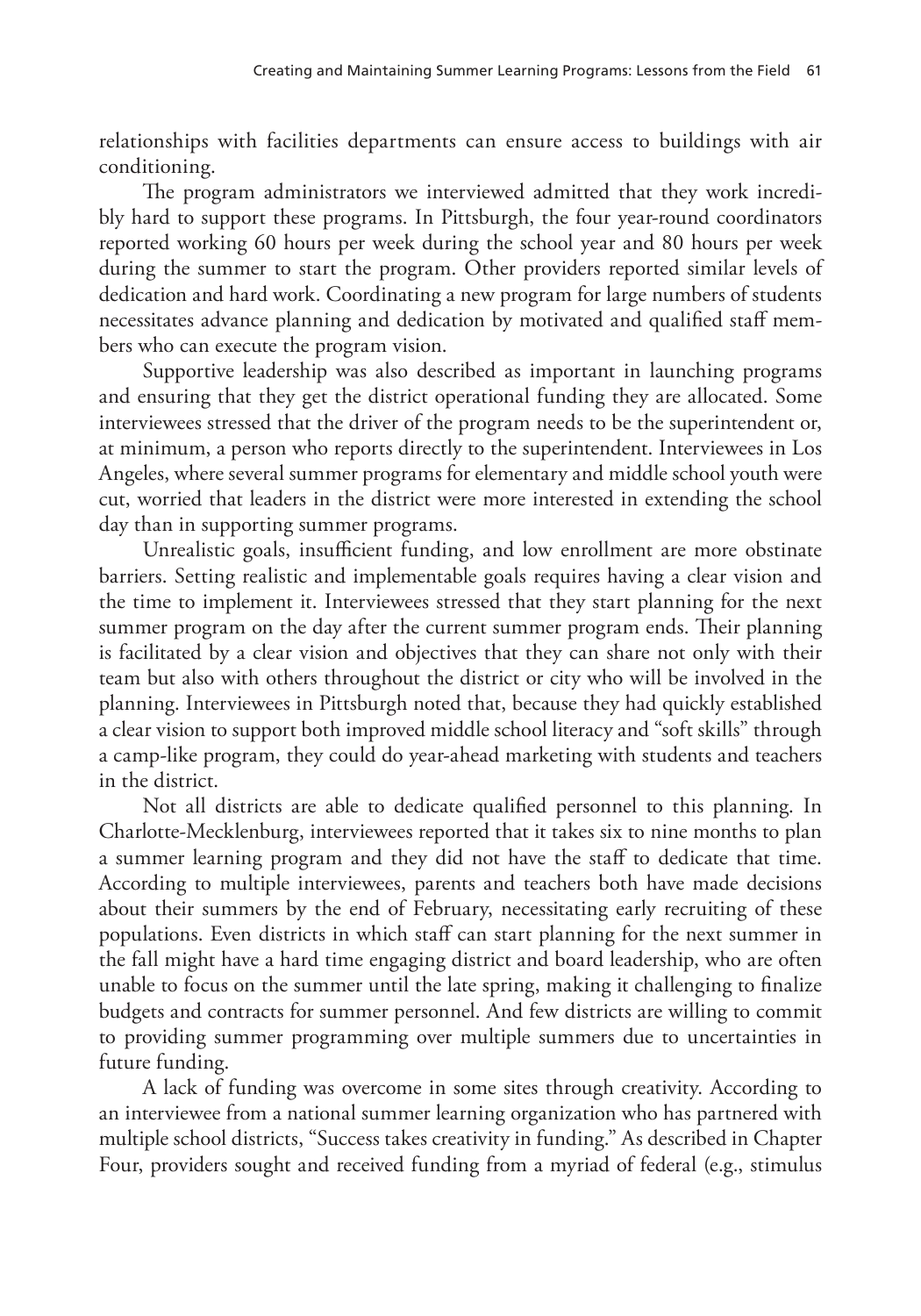and 21st CCLC funding), state, and private funding streams. Less obvious sources of funding also supported these programs. In Dallas, AmeriCorps students were hired to provide instruction. In Denver, Summer Scholars hired teachers enrolled in administrative coursework who needed an unpaid administrative internship as site coordinators. As predicted in Chapter Four, interviewees also reported in-kind support from school districts, including the use of facilities and buses. Interviewees urged districts to find unspent Title I money and to press for local funding from unusual sources, such as police departments and other organizations concerned with youth safety during the summer. CBO interviewees in San Francisco and the Summer Scholars program in Denver further reported that their ability to provide data on program outcomes, including student and parent satisfaction, helped them obtain private funding. Another cost-saving strategy is to focus on the worst-performing schools or students to reduce the budget.

Not all sites were able to overcome a lack of funding. Charlotte-Mecklenburg cut its elementary student summer learning programs, despite finding that participating students were more likely to be promoted to the next grade if they had attended a summer learning program. They found that, in particular, the costs of transportation and running the air-conditioning systems in the schools were overwhelming. In Los Angeles, summer programs for both elementary and middle school students have been dramatically scaled down.

Enrolling sufficient numbers of students is another barrier that is not easily overcome. All the providers we interviewed offered voluntary programs for students; hence, site administrators needed to convince students (or their parents) that attending in the summer was worthwhile. Reported challenges to enrolling students in the voluntary programs we studied included a lack of advance marketing, recruiters who were not incentivized, and a lack of transportation.

Some program administrators reported waiting for spring state test results to determine who needed summer school and who they should try to recruit. However, by the time these test results were available, many families had already made summer plans. Many providers started to recruit for the next summer the day after the current summer program ended.

Interviewees also reported that the incentives offered to recruiters made a difference in enrollment levels. In some sites, recruiting was the responsibility of each school's principal, even though the principal was not necessarily involved in the summer program. In cases in which principals had no involvement with the summer program, interviewees reported uneven motivation to recruit students. Recruiters (principals, teachers, and district officials) who recruited early and used multiple avenues for recruiting reportedly had more success. Reported recruiting mechanisms included

- print advertising
- radio advertising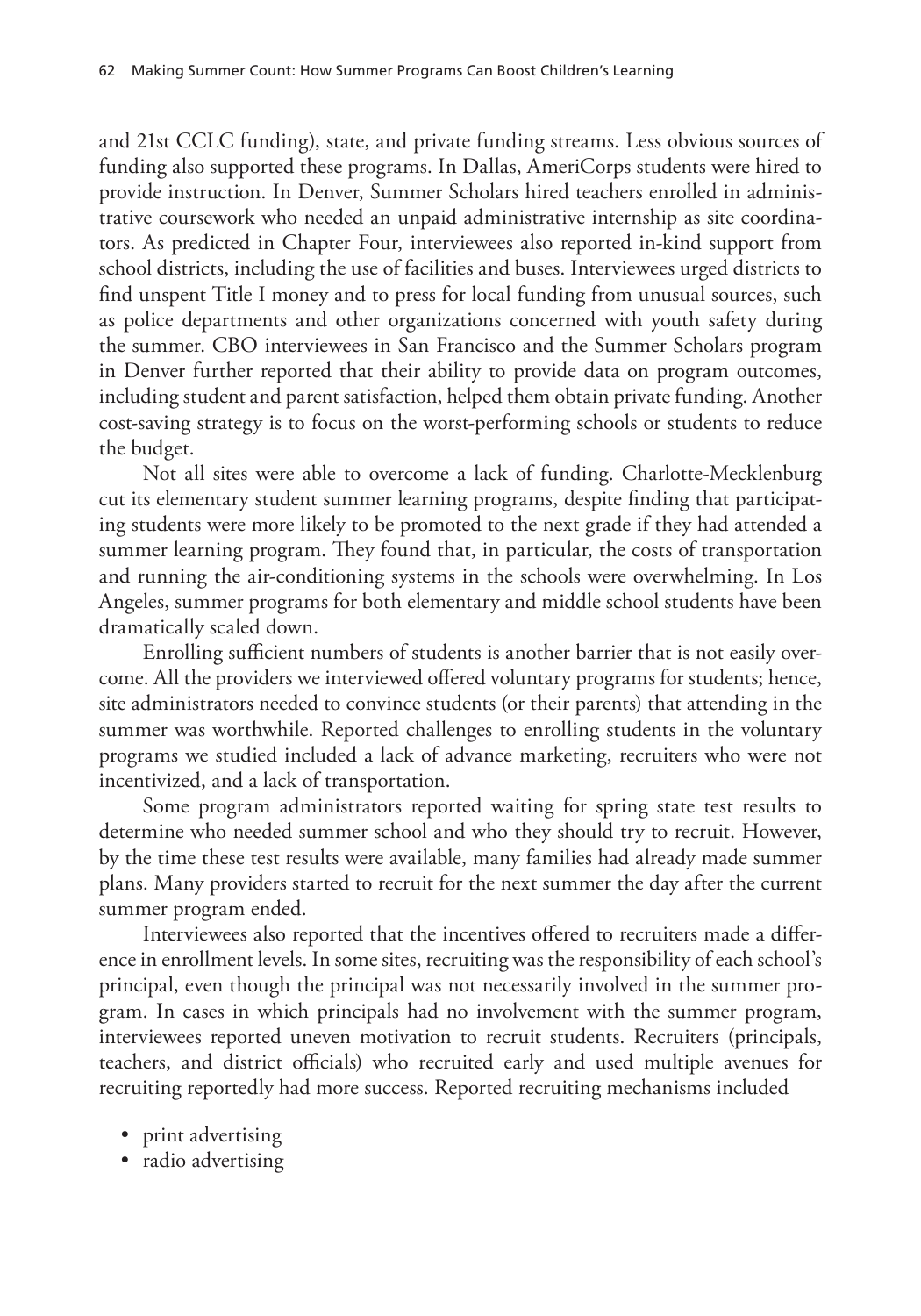- advertising at community meetings, summer learning fairs, and even grocery stores
- targeted recruiting of students living in housing projects
- door-to-door recruiting
- phone calls to parents
- student and teacher focus groups
- CBO recruiting among after-school program attendees.

Some targeted middle school students by emphasizing enrichment opportunities: Enticing students into a program with fencing, kayaking, and arts opportunities seemed more likely to pay off than highlighting the opportunities for more mathematics and reading development.

Most of the providers we interviewed offered transportation for their students to the summer learning program, via either a school or city bus. In some districts, like Dallas, buses picked up students at their home schools rather than at their homes. Providers that did not offer transportation believed that the lack of it was a significant challenge to enrollment. Some providers, such as the city of Portland and the Minneapolis Public Schools, believed that offering a city bus pass provided students with an additional incentive to enroll in the program.

## **Quality Program Components**

In our interviews, providers described what supported and challenged their efforts to ensure that students' summer learning experiences were high-quality. Our study did not specifically ask about the quality of the programs, neither did we attempt to measure quality. Instead, we allowed interviewees to reference their own definitions of quality. In so doing, some interviewees responded that they adhered to the National Summer Learning Association's quality standards (National Summer Learning Association, undated[b]). In general, their responses indicate that providers perceive individualized instruction that engages students as a key component of a quality program. The challenges to realizing this vision centered on the teachers and overall program funding.

Interviewees described several challenges that threatened the quality of the teachers providing instruction in their programs. Some expressed concern about having to hire teachers with the greatest seniority due to local contract requirements. Others stressed that, even when they thought they had selected the "right" teachers, some reverted to "old habits" of teaching that clashed with the interviewees' vision of an engaging learning environment. Indeed, we observed many different teaching styles across classes within a district. Some of the teacher interviewees complained about the quality of the teacher aides in their classes. For instance, in many programs, college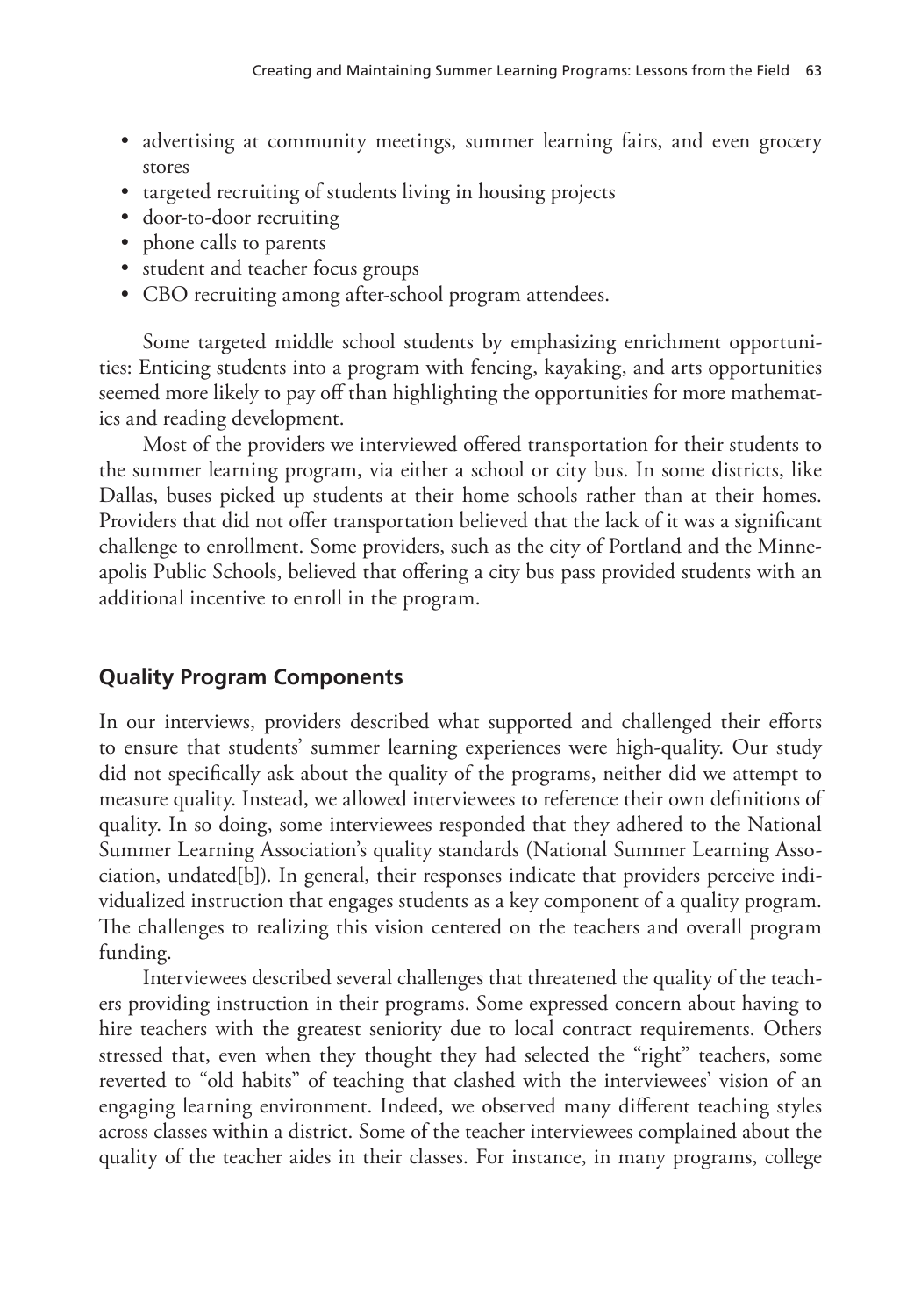students or other nonlicensed teachers are hired to supplement instruction; in some cases, interviewees questioned the value added by these teacher aides.

Inadequate funding threatened quality in at least two ways. In Minneapolis, summer program leaders lamented that they could not afford to purchase the curriculum that they wanted to use in each grade level. Other interviewees reported struggling to maintain small class sizes in the face of diminishing funding and access to facilities. Some providers, including the Pittsburgh Public Schools, questioned whether the amount they were spending to maintain a very low student-to-instructor ratio was worth the investment.

In Chapter Three, we summarized both evidence-based and expert-recommended recommendations on quality components of summer learning programs. Here, we align our field-work findings to those recommendations.

#### **Smaller Class Sizes and Differentiated Instruction**

As is recommended in the literature, all the providers' class sizes were reportedly smaller than they were during the school year. This reduced the ratio of students to teachers and drove up program costs, but it allowed greater differentiation of instruction. In addition to reducing the size of the class, many programs provided additional adults who could pull children out of the classroom who were in need of focused one-on-one time for learning.

#### **High-Quality Instruction**

Providers enacted several strategies to ensure effective instruction. As mentioned earlier, some interviewees developed mechanisms for recruiting teachers whom they thought would be well suited for their summer learning programs. Interviewees reported looking for teachers who would be motivated to teach students using a more active learning approach than was typical during the school year. Some districts and private providers selected teachers through an application process that required answers to essay questions. Others required teachers to develop and, in some cases, deliver mock lesson plans. Others only hired teachers who had taught in a high-performing school, as defined by the program administrators. Finally, others strove to hire teachers with backgrounds similar to those of their students so that the teachers could serve as role models.

Most of the summer learning programs we studied used very structured curricula, which is a strategy often used in an attempt to overcome variation in teacher effectiveness. The administrators we interviewed across sites and programs noted that there simply was not time to allow teachers to develop or even tailor the classroom curriculum. Many teachers reported appreciating the structure and the fact that the books and materials were delivered in time for the program to begin as planned. Many of the curricula were project- or theme-based, which is not at odds with a high degree of structure.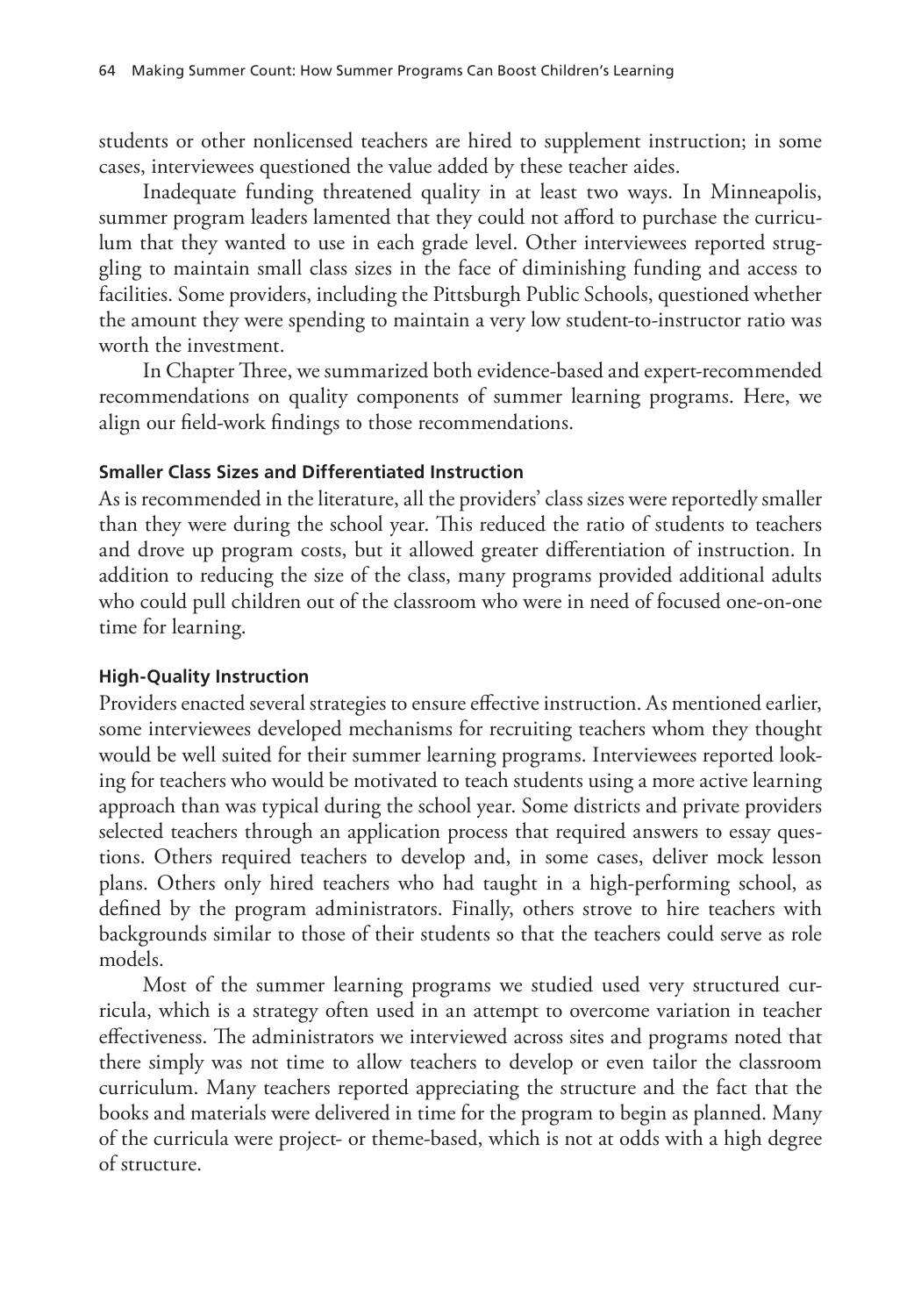All the programs provided some training to teachers, typically for two to five days and focused on curriculum. Some teachers in the programs with four or more days of training argued that they did not need this much time for training and would have preferred to have more time familiarizing themselves with the classroom, school, and coordinators and aides with whom they would be working. Both private and district providers had hired instructional coaches to model instruction and provide ongoing support for teachers.

## **Aligned School-Year and Summer Curricula**

Almost all providers tailored their programs to the state standards, at the very least and, in most cases, to the district's school-year curriculum. In Minneapolis, the district department chairs designed the summer curriculum. In Pittsburgh, a summer program leader led teachers in designing a curriculum based on benchmark assessment content areas on which the students did not perform well, such as making inferences.

## **Engaging and Rigorous Programming**

Some believed that engaging enrichment experiences were also part of a quality program, as summer learning should feel "different" from school-year instruction. Providers achieved this goal both by providing enrichment experiences (e.g., fencing, kayaking, swimming) and by designing or selecting academic curricula that differed from that offered during the school year. In Pittsburgh, for example, the curriculum included the use of several different board games and other activities.

## **Maximized Participation and Attendance**

Research clearly demonstrates that students need to attend summer learning programs to benefit from them. Most providers we interviewed stated that attendance rates generally fell into one of two extremes: Students either attended their programs regularly or, if they showed up at all, attended rarely. Unfortunately, providers noted that the lowest-performing students were the most likely to be absent.

Interviewees reported several strategies for maximizing attendance, most of which we also found in our review of the literature. Most providers reported that their main strategy for maintaining attendance was simply providing an engaging experience that the students would want to return to the following day. As noted by a representative of Classroom, Inc., "It is the program that keeps them attending." Others provided prizes on Fridays to students who had perfect attendance for the week. A few of the districtbased programs and many of the private-provider programs we studied had instituted attendance policies, under which a student who had three unexcused absences would be expelled. These attendance policies were more likely to be enforced in programs for which there were wait lists, such as the Aim High programs in San Francisco and the Summer Scholar programs in Denver. Many programs that work with CBOs reimbursed these organizations based on the average daily attendance of students, thus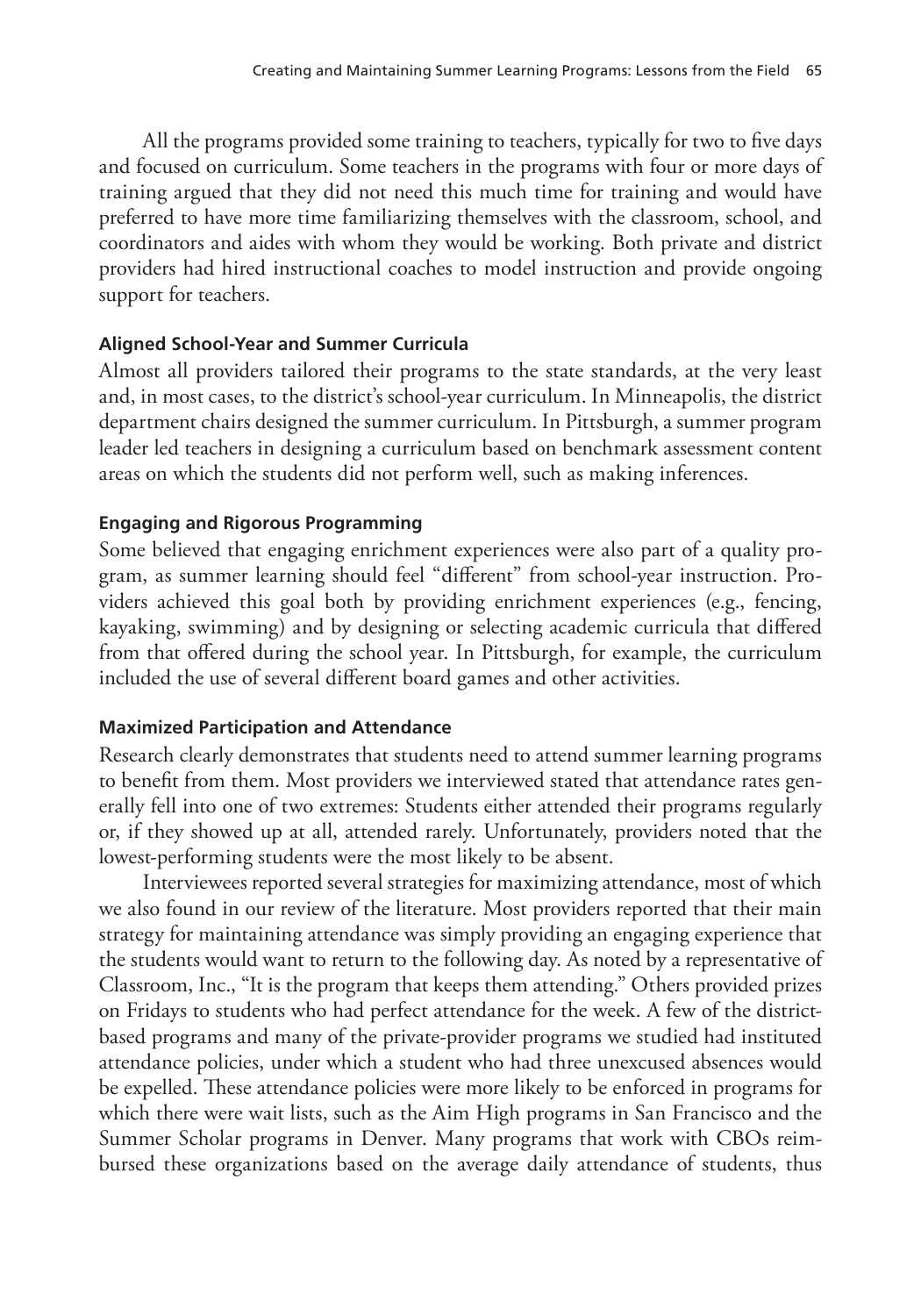incentivizing the CBOs to provide experiences that students enjoyed. Some programs actively developed mentor-mentee relationships between teachers and students in the hope that students would want to spend more time with the teachers. Finally, some of the private providers selected students strategically, offering placement to those who were from stable families, for example, or requiring student applicants to write essays as a way to demonstrate motivation to attend the program.

### **Sufficient Duration**

Dosage varied across the programs, ranging from five to six hours a day, four to five days a week, and five to six weeks in total. All the programs provided dosage levels above the 80-hour recommendation of McLaughlin and Pitcock (2009) but below Winship et al.'s (2005) recommendation of eight weeks for five days a week and nine hours a day. As discussed earlier, at least one provider wants to expand its program but is concerned about teacher burnout and facilities constraints.

#### **Involved Parents**

The literature recommends involving parents, both to ensure high attendance rates and to reinforce learning in the home. To accomplish the former goal, many providers required parents to sign attendance pledges, called home when a child was absent, or required a small enrollment fee. To accomplish the latter goal, some providers invited parents to visit the program, either to observe their children or to take their own classes, or visited parents at home to talk about their children's progress in the program.

#### **Evaluations of Effectiveness**

The literature recommends regular evaluations of summer learning programs. Many providers conducted formative evaluations of students during the summer. For example, BELL has a weekly evaluation tool that it uses to quickly assess student learning and provide feedback to teachers. The Summer Scholars program in Denver conducts pre- and post-assessments, grouping students based on their performance. Some of the private providers also evaluated teachers throughout the summer and provided feedback based on the evaluation. Some district providers noted that they were prevented by union contract from evaluating teachers during the summer. Evaluations of the impact of summer learning programs on performance during the school year, as measured by performance on benchmark examinations or state assessments, were less common. Interviewees did report that students gained skills during the summer, based on pre- and post-tests, and were more likely than comparison groups to stay in school through graduation. However, interviewees were struggling to demonstrate to district and other leaders that the spring-to-fall gains they observed led to gains on state test scores. In many cases, students may gain over the summer but not enough to achieve proficiency on state tests. In other cases, even if students' test scores do rise, district researchers are unable to attribute that gain to the summer learning program, given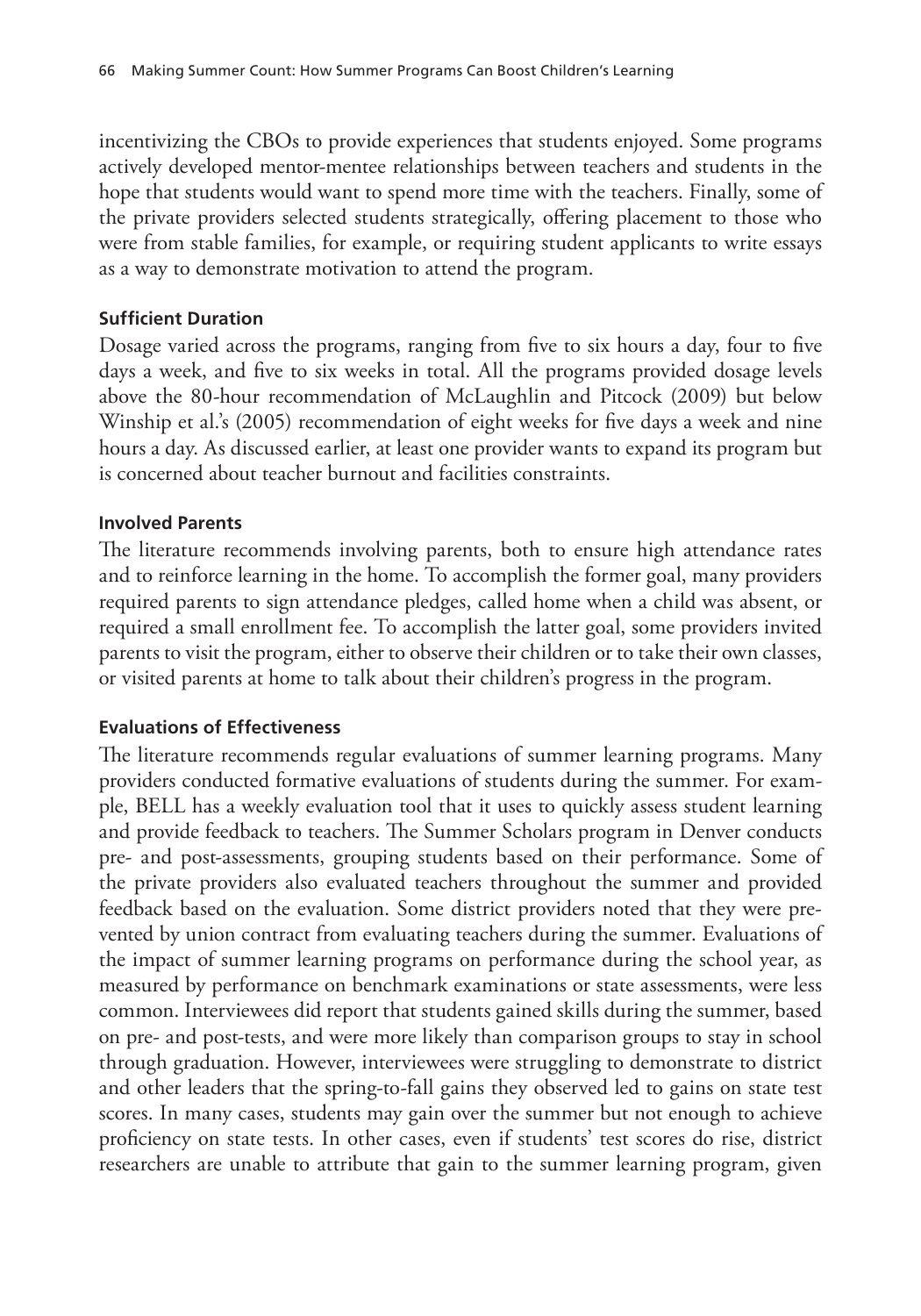everything that happens in a district between the fall and the spring, when state tests are administered.

## **Lessons on Where and How to Offer Programs**

Our fieldwork provides some evidence of advantages to offering summer learning opportunities in districts. As described earlier, four of the five sites we visited provided programming in schools in the city's school district, as did many of the providers we interviewed by phone. Working from within a district enabled them to recruit students and teachers year-round. In Pittsburgh, program leaders conducted focus groups with students and teachers to simultaneously gather their preferences related to summer programming and market their plans. These program leaders also had easy access to district test-score data used to identify students' weaknesses. In Pittsburgh, district leaders built the literacy curriculum around those specific student weaknesses (e.g., text organization, point of view, headings, inferences). The specific programming may also be easier to align to the district curriculum when the program is offered by the district. In Minneapolis, for example, district mathematics and literacy coordinators specified a summer learning curriculum that would align with and support the schoolyear curriculum. Programs offered within a district also receive some degree of subsidization, as described in Chapter Four. Not only are they often able to use facilities at a discounted cost, but interviewees reported that parents are comfortable sending their students to schools that they are familiar with and, for elementary students, that have the right-sized desks, bathrooms, and so on, as opposed to college campuses and other community locations. (Other interviewees noted, however, that holding courses on college campuses exposed students to college and allowed them to feel comfortable in that space.) Finally, interviewees operating within a district noted that they could work year-round to garner support from, and develop plans with, other district departments, such as transportation, facilities, and food services. As noted earlier, these relationships were described as important in launching new summer learning programs.

Despite some evidence supporting district-based programs, there is also evidence to support the importance of partnering with CBOs. According to interviewees in Dallas, because a CBO and district provider jointly offered the summer program there, they were able to offer full-day rather than half-day programming, drawing more students than each had independently in prior years. Interviewees in San Francisco, Pittsburgh, and Minneapolis also attributed strong CBO-provided enrichment programming to attracting students to their programs in the first place and to keeping them engaged once enrolled.

Interviewees who worked outside the district also cautioned against a strictly district-based approach. Interviewees from local foundations in Pittsburgh worried that the program might become too bureaucratic over time. Interviewees from local foun-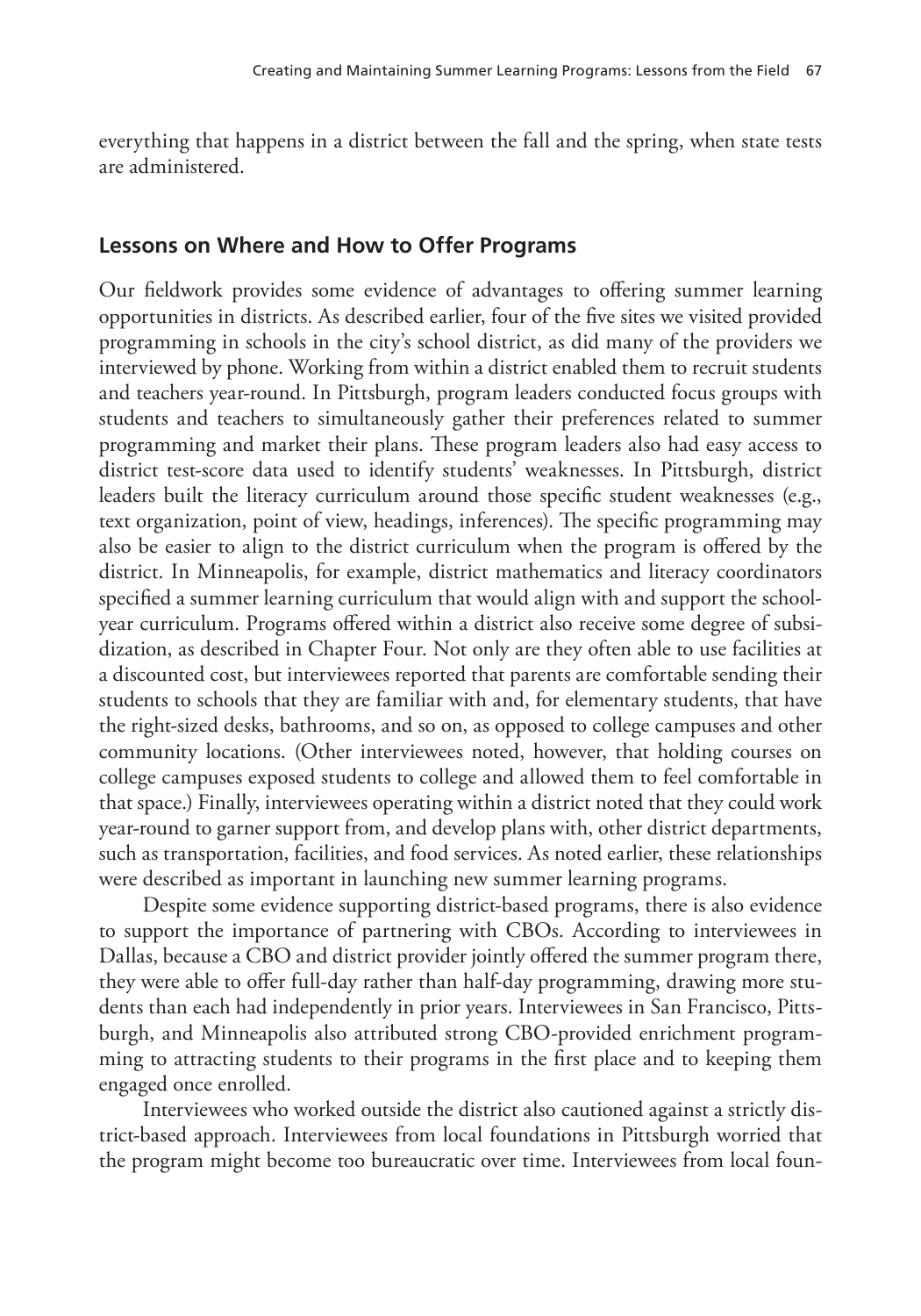dations in San Francisco considered the lack of district funding for summer school an opportunity for the community to innovate in its summer learning strategies. But these same interviewees also believed that a higher proportion of students would be served by urban districts integrating summer learning into their own internal operations.

## **Conclusions**

Providing summer learning programs that include quality program components is challenging, in terms of both developing such programs and maintaining and scaling them. Coordinating a new program for large numbers of students necessitates advance planning and dedication by motivated and qualified staff members who can execute the program vision. Maintaining these programs calls for leaders who are willing to prioritize or identify new funding for summer learning programs. For these programs to survive, districts need to value them.

Some of our interviewees questioned the value of summer programming. Some district representatives questioned the extent to which summer learning programs are worth the cost. Although the programs have clear potential to benefit students, this potential has been difficult to quantify. Most district leaders are concerned primarily with increasing the proportion of students in their districts who are scoring at the proficient level or above on state assessments. It may be unrealistic to expect dramatic state assessment score gains from participating in summer learning programs, particularly if the performance level of students is below basic when they start the program. On the other hand, it may simply be that districts do not have the methodological tools to detect such effects.

But there are district leaders who do believe in the importance and efficacy of their summer learning programs. Programs offered by districts in partnership with CBOs may attract the greatest proportion of students who could benefit from summer learning programs and may also develop a broad funding base. New funders, such as city governments and community foundations, may be attracted to these programs if they result in outcomes that appeal to them, such as keeping students safe in the summer or reducing delinquent behaviors. Districts can also reduce costs by focusing on the lowest-performing students or schools. We note, however, that the lowest-performing students may be two or three years below grade level, so dramatic results on state exams may not be apparent. However, participating in summer programs in early elementary grades may stop students from falling so far behind grade level in the first place.

Furthermore, partnering with CBOs to provide engaging enrichment activities was reported by our interviewees as central to attracting youth to the programs. Getting students to attend is obviously critical. Our interviewees agreed with the general literature that students will benefit only if they regularly attend the summer learning program. Unfortunately, none of the programs we studied was capturing all of its low-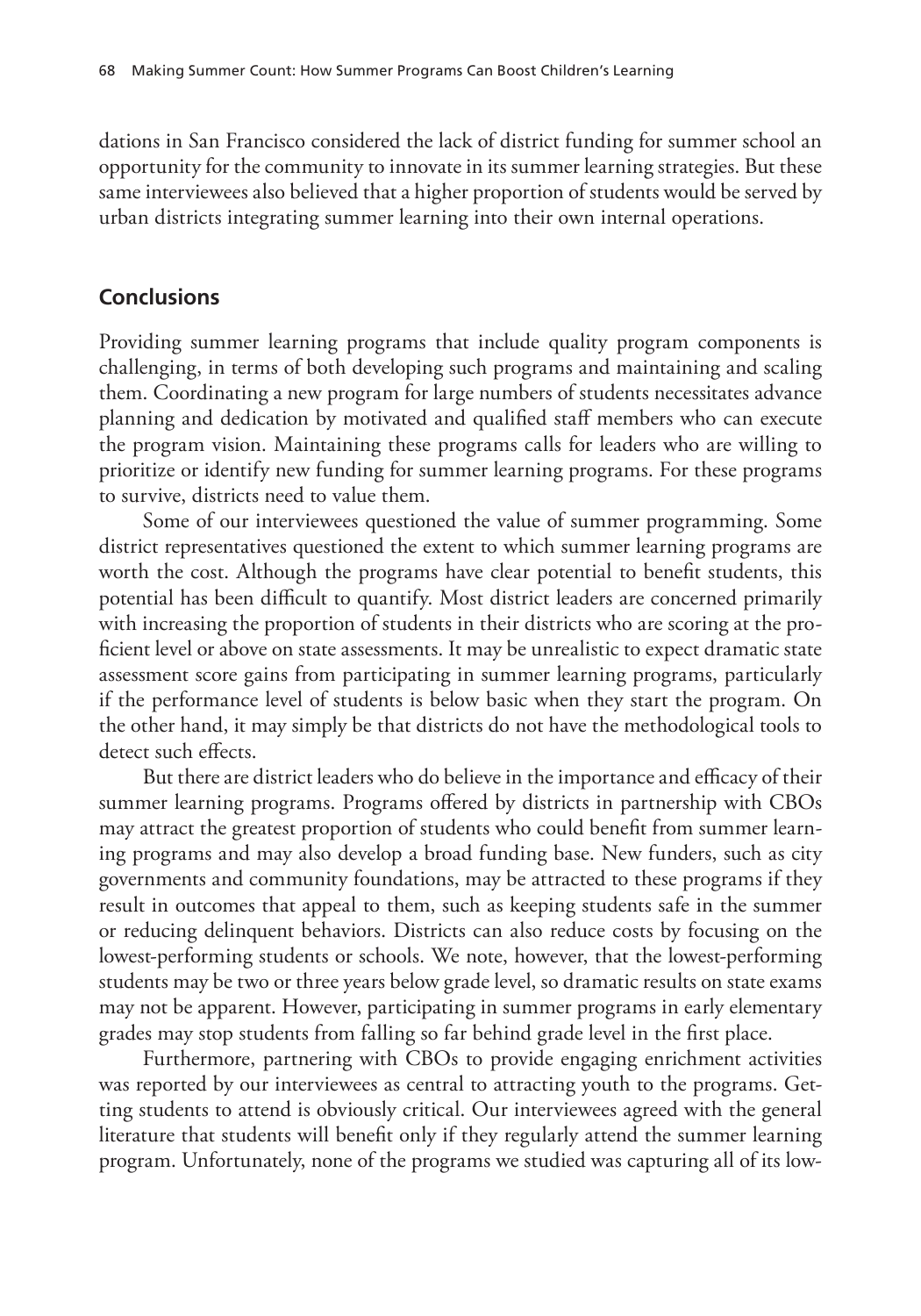performing or high-need students. Although some programs were serving half of their target populations, none was serving the majority of these students.

The biggest threat to the quality of the programs we studied was enrolling a significant proportion of students and maintaining their attendance over the course of the summer program. Other program components, such as duration, class size, teachers, training, and curriculum, appeared to align with the evidence on quality components.

Districts and others launching summer learning programs will note that providing these quality components is feasible, albeit challenging. Challenges can be overcome by leaders who can dedicate and find funding for summer learning programs and ensure that qualified staff dedicate time to early planning, early hiring, and early recruiting for these programs.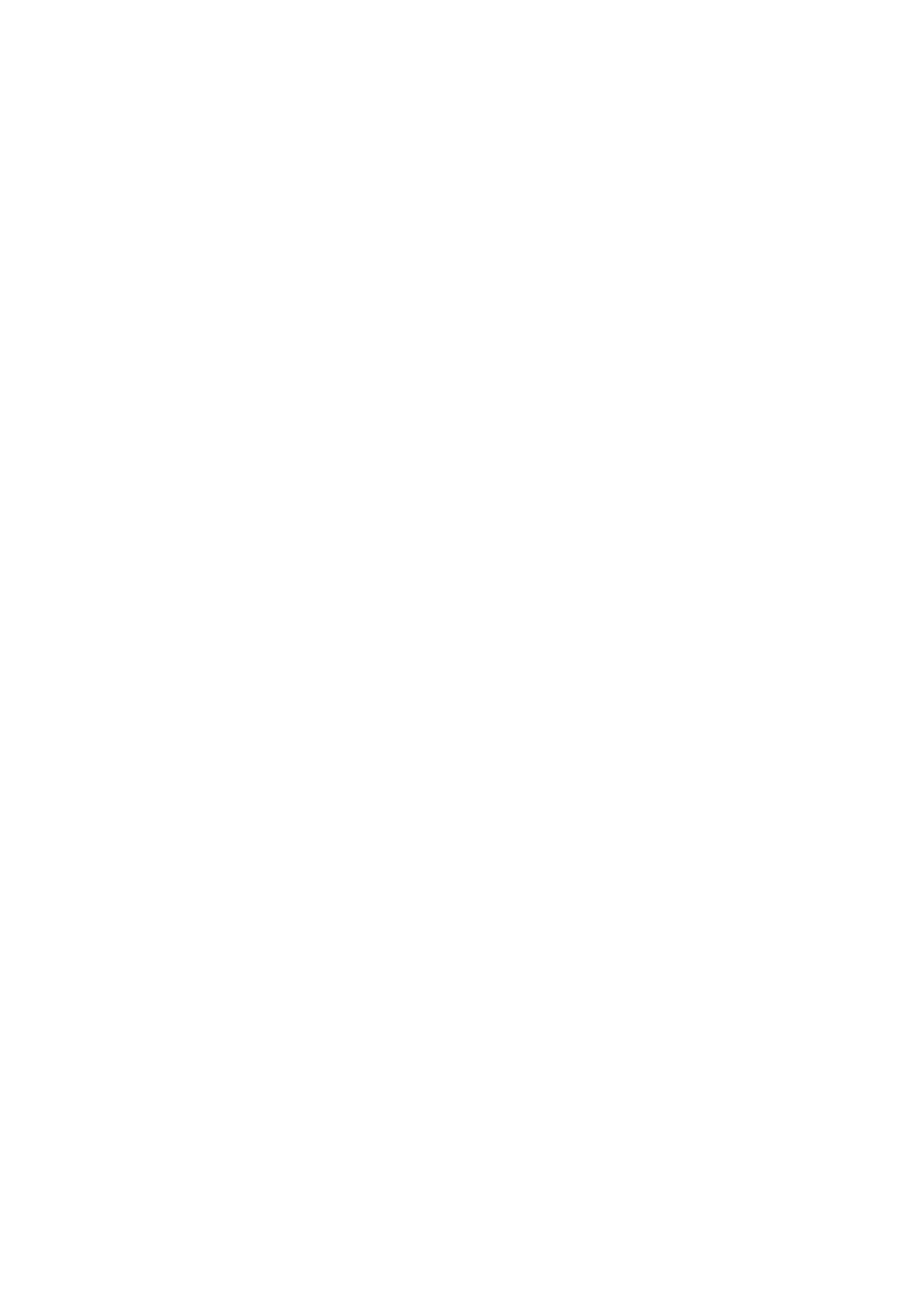Despite the evidence supporting summer learning programs and the recent attention they are receiving in the media and in policy debates, many large school districts do not offer such programs to their high-need students. Although there are many small summer learning programs in urban districts, few districts provide full-day academic and enrichment summer programs for their entire low-performing or high-need populations. Even when they do offer programs, as is the case in Minneapolis and in Albuquerque, it is difficult to attract more than half the students they are targeting.

There are several reasons that so many districts have not pursued summer programs for high-need students. The first is cost. Summer programming represents additional cost in a time of severe shortfalls in state education budgets. In fact, there are signs that summer learning programs are declining rather than growing. U.S. Secretary of Education Arne Duncan recently reported to Congress that survey estimates show that almost a third of school administrators plan to cut summer programming (Duncan, 2010). Second, our interviews pointed to several logistical challenges to developing and maintaining these programs, including developing consistent expectations and buy-in from multiple district departments and, in some cases, CBOs.

Third, there are limited data on the cost-effectiveness of summer learning programs. Given the challenges of funding and implementing a new program, district leaders need evidence that these programs can work for large numbers of lowperforming students in urban districts and that they are worth the cost compared to other investments during the school year. There are not enough studies on large-scale summer learning programs to provide evidence that urban districts' students make achievement gains commensurate with the district's investment, and very few studies have assessed student outcomes over multiple, consecutive summers.

In this monograph, we synthesized what is known about the value of summer learning programs so that policymakers can learn from the most rigorous studies in the field. These studies have shown that vacation from school results in lost knowledge and skills and that this loss is particularly high for certain students. While all students lose some ground in mathematics, low-income students lose more ground in reading while their higher-income peers may even gain. Low-achieving students from all income levels need more time on task to achieve at the same performance levels as their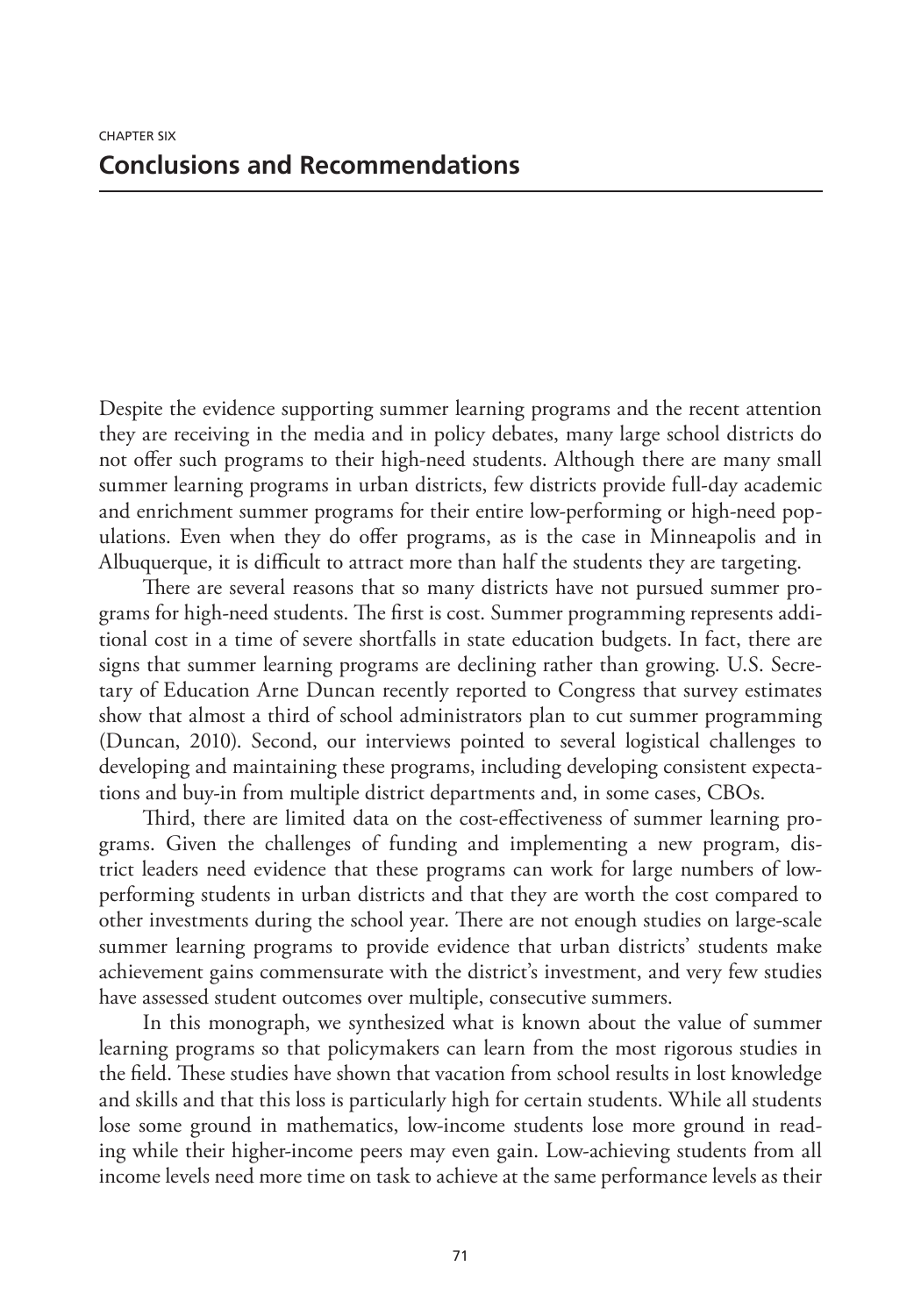peers and would benefit from summer programming. Lost ground in the summer is not made up during the school year, and this loss contributes to the achievement gap between low-income students and their more affluent peers. School-year efforts alone may be unsuccessful in closing this achievement gap.

Research also demonstrates that students can benefit in several ways from summer learning programs: They can master material that they did not learn during the previous school year, reverse summer learning loss, and even achieve learning gains. In all these ways, summer learning programs targeted to low-income students can help close the achievement gap that has been attributed, at least in part, to cumulative learning loss during the summers and that has been shown to be steeper for low-income students than for others. Longitudinal studies indicate that the effects of summer learning programs endure for at least two years after participation.

We have also summarized what studies have shown (and not shown) about the costs of summer programs, and we have added to that literature with an analysis of our own. Based on our sample, we demonstrated that summer learning programs can be less expensive than educating students during the school year, that they are less costly to districts than they are to external providers, that there are multiple funding options from public and private sources, and that districts that have a long history of sustaining these programs have cultivated relationships with CBOs, local politicians, and city agencies.

The ability to develop partnerships among school districts, government organizations, philanthropic organizations, CBOs, and families may affect the quality of the program as well. Each of these organizations has a set of resources and skills that can build sustainable summer learning programs. Districts can offer students, teachers, student data, facilities, central office management, transportation, food services, and curricular experts. CBOs can offer deep content knowledge in certain areas and can provide enrichment opportunities that go far beyond what is typically provided in schools. Nondistrict, national summer learning providers have vast experience in creating engaging summer academic programs that maximize attendance. Cities can offer funds, and they have an existing interest in keeping youth safe and engaged during the summer months. Local funders can bring additional resources to these programs. Partnerships can maximize resources and expertise to support quality and sustainment.

## **Recommendations for Districts and Providers**

Districts and communities must decide for themselves whether the potential value of these programs is worth their investment. But the existing research and our analysis suggest that summer learning programs should be seriously considered within the context of student needs and available resources. We offer a set of recommendations for districts and other providers that want to invest in summer learning programs. Spe-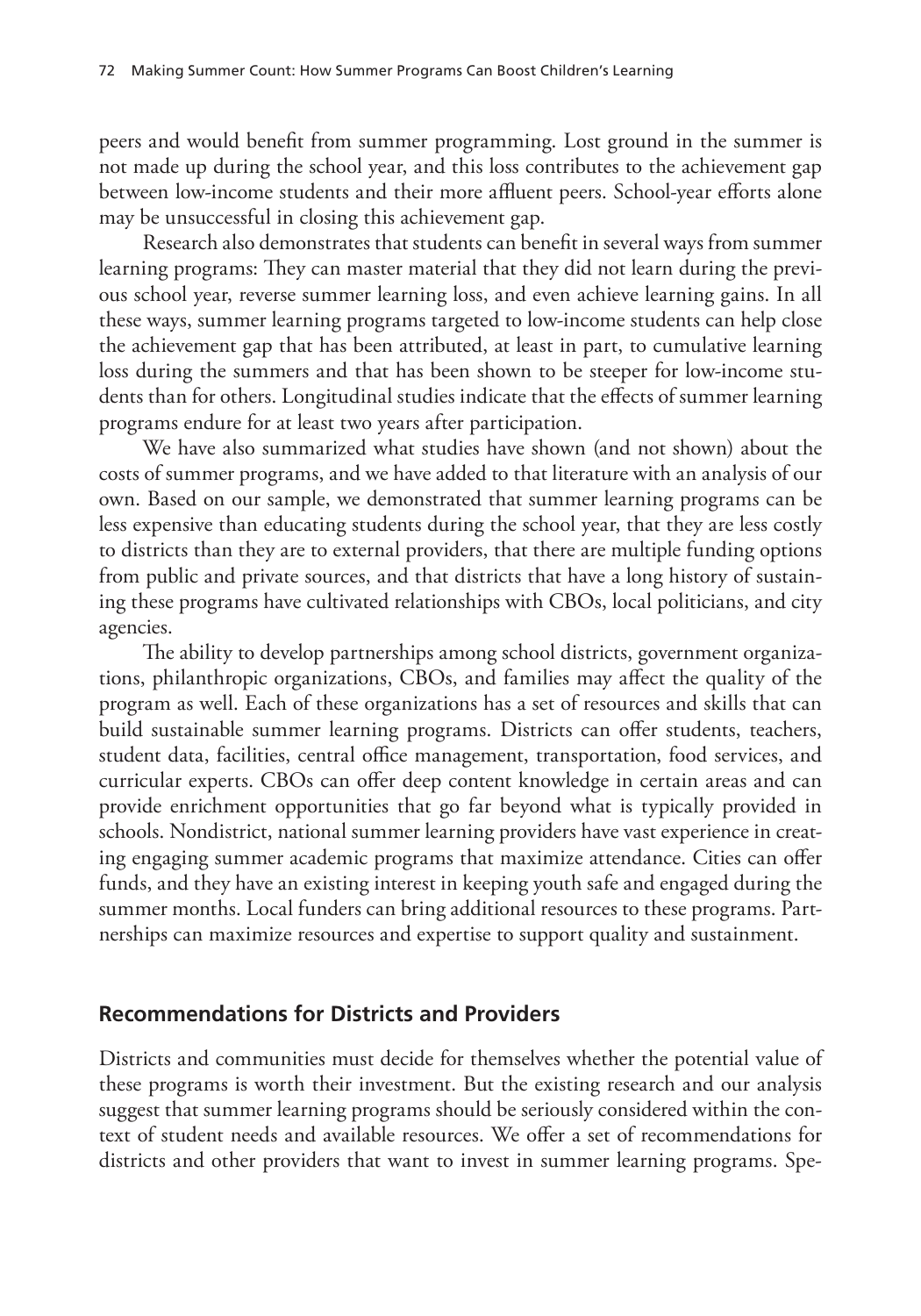cifically, we recommend that districts and providers invest in staffing and planning for summer learning programs, actively incorporate practices that will help ensure the success of programs, and maximize the benefits of partnerships and a variety of funding sources.

## **Invest in Highly Qualified Staff and Early Planning**

Developing high-quality summer learning programs can be challenging. We found that providers that succeeded in developing a well-structured program that attracted students to enroll and attend had high-quality, dedicated staff with time devoted to planning and programming. Planning began early in the school year. Early planning allowed programs to conduct early hiring (thereby maximizing their teacher recruiting pool) and early recruiting (thereby maximizing student enrollment).

## **Embed Promising Practices into Summer Learning Programs**

Research shows that a number of practices are associated with improved student outcomes, such as smaller class sizes, involving parents, providing individualized instruction, and maximizing students' attendance. Other best practices include providing structures that support high-quality instruction, aligning the school year and summer curricula, including content beyond remediation, and tracking effectiveness. Providers also need to adopt strategies for attracting students to these programs to ensure value for their investment, such as print and radio advertising; advertising at community meetings, summer learning fairs, and even grocery stores; targeted recruiting of students living in housing projects, including door-to-door recruiting and phone calls to parents; student and teacher focus groups; and CBO recruiting among students in their after-school programs.

## **Consider Partnerships When Developing Summer Learning Programs**

Partnerships may enable the creation and sustainment of high-quality voluntary summer learning programs. We found benefits from partnerships between school districts and CBOs that included lower costs, a wider variety of programming options, and more varied funding sources. However, a number of other partnerships may be beneficial, as several types of organizations have an interest in promoting summer learning experiences for youth—districts, CBOs, private summer learning providers, cities, and local funders. Each of these organizations has a set of resources and skills that can help build sustainable summer learning programs. We encourage leaders to consider all local resources and build appropriate partnerships when developing these programs.

## **Think Creatively About Funding**

There are several pots of funding from which districts can draw to support summer learning programs. Researchers have documented, for example, more than 100 pro-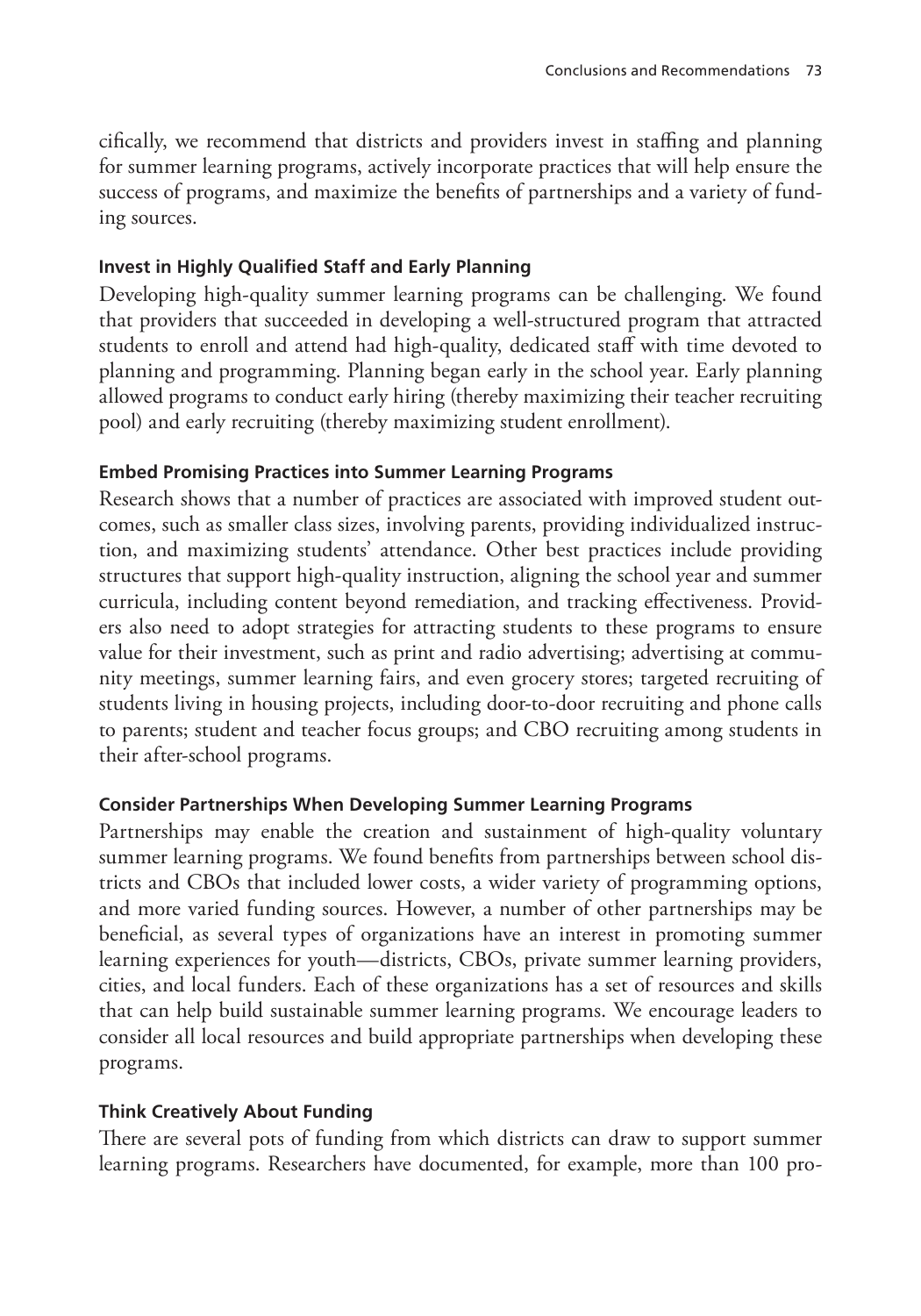grams that can support summer learning. The National Summer Learning Association provides guidelines for funding summer learning programs on its website. Providers should also consider local funders, such as city governments and community foundations, which may be attracted to these programs if they result in outcomes that appeal to them, such as keeping students safe in the summer or reducing delinquent behaviors. This monograph provides other funding ideas, such as hiring AmeriCorps students and hiring teachers who need administrative hours to serve as summer site coordinators. Partnering with local CBOs can also result in economies of scale, as noted earlier.

## **Recommendations for Policymakers and Funders**

Finally, we offer recommendations for policymakers and funders who are interested in supporting summer learning programs: Extend the research base on the efficacy of summer learning programs and support stable funding for new and existing programs.

#### **Extend the Research Base**

Although research has established the efficacy of summer learning programs, it has not tested several aspects of such programs when offered to large numbers of lowperforming students in urban settings. Rigorous, longitudinal research on large programs would provide valuable information to policymakers and practitioners. In particular, we make the following recommendations:

- Conduct randomized controlled trials of programs designed to maximize attendance that compare treated to nontreated students over multiple years.
- Conduct studies that include multiple outcomes beyond academic performance: secondary academic outcomes, such as school attendance and graduation rates, and nonacademic outcomes, such as reductions in juvenile delinquency, improved nutrition, and increases in exercise. Including a range of outcomes will help motivate other stakeholders, such as city governments, to support or fund summer learning programs.
- Conduct studies that examine whether programs can be constructed to attract high-levels of participation in multiple, consecutive years of programming. If so, the studies should evaluate the effects of consecutive years of participation on a range of student outcomes.
- Conduct studies of the cost-effectiveness of summer learning programs to help district leaders and other policymakers consider how best to invest in improving education.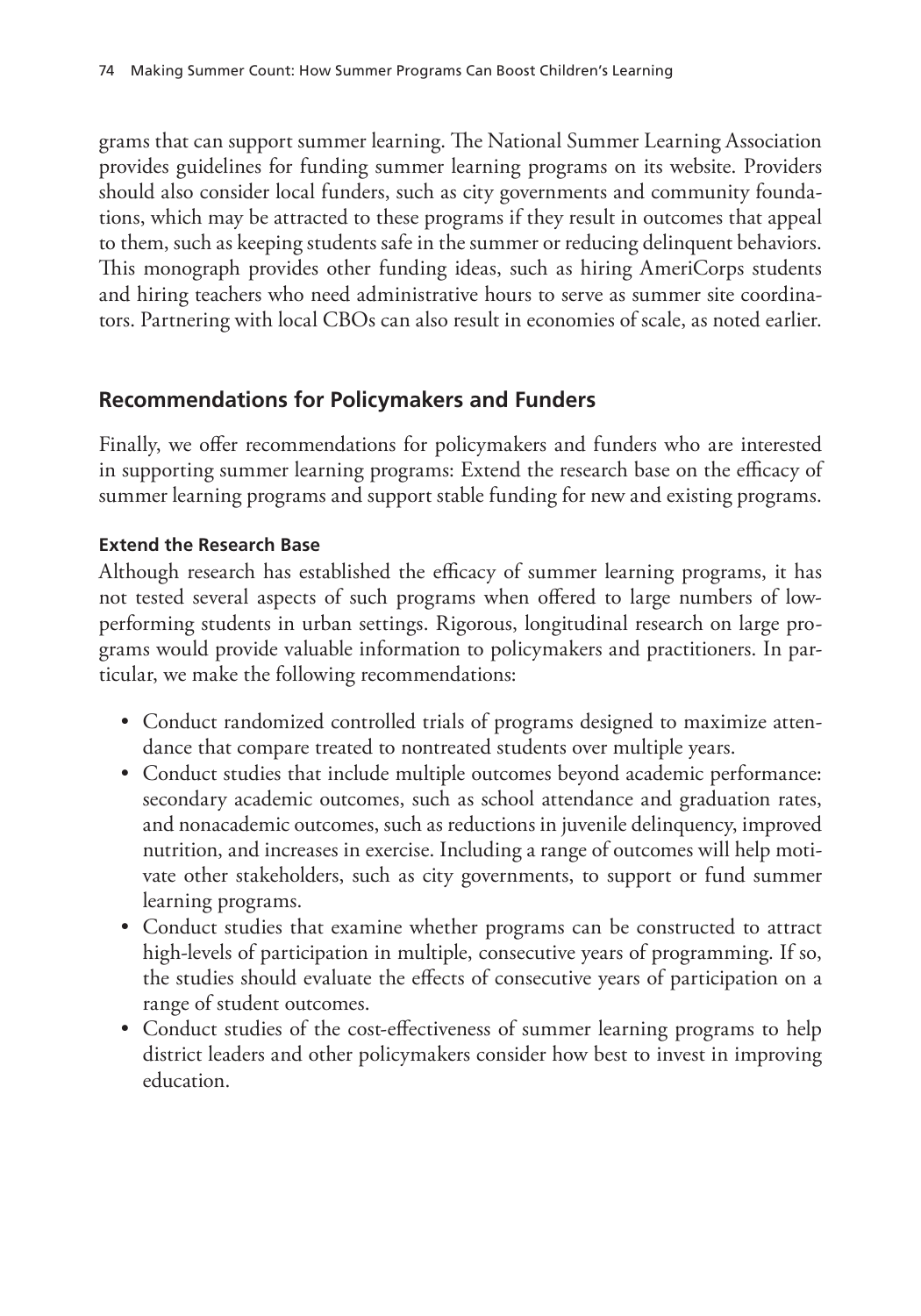## **Support Consistent Funding Sources for Summer Learning Programs**

A key obstacle to providing summer learning programs is a lack of stable funding. Policymakers at the federal, state, and local levels can work to provide funding for summer programming by specifying that existing funding targeted to high-need youth can be used for summer programming, by establishing new funding for programs, and by fundraising for summer programming. The school district officials whom we spoke with who run summer learning programs independently confirmed the importance of support from the superintendent, local politicians, and local foundations.

## **Provide Clear Guidance Regarding the Use of Scarce Funds**

District leaders described the difficulty of braiding multiple funding sources together, given the restrictions and requirements associated with each source of funds. State policymakers could support district efforts by providing clear guidance on how federal and state funds can be combined to support summer programs.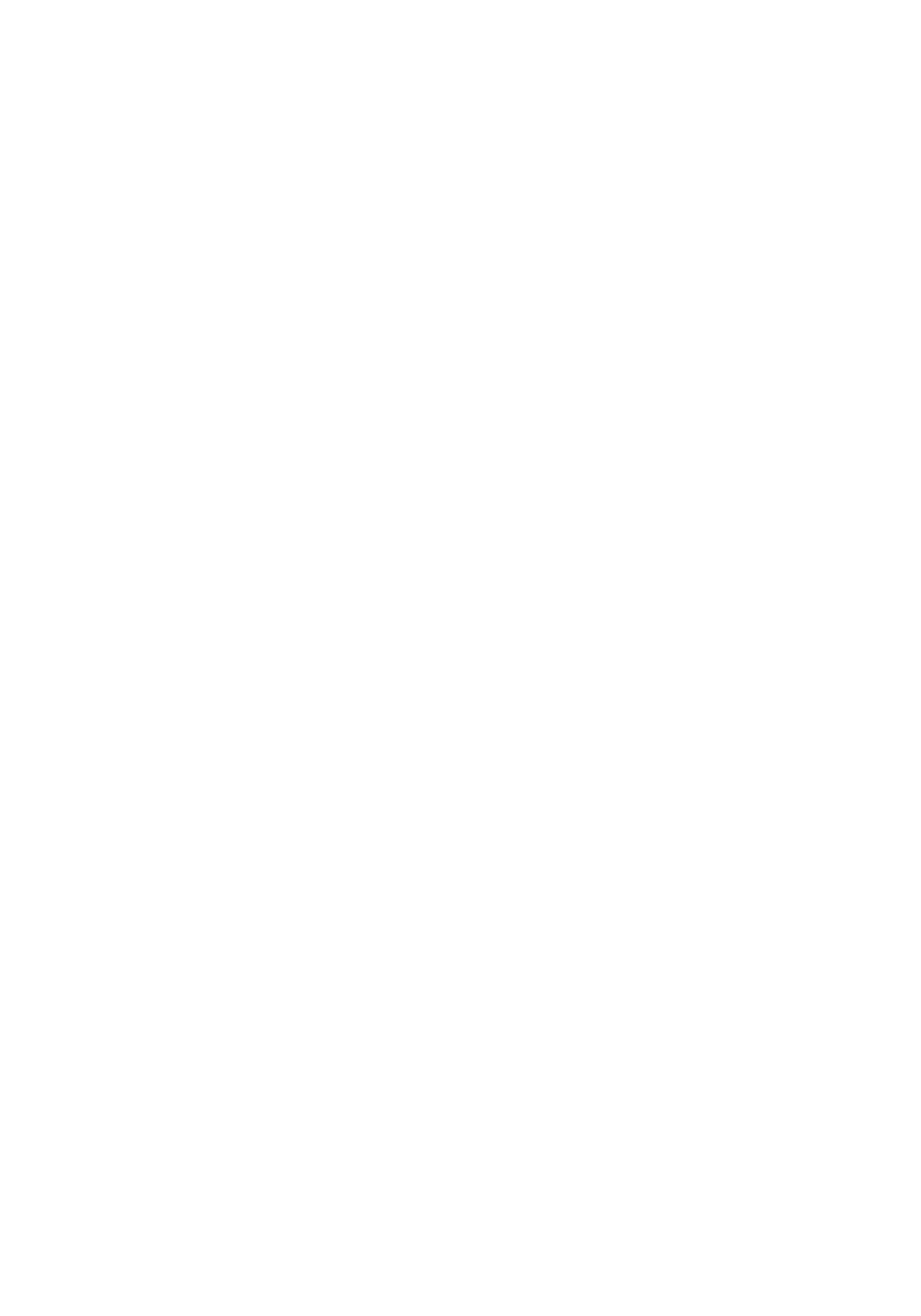## **Approach to Cost Estimates for Summer Learning Programs**

#### **Data Collection and Cost Categories**

A total of seven programs shared data with us. We conducted semistructured phone interviews with each provider, seeking cost detail for the most recent fiscal year for 22 categories of costs. When probing for costs, we first provided examples for each category, since the terminology is not uniform across programs.1 Specifically, we requested cost detail about major cost ingredients, such as instructional staff, administrative staff, benefits, staff development, classroom materials, food, transportation, facilities, insurance, and contracted services. Within these categories, we solicited information about direct expenditures and in-kind contributions. We also sought information about each program's number, qualifications, and hours of volunteers. "Hidden costs," such as volunteerism and subsidized space, which are not direct monetary expenditures, nevertheless contribute to the overall economic cost of a program and would be costs that another provider would incur were it to replicate the given summer program. However, no provider we interviewed tracked information about the number, qualifications, *and* hours of volunteers, so we uniformly excluded this cost category. With one exception, each provider indicated minimal or no use of volunteers. Nevertheless, the exclusion of this in-kind cost category from the estimates is a limitation of the analysis.

A number of the summer learning programs did not possess data for certain cost categories. For example, Provider A (an externally led program) relies on its host school districts to cover the costs of meals for Provider A's participants, and, as such, it does not track those costs as part of its program. To account for the differences in each program's data collection, we reported in our discussion of costs several estimates on a per-slot, per-hour basis that successively include one additional feature (see Figure 4.2 in Chapter Four). We showed those estimates only for programs with features common to each; for example, estimates that include transportation are shown only for those

<sup>1</sup> For example, when soliciting total expenditures on central office staff, we asked for the combined total expenditures on salaries and benefits for all staff, excluding consultants and subcontractors (data on which were collected in a separate category). For providers that operated both summer school and after-school programming, we asked the providers to apportion the full year of salaries and benefits for the time devoted to summer school planning or administration.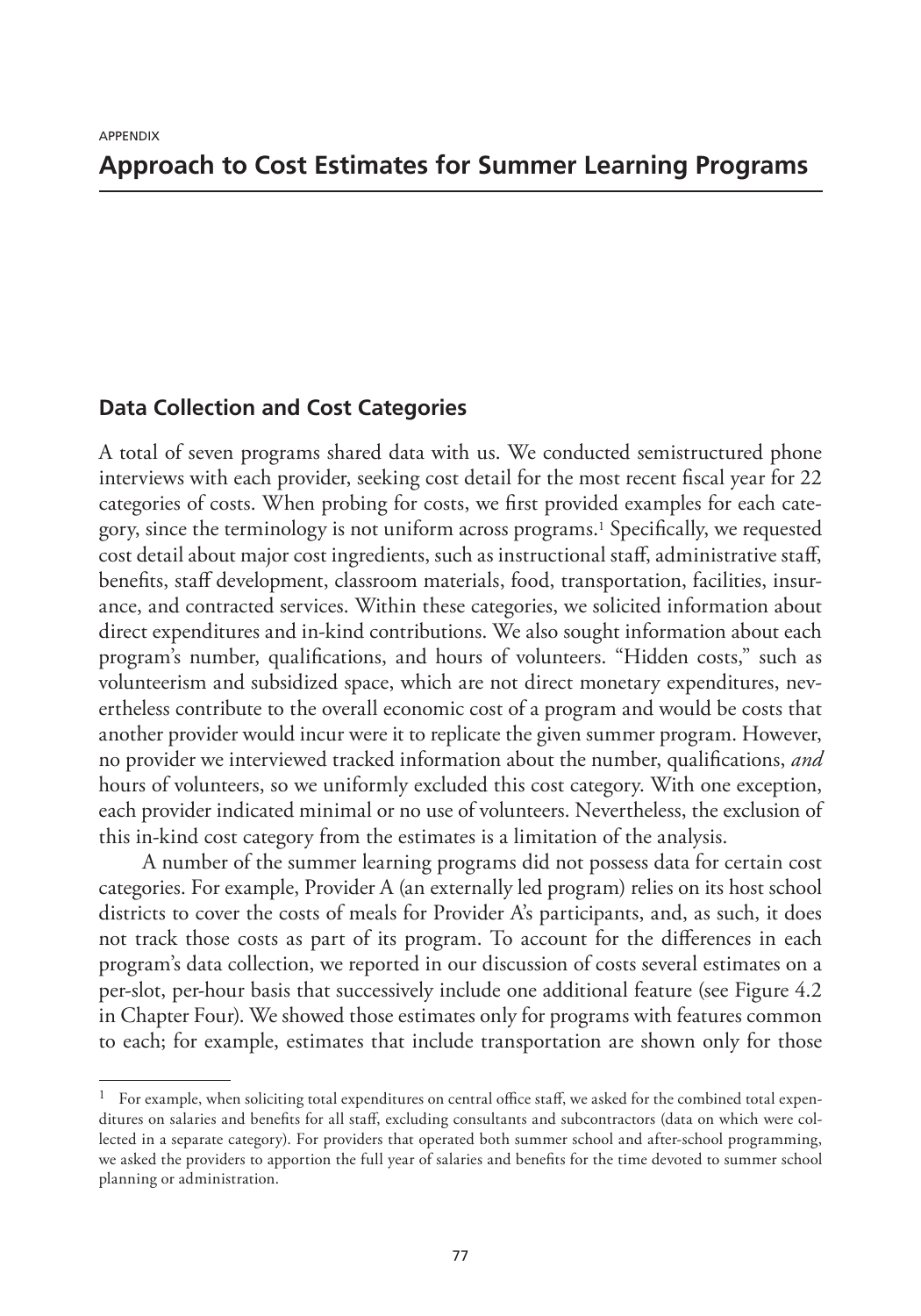programs that offered that service and where data were available about that cost. By iteratively adding in the cost of single program elements to the successive per-slot estimates, we could also identify which features accounted for the greatest proportion of the variation in costs across the providers.

Funds for services such as instruction, transportation, facilities, and nutrition are often difficult for summer program administrators to capture when they are tracked in entirely different budgets within a district. It is also difficult to track the actual expenditures for a particular program in individual schools. Many districts, for example, conduct staff-based budgeting by determining the number of teachers allocated to a given school based on the number of enrolled students (e.g., one FTE teacher for every 25 students) (Roza, 2010). After drawing up the total number of teachers in a school, a district budget office then multiplies the total number of FTE teachers by the average lead teacher salary in the district to come up with the total cost for lead teachers in a given school. This process may under- or overrepresent the actual expenditures on lead teachers in a given school if it employs teachers who are systematically more expensive than the districtwide average (as schools with the most experienced and most degreed teachers do) or less expensive than the districtwide average (i.e., as schools that hire the least-experienced or least-degreed teachers do).

To develop comprehensive estimates of costs for district-led programs in each of the three districts sampled, we sought to obtain data from each respective department with responsibility for instruction, meals, transit, and facilities. Nevertheless, these departments often provided prorated estimates derived from dividing aggregate expenditures by average daily attendance in a program. As such, they were the best estimates available of the true expenditures that the district made to provide the summer program. Absent better information, it is difficult to discern whether differences between district-led and externally led programs reflect true differences in practice (e.g., economies of scale or efficiencies) or whether they are an artifact of different accounting practices.

## **Adjustment to National Average Prices**

To adjust for regional differences in prices, all figures in this report are adjusted to national average prices in the United States according to the Comparable Wage Index (CWI), available from the National Center for Education Statistics (Taylor, Glander, and Fowler, 2007). The CWI measures the systematic, regional variations in the salaries of college graduates who are not educators. We used the CWI to adjust districtlevel (or state-level) finance data to make better comparisons across summer learning program expenditures. Since the CWI is a labor cost index, it is not designed to adjust for regional differences in the cost of materials or other nonlabor costs associated with summer learning programs. However, since labor-related costs account for the majority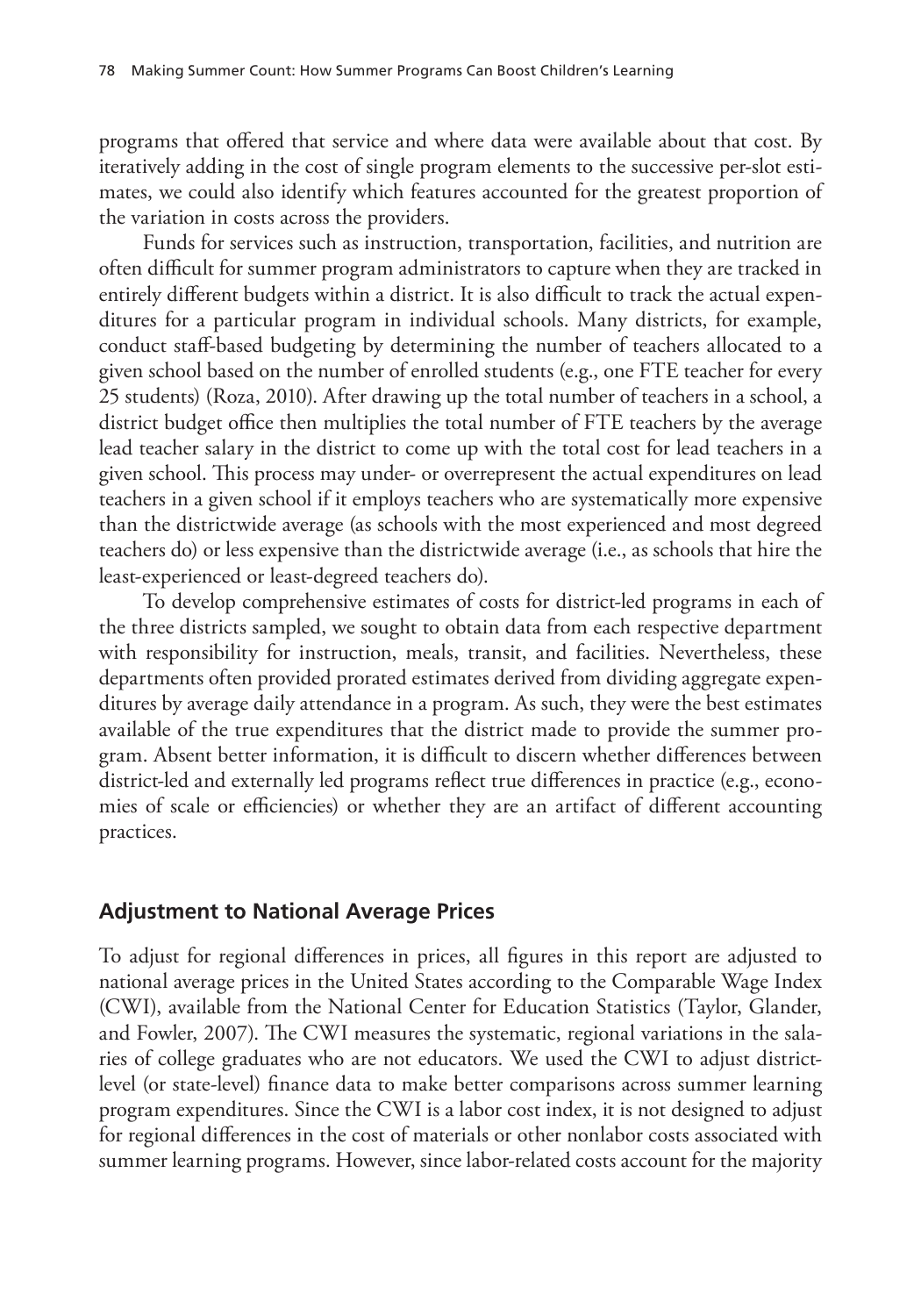of overall educational costs, we used a labor-based index instead of an index based on a "market basket" approach (one that assesses regional differences in costs for a given set of goods).

To account for inflation, we adjusted nominal dollars into 2009 or 2010 real dollars using the Consumer Price Index (CPI), which is the most common way to measure inflation (Fowler and Monk, 2001). If inflation in the education section differs from the rate of inflation found in other sectors, the CPI becomes a less precise tool for adjustment to education prices. However, each inflation index has limitations. For simplicity and for comparability with other reports in which CPI was used, we employed it here.

## **Per-Slot Estimates**

Cost per *enrollee* is the total cost of the program divided by its total enrollment (Grossman et al., 2009). Total enrollment is usually higher than the attendance on a typical day—especially for summer learning programs in which attendance rates can be quite low. Cost per *slot* is the total cost of the program divided by average daily attendance, i.e., the typical number of students present on any given day. Especially in the case of summer school, expressing costs by slot better represents the true costs of a program per individual, since it divides the cost of services by the typical number of recipients who consumed them. Put another way, the cost per slot represents the cost of adding one more student who attends for the entire duration of the program. We believe that this is the fairest way to compare the costs of programs, since it takes into account the variation in student attendance across programs. We also believe that it is the most reasonable way to present a range of summer learning program costs, because it takes into account elevated rates of absenteeism that summer learning programs often encounter relative to compulsory schooling during the academic year. However, since many school districts budget for summer programs based on projected total enrollments rather than total slots, we also report the costs per enrollee in this appendix.

## **Estimating the Cost Effect of the Student-to-Instructor Ratio**

The student-to-instructor ratio was the program element most highly correlated with cost, followed by differences in minimum teacher qualifications. Although the public school districts hired certified teachers for at least the morning (academic) portion of the summer program, they typically hired fewer instructors per student than the other programs. Thus, the extra cost associated with hiring certified teachers was offset by the savings realized from the increased student-to-instructor ratio. For example, Providers D and E placed a certified teacher as a lead instructor in each classroom but did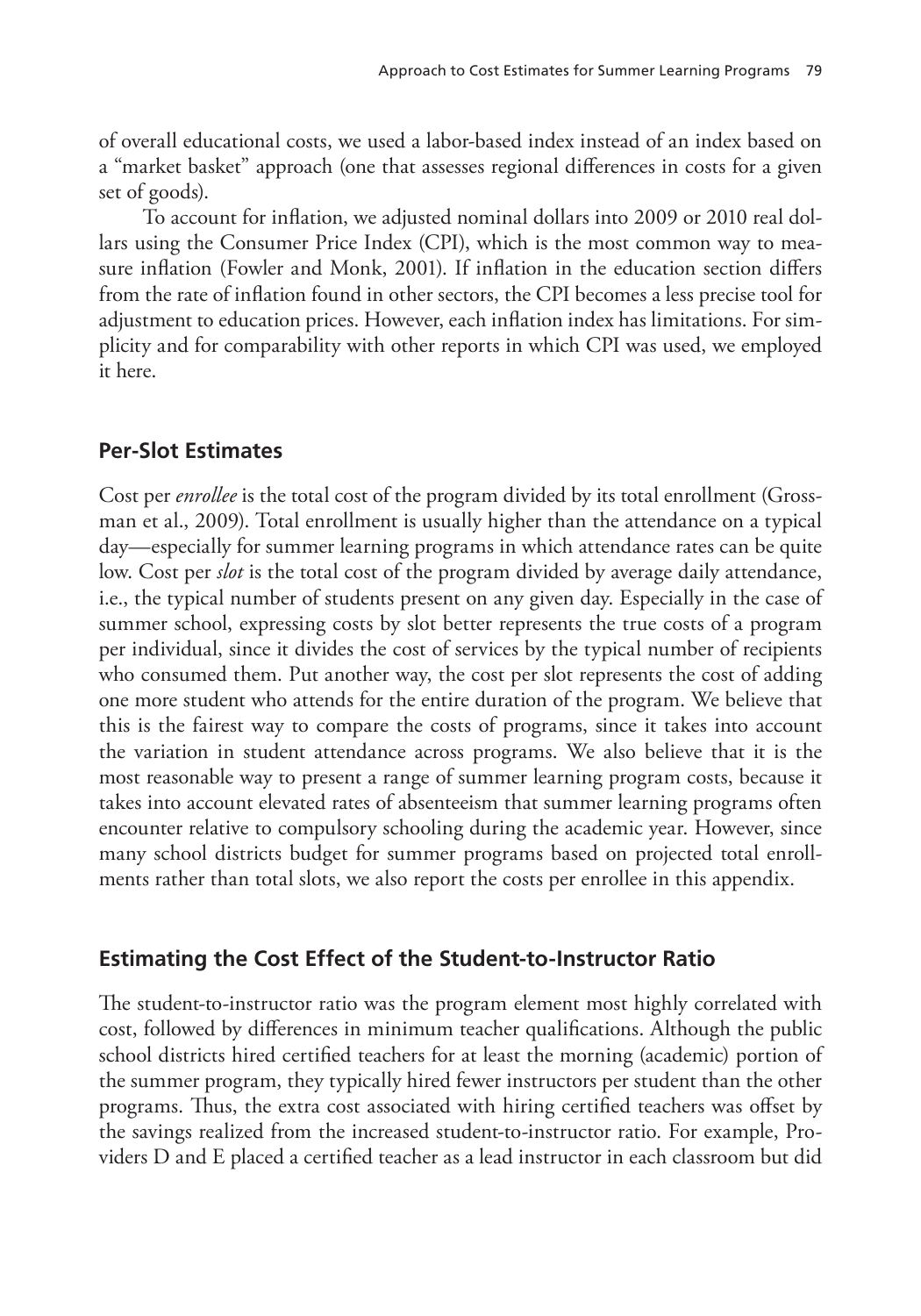not pair them with aides in every case. Almost all the other programs, by contrast, blended their instructional staff by pairing certified or lead/mentor teachers (usually a year-round teacher in either a public or private school) with assistant teachers enrolled in either high school or college.

Provider's staffing structures and ratios varied considerably. Provider D paid approximately \$25 per classroom teacher per hour (depending on the grade level, one teacher for every 17 to one for every 29 students) in addition to placing one English for speakers of other languages and one special education teacher per site. It also contracted with the county's recreation department and an arts and humanities organization for the afternoon programming offered at a subset of its Title I elementary schools (at a lower staff cost). Provider F, on the other hand, paid summer stipends equal to a rate of \$25 or \$36 per hour per certified classroom teacher per summer (one for every 20 students) and then, for electives, hired high school or college students as camp counselors for \$15 per hour per summer (one for every eight students) and afternoon facilitators at \$23 per hour (about one for every 33 students). The camp counselors worked all day and thus worked with the certified teachers in the morning and were under the supervision of facilitators in the afternoon. Depending on the region and the individual's experience level, Provider A hired classroom teachers (one for every ten students) at rates ranging from \$25 to \$42 per hour and then hired assistant teachers (one for every students) at \$10–\$16 per hour, along with one lead teacher per site at a rate of \$2–\$4 more per hour than regular classroom teachers. Provider B, meanwhile, placed one teacher and one assistant teacher in each classroom. Provider C hired two to four mentor teachers per site from top-tier schools in the community (public or private), and these mentor teachers floated across classrooms that were led by high school or college students at a ratio of one to every four students. In addition to the director and assistant director positions, Provider C hired a dean of faculty and a dean of students at each site to help oversee the program.

#### **Calculating the Difference Between Summer and School-Year Costs**

We found that summer programming offered by a district tends to be less expensive on a weekly per-pupil basis than education costs during the academic year. To draw this comparison, we converted the total per-summer, per-slot expenditures shown in Figure 4.1 in Chapter Four into a weekly per-slot cost for the three school district–led programs (Providers D, E, and F) and included imputed values for food, transportation, and facilities, since these are fully captured costs in districts' academic-year budgets, which is our point of comparison. We then collected data on total calendar year expenditures from 2009 for these same districts, subtracting their expenditures on the summer program in question. We divided these adjusted total district-level expenditures by the number of operational school weeks in the year (including holidays and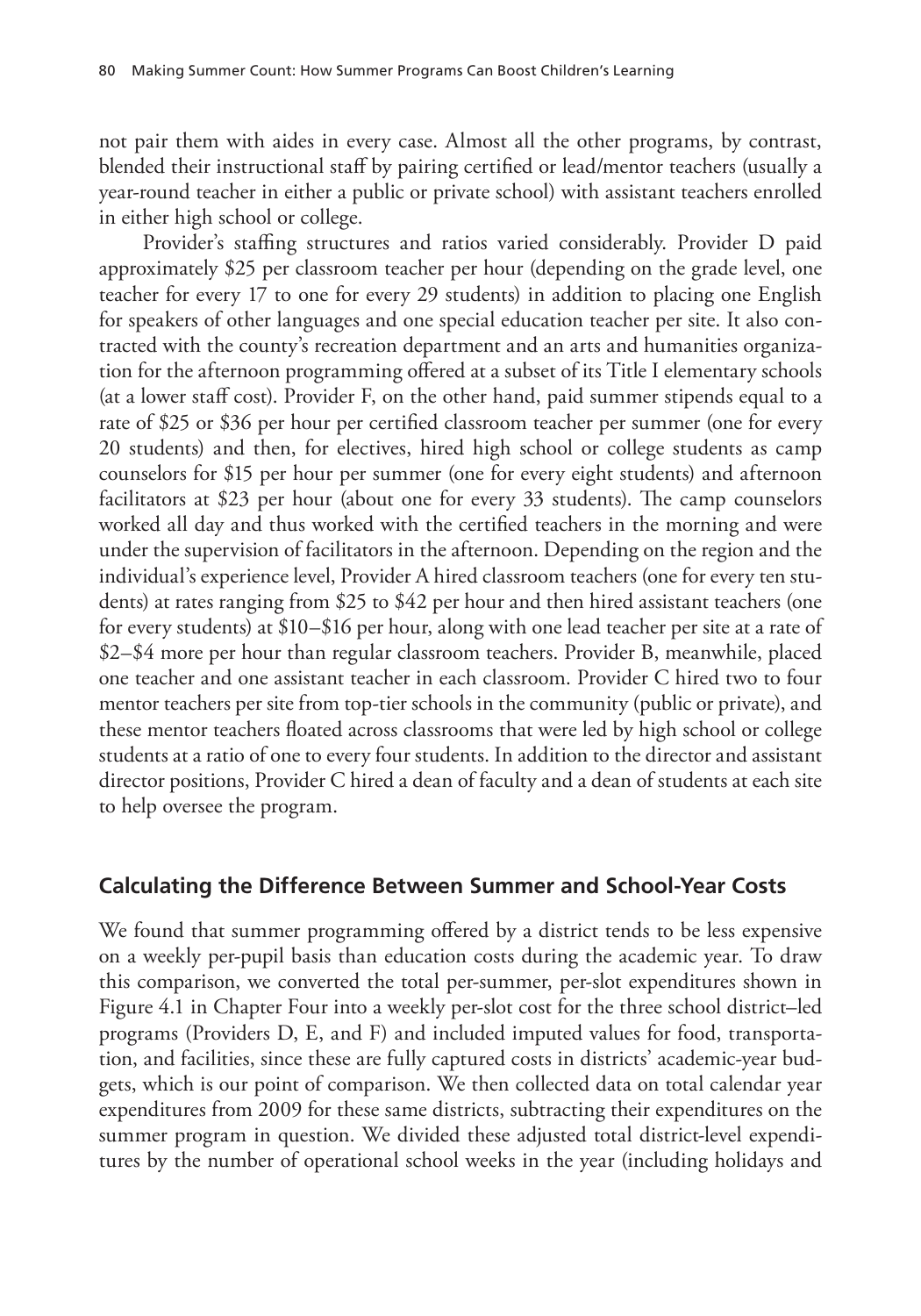professional development days) and the total number of enrollees multiplied by the average attendance rate in the district to develop a per-slot, per-week school-year cost.

#### **Detailed Cost Estimates**

Although we attempted to collect the complete set of expenditures associated with each program, many summer learning programs did not have data on certain costs. To account for the differences in the programs' data collection, we show only successive estimates in the following tables on a per-slot, per-hour basis for programs with features common to each. We also impute costs for three commonly missing or partially subsidized activities—transportation, food, and facilities—that we then uniformly apply to each program to derive total estimates, as shown in Figure 4.1 in Chapter Four.

Table A.1 shows a cost breakdown for all our categories of core expenses for all providers on a per-slot basis. Although we collected cost data from six classroom-based providers, they in fact operate eight distinct programs. Provider C is a national program with affiliates that either are hosted by private schools or are themselves nonprofit organizations. The nonhosted affiliates that are nonprofit organizations bear a greater proportion of the total economic cost of the program than the affiliates hosted at private schools, which subsidize the costs of administration, facilities, and food. To isolate the unsubsidized costs of the program, we separately report average costs for hosted sites (i.e., affiliates operated by and at private school campuses) and the average costs for nonhosted sites where nonprofit organizations run the summer program. We broke Provider D into two parts in Table 4.2 in Chapter Four to reflect the distinct programmatic differences between its morning academic program (funded by one source) and its afternoon program, which serves only a portion of the morning students (and is funded by another source).

Table A.2 shows totals for additional costs, such as meals and transportation per slot per summer and per slot per hour. Table A.3 shows these cost categories on a perenrollee rather than per-slot basis.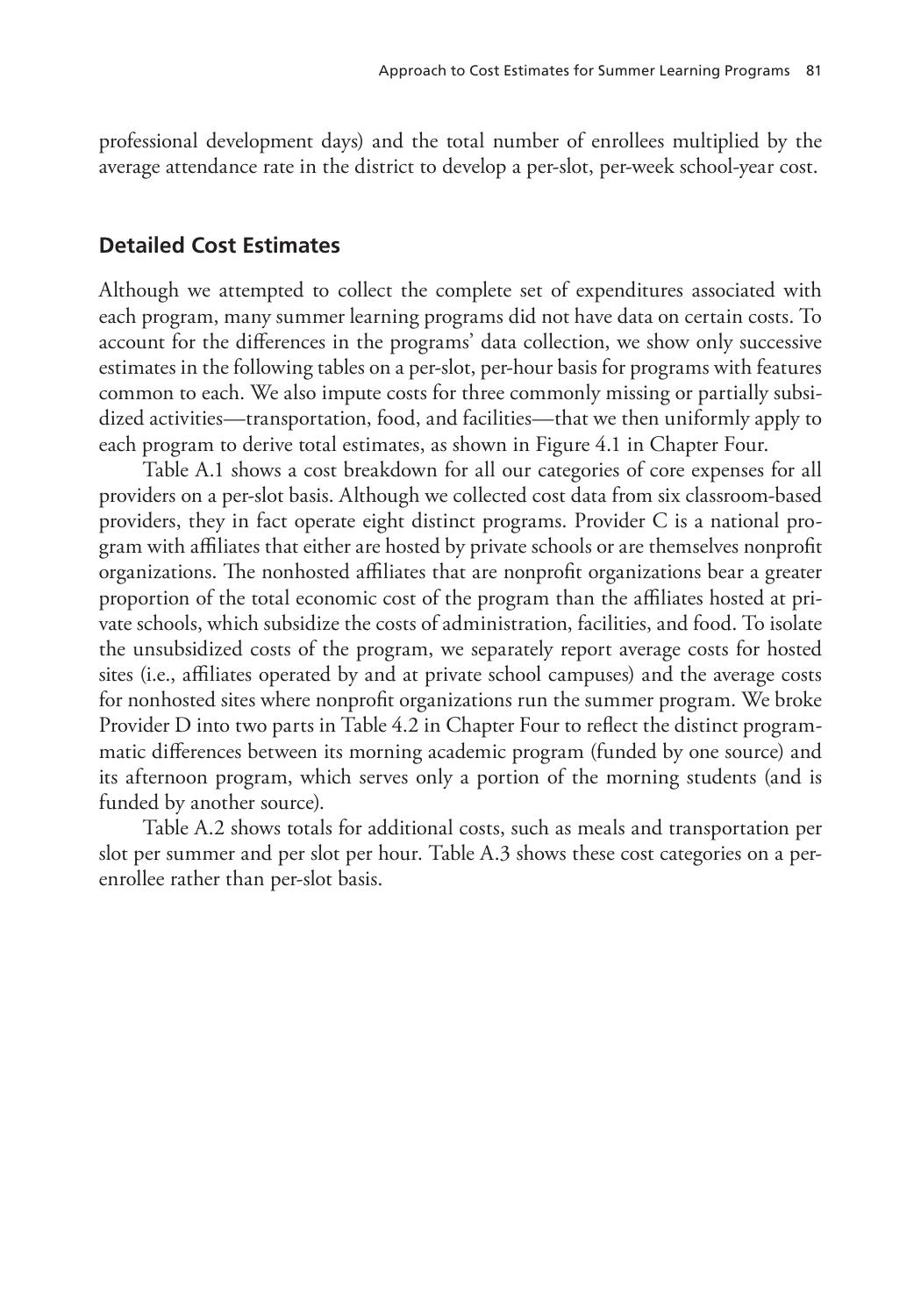|        | ద్ద                       |
|--------|---------------------------|
|        | nmer l<br>ber-1           |
|        |                           |
|        |                           |
|        |                           |
| غ<br>م | t Categories on a per-Slo |
|        |                           |

| Cost Categories on a per-Slot,<br>Table A.1      |                | per-Summer Basis |                              |                                    |                                     |                                         |                |               |                       |
|--------------------------------------------------|----------------|------------------|------------------------------|------------------------------------|-------------------------------------|-----------------------------------------|----------------|---------------|-----------------------|
|                                                  |                |                  | Externally Led Programs      |                                    |                                     | District-Led Programs                   |                |               | Books-Only<br>Program |
| Category                                         | Provider A     | Provider B       | (hosted sites)<br>Provider C | (nonhosted<br>Provider C<br>sites) | Provider D<br>(academic<br>portion) | (recreational<br>Provider D<br>portion) | Provider E     | Provider F    | י<br>Provider         |
| Central (national/district) office expenses (\$) |                |                  |                              |                                    |                                     |                                         |                |               |                       |
| Salaries + benefits                              | 466            | 262              | ***                          | ***                                | 23                                  | 39                                      | 58             | 262           | 126                   |
| Contracted services                              | 꼬              | 45               | ***                          | ***                                | 0                                   | 0                                       | $\Delta$       | $\circ$       | 32                    |
| Facilities                                       | 103            | $\overline{z}$   | ***                          | ***                                |                                     |                                         |                |               |                       |
| Travel to oversee sites                          | 4              | 26               | ***                          | ***                                | $\frac{4}{2}$                       | $\stackrel{\triangle}{\geq}$            | $\frac{4}{2}$  | $\frac{4}{2}$ | 4                     |
| Grants to affiliates                             | ⋖<br>z         | 132              | ≸                            | $\frac{4}{2}$                      | $\frac{4}{2}$                       | $\frac{4}{2}$                           | $\frac{4}{2}$  | $\frac{4}{2}$ | $\frac{4}{2}$         |
| Fundraising                                      | 9              | 0                | ***                          | ***                                | $\frac{4}{2}$                       | $\frac{4}{2}$                           | $\frac{4}{2}$  | $\frac{4}{2}$ | ≸                     |
| Total national-level costs                       | 701            | 486              | 303                          | 303                                | 23                                  | 39                                      | 80             | 262           | 162                   |
| Site-level expenses per pupil (\$)               |                |                  |                              |                                    |                                     |                                         |                |               |                       |
| Administrator/support<br>service salaries        | 332            | 368              | 474                          | 649                                | 80                                  | 32                                      | $\overline{4}$ | 128           | ≸                     |
| Teacher salaries                                 | 496            | 1,159            | 663                          | 648                                | 279                                 | $\circ$                                 | 518            | 976           | ≸                     |
| Benefits and taxes                               | 150            | 149              | 307                          | 441                                | 52                                  | w                                       | 114            | ***           | $\frac{4}{2}$         |
| Staff development                                | 14             | 161              | 61                           | 66                                 | $\circ$                             | $\circ$                                 | 25             | $\circ$       | $\frac{4}{2}$         |
| Instructional materials                          | ლ              | 80               | 34                           | 23                                 | $\Xi$                               |                                         | 121            | 82            | 39                    |
| Administrative<br>materials                      | $\overline{1}$ | 93               | 104                          | $\overline{5}$                     | F                                   |                                         | $\frac{6}{2}$  | 143           | 22                    |
| Trips for children                               | 26             | 69               | 23                           | 24                                 | $\frac{4}{2}$                       | 0                                       | 0              | 0             | $\frac{4}{2}$         |
| Outreach                                         | $\circ$        | 23               | 81                           | $\overline{101}$                   | $\circ$                             | 0                                       | 0              | 0             | $\frac{4}{2}$         |
| Contracted services                              | $\circ$        | $\circ$          | $\overline{a}$               | 103                                | $\circ$                             | 267                                     | 38             | 845           | $\frac{4}{2}$         |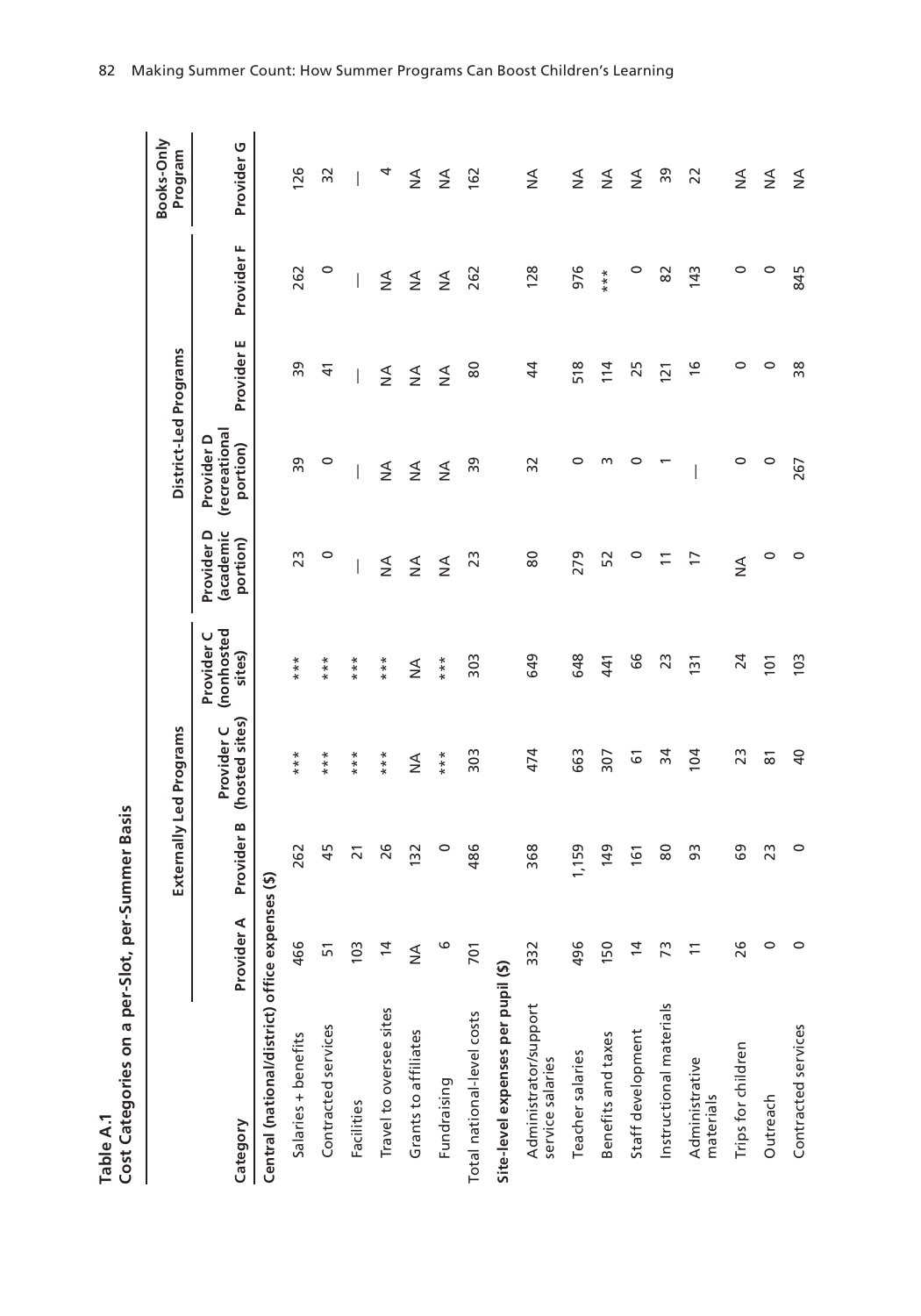|                                                                                          |               |                | Externally Led Programs                                                                       |                                               |                                     | District-Led Programs                   |               |               | Books-Only<br>Program |
|------------------------------------------------------------------------------------------|---------------|----------------|-----------------------------------------------------------------------------------------------|-----------------------------------------------|-------------------------------------|-----------------------------------------|---------------|---------------|-----------------------|
| Category                                                                                 | Provider A    |                | Provider B (hosted sites)                                                                     | Provider C (nonhosted<br>Provider C<br>sites) | Provider D<br>(academic<br>portion) | (recreational<br>Provider D<br>portion) | Provider E    | Provider F    | Provider <sub>G</sub> |
| Facilities                                                                               | $\frac{2}{1}$ | I              | $\frac{6}{1}$                                                                                 | 186                                           | 20                                  | 27                                      | I             | I             | $\frac{4}{2}$         |
| Meals                                                                                    | I             | 130            | 128                                                                                           | 99                                            | 99                                  | 34                                      | 54            | 348           | 22                    |
| Transportation                                                                           | I             | 151            | $\frac{1}{10}$                                                                                | 145                                           | m                                   | ဖ                                       | 8             | 338           | ≸                     |
| Other                                                                                    | ន             | $\frac{1}{10}$ | 137                                                                                           | $\overline{9}$                                |                                     |                                         | 0             | 25            | $\frac{4}{2}$         |
| Dues                                                                                     | ≸             | ≸              | 67                                                                                            | $\overline{a}$                                | ≨                                   | $\frac{4}{2}$                           | $\frac{4}{2}$ | $\frac{1}{2}$ | $\frac{4}{2}$         |
| Total site-level costs                                                                   | 1,263         | 2,493          | 2,240                                                                                         | 2,719                                         | 540                                 | 376                                     | 992           | 2,885         | 83                    |
| Total central and site-<br>level costs <sup>a</sup> (\$)                                 | 1,964         | 2,979          | 2,543                                                                                         | 3,022                                         | 563                                 | 349                                     | 1,073         | 3,147         | 245                   |
| SOURCE: Authors' tabulations from phone interviews with and data from program providers. |               |                | かく りょうき りょう こうりょうせき プロミク こうりょう えんきょうりょく りょうせんり りょうこう プロミク こうしき こうしょう こうりょう しょうこうりょく コープア DOOC |                                               |                                     |                                         |               |               |                       |

NOTE: Costs have been adjusted to 2009 dollars to account for inflation and national average costs to account for regional differences in the price of<br>labor. \*\*\* = Cost included in another category. — = Not available from NOTE: Costs have been adjusted to 2009 dollars to account for inflation and national average costs to account for regional differences in the price of labor. \*\*\* = Cost included in another category. — = Not available from provider. NA = Cost not applicable to program.

a Total costs do not include all of the same categories, for which cost data are sometimes missing. <sup>a</sup> Total costs do not include all of the same categories, for which cost data are sometimes missing.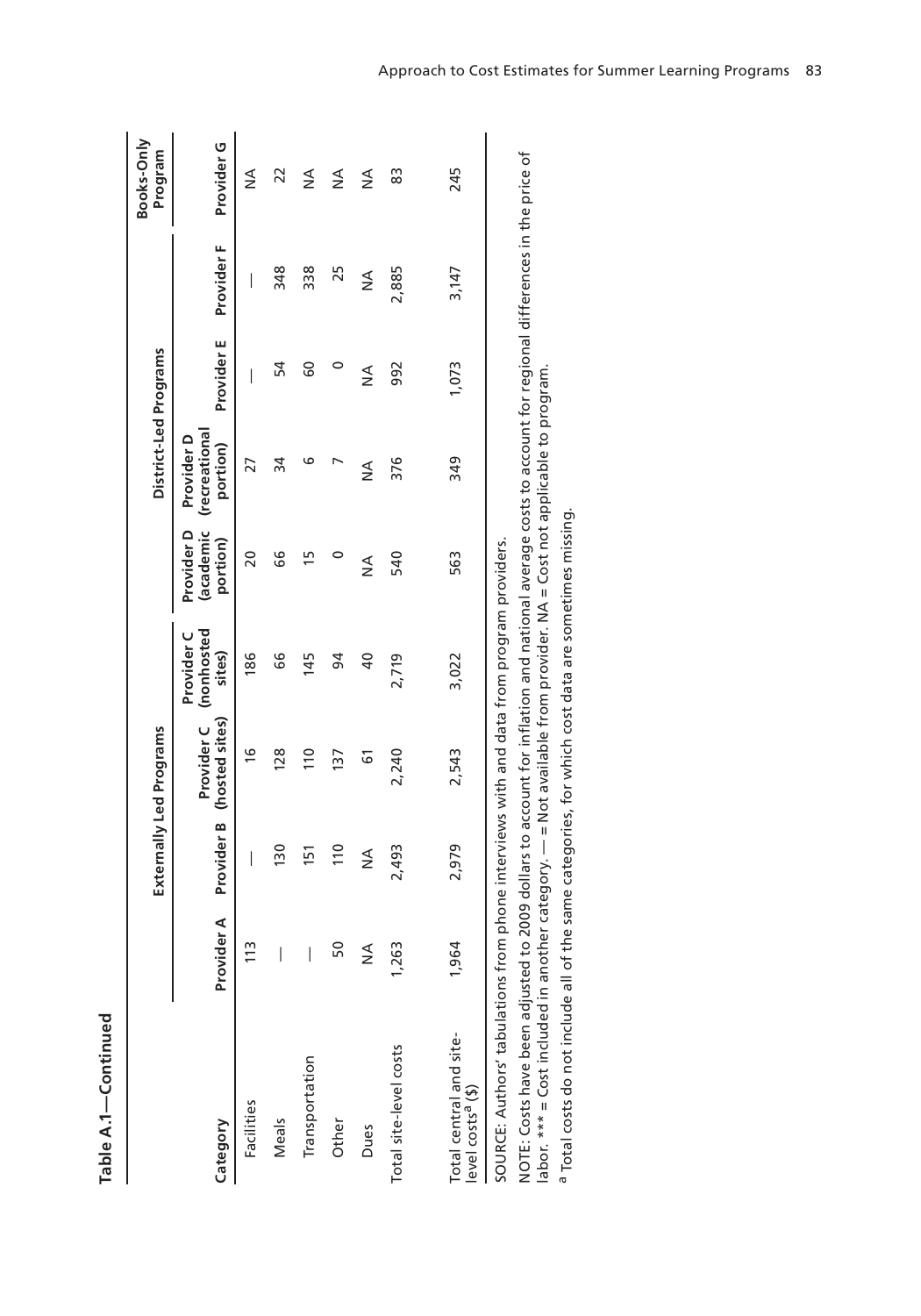|        | <u>ہ</u>               |
|--------|------------------------|
|        | s on a per-Slo         |
|        |                        |
|        | ֖֖֖֦֖֖֚֓֕֕֕֓           |
|        | t Ina                  |
|        | くしさくしー<br>י<br>גי<br>٦ |
|        |                        |
| ւ<br>⊵ | aman                   |
|        |                        |

|                                                   |            |                | Externally Led Programs      |                                    |                                     |                                         | District-Led Programs |                | Books-Only<br>Program |
|---------------------------------------------------|------------|----------------|------------------------------|------------------------------------|-------------------------------------|-----------------------------------------|-----------------------|----------------|-----------------------|
| Category                                          | Provider A | Provider B     | (hosted sites)<br>Provider C | (nonhosted<br>Provider C<br>sites) | Provider D<br>(academic<br>portion) | (recreational<br>Provider D<br>portion) | Provider E            | Provider F     | Provider <sub>G</sub> |
| Per slot per summer (\$)                          |            |                |                              |                                    |                                     |                                         |                       |                |                       |
| A: central office + site<br>operating costs only  | 874        | 1,022          | 844                          | 886                                | 57                                  | 39                                      | 281                   | 1,357          | 245                   |
| B: A + instructor salaries                        | 1,370      | 2,181          | 1,507                        | 1,534                              | 330                                 | 263                                     | 799                   | 2,333          | 245                   |
| $C: B + \text{administrator}$<br>support salaries | 1,851      | 2,698          | 2,288                        | 2,625                              | 462                                 | 292                                     | 958                   | 2,461          | 245                   |
| $D: C + meals$                                    |            | 2,828          | 2,416                        | 2,691                              | 528                                 | 321                                     | 1,012                 | 2,809          | $\frac{4}{2}$         |
| E: D + transportation                             |            | 2,979          | 2,527                        | 2,836                              | 543                                 | 326                                     | 1,073                 | 3,147          | $\frac{4}{2}$         |
| F: E + facilities (all services<br>included)      |            |                |                              | 3,022                              | 563                                 | 349                                     | I                     |                | $\frac{4}{2}$         |
| Per slot per hour (\$)                            |            |                |                              |                                    |                                     |                                         |                       |                |                       |
| A: central office + site<br>operating costs only  | m          | ဖ              | ဖ                            | ဖ                                  |                                     | 0                                       | $\sim$                | ∞              | $\frac{4}{2}$         |
| B: A + instructor salaries                        |            | $\overline{c}$ | 11                           |                                    | 4                                   | $\sim$                                  |                       | 4              | $\frac{4}{2}$         |
| $C: B + \text{administrator}$<br>support salaries |            | $\frac{5}{2}$  | $\frac{6}{5}$                | $\overline{9}$                     | ဖ                                   | 4                                       | $\infty$              | $\overline{1}$ | $\frac{4}{2}$         |
| $D: C + meals$                                    |            | $\frac{6}{1}$  | $\overline{1}$               | $\overline{9}$                     |                                     | 4                                       | $\infty$              | 17             | $\frac{4}{2}$         |
| E: D + transportation                             |            | 17             | $\frac{8}{3}$                | 20                                 |                                     | 4                                       | G                     | <u>ام</u>      | $\frac{4}{2}$         |
| F: E + facilities (all services<br>included)      |            |                |                              | 22                                 |                                     | 4                                       |                       |                | ≸                     |

84 Making Summer Count: How Summer Programs Can Boost Children's Learning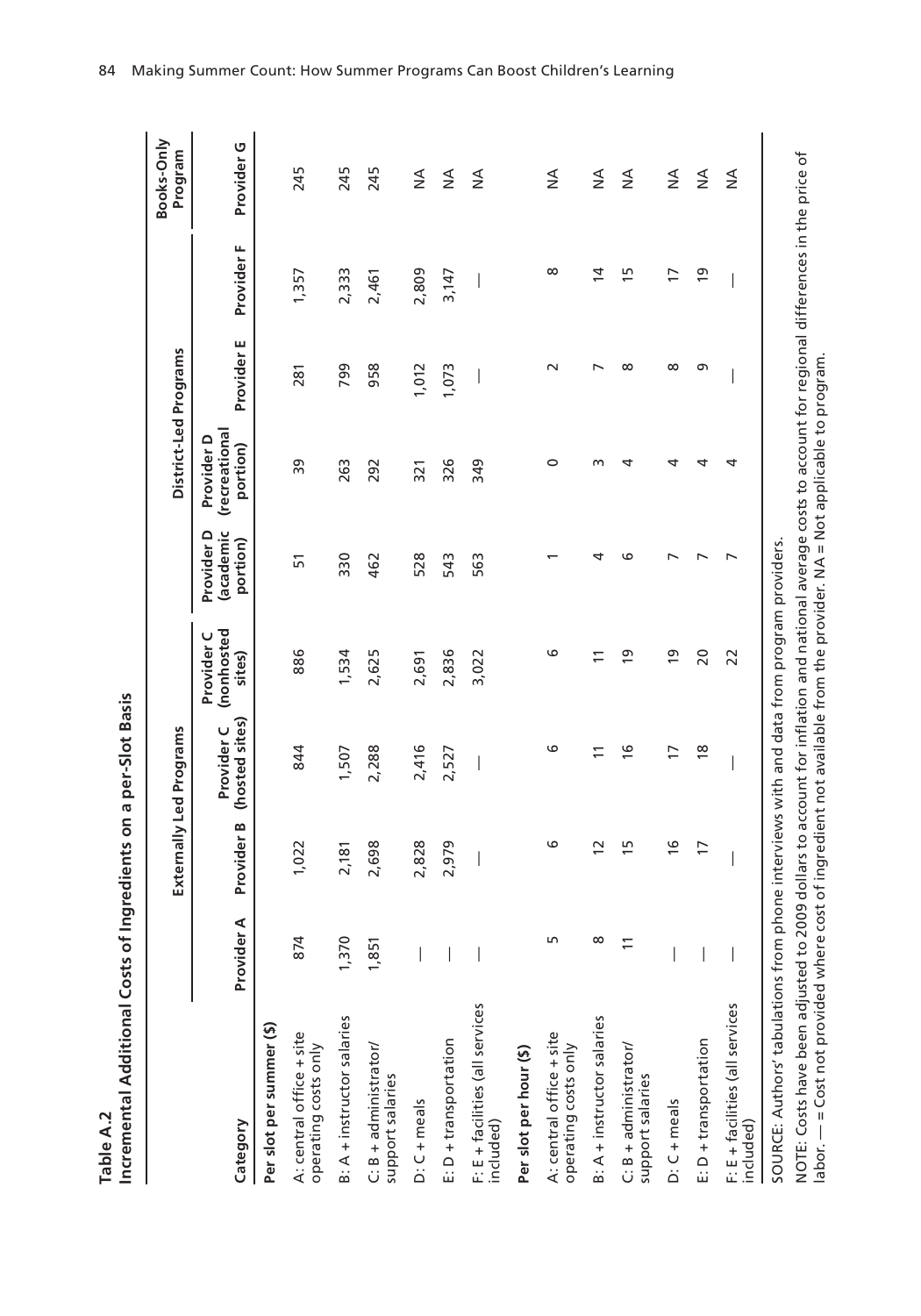|                                                                |                      |                | Externally Led Programs      |                                    |                                     | District-Led Programs                   |                          |               | Books-Only<br>Program    |
|----------------------------------------------------------------|----------------------|----------------|------------------------------|------------------------------------|-------------------------------------|-----------------------------------------|--------------------------|---------------|--------------------------|
| Category                                                       | Provider A           | Provider B     | (hosted sites)<br>Provider C | (nonhosted<br>Provider C<br>sites) | Provider D<br>(academic<br>portion) | (recreational<br>Provider D<br>portion) | Provider E               | Provider F    | Provider G               |
| Total enrollments                                              | 50<br>$\frac{1}{2}$  | 1,689          | 2,466                        | 456                                | 7,552                               | 945                                     | 5,750                    | 1,900         | 370                      |
| number of students<br>Total slots (typical<br>present per day) | 61<br>2,6            | 1,571          | 2,211                        | 409                                | 6,510                               | 794                                     | 2,000                    | 1,300         | 370                      |
| Attendance rate (%)                                            | 85                   | 93             | 89                           | 89                                 | 86                                  | 84                                      | 83                       | 89            | ≸                        |
| Central (national/district) office expenses (\$)               |                      |                |                              |                                    |                                     |                                         |                          |               |                          |
| Salaries + benefits                                            | 96<br>m              | 244            | ***                          | ***                                | $\overline{c}$                      | ဣ                                       | 33                       | 179           | 126                      |
| Contracted services                                            | $\frac{3}{2}$        | 42             | ***                          | ***                                | 0                                   | 0                                       | 34                       | 0             | 32                       |
| Facilities                                                     | 88                   | $\overline{6}$ | ***                          | ***                                |                                     |                                         | $\overline{\phantom{a}}$ |               | $\overline{\phantom{a}}$ |
| Travel to oversee sites                                        | $\tilde{c}$          | 25             | ***                          | ***                                | $\leq$                              | $\frac{4}{2}$                           | $\frac{4}{2}$            | $\frac{4}{2}$ | 4                        |
| Grants to affiliates                                           | $\frac{4}{2}$        | 123            | $\frac{4}{2}$                | $\frac{4}{2}$                      | $\frac{4}{2}$                       | $\frac{4}{2}$                           | $\frac{4}{2}$            | $\circ$       | ₹                        |
| Fundraising                                                    | LN                   | 0              | ***                          | ***                                | $\frac{1}{2}$                       | $\frac{4}{2}$                           | $\frac{4}{2}$            | $\frac{4}{2}$ | ≸                        |
| Total national-level costs                                     | 96<br>LN             | 452            | 272                          | 272                                | 20                                  | 33                                      | 5                        | 179           | 162                      |
| Site-level expenses per pupil (\$)                             |                      |                |                              |                                    |                                     |                                         |                          |               |                          |
| Administrator/support<br>service salaries                      | 282                  | 342            | 474                          | 649                                | 69                                  | 27                                      | $\overline{5}$           | 88            | $\frac{4}{2}$            |
| Teacher salaries                                               | $\overline{21}$<br>4 | 1,078          | 663                          | 648                                | 240                                 | 0                                       | 433                      | 668           | $\frac{4}{2}$            |
| Benefits and taxes                                             | $\overline{27}$      | 139            | 307                          | 441                                | 45                                  | $\sim$                                  | 96                       | $***$         | $\frac{4}{2}$            |
| Staff development                                              | 12                   | 150            | 61                           | 99                                 | $\circ$                             | 0                                       | $\overline{2}1$          | 0             | $\frac{4}{2}$            |
| Instructional materials                                        | 29                   | $\overline{7}$ | 34                           | 23                                 | ς                                   |                                         | 101                      | 56            | 39                       |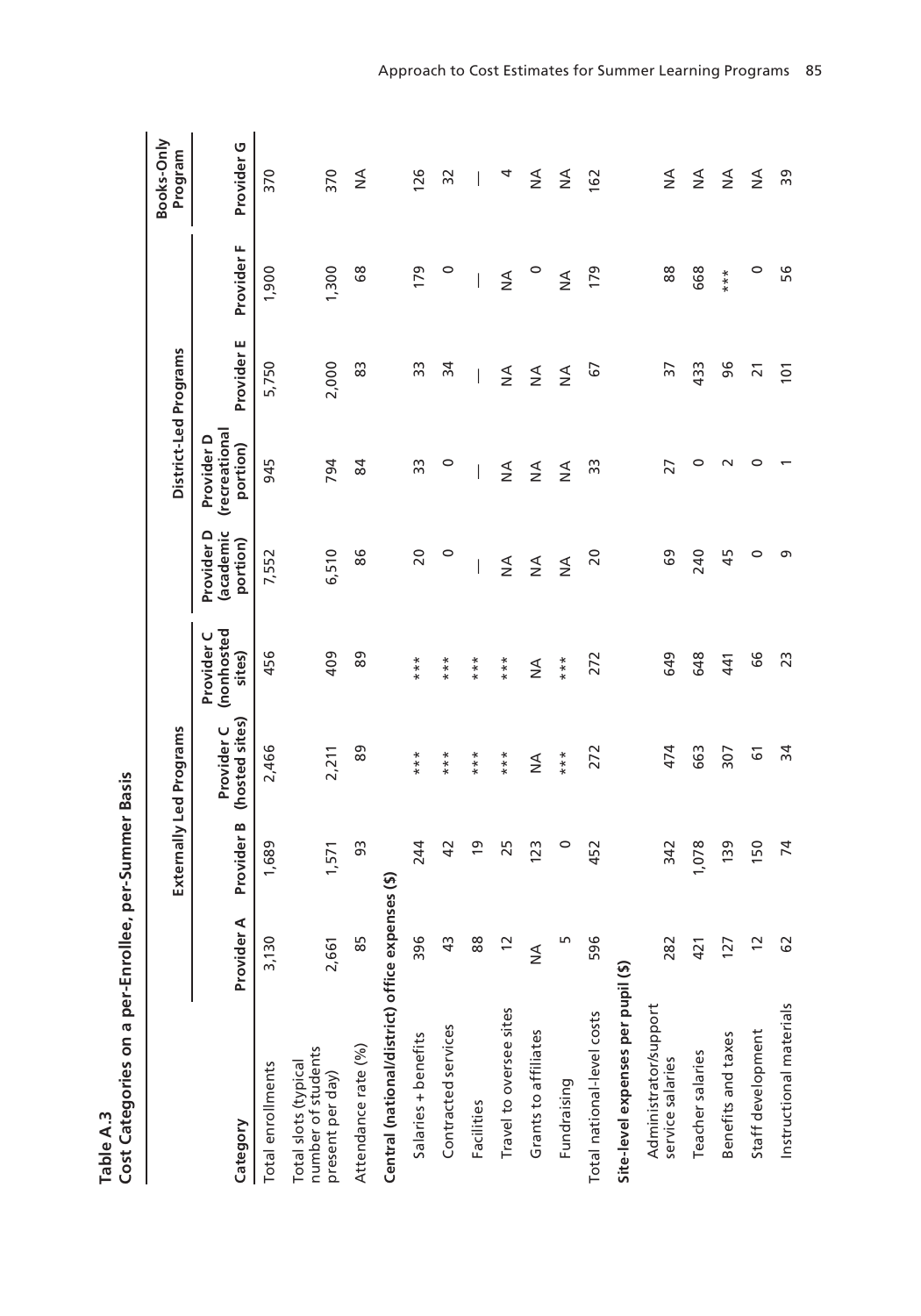| Ú |
|---|
|   |
|   |
|   |
| n |
|   |
| c |
|   |
|   |
|   |
|   |
|   |
|   |
|   |

|                                                                          |                |               | Externally Led Programs                                                                                                                                                                                    |                                    |                                     | District-Led Programs                   |                          |                          | Books-Only<br>Program |
|--------------------------------------------------------------------------|----------------|---------------|------------------------------------------------------------------------------------------------------------------------------------------------------------------------------------------------------------|------------------------------------|-------------------------------------|-----------------------------------------|--------------------------|--------------------------|-----------------------|
| Category                                                                 | Provider A     | Provider B    | (hosted sites)<br>Provider <sub>C</sub>                                                                                                                                                                    | (nonhosted<br>Provider C<br>sites) | Provider D<br>(academic<br>portion) | (recreational<br>Provider D<br>portion) | Provider E               | Provider F               | Provider <sub>G</sub> |
| Administrative<br>materials                                              |                | 87            | 104                                                                                                                                                                                                        | <u>is</u>                          | m                                   |                                         | $\overline{4}$           | 98                       | 22                    |
| Trips for children                                                       | 22             | 54            | 23                                                                                                                                                                                                         | 24                                 | 0                                   | 0                                       | 0                        | 0                        | $\frac{4}{2}$         |
| Outreach                                                                 |                | 22            | ౚ                                                                                                                                                                                                          | $\overline{101}$                   | 0                                   | 0                                       | 0                        | 0                        | $\frac{4}{2}$         |
| Contracted services                                                      | 0              | 0             | $\overline{a}$                                                                                                                                                                                             | 103                                | 0                                   | 224                                     | 32                       | 578                      | $\frac{4}{2}$         |
| Facilities                                                               | 96             | I             | $\frac{6}{1}$                                                                                                                                                                                              | 186                                | 17                                  | 22                                      | $\overline{\phantom{a}}$ | $\overline{\phantom{a}}$ | $\frac{4}{2}$         |
| Meals                                                                    |                | 121           | 128                                                                                                                                                                                                        | 99                                 | 57                                  | 29                                      | 54                       | 238                      | 22                    |
| Transportation                                                           |                | 140           | 110                                                                                                                                                                                                        | 145                                | 13                                  | m                                       | 50                       | 231                      | $\frac{4}{2}$         |
| Other                                                                    | $\overline{a}$ | 102           | 137                                                                                                                                                                                                        | 94                                 | 0                                   | ဖ                                       | $\circ$                  | $\overline{1}$           | $\frac{4}{2}$         |
| Dues                                                                     | $\frac{1}{2}$  | $\frac{4}{2}$ | 67                                                                                                                                                                                                         | $\overline{a}$                     | $\frac{4}{2}$                       | $\frac{4}{2}$                           | $\frac{4}{2}$            | $\frac{4}{2}$            | ≸                     |
| Total site-level costs                                                   | 1,074          | 2,319         | 2,240                                                                                                                                                                                                      | 2,719                              | 465                                 | $\frac{16}{5}$                          | 837                      | 1,974                    | 83                    |
| Total central and site-<br>level costs <sup>a</sup> (\$)                 | 1,670          | 2,770         | 2,512                                                                                                                                                                                                      | 2,990                              | 485                                 | 349                                     | 904                      | 2,153                    | 245                   |
| SOURCE: Authors' tabulations from                                        |                |               | phone interviews with and data from program providers.                                                                                                                                                     |                                    |                                     |                                         |                          |                          |                       |
| NOTE: Costs have been adjusted to<br>labor. *** = Cost included in anoth |                |               | 2009 dollars to account for inflation and national average costs to account for regional differences in the price of<br>er category. — = Not available from provider. NA = Cost not applicable to program. |                                    |                                     |                                         |                          |                          |                       |

a Total costs do not include all of the same categories because cost data were sometimes missing.

<sup>a</sup> Total costs do not include all of the same categories because cost data were sometimes missing.

86 Making Summer Count: How Summer Programs Can Boost Children's Learning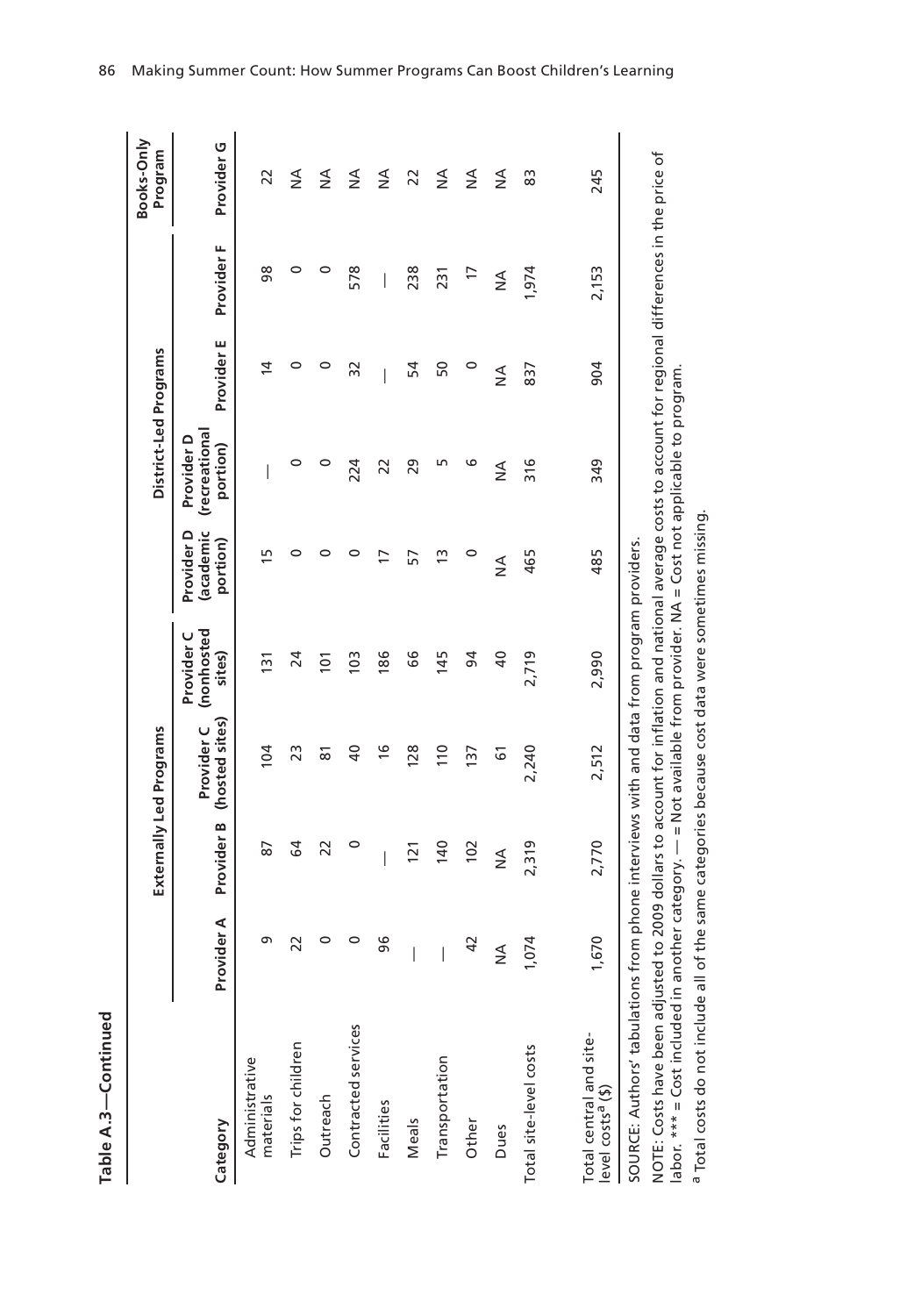Aarnoutse, Cor, Jan van Leeuwe, Marinus Voeten, and Han Oud, "Development of Decoding, Reading Comprehension, Vocabulary and Spelling During the Elementary School Years," *Reading and Writing*, Vol. 14, Nos. 1–2, March 2001, pp. 61–89.

Adams, Jack A., *Human Memory*, New York: McGraw-Hill, 1967.

Alexander, Karl L., and Doris R. Entwisle, "Schools and Children at Risk," in Alan Booth and Judith F. Dunn, eds., *Family-School Links: How Do They Affect Educational Outcomes?* Mahwah, N.J.: Erlbaum, 1996, pp. 67–89.

Alexander, Karl L., Doris R. Entwisle, and Linda Steffel Olson, "Schools, Achievement, and Inequality: A Seasonal Perspective," *Educational Evaluation and Policy Analysis*, Vol. 23, No. 2, June 2001, pp. 171–191.

———, "Lasting Consequences of the Summer Learning Gap," *American Sociological Review*, Vol. 72, No. 2, April 2007, pp. 167–180.

Allinder, Rose M., Lynn S. Fuchs, Douglas Fuchs, and Carol L. Hamlett, "Effects of Summer Break on Math and Spelling Performance as a Function of Grade Level," *The Elementary School Journal*, Vol. 92, No. 4, March 1992, pp. 451–460.

Allington, Richard L., Anne McGill-Franzen, Gregory Camilli, Lunetta Williams, Jennifer Graff, Jacqueline Zeig, Courtney Zmach, and Rhonda Nowak, "Addressing Summer Reading Setback Among Economically Disadvantaged Elementary Students," *Reading Psychology*, Vol. 31, No. 5, October 2010, pp. 411–427.

Arbreton, Amy, Jessica Sheldon, Molly Bradshaw, and Julie Goldsmith, with Linda Jucovy and Sarah Pepper, *Advancing Achievement: Findings from an Independent Evaluation of a Major After-School Initiative*, Philadelphia, Pa.: Public/Private Ventures, February 2008. As of May 10, 2011: http://www.ppv.org/ppv/publications/assets/225\_publication.pdf

Aronson, Julie, Joy Zimmerman, and Lisa Carlos, *Improving Student Achievement by Extending School: Is It Just a Matter of Time?* San Francisco, Calif.: WestEd, 1998.

Baldwin, Robert D., Robert E. Cliborn, and Robert J. Foskett, *The Acquisition and Retention of Visual Aircraft Recognition Skills*, Alexandria, Va.: U.S. Army Research Institute for the Behavioral and Social Sciences, Technical Report TR-76-A4, November 1976.

Beckett, Megan K., *Current-Generation Youth Programs: What Works, What Doesn't, and At What Cost?* Santa Monica, Calif.: RAND Corporation, OP-215-GJ, 2008. As of May 10, 2011: http://www.rand.org/pubs/occasional\_papers/OP215.html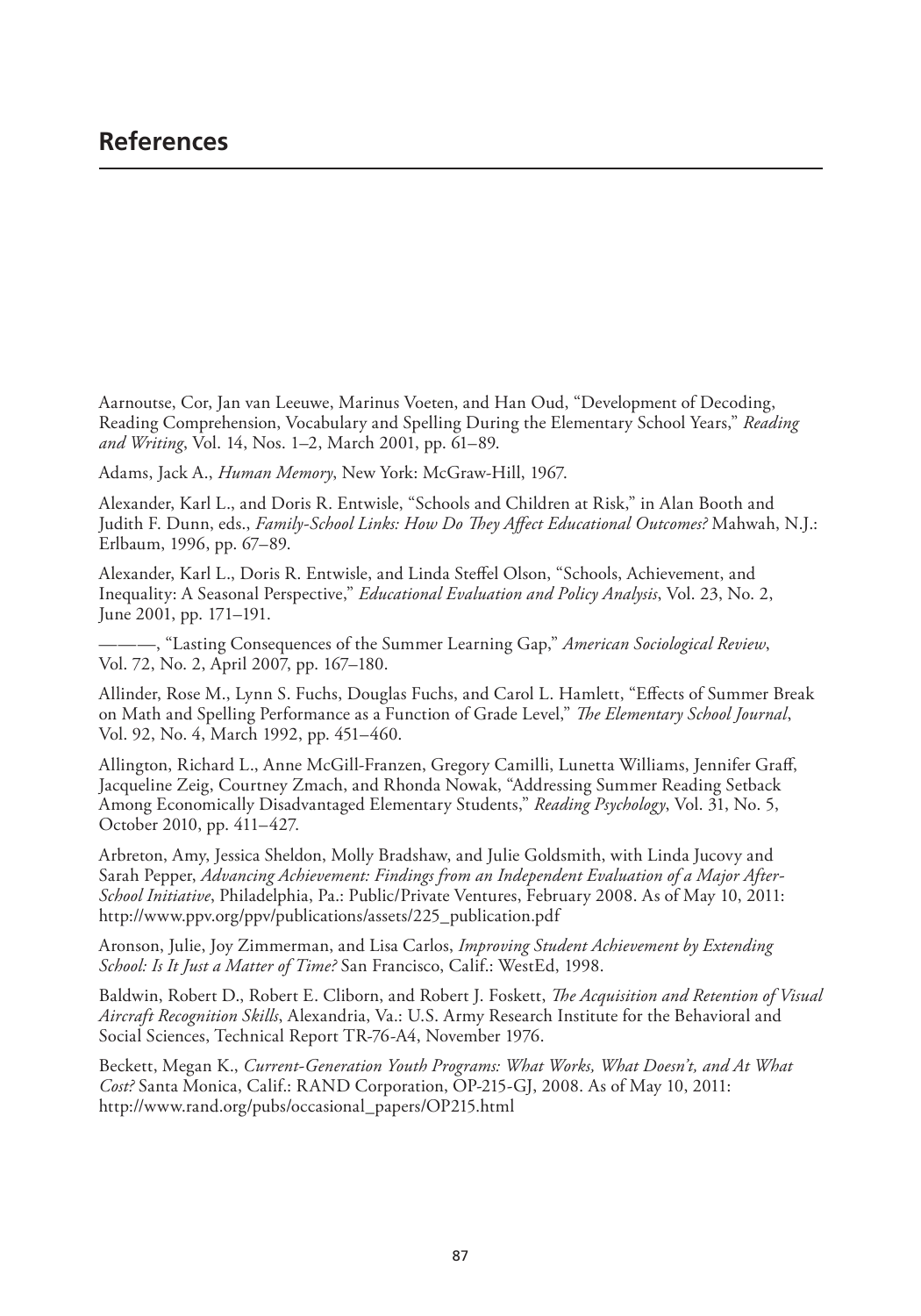Belfield, Clive R., and Henry M. Levin, *The Return on Investment for Improving California's High School Graduation Rate*, Santa Barbara, Calif.: California Dropout Research Project, University of California, Santa Barbara, Report No. 2, August 2007. As of April 22, 2011: http://www.cbcse.org/media/download\_gallery/California%20Dropout%20Study%20Report% 202FINAL.pdf

Bell, Susanne R., and Natalie Carrillo, "Characteristics of Effective Summer Learning Programs in Practice," *New Directions for Youth Development*, Vol. 2007, No. 114, Summer 2007, pp. 45–63.

Benefield, Kerry, "Most Sonoma County Districts Cutting School Days," *Press Democrat* (California), July 23, 2010. As of April 22, 2011: http://www.pressdemocrat.com/article/20100723/NEWS/100729715

Benson, James, and Geoffrey D. Borman, "Family, Neighborhood, and School Settings Across Seasons: When Do Socioeconomic Context and Racial Composition Matter for the Reading Achievement Growth of Young Children?" *Teacher's College Record*, Vol. 112, No. 5, 2010, pp. 1338–1390.

Bloom, Benjamin, *Human Characteristics and School Learning*, New York: McGraw-Hill, 1976.

Borman, Geoffrey, James Benson, and Laura Overman, "Families Schools and Summer Learning," *The Elementary School Journal*, Vol. 106, No. 2, November 2005, pp. 131–150.

Borman, Geoffrey D., and N. Maritza Dowling, "Longitudinal Achievement Effects of Multiyear Summer School: Evidence from the Teach Baltimore Randomized Field Trial," *Educational Evaluation and Policy Analysis*, Vol. 28, No. 1, March 2006, pp. 25–48.

Borman, Geoffrey, Michael Goetz, and N. Maritza Dowling, "Halting the Summer Achievement Slide: A Randomized Field Trial of the KindergARTen Summer Camp," *Journal of Education for Students Placed at Risk*, Vol. 14, No. 2, April 2009, pp. 133–147.

Boss, Suzie, and Jennifer Railsback, *Summer School Programs: A Look at the Research, Implications for Practice, and Program Sampler*, Portland, Oreg.: Northwest Regional Educational Laboratory, September 2002.

Brooks-Gunn, Jeanne, and Greg J. Duncan, "The Effects of Poverty on Children," *The Future of Children*, Vol. 7, No. 2, 1997, pp. 55–71.

Brown, Byron W., and Daniel H. Saks, "Measuring the Effects of Instructional Time on Student Learning: Evidence from the Beginning Teacher Evaluation Study," *American Journal of Education*, Vol. 94, No. 4, August 1986, pp. 480–500.

Bryk, Anthony S., and Stephan W. Raudenbush, "Toward a More Appropriate Conceptualization of Research on School Effects: A Three-Level Hierarchical Linear Model," *American Journal of Education*, Vol. 97, No. 1, November 1988, pp. 65–108.

Burkam, David T., Douglas D. Ready, Valerie E. Lee, and Laura F. LoGerfo, "Social-Class Differences in Summer Learning Between Kindergarten and First Grade: Model Specification and Estimation," *Sociology of Education*, Vol. 77, No. 1, January 2004, pp. 1–31.

Carroll, John, "A Model of School Learning," *Teachers College Record*, Vol. 64, No. 8, 1963, pp. 723–742.

———, "The Carroll Model: A 25-Year Retrospective and Prospective View," *Educational Researcher*, Vol. 18, No. 1, January 1989, pp. 26–31.

Chaplin, Duncan, and Jeffrey Capizzano, *Impacts of a Summer Learning Program: A Random Assignment Study of Building Educated Leaders for Life (BELL)*, Washington, D.C.: Urban Institute, 2006. As of April 22, 2011:

http://www.urban.org/publications/411350.html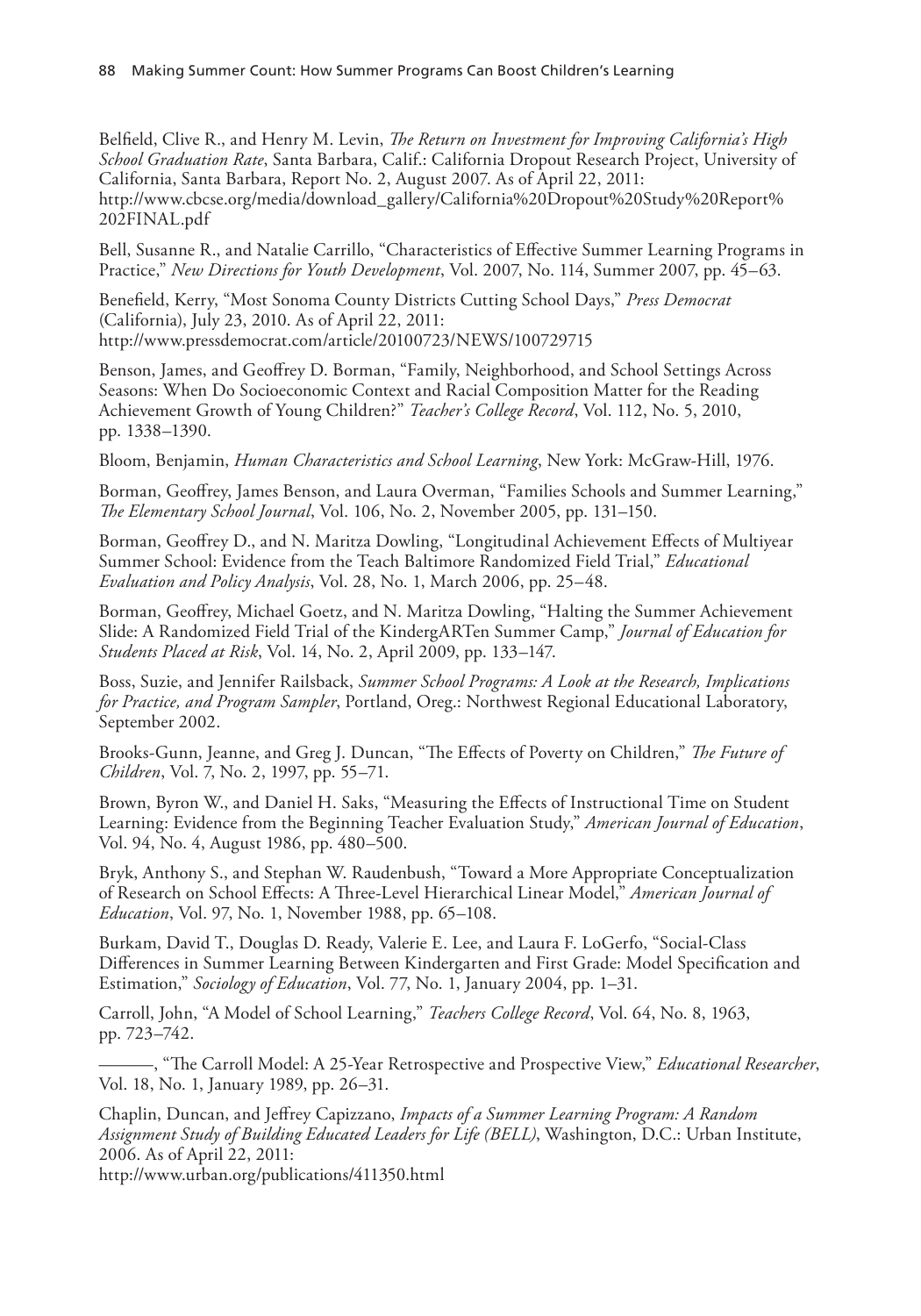Child Care Bureau, *Using the Child Care and Development Fund to Support a System of Quality Improvement for School-Age Programs*, Washington, D.C., September 2009.

Conley, David T., and Kathryn C. Rooney, *Pennsylvania State Board of Education Costing-Out Study: Evidence Based Method*, Eugene, Oreg.: Educational Policy Improvement Center, August 2007.

Cooper, Graham, and John Sweller, "Effects of Schema Acquisition and Rule Automation on Mathematical Problem-Solving Transfer," *Journal of Educational Psychology*, Vol. 79, No. 4, December 1987, pp. 347–362.

Cooper, Harris, Kelly Charlton, Jeff C. Valentine, and Laura Muhlenbruck, with Geoffrey D. Borman, *Making the Most of Summer School: A Meta-Analytic and Narrative Review*, Monographs of the Society for Research in Child Development, Vol. 65, No. 1, Malden, Mass.: Blackwell Publishers, 2000.

Cooper, Harris, Barbara Nye, Kelly Charlton, James Lindsay, and Scott Greathouse, "The Effects of Summer Vacation on Achievement Test Scores: A Narrative and Meta-Analytic Review," *Review of Educational Research*, Vol. 66, No. 3, Fall 1996, pp. 227–268.

Cooper, Harris, Jeffrey C. Valentine, Kelly Charlton, and April Melson, "The Effects of Modified School Calendars on Student Achievement and on School and Community Attitudes," *Review of Educational Research*, Vol. 73, No. 1, Spring 2003, pp. 1–52.

Cotton, Kathleen, *Educational Time Factors*, Portland, Ore.: Northwest Regional Educational Laboratory, 1989.

Curry, Janice, *Summer Opportunity to Accelerate Reading (S.O.A.R.) Evaluation, 2001*, Austin, Tex.: Austin Independent School District, December 2001.

Denton, David R., *Summer School: Unfulfilled Promise*, Atlanta, Ga.: Southern Regional Education Board, 2002.

Dobbins-Harper, Dionne, and Soumya Bhat, *Finding Funding: A Guide to Federal Sources for Youth Programs*, Washington, D.C.: The Finance Project, 2007.

Downey, Douglas B., Paul T. von Hippel, and Beckett A. Broh, "Are Schools the Great Equalizer? Cognitive Inequality During the Summer Months and the School Year," *American Sociological Review*, Vol. 69, No. 5, October 2004, pp. 613–635.

Duncan, Arne, U.S. Secretary of Education, testimony before the Senate Appropriations Subcommittee on Labor, Health and Human Services, Education, and Related Agencies, regarding the fiscal year 2011 education budget, April 14, 2010. As of April 25, 2011: http://www2.ed.gov/news/speeches/2010/04/04142010.html

Entwisle, Doris R., and Karl L. Alexander, "Summer Setback: Race, Poverty, School Composition, and Mathematics Achievement in the First Two Years of School," *American Sociological Review*, Vol. 57, No. 1, February 1992, pp. 72–84.

———, "Winter Setback: School Racial Composition and Learning to Read," *American Sociological Review*, Vol. 59, No. 3, June 1994, pp. 446–460.

Fairchild, Ron, Jeff Smink, and Ashley B. Stewart, *It's Time for Summer: An Analysis of Recent Policy and Funding Opportunities*, New York: The Wallace Foundation, September 2009.

Fisher, Charles W., David C. Berliner, Nikola N. Filby, Richard Marliave, Leonard S. Cahen, and Marilyn M. Dishaw, "Teaching Behaviors, Academic Learning Time, and Student Achievement: An Overview," in Carolyn Denham and Ann Lieberman, eds., *Time to Learn: A Review of the Beginning Teacher Evaluation Study*, Sacramento, Calif.: California State Commission for Teacher Preparation and Licensing, 1980, pp. 7–32.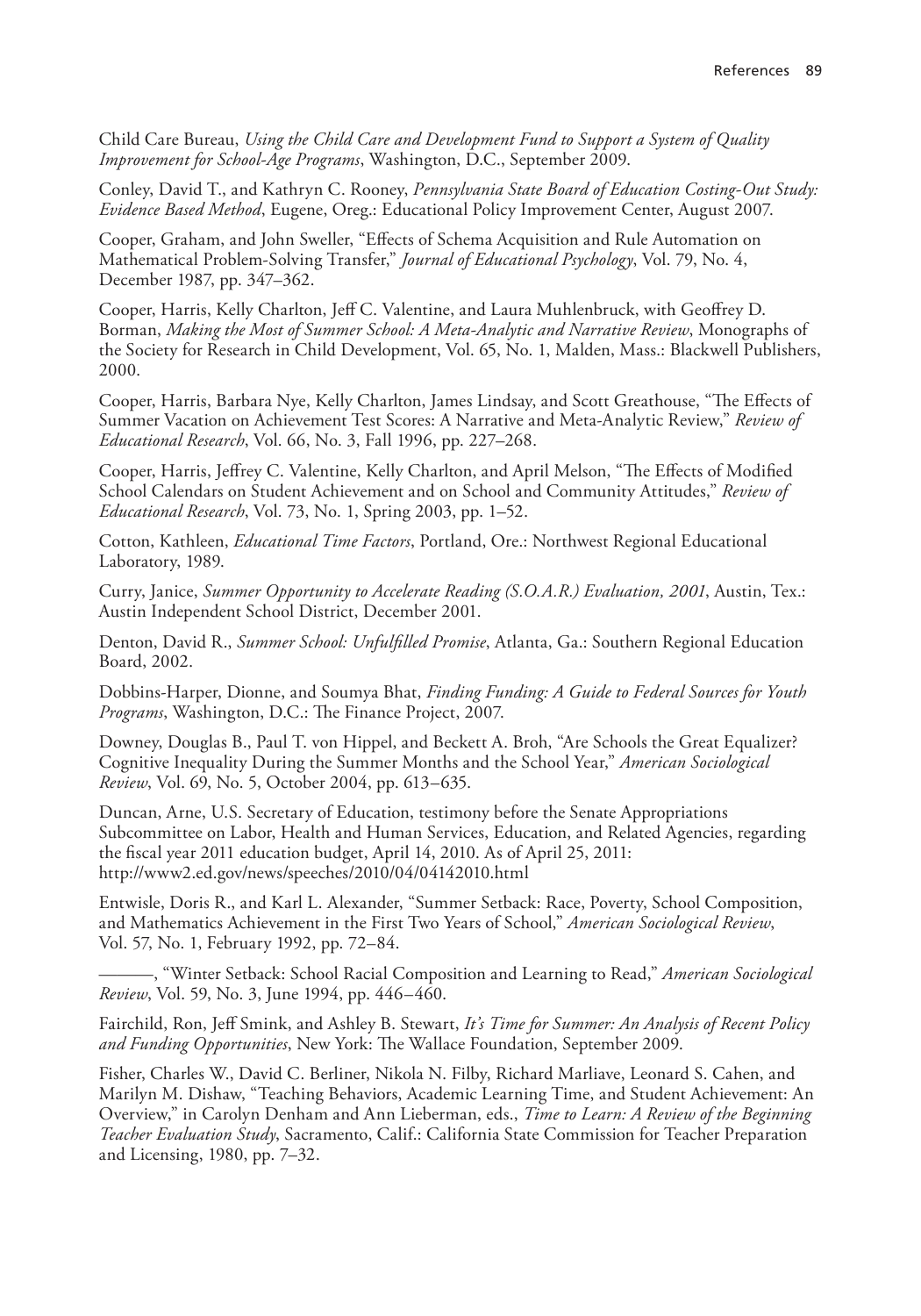Fowler, William J., Jr., and David H. Monk, *A Primer for Making Cost Adjustments in Education*, Washington, D.C.: National Center for Education Statistics, NCES 2001-323, February 2001.

Freedberg, Louis, "Districts Cut School Year to Save Cash," *Sacramento Bee*, July 16, 2010, p. 1A.

Garlin, G. R., and T. E. Sitterley, *Degradation of Learned Skills: A Review and Annotated Bibliography*, Seattle, Wash.: Boeing, 1972.

Geary, David C., "Reflections of Evolution and Culture in Children's Cognition: Implications for Mathematical Development and Instruction," *American Psychologist*, Vol. 50, No. 1, January 1995, pp. 24–37.

Gettinger, Maribeth, "Effects of Maximizing Time Spent and Minimizing Time Needed for Learning on Pupil Achievement," *American Educational Research Journal*, Vol. 26, No. 1, March 1989, pp. 73–91.

Goetze, Linda D., and Cora L. Price, *An Evaluation of K–3 Plus Implementation, Progress, and Children's Learning in New Mexico*, Logan, Utah: Early Intervention Research Institute, Utah State University, Fall 2009.

Goldberg, Stephen L., Matthew Drillings, and J. Douglas Dressel, *Mastery Training: Effects on Skill Retention*, Alexandria, Va.: U.S. Army Research Institute for the Behavioral and Social Sciences, Technical Report 513, 1981.

Griffith, Michael, and Kyle Zinth, *Issues in Funding Summer School Programs*, Denver, Colo.: Education Commission of the States, 2009.

Grossman, Jean Baldwin, Christianne Lind, Cheryl Hayes, Jennifer McMaken, and Andrew Gersick, *The Cost of Quality Out-of-School-Time Programs*, New York: The Wallace Foundation, 2009.

Haertel, Geneva D., Herbert J. Walberg, and Thomas Weinstein, "The Psychological Models of Educational Performance: A Theoretical Synthesis of Constructs," *Review of Educational Research*, Vol. 53, No. 1, Spring 1983, pp. 75–91.

Hagman, Joseph D., *Effects of Training Schedule and Equipment Variety on Retention and Transfer of Maintenance Skill*, Alexandria, Va.: U.S. Army Research Institute for Behavioral and Social Sciences, Research Report 1309, 1980.

Harnischfeger, Annegret, and David E. Wiley, "The Teaching-Learning Process in Elementary Schools: A Synoptic View," *Curriculum Inquiry*, Vol. 6, No. 1, Fall 1976, pp. 5–43.

Harris, Douglas N., and Tim R. Sass, *What Makes for a Good Teacher and Who Can Tell?* New York: National Center for Analysis of Longitudinal Data in Education Research, Working Paper 30, 2009.

Hart, Betty, and Todd R. Risley, *Meaningful Differences in the Everyday Experience of Young American Children*, Baltimore, Md.: Brookes Publishing, 1995.

Hawley, Willis D., Susan Rosenholtz, Henry J. Goodstein, and Ted Hasselbring, "Good Schools: What Research Says About Improving Student Achievement," *Peabody Journal of Education*, Vol. 61, No. 4, Summer 1984, pp. iii–178.

Heyns, Barbara, *Summer Learning and the Effects of Schooling*, New York: Academic Press, 1978.

———, "Schooling and Cognitive Development: Is There a Season for Learning?" *Child Development*, Vol. 58, No. 5, October 1987, pp. 1151–1160.

Hill, Carolyn J., Howard S. Bloom, Alison Rebeck Black, and Mark W. Lipsey, *Empirical Benchmarks for Interpreting Effect Sizes in Research*, New York: MDRC, July 2007. As of April 13, 2011:

http://www.mdrc.org/publications/459/abstract.html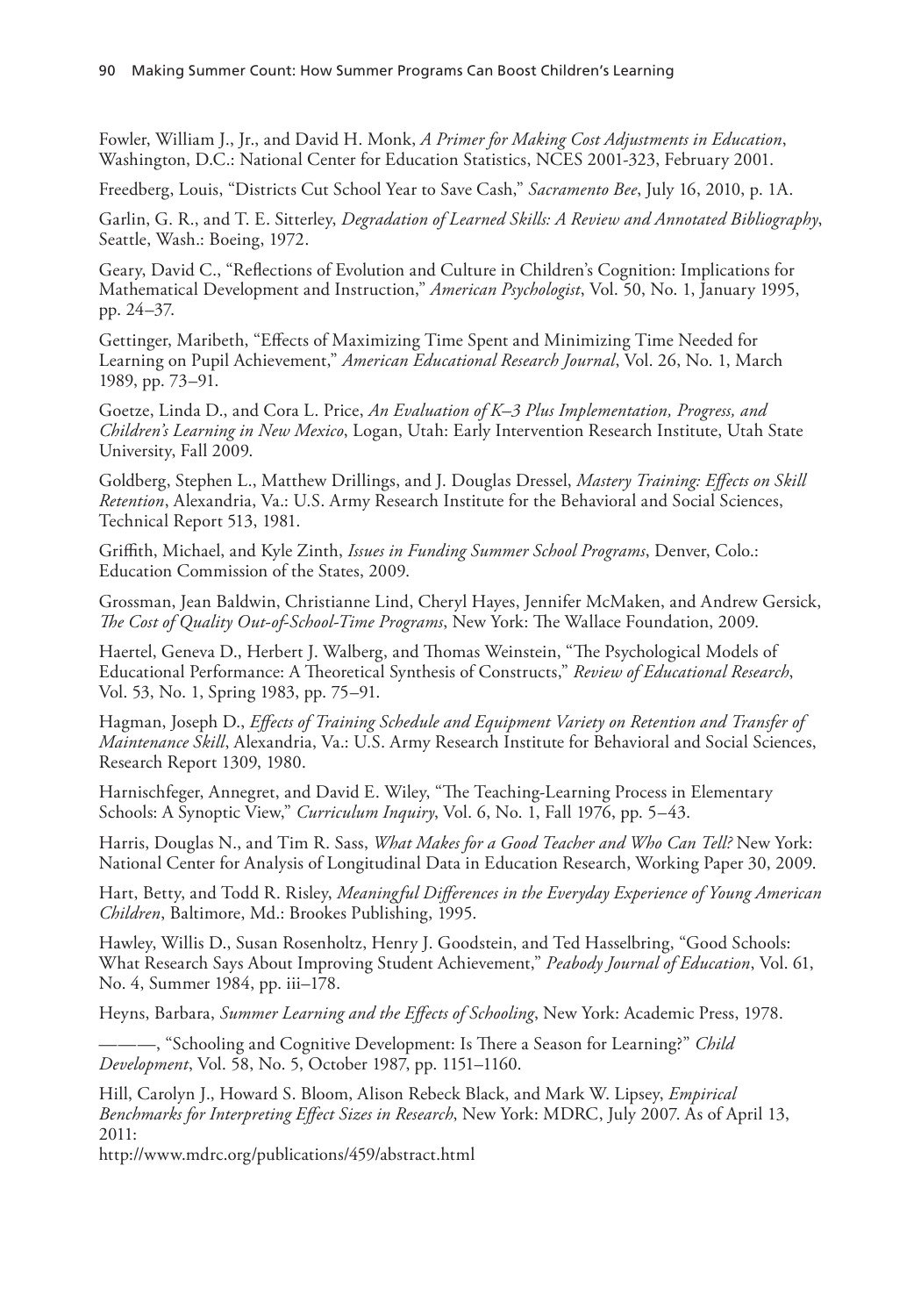Jacob, Brian A., and Lars Lefgren, "Remedial Education and Student Achievement: A Regression-Discontinuity Design," *Review of Economics and Statistics*, Vol. 86, No. 1, February 2004, pp. 226–244.

Jencks, Christopher, and Meredith Phillips, "The Black-White Test Scope Gap: Why It Persists and What Can Be Done," *The Brookings Review*, Vol. 16, No. 2, Spring 1998, pp. 24–27.

Karweit, Nancy, "Should We Lengthen the School Term?" *Educational Researcher*, Vol. 14, No. 6, June 1985, pp. 9–15.

Karweit, Nancy, and Robert E. Slavin, "Time-on-Task: Issues of Timing, Sampling, and Definition," *Journal of Educational Psychology*, Vol. 74, No. 6, December 1982, pp. 844–851.

Ketterlin-Geller, Leanne R., David J. Chard, and Hank Fien, "Making Connections in Mathematics: Conceptual Mathematics Intervention for Low Performing Students," *Remedial and Special Education*, Vol. 29, No. 1, January–February 2008, pp. 33–45.

Kim, James S., "Effects of a Voluntary Summer Reading Intervention on Reading Achievement: Results from a Randomized Field Trial," *Educational Evaluation and Policy Analysis*, Vol. 28, No. 4, December 2006, pp. 335–355.

Kim, James S., and Jonathan Guryan, "The Efficacy of a Voluntary Summer Book Reading Intervention for Low-Income Latino Children from Language Minority Families," *Journal of Educational Psychology*, Vol. 102, No. 1, February 2010, pp. 20–31.

Kim, James S., and Thomas G. White, "Scaffolding Voluntary Summer Reading for Children in Grades 3 to 5: An Experimental Study," *Scientific Studies of Reading*, Vol. 12, No. 1, 2008, pp. 1–23.

Kim, Jimmy, "Summer Reading and the Ethnic Achievement Gap," *Journal of Education for Students Placed at Risk*, Vol. 9, No. 2, April 2004, pp. 169–188.

Lee, Valerie E., and David T. Burkham, *Inequality at the Starting Gate: Social Background Differences in Achievement as Children Begin School*, Washington, D.C.: Economic Policy Institute, 2002.

Lomax, Richard G., and William W. Cooley, "The Student Achievement–Instructional Time Relationship," paper presented at the annual meeting of the American Educational Research Association, San Francisco, Calif., April 1979.

Matsudaira, Jordan D., "Mandatory Summer School and Student Achievement," *Journal of Econometrics*, Vol. 142, No. 2, 2008, pp. 829–850.

McCombs, Jennifer Sloan, Sheila Nataraj Kirby, and Louis T. Mariano, *Ending Social Promotion Without Leaving Children Behind: The Case of New York City*, Santa Monica, Calif.: RAND Corporation, MG-894-NYCDOE, 2009. As of April 22, 2011: http://www.rand.org/pubs/monographs/MG894.html

McLaughlin, Brenda, and Sarah Pitcock, *Building Quality in Summer Learning Programs: Approaches and Recommendations*, New York: The Wallace Foundation, 2009.

Monrad, Diane M., and John May, *Year 2000 Summer School in South Carolina: Program Description and Costs*, Columbia, S.C.: South Carolina Educational Policy Center, University of South Carolina, March 2001.

Murnane, Richard J., *The Impact of School Resources on the Learning of Inner City Children*, Cambridge, Mass.: Balinger Publishing Company, 1975.

National Center for Education Statistics, "Percentage of High School Dropouts Among Persons 16 Through 24 Years Old (Status Dropout Rate), by Income Level, and Percentage Distribution of Status Dropouts, by Labor Force Status and Educational Attainment: 1970 Through 2006," Table 106, *Digest of Education Statistics*, Washington, D.C.: Government Printing Office, 2007.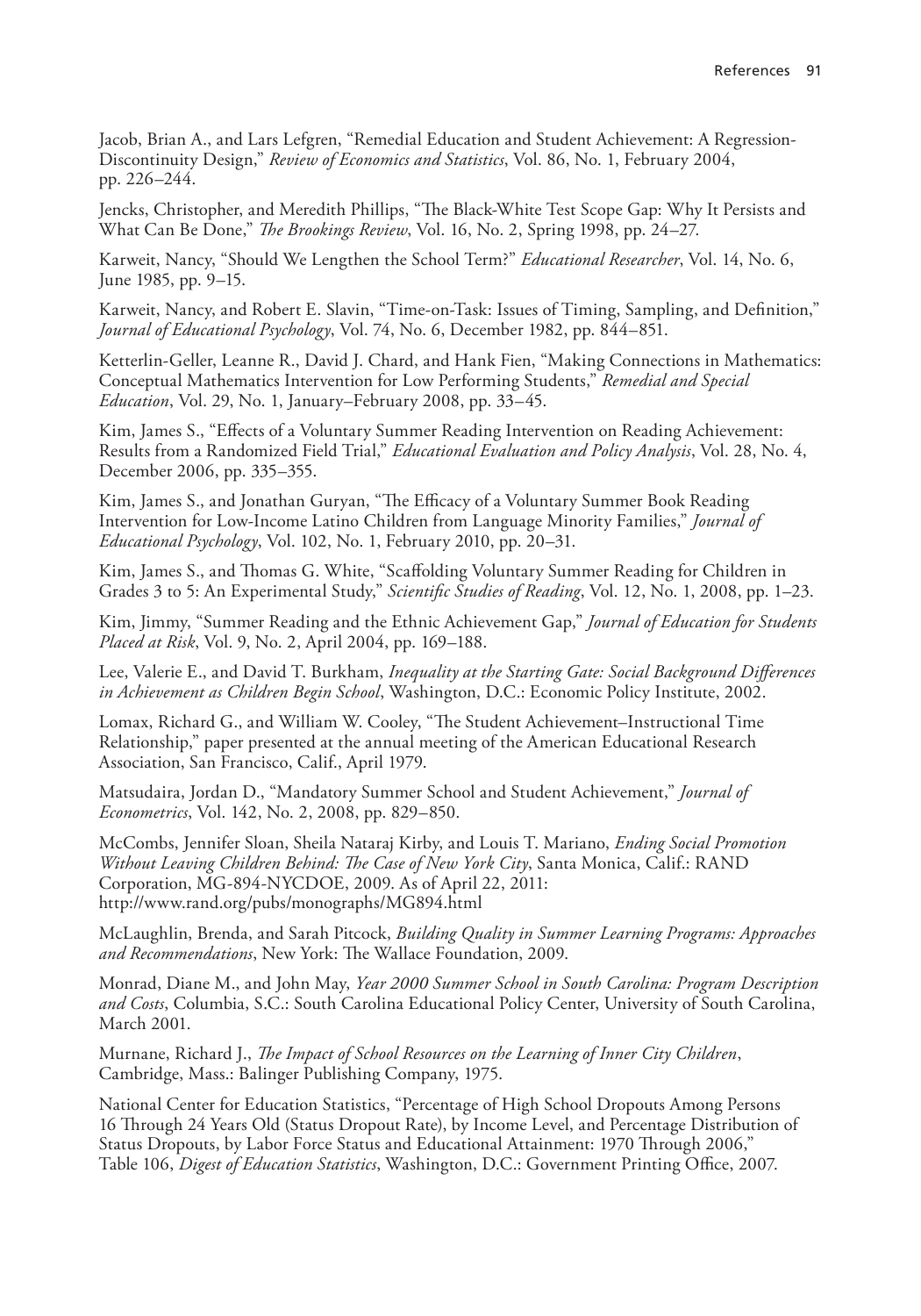National League of Cities, *Financial Strategies to Support Citywide Systems of Out-of-School Time Programs*, Washington, D.C.: Institute for Youth, Education, and Families, 2009.

National Summer Learning Association, "Organizations and Districts," web page, undated(a). As of April 25, 2011:

http://www.summerlearning.org/?page=members

———, "Quality Standards," web page, undated(b). As of April 26, 2011: http://www.summerlearning.org/?page=quality\_standards

Naylor, James C., and George E. Briggs, *Long-Term Retention of Learned Skills: A Review of the Literature*, Canton, Ohio: Aerospace Medical Laboratory, Wright-Patterson Air Force Base, Technical Report 61-390, 1961.

Osborn, William C., Charlotte H. Campbell, and James H. Harris, *The Retention of Tank Crewman Skills*, Alexandria, Va.: U.S. Army Research Institute for Behavioral and Social Sciences, Research Report 1234, 1979.

Paris, Scott G., "Reinterpreting the Development of Reading Skills," *Reading Research Quarterly*, Vol. 40, No. 2, April–June 2005, pp. 184–202.

Prophet, Wallace W., *Long Term Retention of Flying Skills: A Review of the Literature*, Alexandria, Va.: Human Resources Research Organization, Report 46-35, 1977.

Relave, Nanette, and Margaret Flynn-Khan, *Using TANF to Finance Out-of-School Time Initiatives*, Washington, D.C.: The Finance Project, June 2007.

Roderick, Melissa, Mimi Engel, and Jenny Nagaoka, with Brian A. Jacobs, Sophie Deneger, Alex Orfel, Susan Stone, and Jen Bacon, *Ending Social Promotion: Results from Summer Bridge*, Chicago, Ill.: Consortium on Chicago School Research, University of Chicago, February 2003.

Rohrer, Doug, and H. Pashler, "Recent Research on Human Learning Challenges Conventional Instructional Strategies," *Educational Researcher*, Vol. 39, 2010, pp. 406–412.

Rohrer, Doug, and Kelli Taylor, "The Effects of Overlearning and Distributed Practice on the Retention of Mathematics Knowledge," *Applied Cognitive Psychology*, Vol. 20, No. 2, March 2006, pp. 1209–1224.

Ross, John A., Khaled Barkaoui, and Garth Scott, "Evaluations That Consider the Cost of Educational Programs: The Contribution of High-Quality Studies," *American Journal of Evaluation*, Vol. 28, No. 4, December 2007, pp. 477–492.

Roza, Marguerite, *Educational Economics: Where Do School Funds Go?* Washington, D.C.: Urban Institute Press, 2010.

San Francisco Unified School District, "Summer Program Facility Rental Cost: Summer 2011," 2011. As of May 11, 2011:

http://www.sfusd.edu/en/assets/sfusd-staff/doing-business-with-SFUSD/files/2011%20Facility%20 Rental%20Cost.pdf

Schacter, John, and Booil Jo, "Learning When School Is Not in Session: A Reading Summer Day-Camp Intervention to Improve the Achievement of Exiting First-Grade Students Who Are Economically Disadvantaged," *Journal of Research in Reading*, Vol. 28, No. 2, 2005, pp. 158–169.

Schendel, Joel D., and Joseph D. Hagman, "On Sustaining Procedural Skills over a Prolonged Retention Interval," *Journal of Applied Psychology*, Vol. 67, No. 5, October 1982, pp. 605–610.

Schendel, J. D., J. L. Shields, and M. S. Katz, *Retention of Motor Skills: Review*, Alexandria, Va.: U.S. Army Research Institute for the Behavioral and Social Sciences, Technical Report 313, 1978.